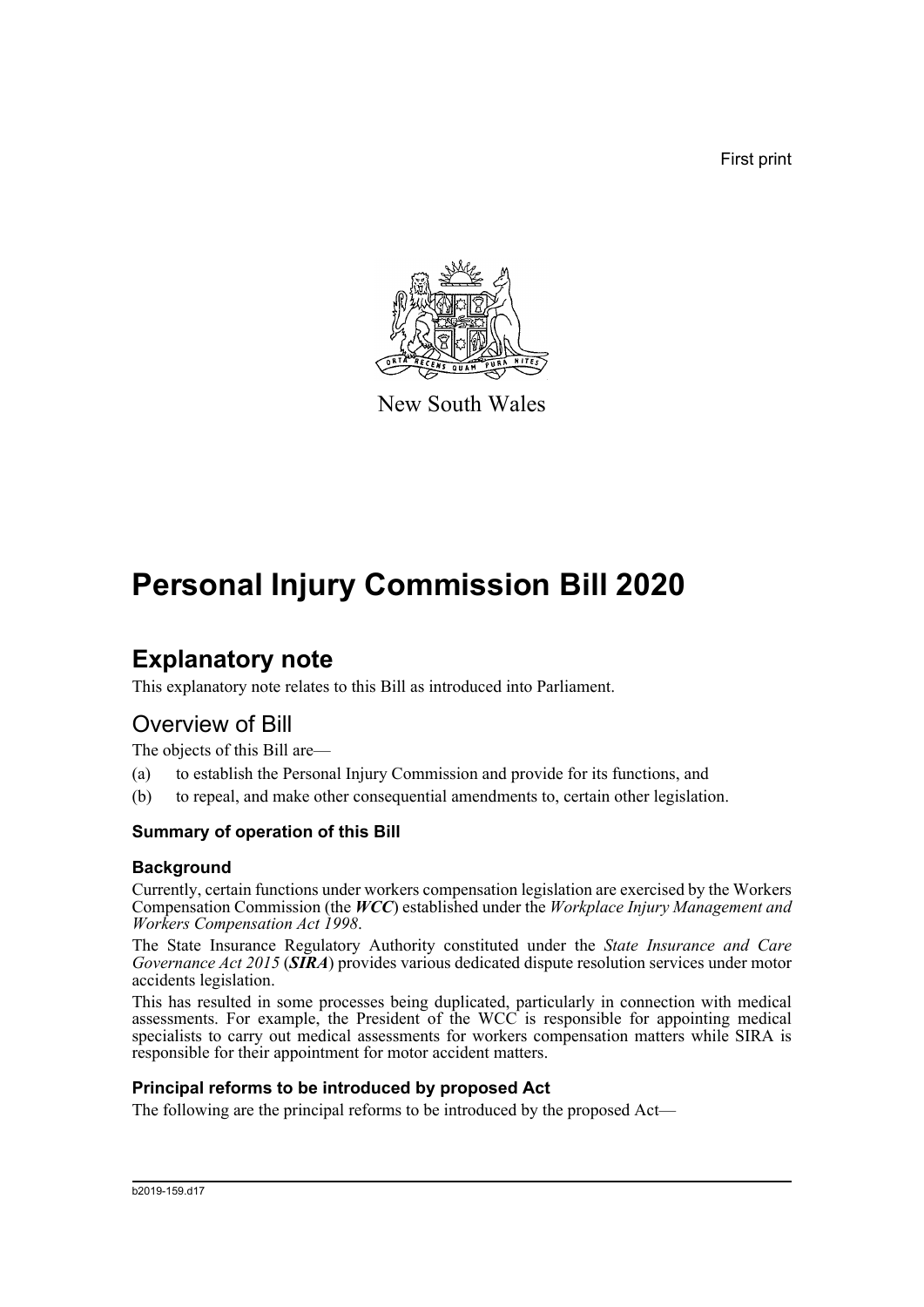- (a) to establish an independent Personal Injury Commission (*PIC*) that is not a court to replace the WCC, headed by a President who is a judge of a court of record,
- (b) to provide for PIC (and its members and officers) to carry out some of the motor accident dispute resolution functions currently carried out by SIRA,
- (c) to require PIC to deal with proceedings justly, quickly, cost effectively and with as little formality as possible,
- (d) to enable PIC to provide its services in a consolidated and streamlined way (including by using a common registry),
- (e) to create separate Divisions of PIC to deal with its specialist workers compensation and motor accidents jurisdiction, while encouraging the use of common practice and procedure wherever appropriate,
- (f) to create a rule committee for PIC to make rules to regulate its practice and procedure,
- (g) to provide for medical assessors for both workers compensation legislation and motor accidents legislation and for the President of PIC to appoint them, along with merit reviewers for motor accident matters and mediators,
- (h) to provide a mechanism to deal with proceedings that cannot be dealt with by PIC or its officers because they involve federal jurisdiction that can only be exercised by a court.

These reforms are not intended to affect the underlying substantive law concerning the entitlements of injured persons to damages or other compensation or assistance under workers compensation legislation or motor accidents legislation.

# Outline of provisions

# **Part 1 Preliminary**

**Clause 1** sets out the name (also called the short title) of the proposed Act.

**Clause 2** provides for the commencement of the proposed Act on the date of assent to the proposed Act, except for the amendments made to other legislation by Schedule 5. Those amendments will commence on a day or days to be appointed by proclamation.

**Clause 3** sets out the objects of the proposed Act.

**Clause 4** requires the proposed Act to be interpreted, and discretionary powers conferred by the proposed Act to be exercised, in a way that promotes its objects.

**Clause 5** defines certain words and expressions used in the proposed Act. In particular, the following expressions are defined—

*enabling legislation* is defined to mean—

(a) the workers compensation legislation, and

(b) the motor accidents legislation.

*motor accidents legislation* is defined to mean—

- (a) the *Motor Accidents Compensation Act 1999*, and
- (b) the *Motor Accidents (Lifetime Care and Support) Act 2006*, and
- (c) the *Motor Accident Injuries Act 2017*, and
- (d) any other Act prescribed by the regulations, and
- (e) the instruments under each of those Acts.

*Workers Compensation Acts* is defined to have the same meaning as in the *Workplace Injury Management and Workers Compensation Act 1998*.

*workers compensation legislation* is defined to mean—

(a) workers compensation legislation within the meaning of the *Workplace Injury Management and Workers Compensation Act 1998*, and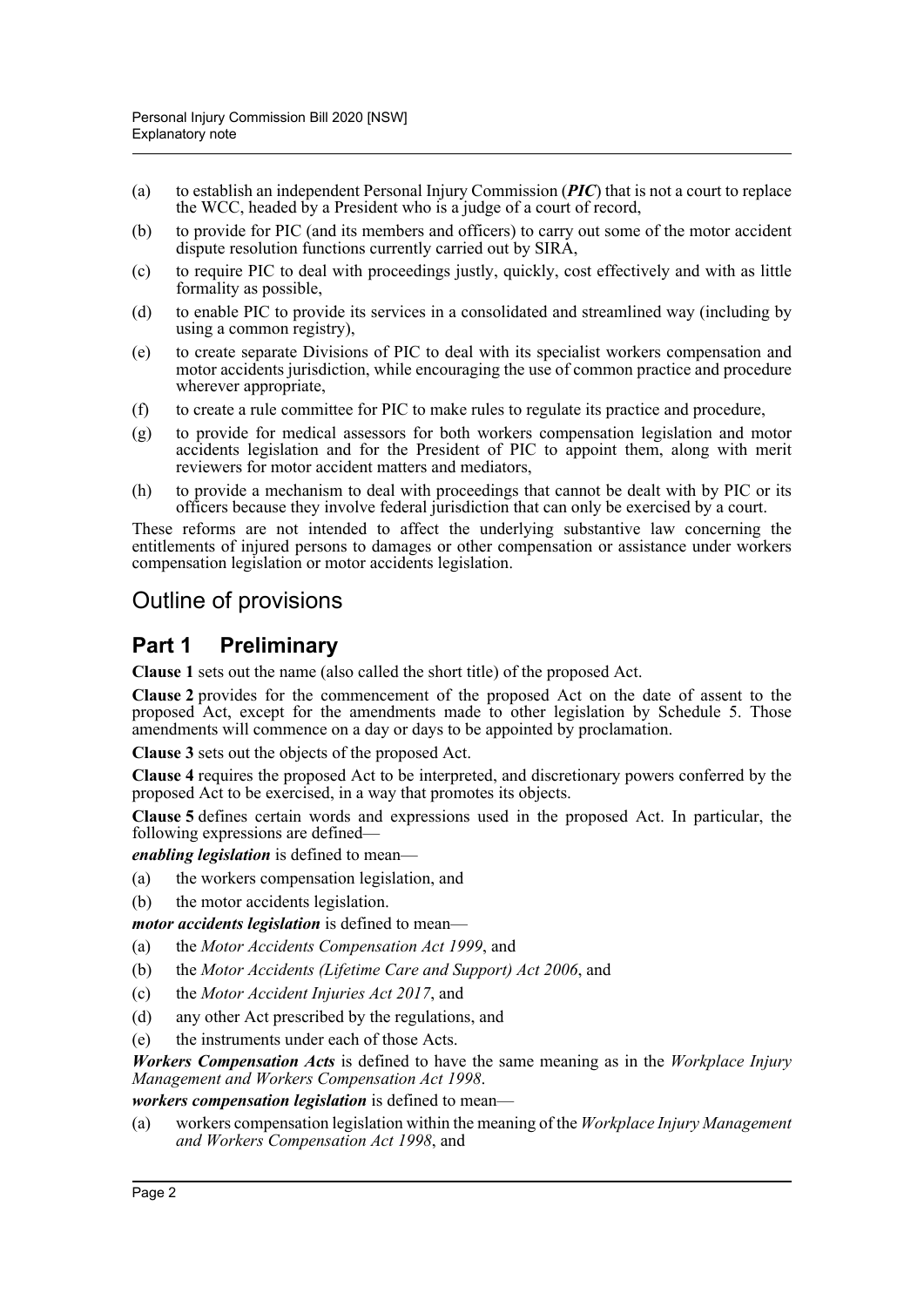(b) any other Act prescribed by the regulations (including instruments under the prescribed Act).

# **Part 2 Establishment of Commission**

# **Division 2.1 Establishment**

**Division 2.1** provides for the establishment of PIC.

PIC will be established on 1 December 2020 or, if required, on a later day fixed by the Governor by proclamation (referred to in the proposed Act as the *establishment day*).

The Division permits the President and other members of PIC (including Division Heads) to be appointed before the establishment day to facilitate the process of establishing PIC. Provision is also made for the Rule Committee of PIC to be constituted before the establishment day to make Commission rules in anticipation of the establishment of PIC.

### **Division 2.2 Membership**

**Division 2.2** provides for PIC to consist of the following members—

- (a) the President (who must be a judge of a court of record),
- (b) Deputy Presidents,
- (c) principal members,
- (d) senior members,
- (e) general members.

The Division also provides for the appointment, and the qualifications for the appointment, of members.

### **Division 2.3 Commission Divisions**

**Division 2.3** provides that the functions of PIC are to be allocated and exercised in the following Divisions of PIC (referred to in the proposed Act as a *Commission Division*)—

- (a) the Workers Compensation Division,
- (b) the Motor Accidents Division.

The Division recognises that each Commission Division will have a Division Schedule. The Division Schedule for a Commission Division is a Schedule to the proposed Act that provides for the composition and functions of that Division. The provisions of a Division Schedule for a Commission Division prevail to the extent of any inconsistency between those provisions and any other provisions of the proposed Act.

The Division provides for the appointment of a Division Head for each Commission Division and the assignment of members to those Divisions.

### **Division 2.4 Functions of President and Division Heads**

**Division 2.4** sets out the functions of the President and the Division Heads of the Commission Divisions.

### **Division 2.5 Delegations**

**Division 2.5** enables the President and the Division Heads of the Commission Divisions to delegate their functions to other members of PIC and to registrars and other staff members if authorised by a Division Schedule or the Commission rules.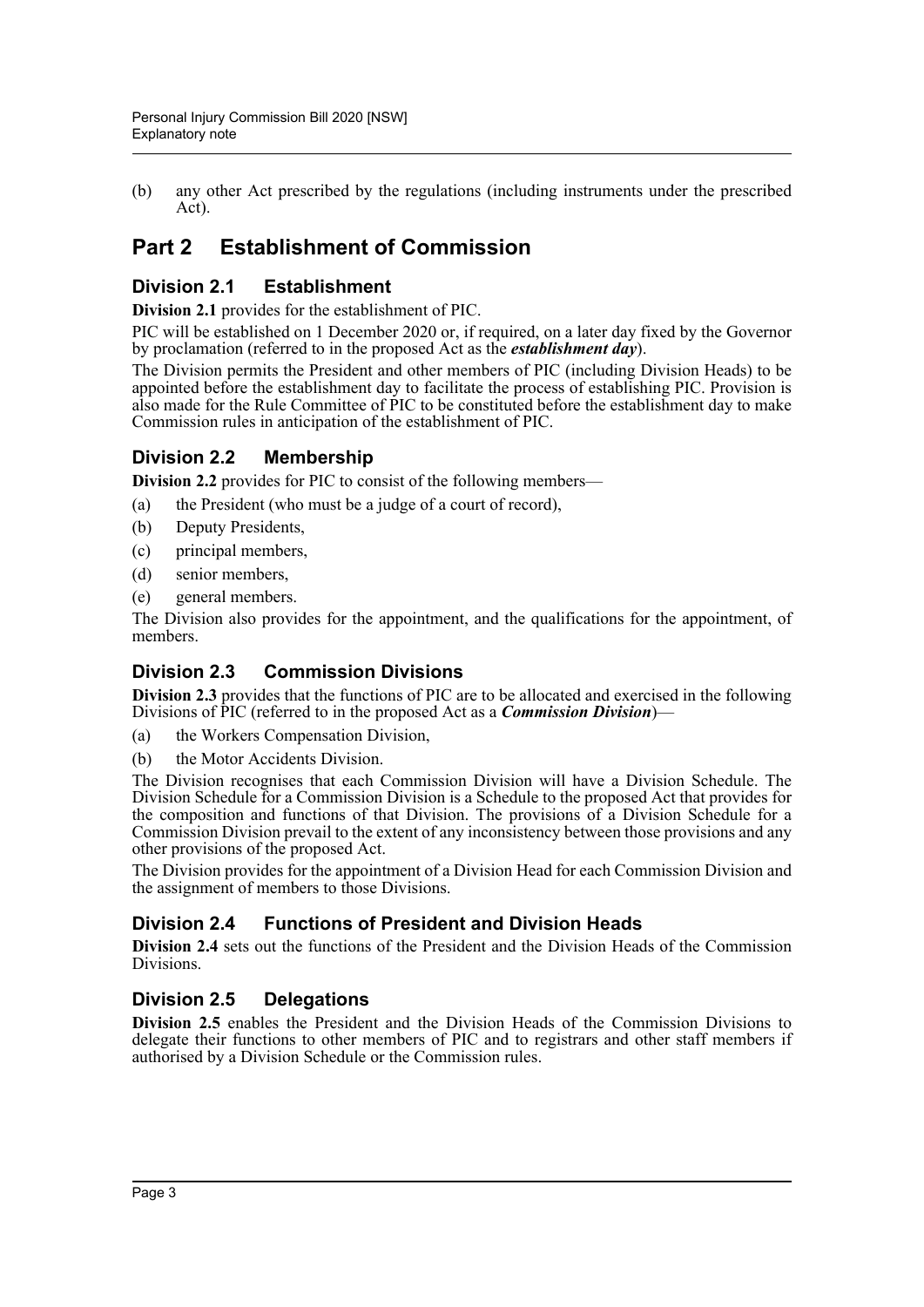# **Division 2.6 Commission rules and procedural directions**

**Division 2.6** provides for there to be a Rule Committee of PIC to make Commission rules for PIC to govern its practice and procedure. The President is also empowered to issue procedural directions.

# **Division 2.7 Registrars and other staff**

**Division 2.7** provides for the employment and functions of registrars (including a principal registrar) and other staff to assist PIC in the exercise of its functions.

# **Part 3 Functions and constitution of Commission**

### **Division 3.1 Functions**

**Division 3.1** provides that PIC has the jurisdiction and functions that may be conferred or imposed on it by or under the proposed Act, enabling legislation or any other legislation.

### **Division 3.2 Determination of federal proceedings**

**Division 3.2** enables certain persons, with the leave of the District Court, to commence proceedings in the Court for the determination of applications that PIC (or certain decision-makers appointed by the President) cannot determine because they involve the exercise of federal jurisdiction (that is, jurisdiction referred to in section 75 or 76 of the Commonwealth Constitution).

### **Division 3.3 Constitution**

**Division 3.3** enables the President, subject to any special provisions in a Division Schedule for a Commission Division, to give directions concerning how PIC is to be constituted to determine proceedings.

# **Part 4 Medical assessors, merit reviewers and mediators**

### **Division 4.1 Medical assessors and merit reviewers**

**Division 4.1** enables the President to appoint-

- (a) medical assessors for the purposes of the *Workplace Injury Management and Workers Compensation Act 1998*, and
- (b) medical assessors for the purposes of the *Motor Accident Injuries Act 2017* or *Motor Accidents Compensation Act 1999* (or both), and
- (c) merit reviewers for the purposes of the *Motor Accident Injuries Act 2017*.

The Division also provides for the functions and training of medical assessors and merit reviewers.

### **Division 4.2 Mediators**

**Division 4.2** enables the President to appoint—

- (a) mediators for the purposes of the *Workplace Injury Management and Workers Compensation Act 1998* to mediate on claims for work injury damages within the meaning of that Act as and when required to do so by the Division Head of the Workers Compensation Division, or
- (b) mediators for any other purposes prescribed by the regulations.

The Division also provides for the functions of mediators.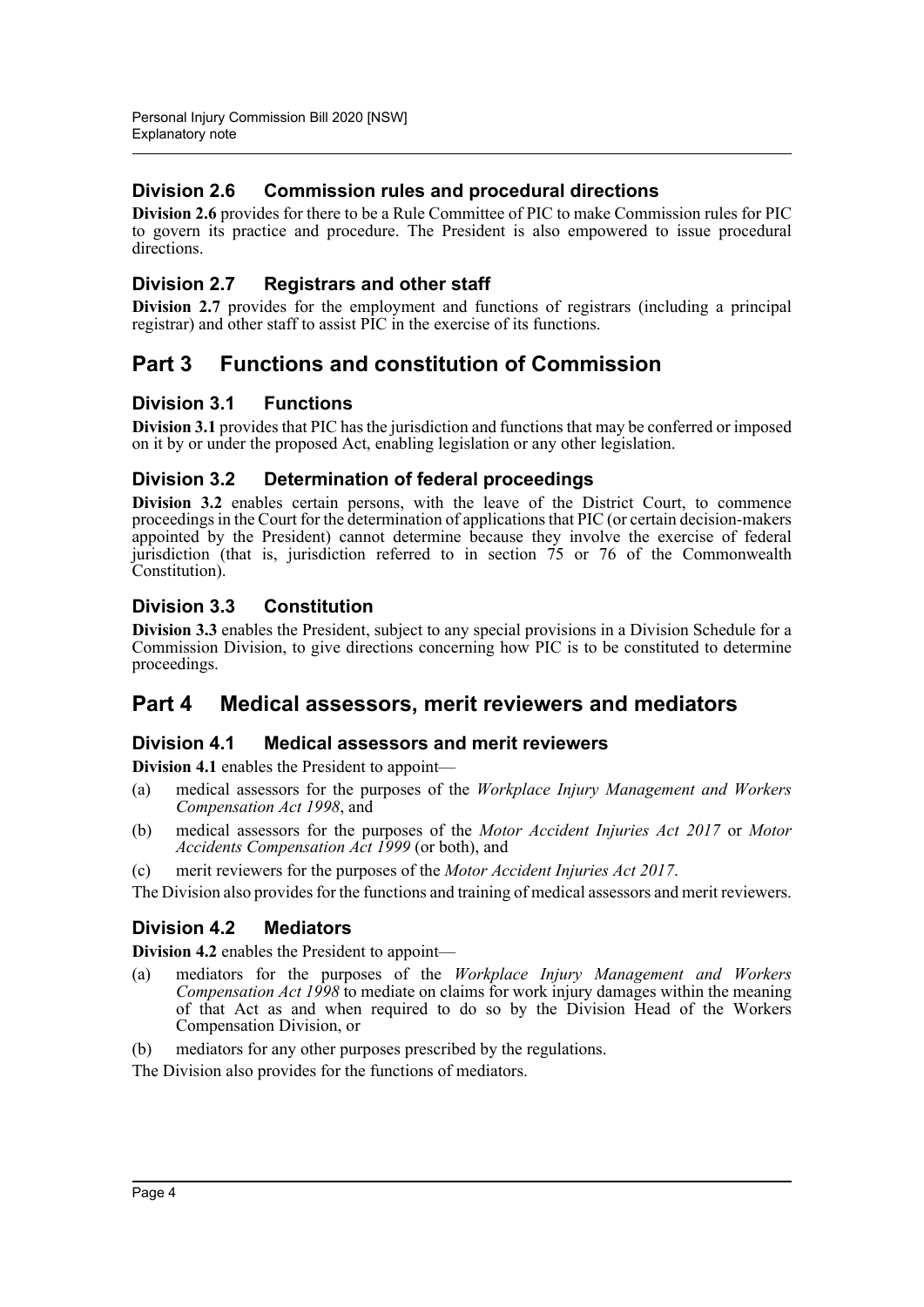# **Part 5 Practice and procedure**

## **Division 5.1 Introduction**

**Division 5.1** provides that each of the provisions of Part 5 (including as applied by the Commission rules) is subject to enabling legislation and the Commission rules.

Proposed section 5(3) provides that provisions of the proposed Act or enabling legislation that are expressed to be subject to the Commission rules have effect subject to any exceptions, limitations or other restrictions specified by the Commission rules.

The Division allows the Commission rules to apply provisions of Part 5 (whether with or without modification) to proceedings before medical assessors and merit reviewers and before panels hearing appeals against, or reviews of, their decisions.

The Division also provides for the following—

- (a) the guiding principle for the proposed Act and the Commission rules, in their application to proceedings in PIC, is to facilitate the just, quick and cost-effective resolution of the real issues in the proceedings,
- (b) PIC is to seek to give effect to the guiding principle when exercising its powers under the proposed Act or Commission rules or when interpreting their provisions,
- (c) proceedings in any matter before PIC are to be conducted with as little formality and technicality as the proper consideration of the matter permits, including providing for PIC not to be bound by the rules of evidence.

### **Division 5.2 Commencement of proceedings**

**Division 5.2** provides for—

- (a) what constitutes an application to PIC, and
- (b) applications to be made in the time and manner prescribed by enabling legislation or the Commission rules, and
- (c) PIC to be able to order service of documents outside New South Wales.

# **Division 5.3 Participation in proceedings**

**Division 5.3**—

- (a) enables SIRA to intervene in proceedings before PIC, and
- (b) provides for entitlements to representation before PIC, and
- (c) confers power on PIC to require certain documents and other information to be provided in connection with proceedings, and
- (d) confers power on PIC to provide certain documents and other information to parties and certain other interested persons, and
- (e) enables the Division Head of a Commission Division to issue summonses requiring the attendance of certain persons at conferences or hearings before PIC in connection with proceedings before PIC.

# **Division 5.4 Conduct of proceedings**

### **Division 5.4**—

- (a) provides that proceedings need not be conducted by formal hearing and may be conducted by way of a conference between the parties, including a conference at which the parties (or some of them) participate by telephone, closed-circuit television or other means, and
- (b) enables the President to reconstitute PIC if members dealing with a matter become unavailable after the consideration of the matter by PIC has commenced, and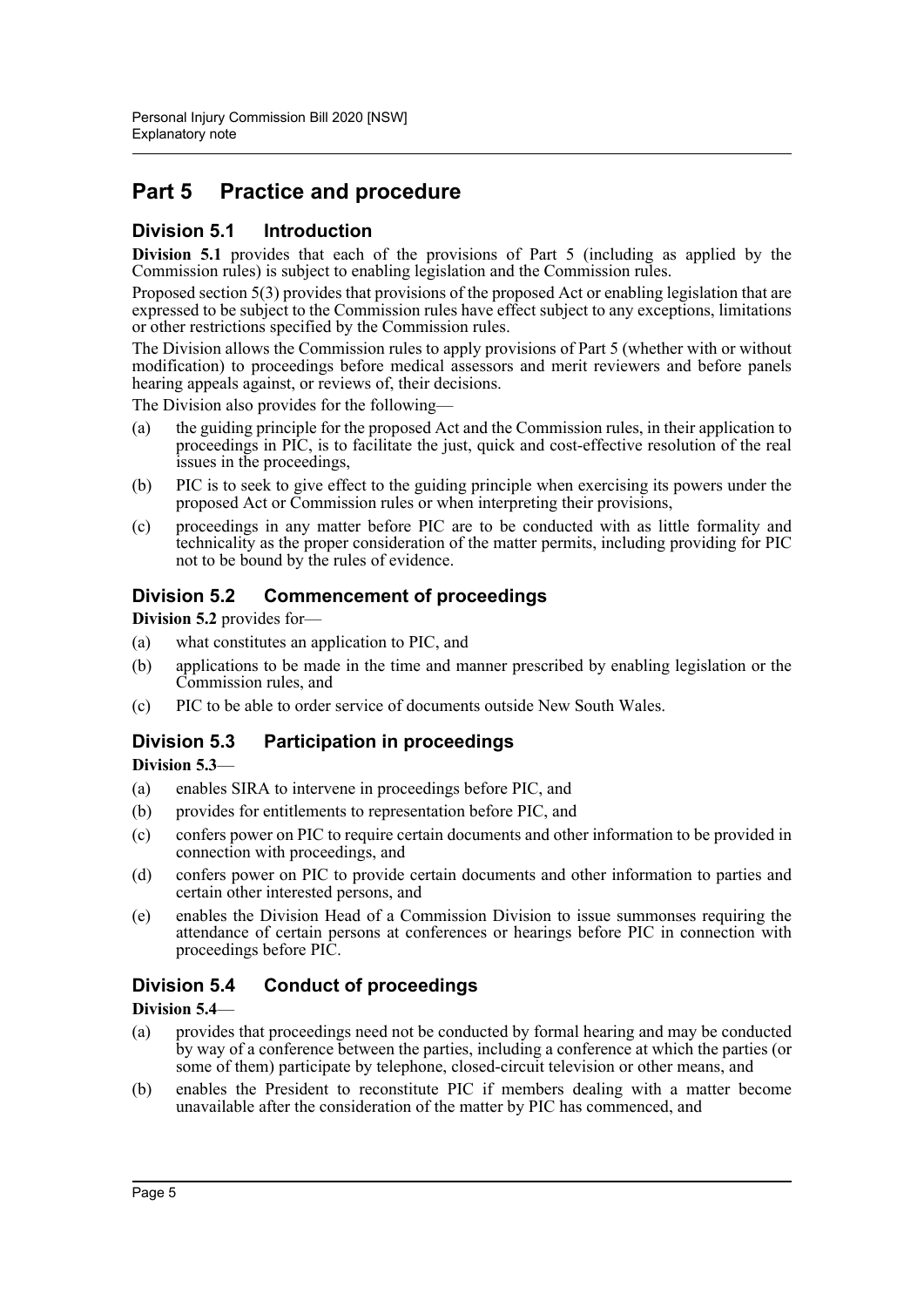(c) enables PIC to dismiss proceedings without proceeding to the merits in certain circumstances.

# **Division 5.5 Determination of issues and proceedings**

#### **Division 5.5**—

- (a) provides that if PIC is constituted by more than one member in proceedings, the opinion of the majority is taken to be the decision of PIC if the members are divided in opinion, and
- (b) provides that, except as otherwise provided by the proposed Act or enabling legislation, a decision of PIC under the Workers Compensation Acts is final and binding on the parties and is not subject to appeal or review, and
- (c) enables PIC to reconsider any matter that has been dealt with by it in the Workers Compensation Division and rescind, alter or amend any decision previously made or given by PIC in that Division, and
- (d) requires PIC to publish certain decisions in accordance with the Commission rules.

# **Part 6 Enforcement**

**Part 6** provides for—

- (a) the recovery of amounts PIC has ordered to be paid, and
- (b) proceedings for offences under the proposed Act to be dealt with summarily before the Local Court.

# **Part 7 Miscellaneous**

#### **Part 7**—

- (a) provides that the proposed Act binds the Crown in all its capacities, and
- (b) provides that no proof is required (unless evidence to the contrary is given) concerning the constitution of PIC, its decisions and the appointment or qualifications of, or the holding of office by, members of PIC and certain other persons, and
- (c) confers certain protections from liability on persons representing parties in proceedings in PIC, witnesses before PIC and particular officers of PIC, and
- (d) enables the Governor to make regulations for the purposes of the proposed Act, and
- (e) requires the President to provide an annual review of the operations of PIC, and
- (f) repeals the *Workers Compensation Commission Rules 2011* on the establishment day, and
- (g) requires the Minister to conduct a review of the proposed Act after the period of 3 years commencing on the establishment day.

# **Schedule 1 Savings, transitional and other provisions**

**Schedule 1** contains savings, transitional and other provisions consequent on the enactment of the proposed Act, including—

- (a) provisions for the abolition of the Workers Compensation Commission and certain existing motor accident services provided by SIRA on the establishment day, and
- (b) the transfer of existing members of the Workers Compensation Commission and certain other existing officers of the Commission and SIRA, and
- (c) provisions conferring power of the Governor to make regulations of a savings or transitional nature (including in respect of current or pending proceedings).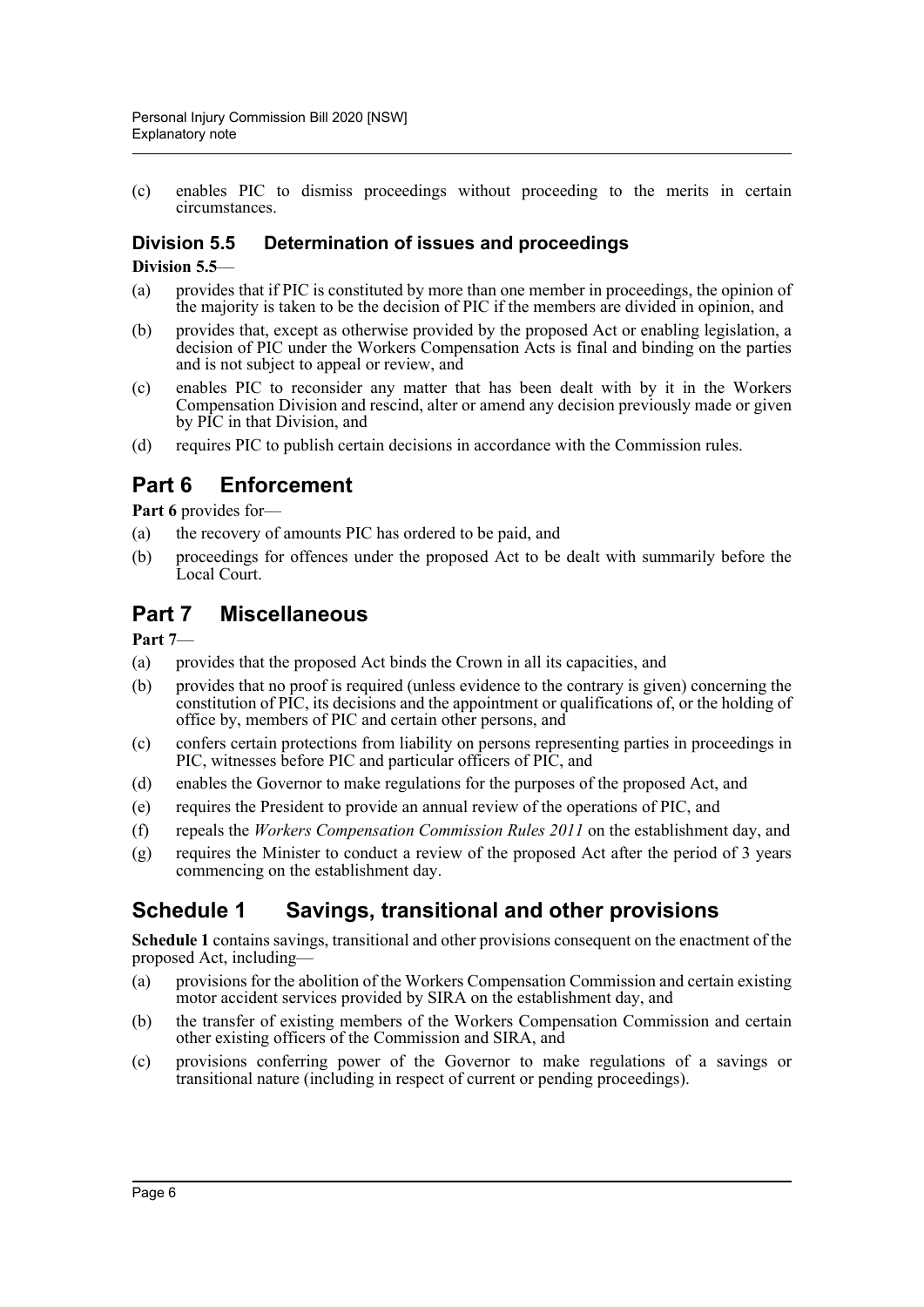# **Schedule 2 Provisions relating to members of Commission**

**Schedule 2** contains additional provisions relating to members, including provisions concerning remuneration and the vacation of office.

# **Schedule 3 Workers Compensation Division**

**Schedule 3** is the Division Schedule for the Workers Compensation Division of PIC. It includes provisions for the allocation of functions to the Division and the constitution of PIC when exercising functions allocated to the Division.

# **Schedule 4 Motor Accidents Division**

**Schedule 4** is the Division Schedule for the Motor Accidents Division of PIC. It includes provisions for the allocation of functions to the Division and the constitution of PIC when exercising functions allocated to the Division.

# **Schedule 5 Amendment of other legislation**

**Schedule 5** makes consequential amendments to certain legislation, including the motor accidents legislation and workers compensation legislation.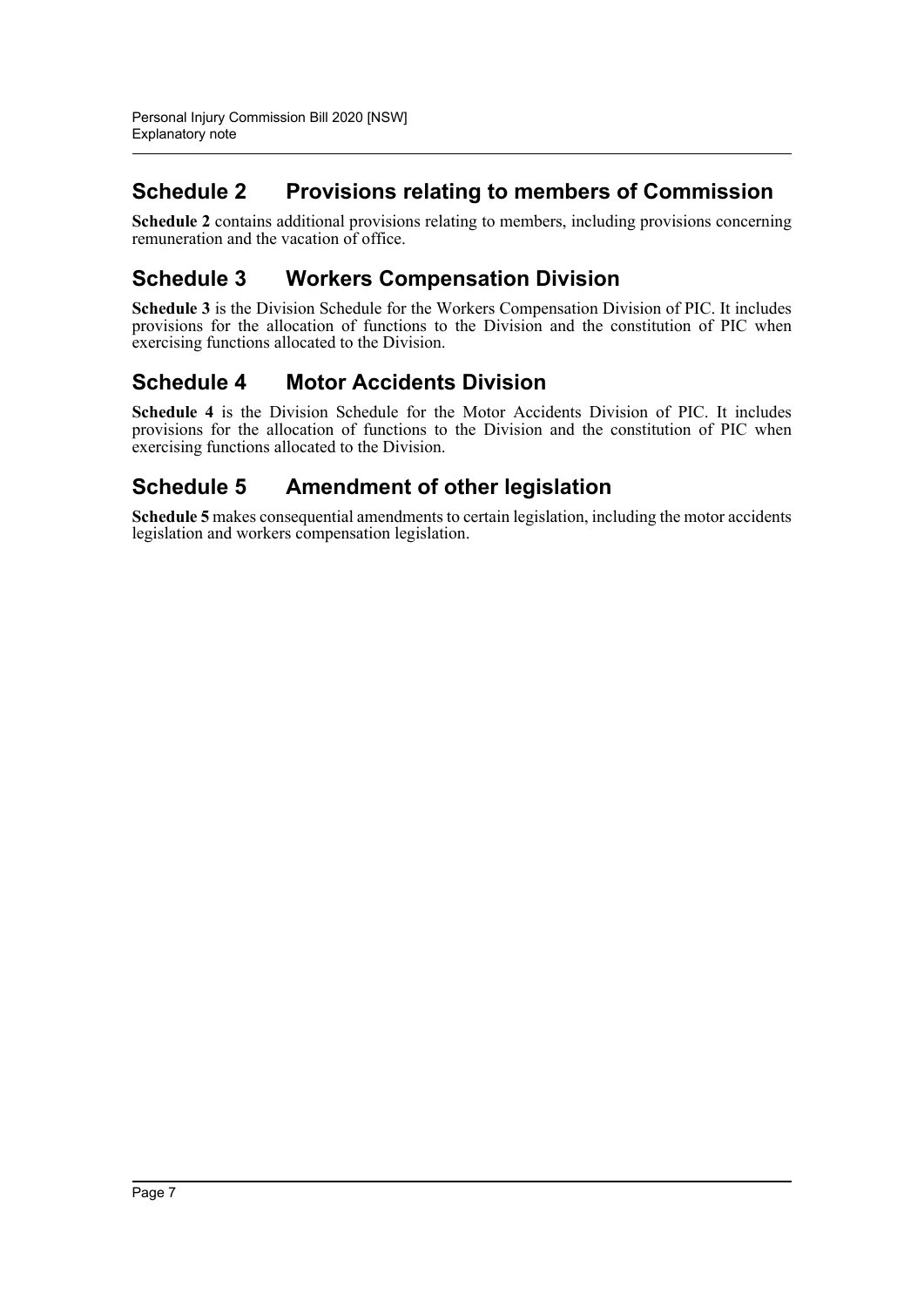First print



New South Wales

# **Personal Injury Commission Bill 2020**

# **Contents**

|        |                                                                                                                                                               | Page                                                                                   |
|--------|---------------------------------------------------------------------------------------------------------------------------------------------------------------|----------------------------------------------------------------------------------------|
| Part 1 | <b>Preliminary</b>                                                                                                                                            |                                                                                        |
|        | Name of Act<br>1<br>2<br>Commencement<br>3<br>Objects of Act<br>Interpretation and application of Act by reference to objects<br>4<br>5<br><b>Definitions</b> | $\overline{2}$<br>$\overline{2}$<br>$\overline{2}$<br>$\overline{2}$<br>$\overline{2}$ |
| Part 2 | <b>Establishment of Commission</b>                                                                                                                            |                                                                                        |
|        | Division 2.1<br><b>Establishment</b>                                                                                                                          |                                                                                        |
|        | Establishment of Personal Injury Commission<br>6<br>Appointments and other matters to facilitate establishment of<br>7<br>Commission                          | 5<br>5                                                                                 |
|        | <b>Division 2.2</b><br><b>Membership</b>                                                                                                                      |                                                                                        |
|        | Membership of Commission<br>8<br>Appointment of members<br>9<br>Qualifications of members<br>10<br>11<br>Functions of members generally                       | 6<br>6<br>6<br>$\overline{7}$                                                          |
|        | <b>Commission Divisions</b><br>Division 2.3                                                                                                                   |                                                                                        |
|        | Divisions of Commission<br>12                                                                                                                                 | 7                                                                                      |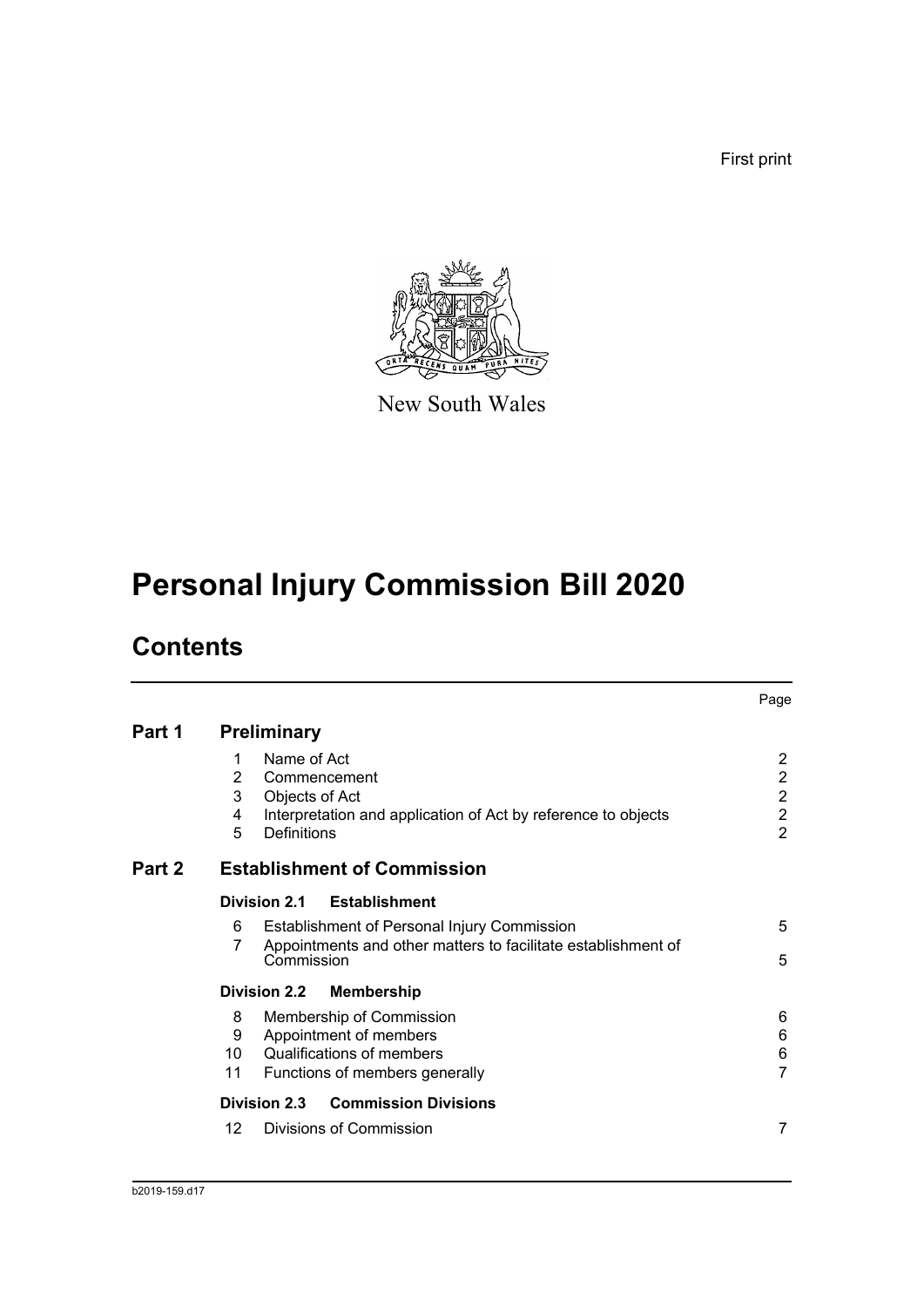|        | 13<br>14<br>15                         | <b>Division Heads</b> | Division Schedule for Commission Division<br>Assignment of members to Commission Divisions                                                                                                                                                                             | 7<br>8<br>8                            |
|--------|----------------------------------------|-----------------------|------------------------------------------------------------------------------------------------------------------------------------------------------------------------------------------------------------------------------------------------------------------------|----------------------------------------|
|        |                                        | <b>Division 2.4</b>   | <b>Functions of President and Division Heads</b>                                                                                                                                                                                                                       |                                        |
|        | 16<br>17                               |                       | <b>Functions of President</b><br><b>Functions of Division Heads</b>                                                                                                                                                                                                    | 8<br>9                                 |
|        |                                        | <b>Division 2.5</b>   | <b>Delegations</b>                                                                                                                                                                                                                                                     |                                        |
|        | 18                                     |                       | Delegations by the President and Division Heads                                                                                                                                                                                                                        | 9                                      |
|        |                                        | <b>Division 2.6</b>   | <b>Commission rules and procedural directions</b>                                                                                                                                                                                                                      |                                        |
|        | 19<br>20<br>21                         |                       | <b>Rule Committee of Commission</b><br><b>Commission rules</b><br><b>Procedural directions</b>                                                                                                                                                                         | 10<br>11<br>12 <sup>2</sup>            |
|        |                                        | <b>Division 2.7</b>   | <b>Registrars and other staff</b>                                                                                                                                                                                                                                      |                                        |
|        | 22<br>23                               |                       | Appointment of registrars and other staff<br>Functions of registrars                                                                                                                                                                                                   | 12 <sup>°</sup><br>12 <sup>°</sup>     |
| Part 3 |                                        |                       | <b>Functions and constitution of Commission</b>                                                                                                                                                                                                                        |                                        |
|        |                                        | <b>Division 3.1</b>   | <b>Functions</b>                                                                                                                                                                                                                                                       |                                        |
|        | 24                                     |                       | Functions of Commission generally                                                                                                                                                                                                                                      | 14                                     |
|        |                                        | <b>Division 3.2</b>   | Determination of federal proceedings                                                                                                                                                                                                                                   |                                        |
|        | 25<br>26<br>27<br>28<br>29<br>30       | Definitions           | Applications involving federal jurisdiction may be made to District Court<br>Proceedings after leave granted<br>Provisions relating to determining substituted proceedings<br>Commencement of court proceedings<br>Relationship of Division to this Act and other laws | 14<br>14<br>15<br>16<br>16<br>17       |
|        |                                        | <b>Division 3.3</b>   | <b>Constitution</b>                                                                                                                                                                                                                                                    |                                        |
|        | 31                                     |                       | <b>Constitution of Commission</b>                                                                                                                                                                                                                                      | 17                                     |
| Part 4 |                                        |                       | Medical assessors, merit reviewers and mediators                                                                                                                                                                                                                       |                                        |
|        |                                        | <b>Division 4.1</b>   | <b>Medical assessors and merit reviewers</b>                                                                                                                                                                                                                           |                                        |
|        | 32<br>33<br>34<br>35<br>36<br>37<br>38 | Definition            | Appointment of medical assessors and merit reviewers<br>Functions of decision-makers<br>Lists of decision-makers<br>Control and direction of decision-makers<br>Provision of training and information<br>Protection of decision-makers                                 | 18<br>18<br>18<br>18<br>18<br>19<br>19 |
|        |                                        | <b>Division 4.2</b>   | <b>Mediators</b>                                                                                                                                                                                                                                                       |                                        |
|        | 39<br>40                               |                       | Appointment of mediators<br>Protection of mediators                                                                                                                                                                                                                    | 19<br>20                               |

Page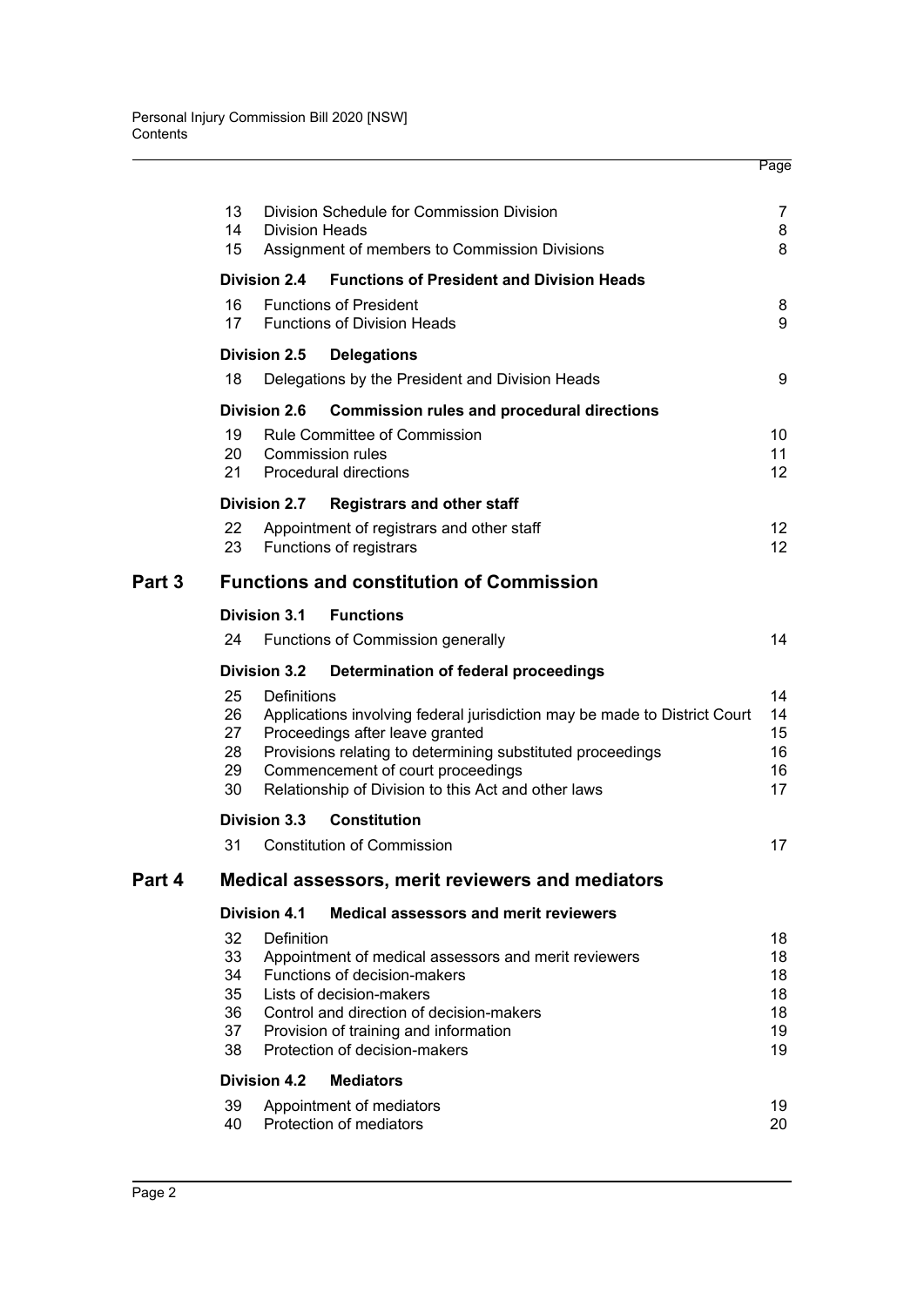# **[Part 5 Practice and procedure](#page-30-0)**

|                                 |                            | <b>Division 5.1</b>                       | Introduction                                                                                                                                                                                                                     |                            |
|---------------------------------|----------------------------|-------------------------------------------|----------------------------------------------------------------------------------------------------------------------------------------------------------------------------------------------------------------------------------|----------------------------|
|                                 | 41<br>42<br>43             |                                           | Application of Part<br>Guiding principle to be applied to practice and procedure<br>Procedure before Commission generally                                                                                                        | 21<br>21<br>21             |
|                                 |                            | Division 5.2                              | <b>Commencement of proceedings</b>                                                                                                                                                                                               |                            |
|                                 | 44<br>45<br>46             |                                           | What constitutes an application<br>Making of applications and appeals<br>Service of documents outside the State                                                                                                                  | 22<br>22<br>22             |
|                                 |                            | Division 5.3                              | <b>Participation in proceedings</b>                                                                                                                                                                                              |                            |
|                                 | 47<br>48<br>49<br>50<br>51 |                                           | Intervention by Authority<br>Representation before Commission<br>Power of Commission to require information<br>Power of Commission to provide documents and information to a party<br>Summons to appear at conference or hearing | 22<br>22<br>23<br>24<br>24 |
|                                 |                            | Division 5.4                              | <b>Conduct of proceedings</b>                                                                                                                                                                                                    |                            |
|                                 | 52<br>53<br>54             |                                           | Hearings and conferences<br>Reconstitution of Commission during proceedings<br>Dismissal of proceedings                                                                                                                          | 24<br>25<br>25             |
|                                 |                            | Division 5.5                              | Determination of issues and proceedings                                                                                                                                                                                          |                            |
|                                 | 55<br>56<br>57<br>58       |                                           | Commission divided in opinion<br>Effect of decisions of Commission<br>Reconsideration of decisions of Commission<br>Publication of decisions                                                                                     | 25<br>25<br>26<br>26       |
| Part 6                          |                            | <b>Enforcement</b>                        |                                                                                                                                                                                                                                  |                            |
|                                 | 59<br>60                   |                                           | Recovery of amounts ordered to be paid<br>Proceedings for offences                                                                                                                                                               | 28<br>28                   |
| Part 7                          |                            | <b>Miscellaneous</b>                      |                                                                                                                                                                                                                                  |                            |
|                                 | 61<br>62<br>63<br>64       |                                           | Act to bind Crown<br>Authentication of documents<br>Proof of certain matters not required<br>Protection of representatives, witnesses and relevant Commission                                                                    | 29<br>29<br>29             |
|                                 | 65<br>66                   | officers<br>Regulations<br>Annual reviews |                                                                                                                                                                                                                                  | 29<br>29<br>30             |
|                                 | 67<br>68                   | Review of Act                             | Repeal of Workers Compensation Commission Rules 2011                                                                                                                                                                             | 30<br>30                   |
| <b>Schedule 1</b>               |                            |                                           | Savings, transitional and other provisions                                                                                                                                                                                       | 31                         |
| <b>Schedule 2</b>               |                            |                                           | Provisions relating to members of Commission                                                                                                                                                                                     | 37                         |
| <b>Schedule 3</b>               |                            |                                           | <b>Workers Compensation Division</b><br><b>Motor Accidents Division</b>                                                                                                                                                          | 42                         |
| <b>Schedule 4</b><br>Schedule 5 |                            |                                           | Amendment of other legislation                                                                                                                                                                                                   | 45<br>47                   |
|                                 |                            |                                           |                                                                                                                                                                                                                                  |                            |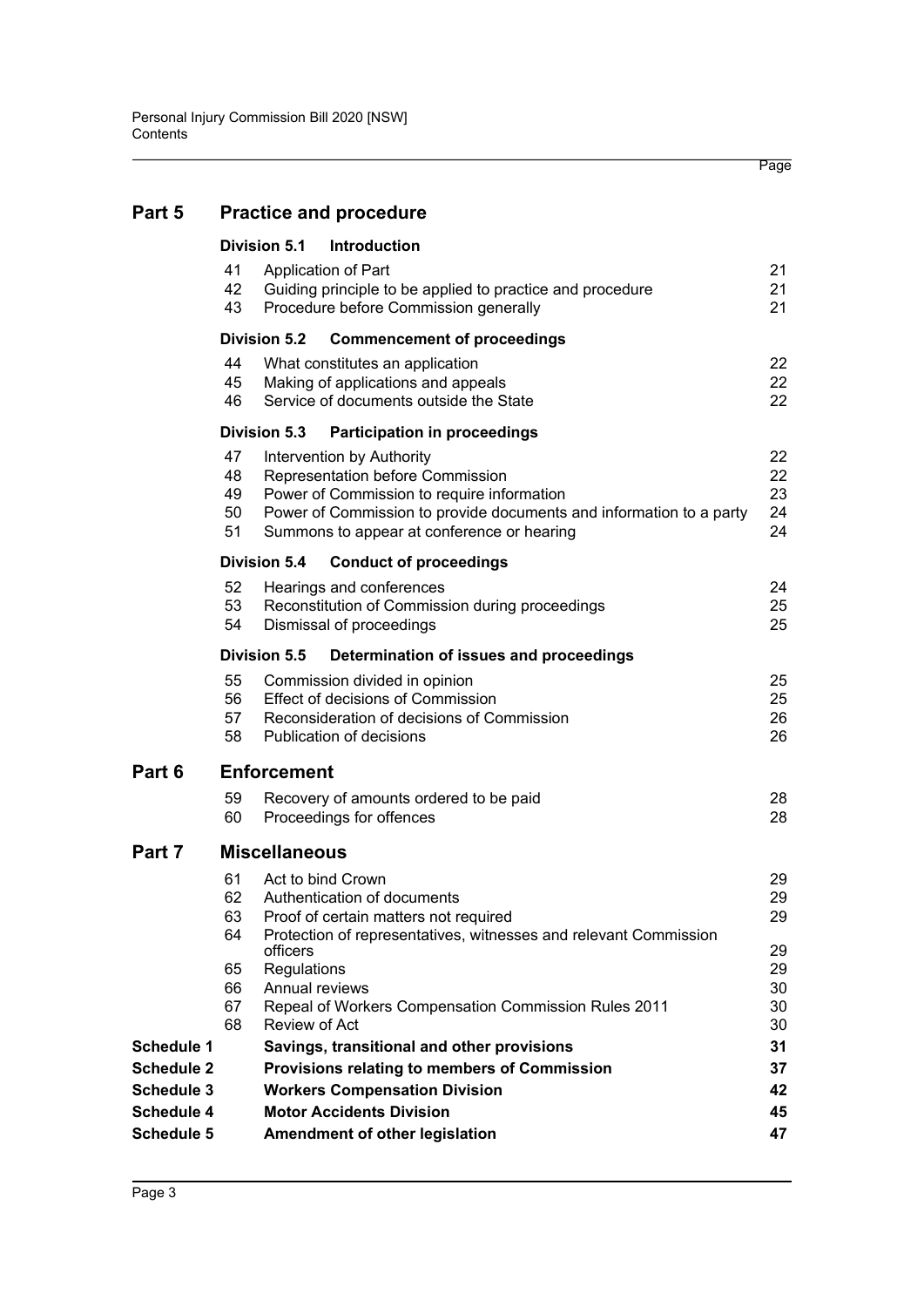

New South Wales

# **Personal Injury Commission Bill 2020**

No , 2020

# **A Bill for**

An Act to establish the Personal Injury Commission and provide for its functions; and to make consequential amendments to other legislation.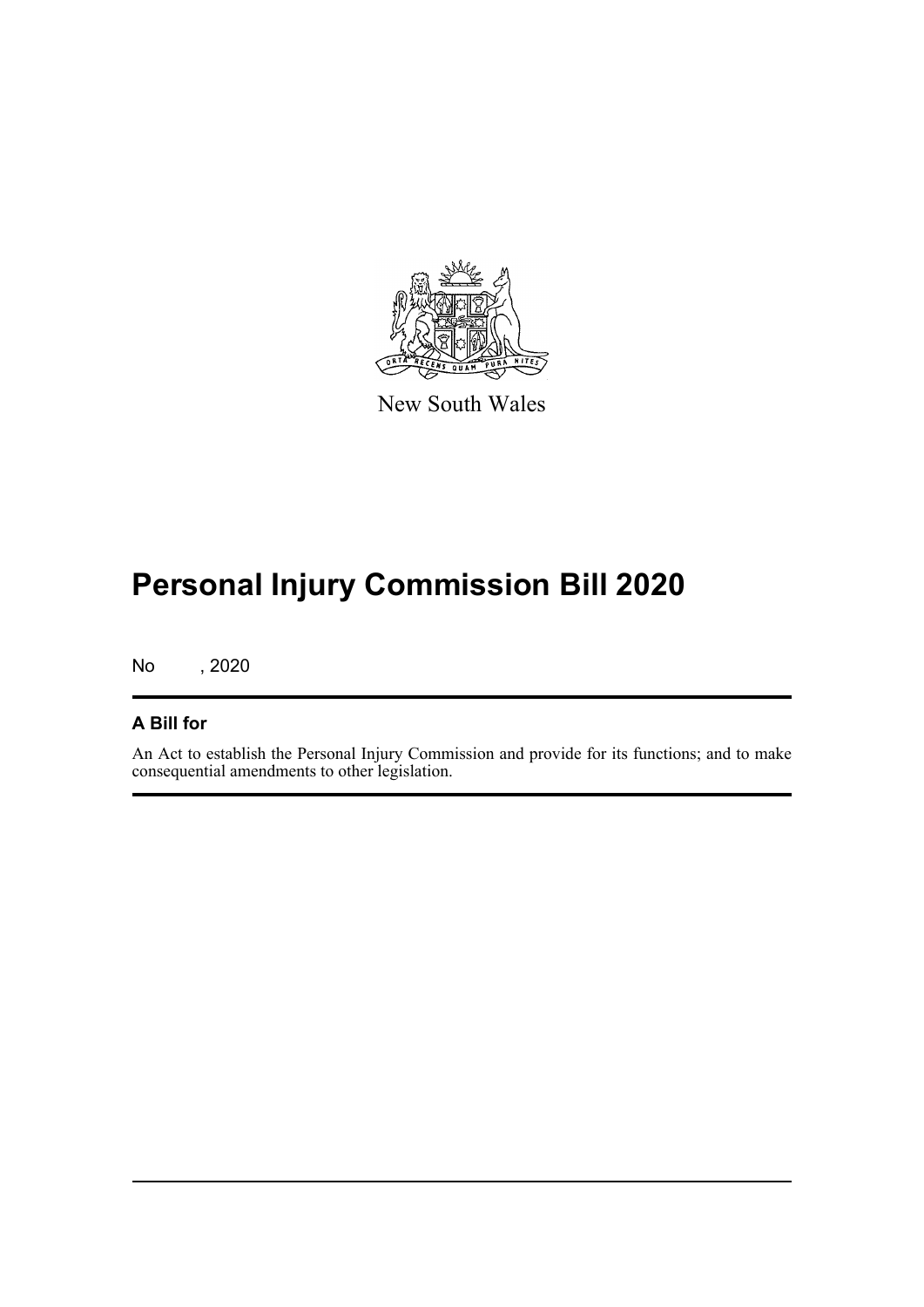<span id="page-11-5"></span><span id="page-11-4"></span><span id="page-11-3"></span><span id="page-11-2"></span><span id="page-11-1"></span><span id="page-11-0"></span>

|             |     |                       |                     | The Legislature of New South Wales enacts-                                                                                                                                                                                                                  | 1              |
|-------------|-----|-----------------------|---------------------|-------------------------------------------------------------------------------------------------------------------------------------------------------------------------------------------------------------------------------------------------------------|----------------|
| Part 1      |     |                       |                     | <b>Preliminary</b>                                                                                                                                                                                                                                          | $\overline{a}$ |
| 1           |     | <b>Name of Act</b>    |                     |                                                                                                                                                                                                                                                             | 3              |
|             |     |                       |                     | This Act is the <i>Personal Injury Commission Act 2020</i> .                                                                                                                                                                                                | 4              |
| $\mathbf 2$ |     |                       | <b>Commencement</b> |                                                                                                                                                                                                                                                             | 5              |
|             | (1) | section.              |                     | This Act commences on the date of assent to this Act, except as provided by this                                                                                                                                                                            | 6<br>7         |
|             | (2) |                       |                     | Schedule 5 commences on a day or days to be appointed by proclamation.                                                                                                                                                                                      | 8              |
| 3           |     | <b>Objects of Act</b> |                     |                                                                                                                                                                                                                                                             | 9              |
|             |     |                       |                     | The objects of this Act are as follows—                                                                                                                                                                                                                     | 10             |
|             |     | (a)                   |                     | to establish an independent Personal Injury Commission of New South Wales<br>to deal with certain matters under the workers compensation legislation and<br>motor accidents legislation and provide a central registry for that purpose,                    | 11<br>12<br>13 |
|             |     | (b)                   |                     | to ensure the Commission-                                                                                                                                                                                                                                   | 14             |
|             |     |                       | (i)                 | is accessible, professional and responsive to the needs of all of its users,<br>and                                                                                                                                                                         | 15<br>16       |
|             |     |                       | (11)                | is open and transparent about its processes, and                                                                                                                                                                                                            | 17             |
|             |     |                       | (iii)               | encourages early dispute resolution,                                                                                                                                                                                                                        | 18             |
|             |     | (c)                   |                     | to enable the Commission to resolve the real issues in proceedings justly,<br>quickly, cost effectively and with as little formality as possible,                                                                                                           | 19<br>20       |
|             |     | (d)                   |                     | to ensure that the decisions of the Commission are timely, fair, consistent and<br>of a high quality,                                                                                                                                                       | 21<br>22       |
|             |     | (e)                   |                     | to promote public confidence in the decision-making of the Commission and<br>in the conduct of its members,                                                                                                                                                 | 23<br>24       |
|             |     | (f)                   |                     | to ensure that the Commission-                                                                                                                                                                                                                              | 25             |
|             |     |                       | (i)                 | publicises and disseminates information concerning its processes, and                                                                                                                                                                                       | 26             |
|             |     |                       | (ii)                | establishes effective liaison and communication with interested parties<br>concerning its processes and the role of the Commission,                                                                                                                         | 27<br>28       |
|             |     | (g)                   |                     | to make appropriate use of the knowledge and experience of members and<br>other decision-makers.                                                                                                                                                            | 29<br>30       |
| 4           |     |                       |                     | Interpretation and application of Act by reference to objects                                                                                                                                                                                               | 31             |
|             | (1) |                       |                     | In the interpretation of a provision of this Act, the Commission rules or the<br>regulations, a construction that would promote the objects of this Act or the provision<br>is to be preferred to a construction that would not promote those objects.      | 32<br>33<br>34 |
|             | (2) |                       |                     | In the exercise of a discretion conferred by a provision of this Act, the Commission<br>rules or the regulations, the person exercising the discretion must do so in the way<br>that would best promote the objects of this Act or the provision concerned. | 35<br>36<br>37 |
| 5           |     | <b>Definitions</b>    |                     |                                                                                                                                                                                                                                                             | 38             |
|             | (1) |                       | In this Act-        |                                                                                                                                                                                                                                                             | 39             |
|             |     |                       |                     | <b>Authority</b> means the State Insurance Regulatory Authority constituted under the<br>State Insurance and Care Governance Act 2015.                                                                                                                      | 40<br>41       |
|             |     |                       |                     |                                                                                                                                                                                                                                                             |                |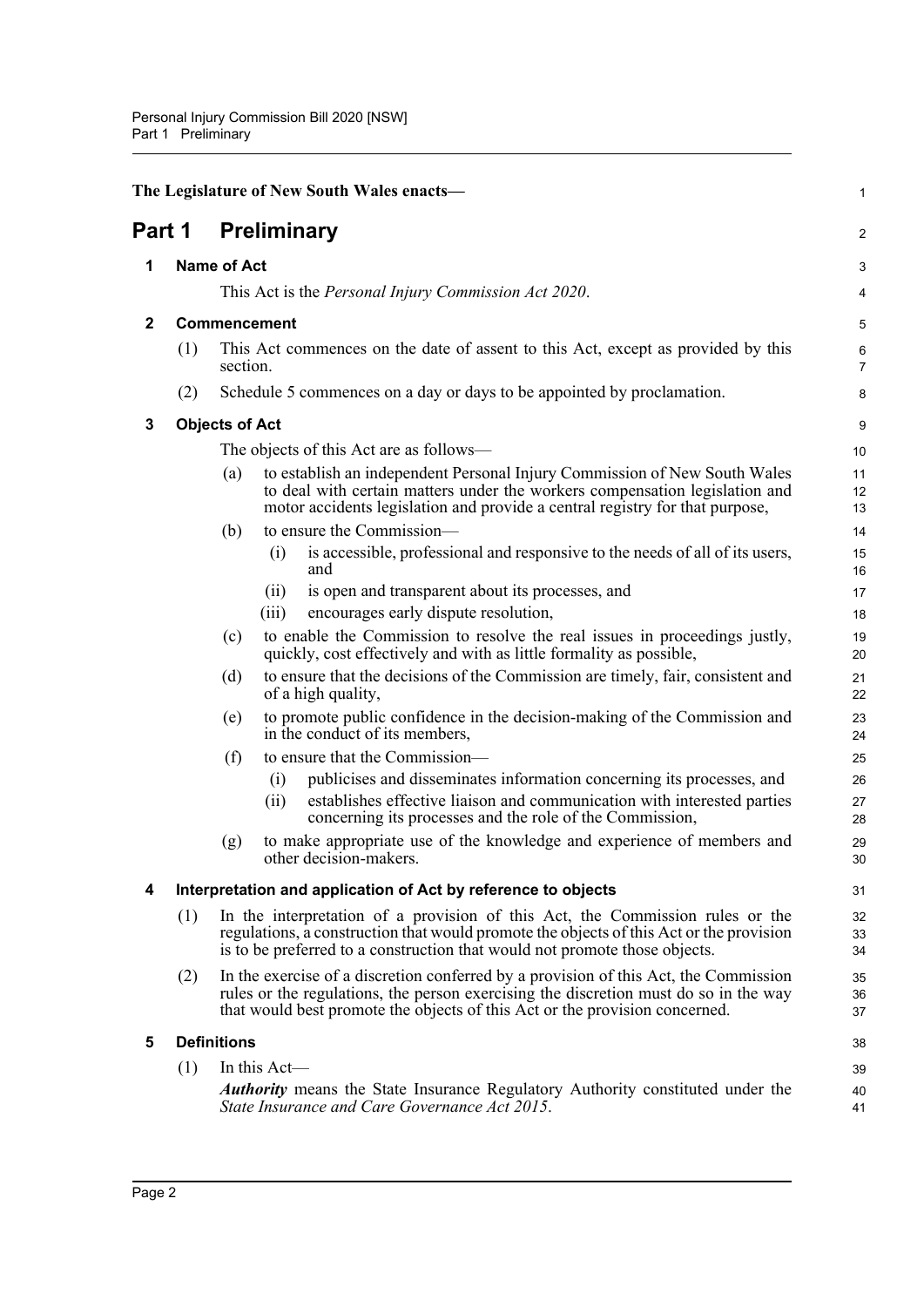| <b>Commission</b> means the Personal Injury Commission of New South Wales<br>established by this Act.                                          | 1<br>$\overline{2}$ |
|------------------------------------------------------------------------------------------------------------------------------------------------|---------------------|
| <b>Commission Division means-</b>                                                                                                              | 3                   |
| the Workers Compensation Division, or<br>(a)                                                                                                   | 4                   |
| the Motor Accidents Division.<br>(b)                                                                                                           | 5                   |
| <b>Commission rules—see section 20.</b>                                                                                                        | 6                   |
| <b>Deputy President</b> means a Deputy President of the Commission.                                                                            | 7                   |
| <b>Division Head</b> of a Commission Division means the member who is appointed by or<br>under this Act as the Division Head of that Division. | 8<br>9              |
| <b>Division member</b> , in relation to a Commission Division, means a member who is<br>assigned by or under this Act to that Division.        | 10<br>11            |
| <b>Division Schedule</b> for a Commission Division—see section 13.                                                                             | 12                  |
| <i>enabling legislation</i> means—                                                                                                             | 13                  |
| the workers compensation legislation, and<br>(a)                                                                                               | 14                  |
| the motor accidents legislation.<br>(b)                                                                                                        | 15                  |
| establishment day—see section 6.                                                                                                               | 16                  |
| <i>general member</i> means a general member of the Commission.                                                                                | 17                  |
| <i>judicial officer</i> has the same meaning as in the <i>Judicial Officers Act 1986</i> .                                                     | 18                  |
| legislation means an Act or statutory rule.                                                                                                    | 19                  |
| <i>mediator</i> means a mediator appointed by the President under this Act.                                                                    | 20                  |
| <i>medical assessor</i> means a medical assessor appointed by the President under this<br>Act.                                                 | 21<br>22            |
| <i>member</i> means a member of the Commission.                                                                                                | 23                  |
| <i>merit reviewer</i> means a merit reviewer appointed by the President under this Act.                                                        | 24                  |
| <i>modification</i> includes variation, addition, exception, omission or substitution.                                                         | 25                  |
| <b>Motor Accidents Division</b> means the Motor Accidents Division of the Commission.                                                          | 26                  |
| <i>motor accidents legislation</i> means—                                                                                                      | 27                  |
| the Motor Accidents Compensation Act 1999, and<br>(a)                                                                                          | 28                  |
| the Motor Accidents (Lifetime Care and Support) Act 2006, and<br>(b)                                                                           | 29                  |
| the Motor Accident Injuries Act 2017, and<br>(c)                                                                                               | 30                  |
| any other Act prescribed by the regulations, and<br>(d)                                                                                        | 31                  |
| the instruments under each of those Acts.<br>(e)                                                                                               | 32                  |
| non-presidential member—see section 8.                                                                                                         | 33                  |
| <b>President</b> means the President of the Commission.                                                                                        | 34                  |
| <i>presidential member</i> —see section 8.                                                                                                     | 35                  |
| <i>principal member</i> means a principal member of the Commission.                                                                            | 36                  |
| <i>principal registrar</i> means the person employed in the Public Service as the principal<br>registrar of the Commission.                    | 37<br>38            |
| <i>procedural directions</i> —see section 21.                                                                                                  | 39                  |
| <b>Public Service employee</b> has the same meaning as in the Government Sector<br>Employment Act 2013.                                        | 40<br>41            |
| <i>registrar</i> means the principal registrar or any other person employed in the Public<br>Service as a registrar of the Commission.         | 42<br>43            |
| <i>relevant Commission officer</i> means each of the following—                                                                                | 44                  |
| the principal registrar or any other registrar,<br>(a)                                                                                         | 45                  |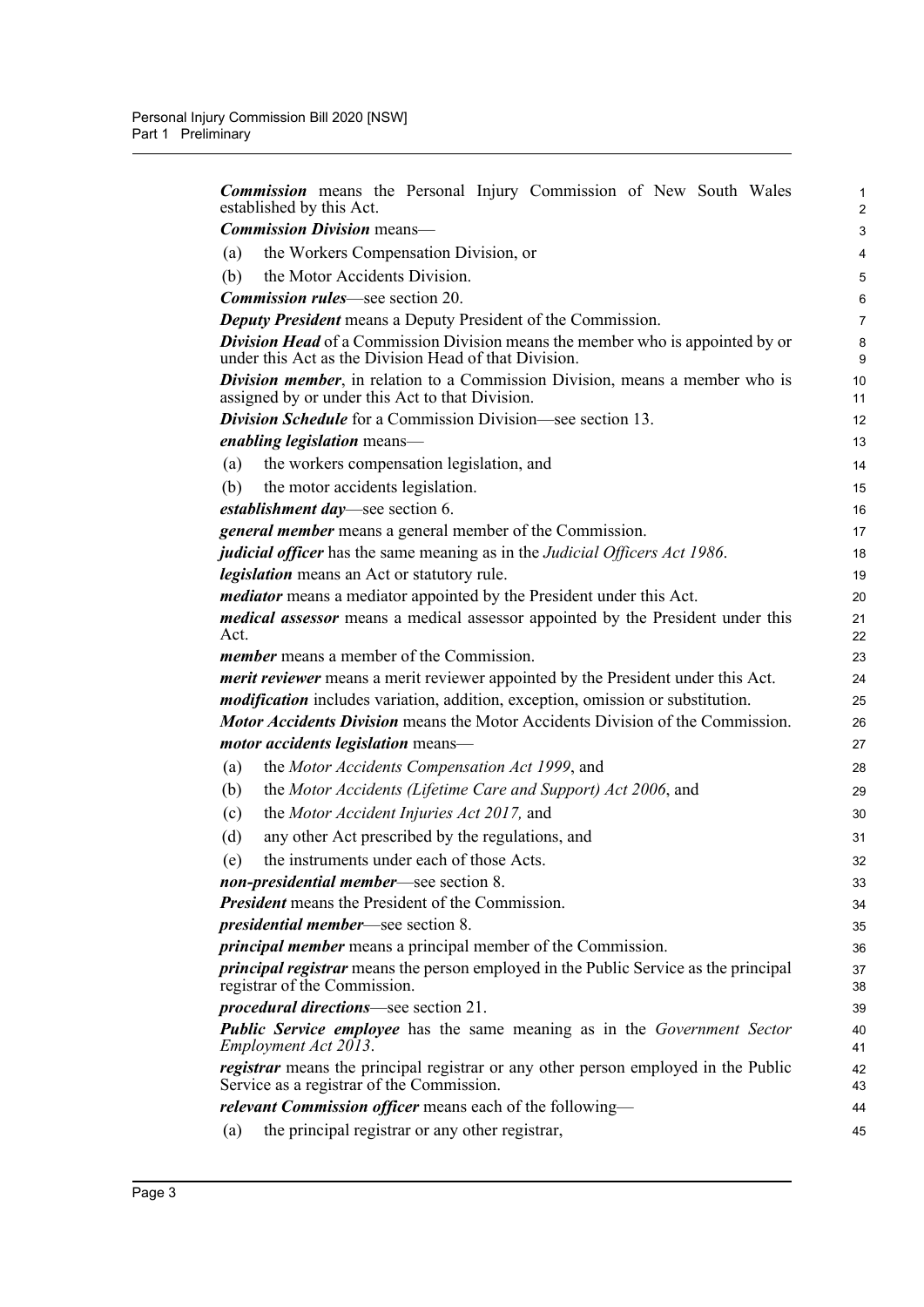|     | (b) | a medical assessor,                                                                                                                                                                                                                                                                                                      | $\mathbf{1}$         |
|-----|-----|--------------------------------------------------------------------------------------------------------------------------------------------------------------------------------------------------------------------------------------------------------------------------------------------------------------------------|----------------------|
|     | (c) | a merit reviewer,                                                                                                                                                                                                                                                                                                        | $\overline{2}$       |
|     | (d) | a mediator,                                                                                                                                                                                                                                                                                                              | 3                    |
|     | (e) | any other kind of person prescribed by the regulations who exercises functions<br>in connection with the Commission.                                                                                                                                                                                                     | 4<br>5               |
|     |     | <b>Rule Committee</b> means the Rule Committee of the Commission.                                                                                                                                                                                                                                                        | 6                    |
|     |     | senior member means a senior member of the Commission.                                                                                                                                                                                                                                                                   | $\overline{7}$       |
|     |     | <i>work injury damages</i> has the same meaning as in Chapter 7 (New claims procedures)<br>of the Workplace Injury Management and Workers Compensation Act 1998.                                                                                                                                                         | 8<br>9               |
|     |     | <b>Workers Compensation Acts</b> has the same meaning as in the Workplace Injury<br>Management and Workers Compensation Act 1998.                                                                                                                                                                                        | 10<br>11             |
|     |     | <b>Workers Compensation Division</b> means the Workers Compensation Division of the<br>Commission.                                                                                                                                                                                                                       | 12<br>13             |
|     |     | workers compensation legislation means-                                                                                                                                                                                                                                                                                  | 14                   |
|     | (a) | workers compensation legislation within the meaning of the <i>Workplace Injury</i><br>Management and Workers Compensation Act 1998, and                                                                                                                                                                                  | 15<br>16             |
|     | (b) | any other Act prescribed by the regulations (including instruments under the<br>prescribed Act).                                                                                                                                                                                                                         | 17<br>18             |
|     |     | Note. The Interpretation Act 1987 contains definitions and other provisions that affect the<br>interpretation and application of this Act.                                                                                                                                                                               | 19<br>20             |
| (2) |     | A reference in this Act (however expressed) to the exercise by the Commission of its<br>functions in relation to enabling legislation includes a reference both to its functions<br>under the enabling legislation and its functions under this Act or any other legislation<br>in relation to the enabling legislation. | 21<br>22<br>23<br>24 |
| (3) |     | Any provisions of this Act or enabling legislation that are expressed to be subject to<br>the Commission rules have effect subject to any exceptions, limitations or other<br>restrictions specified by the Commission rules.                                                                                            | 25<br>26<br>27       |
| (4) |     | Notes included in this Act do not form part of this Act.                                                                                                                                                                                                                                                                 | 28                   |
|     |     |                                                                                                                                                                                                                                                                                                                          |                      |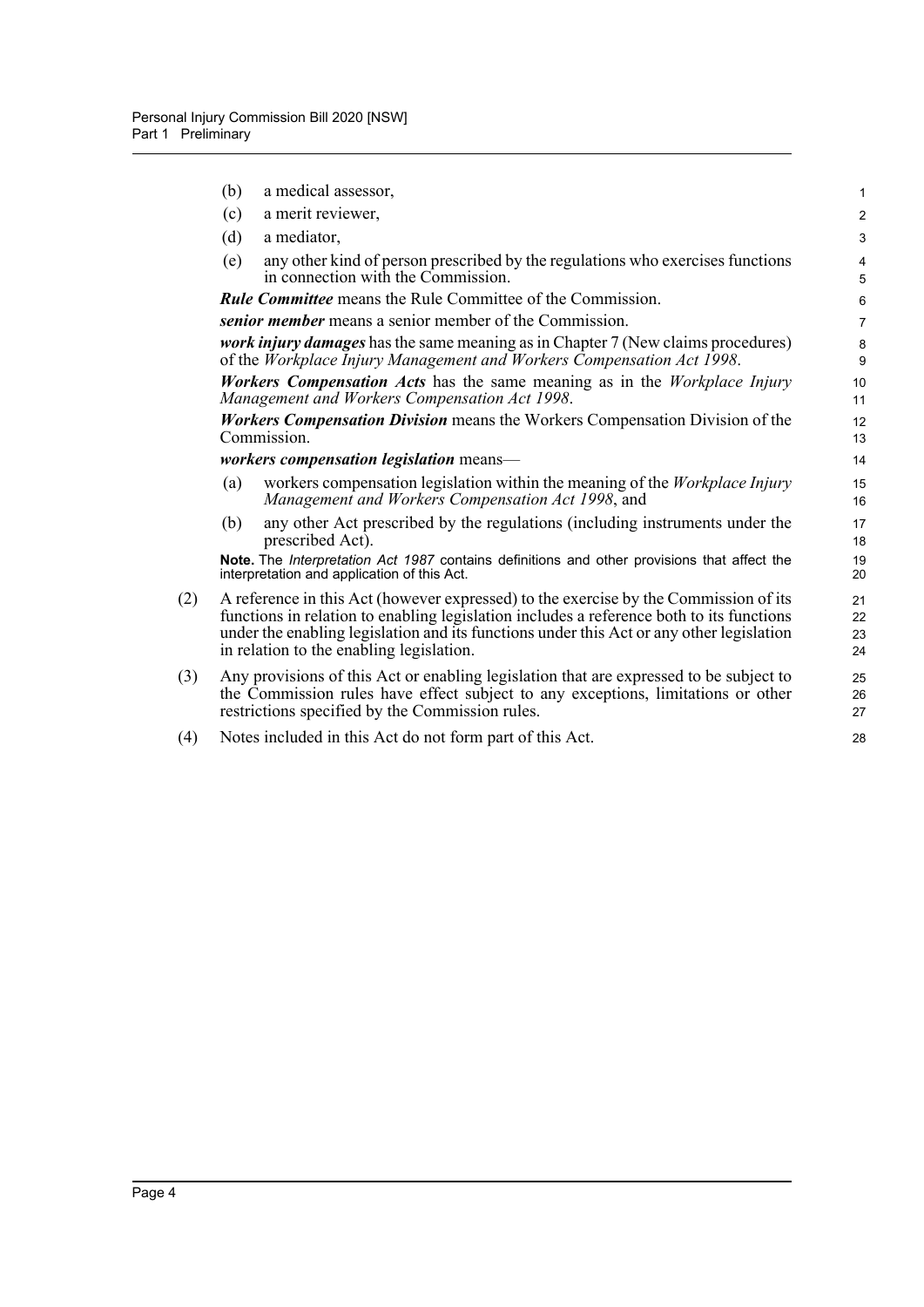<span id="page-14-3"></span><span id="page-14-2"></span><span id="page-14-1"></span><span id="page-14-0"></span>

| <b>Part 2</b> |              |             | <b>Establishment of Commission</b>                                                                                                                                                                                                          | 1              |
|---------------|--------------|-------------|---------------------------------------------------------------------------------------------------------------------------------------------------------------------------------------------------------------------------------------------|----------------|
|               | Division 2.1 |             | <b>Establishment</b>                                                                                                                                                                                                                        | $\overline{a}$ |
| 6             |              |             | <b>Establishment of Personal Injury Commission</b>                                                                                                                                                                                          | 3              |
|               | (1)          |             | The Personal Injury Commission of New South Wales is established by this Act on<br>the establishment day.                                                                                                                                   | 4<br>5         |
|               |              |             | Note. Part 3 provides for the functions and constitution of the Commission.                                                                                                                                                                 | 6              |
|               | (2)          |             | The Commission is to have a seal and the seal is to be judicially noticed.<br>Note. Section 20 enables the Commission rules to make provision for or with respect to the<br>form, use and effect of the seal of the Commission.             | 7<br>8<br>9    |
|               | (3)          |             | The <i>establishment day</i> is—                                                                                                                                                                                                            | 10             |
|               |              | (a)         | 1 December 2020, or                                                                                                                                                                                                                         | 11             |
|               |              | (b)         | any later day fixed as the establishment day by a proclamation made under this<br>section.                                                                                                                                                  | 12<br>13       |
|               | (4)          | section.    | The Governor may, by proclamation published on the NSW legislation website, fix<br>a day later than 1 December 2020 as the establishment day for the purposes of this                                                                       | 14<br>15<br>16 |
|               | (5)          |             | The Governor may, by further proclamation published on the NSW legislation<br>website, revoke a previous proclamation fixing a day as the establishment day and<br>fix a different day later than 1 December 2020 as the establishment day. | 17<br>18<br>19 |
|               | (6)          |             | A proclamation under this section has effect only if published before the<br>establishment day applying for the time being.                                                                                                                 | 20<br>21       |
| 7             |              |             | Appointments and other matters to facilitate establishment of Commission                                                                                                                                                                    | 22             |
|               | (1)          |             | A person may be appointed to any office or other position under this Act before the<br>establishment day.                                                                                                                                   | 23<br>24       |
|               | (2)          |             | Without limiting subsection (1), the following appointments may be made before the<br>establishment day-                                                                                                                                    | 25<br>26       |
|               |              | (a)         | appointment as the President or as any other kind of member,                                                                                                                                                                                | 27             |
|               |              | (b)         | appointment as a Division Head of a Commission Division that will be created<br>on the establishment of the Commission,                                                                                                                     | 28<br>29       |
|               |              | (c)         | appointment as a member of the Rule Committee,                                                                                                                                                                                              | 30             |
|               |              | (d)         | appointment as a registrar (including as the principal registrar) or other<br>member of staff of the Commission.                                                                                                                            | 31<br>32       |
|               | (3)          | Commission. | A member appointed before the establishment day may also be assigned by or under<br>this Act to a Commission Division to be created on the establishment of the                                                                             | 33<br>34<br>35 |
|               | (4)          |             | Without limiting subsections (1) and (2), the Rule Committee may be constituted<br>before the establishment day and may before that day—                                                                                                    | 36<br>37       |
|               |              | (a)         | meet and transact business as if the Commission (and its Divisions) had been<br>established, and                                                                                                                                            | 38<br>39       |
|               |              | (b)         | without limiting paragraph (a), make Commission rules that will come into<br>force on or after the establishment day.                                                                                                                       | 40<br>41       |
|               | (5)          |             | Any appointment or assignment made before the establishment day has effect on and<br>from the day specified in the instrument of appointment or assignment as the date of                                                                   | 42<br>43       |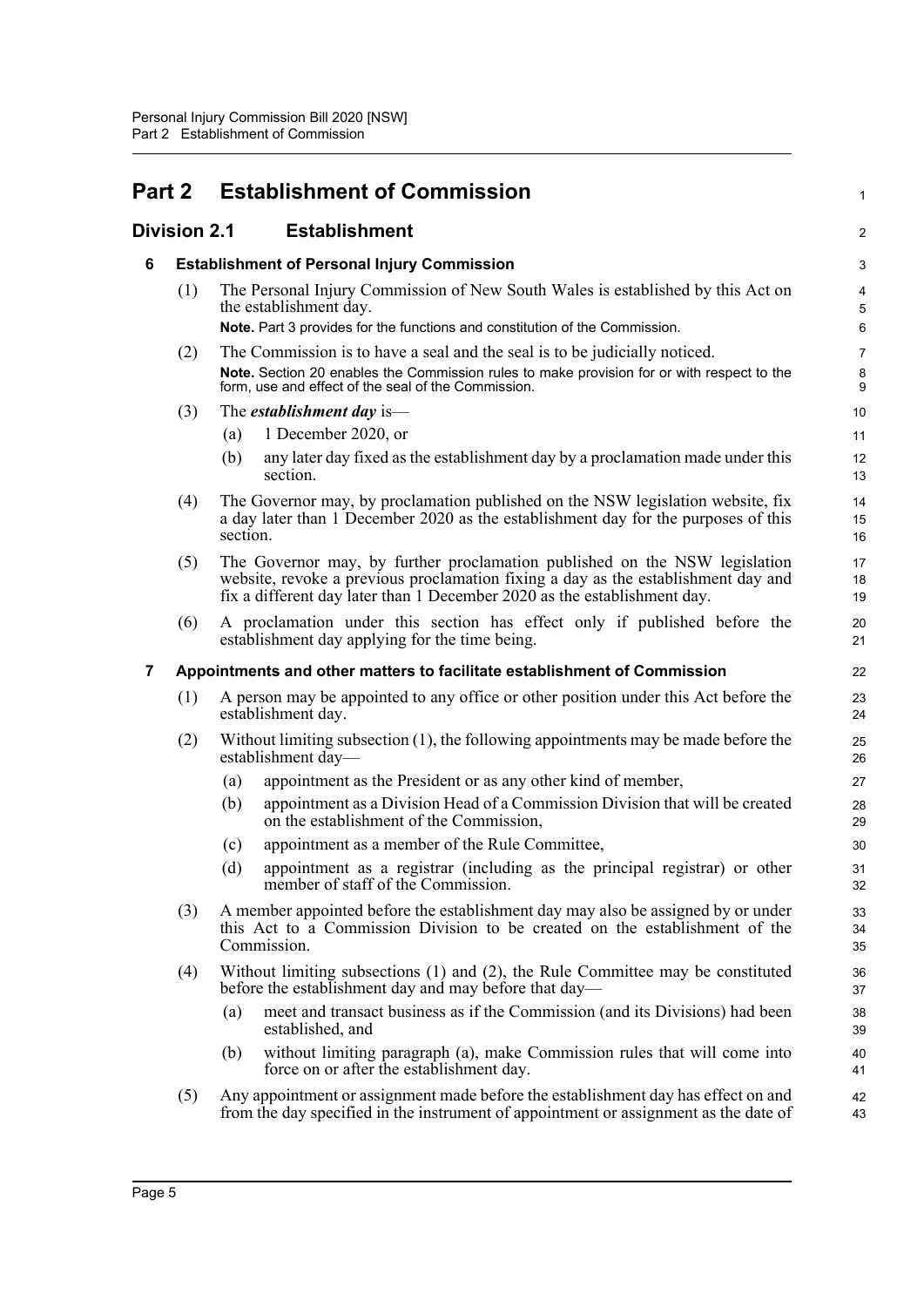appointment or assignment as if the Commission (including its Divisions) had been established.

(6) Despite Division 3 of Part 2 of Schedule 1, a person holding an office to which a provision of that Division applies who is appointed as a member of the Commission before the establishment day is not entitled to be paid remuneration as a member of the Commission while the person continues to receive remuneration for the office.

### <span id="page-15-3"></span><span id="page-15-2"></span><span id="page-15-1"></span><span id="page-15-0"></span>**Division 2.2 Membership**

|    | <b>Division 2.2</b> | <b>Membership</b>                                                                                                                                                                                                  | 7        |  |  |  |  |
|----|---------------------|--------------------------------------------------------------------------------------------------------------------------------------------------------------------------------------------------------------------|----------|--|--|--|--|
| 8  |                     | <b>Membership of Commission</b>                                                                                                                                                                                    | 8        |  |  |  |  |
|    | (1)                 | The Commission is to consist of the following members—                                                                                                                                                             | 9        |  |  |  |  |
|    |                     | the President,<br>(a)                                                                                                                                                                                              | 10       |  |  |  |  |
|    |                     | Deputy Presidents,<br>(b)                                                                                                                                                                                          | 11       |  |  |  |  |
|    |                     | principal members,<br>(c)                                                                                                                                                                                          | 12       |  |  |  |  |
|    |                     | senior members,<br>(d)                                                                                                                                                                                             | 13       |  |  |  |  |
|    |                     | general members.<br>(e)                                                                                                                                                                                            | 14       |  |  |  |  |
|    | (2)                 | The President and the Deputy Presidents are referred to in this Act as <i>presidential</i><br>members.                                                                                                             | 15<br>16 |  |  |  |  |
|    | (3)                 | The principal members, senior members and general members are referred to in this<br>Act as non-presidential members.                                                                                              | 17<br>18 |  |  |  |  |
|    | (4)                 | Schedule 2 sets out additional provisions with respect to members (including their<br>maximum terms of office).                                                                                                    | 19<br>20 |  |  |  |  |
| 9  |                     | <b>Appointment of members</b>                                                                                                                                                                                      |          |  |  |  |  |
|    | (1)                 | A person may be appointed as a member if the person is qualified to be appointed as<br>a member of the kind concerned.<br>Note. Section 10 makes general provision with respect to qualifications for appointment. |          |  |  |  |  |
|    | (2)                 | A member is to be appointed by the Minister by written instrument.                                                                                                                                                 |          |  |  |  |  |
|    | (3)                 | The instrument of appointment of a member is to specify—                                                                                                                                                           | 25<br>26 |  |  |  |  |
|    |                     | whether the member has been appointed as the President or a Deputy<br>(a)<br>President, principal member, senior member or general member, and                                                                     | 27<br>28 |  |  |  |  |
|    |                     | the term for which the member has been appointed, and<br>(b)                                                                                                                                                       | 29       |  |  |  |  |
|    |                     | any entitlements of the member to annual and other leave, and<br>(c)                                                                                                                                               | 30       |  |  |  |  |
|    |                     | whether the member is appointed on a full-time basis or on some other basis.<br>(d)                                                                                                                                | 31       |  |  |  |  |
| 10 |                     | <b>Qualifications of members</b>                                                                                                                                                                                   | 32       |  |  |  |  |
|    | (1)                 | <b>President</b>                                                                                                                                                                                                   | 33       |  |  |  |  |
|    |                     | A person is qualified to hold office as the President only if the person is a judge of a<br>court of record.                                                                                                       | 34<br>35 |  |  |  |  |
|    | (2)                 | <b>Deputy Presidents</b>                                                                                                                                                                                           | 36       |  |  |  |  |
|    |                     | A person is qualified to be appointed as a Deputy President only if the person—                                                                                                                                    | 37       |  |  |  |  |
|    |                     | is or has been a judicial officer, or<br>(a)                                                                                                                                                                       | 38       |  |  |  |  |
|    |                     | is an Australian lawyer of at least 7 years' standing.<br>(b)                                                                                                                                                      | 39       |  |  |  |  |
|    | (3)                 | <b>Principal members</b>                                                                                                                                                                                           | 40       |  |  |  |  |
|    |                     | A person is qualified to be appointed as a principal member if the person—                                                                                                                                         | 41       |  |  |  |  |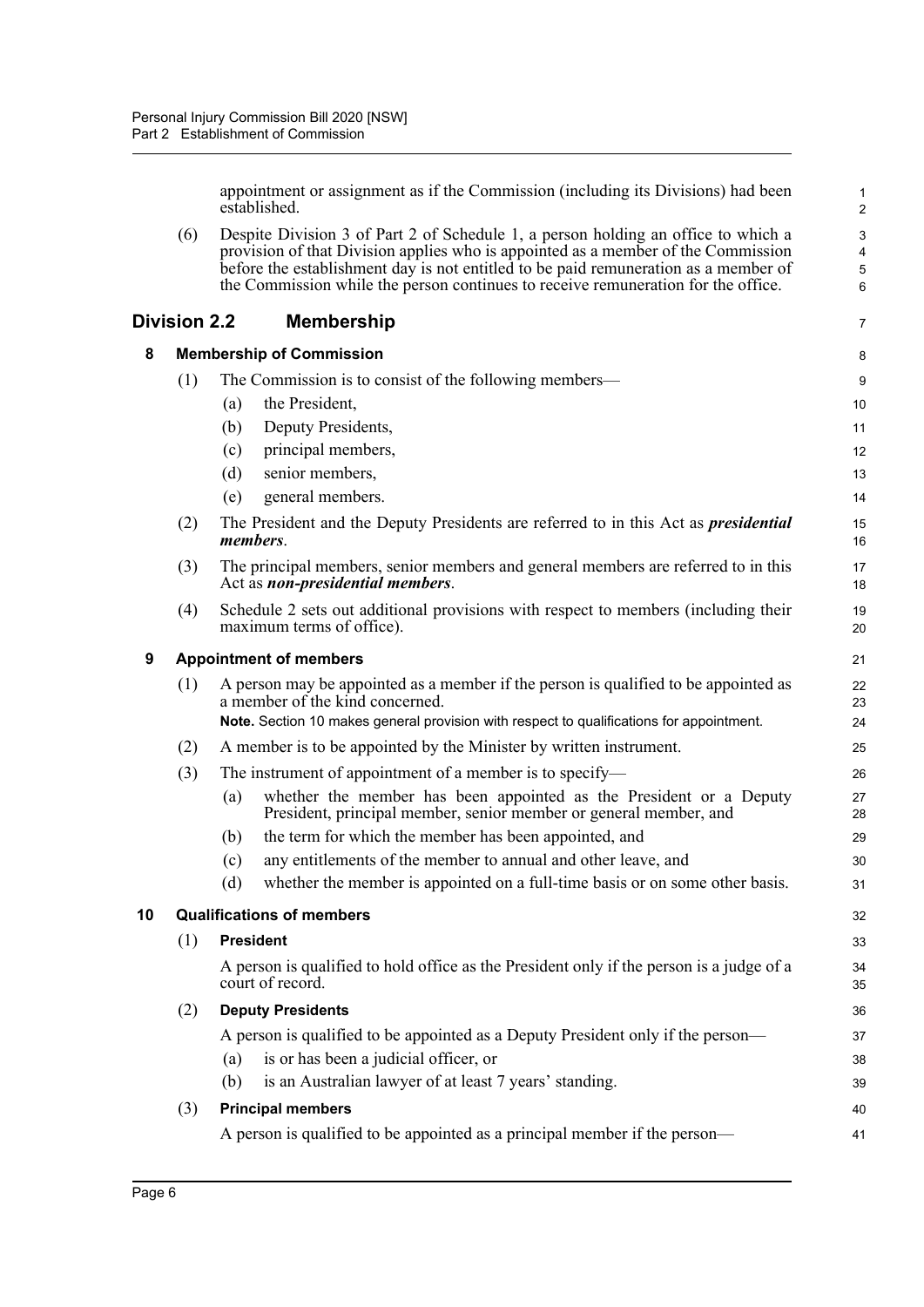<span id="page-16-3"></span><span id="page-16-2"></span><span id="page-16-1"></span><span id="page-16-0"></span>

|    |                     | is an Australian lawyer of at least 7 years' standing, or<br>(a)                                                                                                                                                                                                                                                                                          | 1                            |
|----|---------------------|-----------------------------------------------------------------------------------------------------------------------------------------------------------------------------------------------------------------------------------------------------------------------------------------------------------------------------------------------------------|------------------------------|
|    |                     | has the qualifications, skills or experience the Minister determines as<br>(b)<br>appropriate for the office.                                                                                                                                                                                                                                             | $\overline{\mathbf{c}}$<br>3 |
|    | (4)                 | Senior members or general members                                                                                                                                                                                                                                                                                                                         | 4                            |
|    |                     | A person is qualified to be appointed as a senior member or general member if the<br>person-                                                                                                                                                                                                                                                              | 5<br>6                       |
|    |                     | is an Australian lawyer of at least 5 years' standing, or<br>(a)                                                                                                                                                                                                                                                                                          | $\overline{7}$               |
|    |                     | has the qualifications, skills or experience the Minister determines as<br>(b)<br>appropriate for the office.                                                                                                                                                                                                                                             | 8<br>9                       |
|    | (5)                 | <b>Appointment of Public Service employees</b>                                                                                                                                                                                                                                                                                                            | 10                           |
|    |                     | A Public Service employee who is otherwise qualified for appointment may be<br>appointed as a general member (but not as any other kind of member).                                                                                                                                                                                                       | 11<br>12                     |
| 11 |                     | <b>Functions of members generally</b>                                                                                                                                                                                                                                                                                                                     | 13                           |
|    | (1)                 | A member has any functions conferred or imposed on the member by or under this<br>Act or any other legislation.                                                                                                                                                                                                                                           | 14<br>15                     |
|    | (2)                 | Without limiting subsection (1), a member (other than the President or Division Head<br>of a Commission Division) appointed before the establishment day has and may<br>exercise any functions with respect to the establishment of the Commission as may<br>be assigned to the member under section $16(2)$ .                                            | 16<br>17<br>18<br>19         |
|    | (3)                 | Each member must comply with any procedural directions given by the President and<br>the Division Head of the Commission Division to which the member is assigned.                                                                                                                                                                                        | 20<br>21                     |
|    | <b>Division 2.3</b> | <b>Commission Divisions</b>                                                                                                                                                                                                                                                                                                                               | 22                           |
| 12 |                     | <b>Divisions of Commission</b>                                                                                                                                                                                                                                                                                                                            | 23                           |
|    | (1)                 | On the establishment of the Commission, the Divisions of the Commission are to<br>$be$ —                                                                                                                                                                                                                                                                  | 24<br>25                     |
|    |                     | the Workers Compensation Division, and<br>(a)                                                                                                                                                                                                                                                                                                             | 26                           |
|    |                     | the Motor Accidents Division.<br>(b)                                                                                                                                                                                                                                                                                                                      | 27                           |
|    | (2)                 | The functions of the Commission in relation to enabling legislation allocated to a<br>Commission Division are to be exercised in that Division.                                                                                                                                                                                                           | 28<br>29                     |
|    |                     | Note. Section 5(2) provides that a reference in this Act (however expressed) to the exercise<br>by the Commission of its functions in relation to enabling legislation includes a reference both<br>to its functions under the enabling legislation and its functions under this Act or any other<br>legislation in relation to the enabling legislation. | 30<br>31<br>32<br>33         |
|    | (3)                 | The functions of the Commission in relation to enabling legislation allocated to a<br>Commission Division are the functions in relation to the legislation allocated to the<br>Division by the Division Schedule for the Division.                                                                                                                        | 34<br>35<br>36               |
|    | (4)                 | A Commission Division is composed of the members assigned to it by or under this                                                                                                                                                                                                                                                                          | 37                           |
| 13 |                     | Act.                                                                                                                                                                                                                                                                                                                                                      | 38                           |
|    |                     | <b>Division Schedule for Commission Division</b>                                                                                                                                                                                                                                                                                                          | 39                           |
|    | (1)                 | The <i>Division Schedule</i> for a Commission Division is—                                                                                                                                                                                                                                                                                                | 40                           |
|    |                     | for the Workers Compensation Division—Schedule 3, or<br>(a)                                                                                                                                                                                                                                                                                               | 41                           |
|    |                     | for the Motor Accidents Division—Schedule 4.<br>(b)                                                                                                                                                                                                                                                                                                       | 42                           |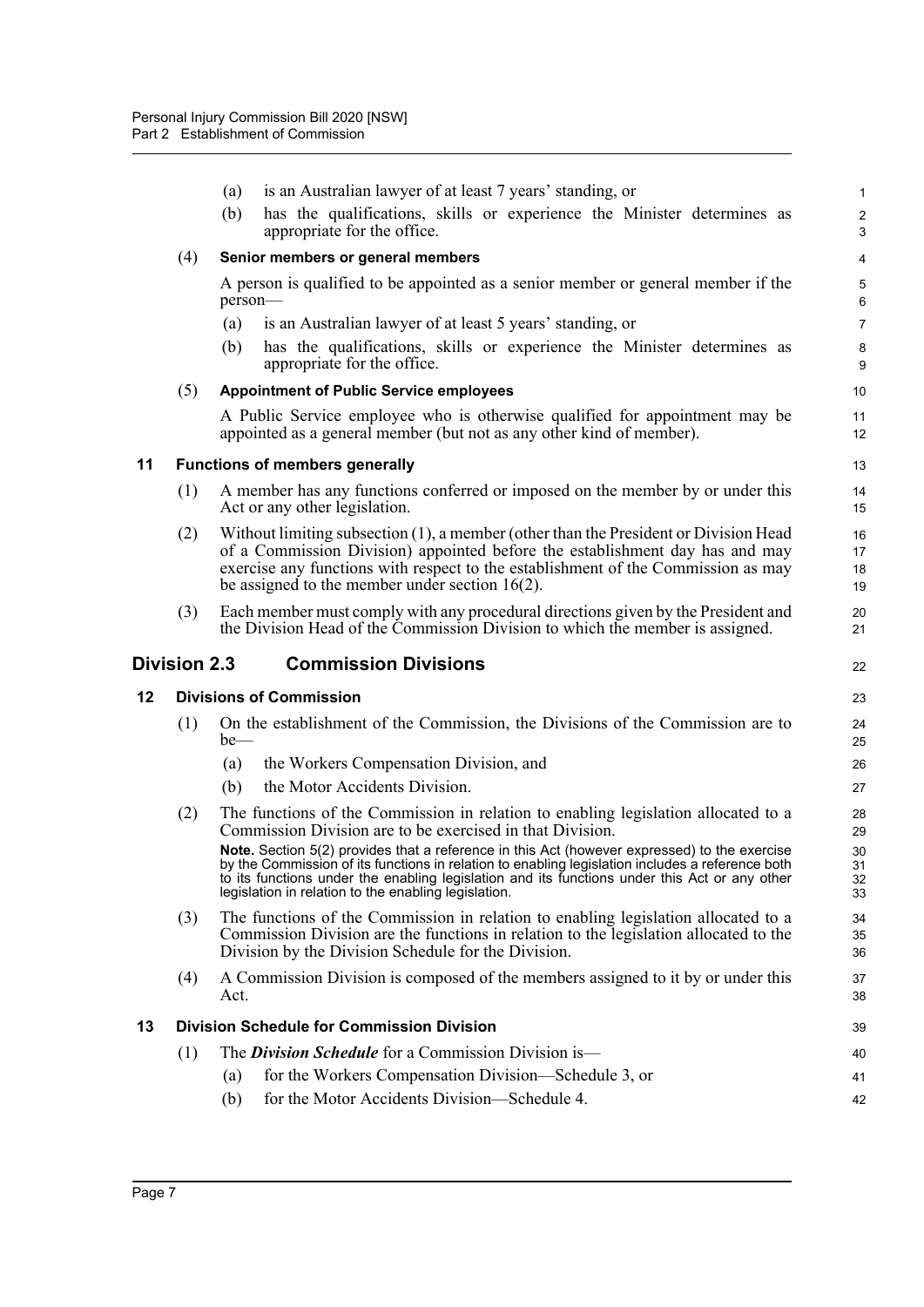<span id="page-17-3"></span><span id="page-17-2"></span><span id="page-17-1"></span><span id="page-17-0"></span>

|    | (2)                                                  | The provisions of a Division Schedule for the Commission prevail to the extent of<br>any inconsistency between those provisions and any other provisions of this Act or<br>the provisions of the regulations or the Commission rules.         | $\mathbf{1}$<br>$\overline{c}$<br>3 |  |  |
|----|------------------------------------------------------|-----------------------------------------------------------------------------------------------------------------------------------------------------------------------------------------------------------------------------------------------|-------------------------------------|--|--|
| 14 |                                                      | <b>Division Heads</b>                                                                                                                                                                                                                         | 4                                   |  |  |
|    | (1)                                                  | The President, or a Deputy President or principal member, may be appointed by the<br>Minister as the Division Head of a Commission Division-                                                                                                  | 5<br>$\,6$                          |  |  |
|    |                                                      | in the instrument of appointment of the member, or<br>(a)                                                                                                                                                                                     | $\overline{7}$                      |  |  |
|    |                                                      | by subsequent instrument.<br>(b)                                                                                                                                                                                                              | 8                                   |  |  |
|    | (2)                                                  | A Division Head ceases to hold office as a Division Head if the person—                                                                                                                                                                       | 9                                   |  |  |
|    |                                                      | is removed from office as a Division Head by the Minister, or<br>(a)                                                                                                                                                                          | 10                                  |  |  |
|    |                                                      | resigns the office by written instrument addressed to the Minister, or<br>(b)                                                                                                                                                                 | 11                                  |  |  |
|    |                                                      | ceases to hold office as a member.<br>(c)                                                                                                                                                                                                     | 12                                  |  |  |
|    | (3)                                                  | However, a person does not cease to hold office as a member simply because the<br>person has been removed, or has resigned, from office as a Division Head under<br>subsection $(2)$ .                                                        | 13<br>14<br>15                      |  |  |
|    | (4)                                                  | A Division Head has any functions conferred or imposed on the Division Head by or<br>under this Act or any other legislation.                                                                                                                 | 16<br>17                            |  |  |
| 15 | <b>Assignment of members to Commission Divisions</b> |                                                                                                                                                                                                                                               |                                     |  |  |
|    | (1)                                                  | The President is assigned to each Commission Division.                                                                                                                                                                                        | 19                                  |  |  |
|    | (2)                                                  | A Division Head is assigned to the Commission Division in respect of which the<br>person is appointed as the Division Head.                                                                                                                   | 20<br>21                            |  |  |
|    | (3)                                                  | Subject to this Act (including subsections $(1)$ and $(2)$ ), the President—                                                                                                                                                                  | 22                                  |  |  |
|    |                                                      | is to assign each member to one or more Divisions of the Commission, and<br>(a)                                                                                                                                                               | 23                                  |  |  |
|    |                                                      | (b)<br>may vary the assignment at any time.                                                                                                                                                                                                   | 24                                  |  |  |
|    | (4)                                                  | An assignment of a member to a Commission Division is subject to any limitations<br>specified in the member's instrument of appointment or assignment (including in<br>respect of the kinds of matters that may be dealt with by the member). | 25<br>26<br>27                      |  |  |
|    | <b>Division 2.4</b>                                  | <b>Functions of President and Division Heads</b>                                                                                                                                                                                              | 28                                  |  |  |
| 16 |                                                      | <b>Functions of President</b>                                                                                                                                                                                                                 | 29                                  |  |  |
|    |                                                      | (1) The functions of the President are-                                                                                                                                                                                                       | 30                                  |  |  |
|    |                                                      | to direct the business of the Commission (including determining the places and<br>(a)<br>times for sittings of the Commission), and                                                                                                           | 31<br>32                            |  |  |
|    |                                                      | to facilitate the adoption of good administrative practices for the conduct of<br>(b)<br>the business of the Commission, and                                                                                                                  | 33<br>34                            |  |  |
|    |                                                      | to give directions about, and participate in the development of, the practice and<br>(c)<br>procedure to be followed by the Commission, and                                                                                                   | 35<br>36                            |  |  |
|    |                                                      | to manage members in each of the Divisions of the Commission, and<br>(d)                                                                                                                                                                      | 37                                  |  |  |
|    |                                                      | to appoint medical assessors, merit reviewers and mediators for the purposes<br>(e)<br>of enabling legislation and exercise general direction and control over the<br>exercise of their functions, and                                        | 38<br>39<br>40                      |  |  |
|    |                                                      | to advise the Minister about the appointment, reappointment and removal of<br>(f)<br>members and assist in the process of recruitment at the direction of the<br>Minister, and                                                                | 41<br>42<br>43                      |  |  |
|    |                                                      |                                                                                                                                                                                                                                               |                                     |  |  |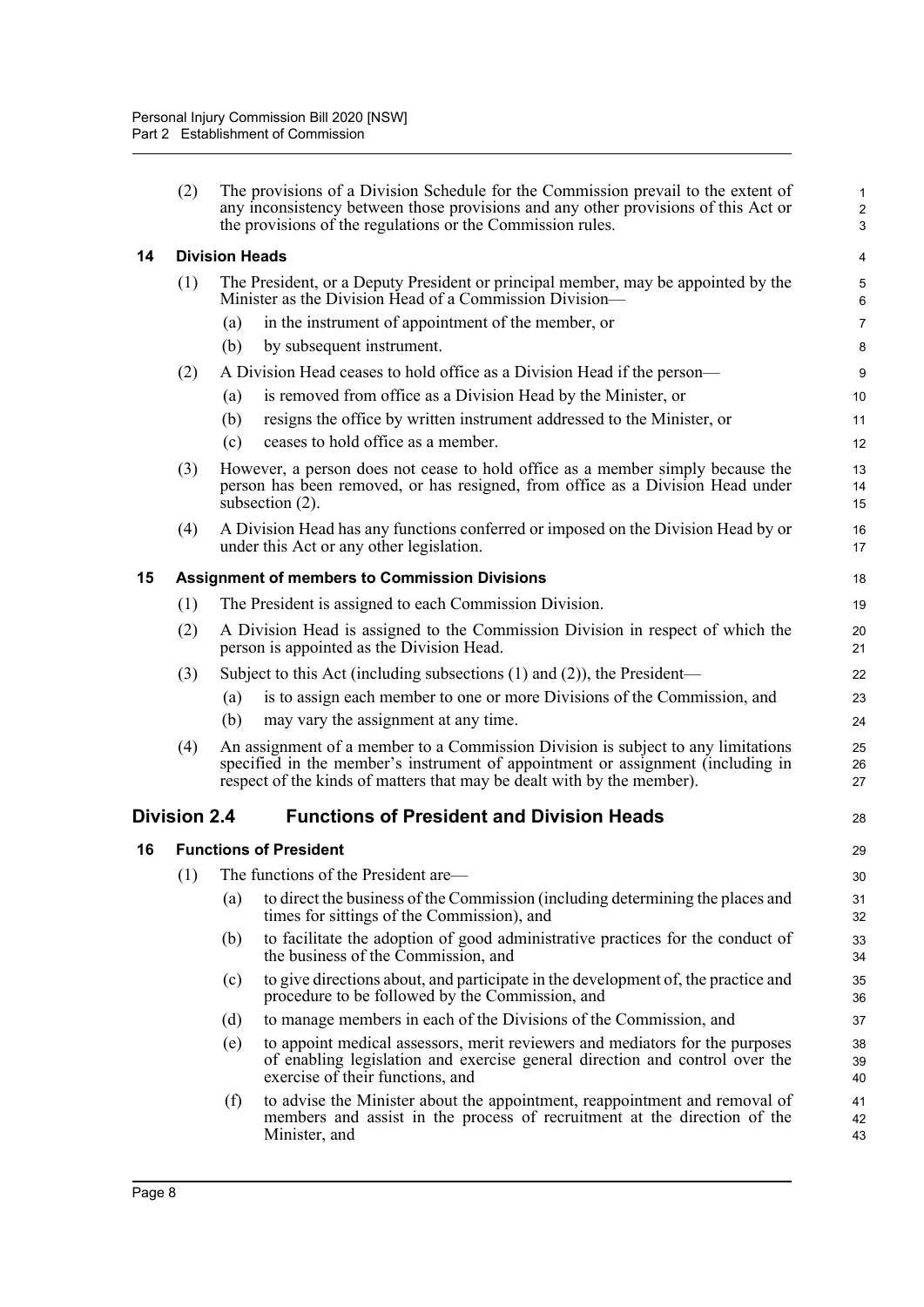(g) any other functions that are conferred or imposed on the President by or under this Act or any other legislation.

25

- (2) Without limiting subsection (1), the President has the following functions if appointed before the establishment day—
	- (a) to assist in the development of the Commission rules for the Commission to use on its establishment,
	- (b) to assign functions to other members appointed before the establishment day (including any Division Head of a Commission Division) with respect to the establishment of the Commission,
	- (c) to assign functions to any registrar or other member of staff appointed before the establishment day,
	- (d) any other functions as are necessary or convenient to facilitate the establishment of the Commission.

#### <span id="page-18-0"></span>**17 Functions of Division Heads**

- (1) The functions of a Division Head of a Commission Division are—
	- (a) to direct (subject to this Act, the regulations, the Commission rules and any direction of the President) the business of the Commission in that Division, and
	- (b) to exercise any other functions conferred or imposed on the Division Head by or under this Act or any other legislation.
- (2) Without limiting subsection (1), a Division Head of a Commission Division appointed before the establishment day has and may exercise any functions with respect to the establishment of the Commission as may be assigned to the Division Head under section 16(2).

#### <span id="page-18-1"></span>**Division 2.5 Delegations**

#### <span id="page-18-2"></span>**18 Delegations by the President and Division Heads**

- (1) The President may—
	- (a) delegate to a Division Head of a Commission Division or other member any of the functions of the President (other than this power of delegation), or
	- (b) delegate to a registrar or any other member of staff of the Commission any of the functions of the President (other than this power of delegation) specified by a Division Schedule for a Commission Division or prescribed by the Commission rules.

**Note.** Section 49 of the *Interpretation Act 1987* contains general provisions relating to the delegation of functions.

- (2) Despite subsection (1), the President may delegate a function of the President under section 92 of the *Motor Accidents Compensation Act 1999* or section 7.34 of the *Motor Accident Injuries Act 2017* only to the Division Head of the Motor Accidents Division.
- (3) The Division Head of a Commission Division may—
	- (a) delegate to another Division member any of the functions of the Division Head (other than this power of delegation), or
	- (b) delegate to a registrar or any other member of staff of the Commission any of the functions of the Division Head (other than this power of delegation) specified by the Division Schedule for the Division or prescribed by the Commission rules.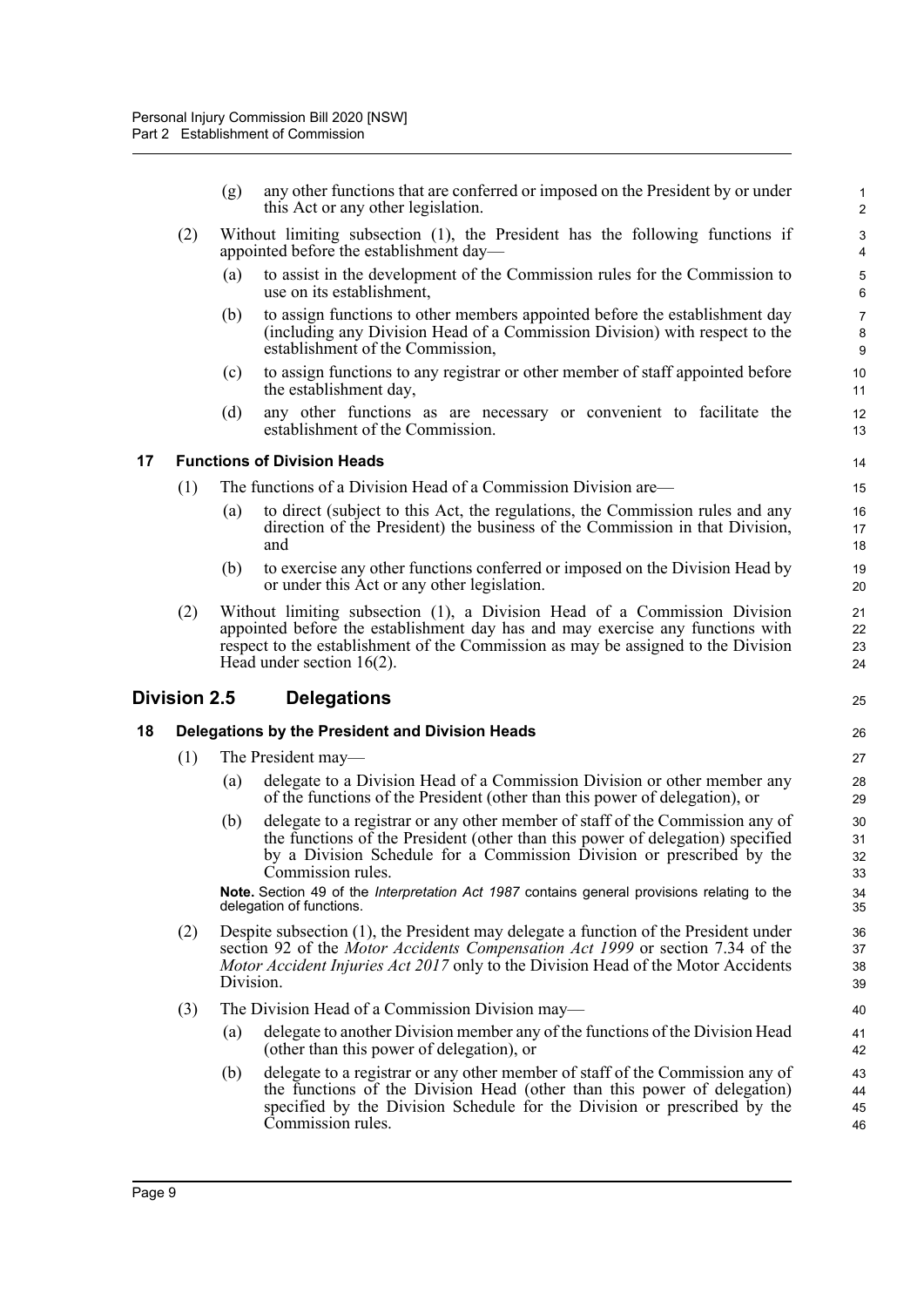<span id="page-19-1"></span><span id="page-19-0"></span>

|    | (4)          |     | A delegate may subdelegate a function delegated to the delegate if-                                                                                                                                                                                            | $\mathbf{1}$             |
|----|--------------|-----|----------------------------------------------------------------------------------------------------------------------------------------------------------------------------------------------------------------------------------------------------------------|--------------------------|
|    |              | (a) | for a function of the President—the delegate is authorised in writing to do so<br>by the President, or                                                                                                                                                         | $\sqrt{2}$<br>$\sqrt{3}$ |
|    |              | (b) | for a function of a Division Head of a Commission Division—the delegate is<br>authorised in writing to do so by the Division Head.                                                                                                                             | 4<br>5                   |
|    | Division 2.6 |     | <b>Commission rules and procedural directions</b>                                                                                                                                                                                                              | 6                        |
| 19 |              |     | <b>Rule Committee of Commission</b>                                                                                                                                                                                                                            | 7                        |
|    | (1)          |     | There is to be a Rule Committee of the Commission.                                                                                                                                                                                                             | 8                        |
|    | (2)          |     | The functions of the Rule Committee are—                                                                                                                                                                                                                       | 9                        |
|    |              | (a) | to make the Commission rules, and                                                                                                                                                                                                                              | 10                       |
|    |              | (b) | to ensure that the Commission rules it makes are as flexible and informal as<br>possible.                                                                                                                                                                      | 11<br>12                 |
|    | (3)          |     | The Rule Committee is to be composed of the following—                                                                                                                                                                                                         | 13                       |
|    |              | (a) | the President,                                                                                                                                                                                                                                                 | 14                       |
|    |              | (b) | each Division Head of a Commission Division,                                                                                                                                                                                                                   | 15                       |
|    |              | (c) | 2 persons nominated for the time being by the Authority,                                                                                                                                                                                                       | 16                       |
|    |              | (d) | 1 barrister nominated for the time being by the Council of the New South<br>Wales Bar Association,                                                                                                                                                             | 17<br>18                 |
|    |              | (e) | 1 solicitor nominated for the time being by the Council of the Law Society of<br>New South Wales,                                                                                                                                                              | 19<br>20                 |
|    |              | (f) | 2 other persons (whether or not members) appointed by the President from<br>time to time.                                                                                                                                                                      | 21<br>22                 |
|    | (4)          |     | The President is to be the Chairperson of the Rule Committee.                                                                                                                                                                                                  | 23                       |
|    | (5)          |     | The President is to appoint one of the other members of the Rule Committee who is<br>a member of the Commission as Deputy Chairperson of the Rule Committee.                                                                                                   | 24<br>25                 |
|    | (6)          |     | Unless the regulations provide otherwise, the Rule Committee is to regulate its own<br>procedure.                                                                                                                                                              | 26<br>27                 |
|    | (7)          |     | The following provisions apply in relation to meetings of the Rule Committee unless<br>the regulations provide, or the Rule Committee decides, otherwise—                                                                                                      | 28<br>29                 |
|    |              | (a) | the Chairperson of the Rule Committee or, in the absence of the Chairperson,<br>the Deputy Chairperson of the Committee is to preside at a meeting of the<br>Committee,                                                                                        | 30<br>31<br>32           |
|    |              | (b) | in the absence from a meeting of the Rule Committee of both the Chairperson<br>and Deputy Chairperson, another member of the Committee who is a Division<br>Head of a Commission Division is to be chosen by the members present to<br>preside at the meeting, | 33<br>34<br>35<br>36     |
|    |              | (c) | the quorum for a meeting of the Rule Committee is a majority of the number<br>of the members for the time being,                                                                                                                                               | 37<br>38                 |
|    |              | (d) | any duly convened meeting of the Rule Committee at which a quorum is<br>present is competent to transact any business of the Rule Committee and has<br>and may exercise all the functions of the Rule Committee,                                               | 39<br>40<br>41           |
|    |              | (e) | a decision supported by a majority of the votes cast at a meeting of the Rule<br>Committee at which a quorum is present is the decision of the Committee,                                                                                                      | 42<br>43                 |
|    |              | (f) | the person presiding at a meeting of the Rule Committee has a deliberative<br>vote and, in the event of an equality of votes, also has a casting vote.                                                                                                         | 44<br>45                 |
|    |              |     |                                                                                                                                                                                                                                                                |                          |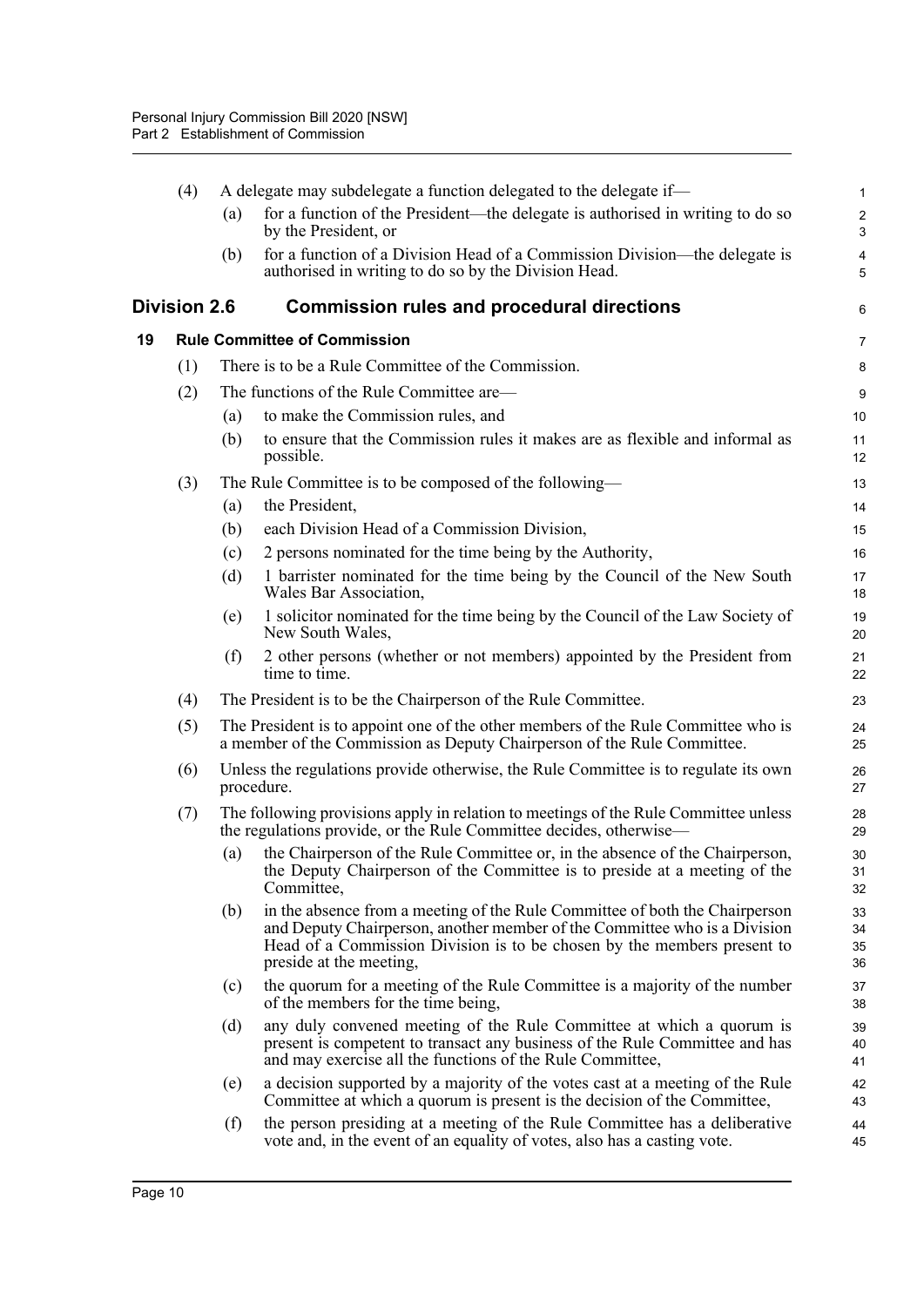(8) The President is to call the first meeting of the Rule Committee in the manner the President thinks fit and (subject to any decision of the Committee) may call any other meetings of the Committee as the President thinks necessary.

#### <span id="page-20-0"></span>**20 Commission rules**

- (1) The Rule Committee may make rules of the Commission (referred to in this Act as the *Commission rules*), not inconsistent with this Act or enabling legislation, for or with respect to the following—
	- (a) the practice and procedure to be followed in proceedings before the Commission,
	- (b) the practice and procedure to be followed in proceedings before medical assessors, merit reviewers or mediators,
	- (c) any matter that is, by this Act or enabling legislation, required or permitted to be prescribed by the Commission rules.

**Note.** The Commission rules are rules of court within the meaning of section 21 of the *Interpretation Act 1987*. Rules of court are statutory rules for the purposes of the *Interpretation Act 1987*. As a result, they can be disallowed by either House of Parliament under Part 6 of that Act.

- (2) Without limiting subsection (1), the Commission rules may make provision for or with respect to-
	- (a) the manner of referring claims or disputes for assessment or determination, and
	- (b) the documentation that is to accompany a reference of a claim or dispute for assessment or determination, and
	- (c) the manner of presenting documents and information by parties, including time limits for the presentation of the documents and information, and
	- (d) the parties to proceedings (including the joinder, misjoinder and non-joinder of parties and rights of intervention of third parties such as the Authority in proceedings), and
	- (e) requiring the provision of documents and information by a party to a matter to any other party to the matter, and
	- (f) the amendment of filed or lodged documents, and
	- (g) non-compliance with provisions concerning practice and procedure (including the effect of irregularities on proceedings), and
	- (h) the making of assessments and determinations, and
	- (i) the manner of specifying an amount of damages or statutory benefits or compensation, and
	- (j) default awards and orders, and
	- (k) the form, use and effect of the seal of the Commission, and
	- (l) the specification of exceptions, limitations or other restrictions in relation to a provision of this Act or enabling legislation that is expressed to be subject to the Commission rules.
- (3) The Commission rules may authorise or require the use of an electronic case management system established under clause 2 of Schedule 1 to the *Electronic Transactions Act 2000* in relation to any proceedings in the Commission in respect of which the use of the system is authorised by an order in force under clause 3 of Schedule 1 to that Act.
- (4) Without limiting the generality of section 42 of the *Interpretation Act 1987*, the Commission rules may also prescribe different rules for—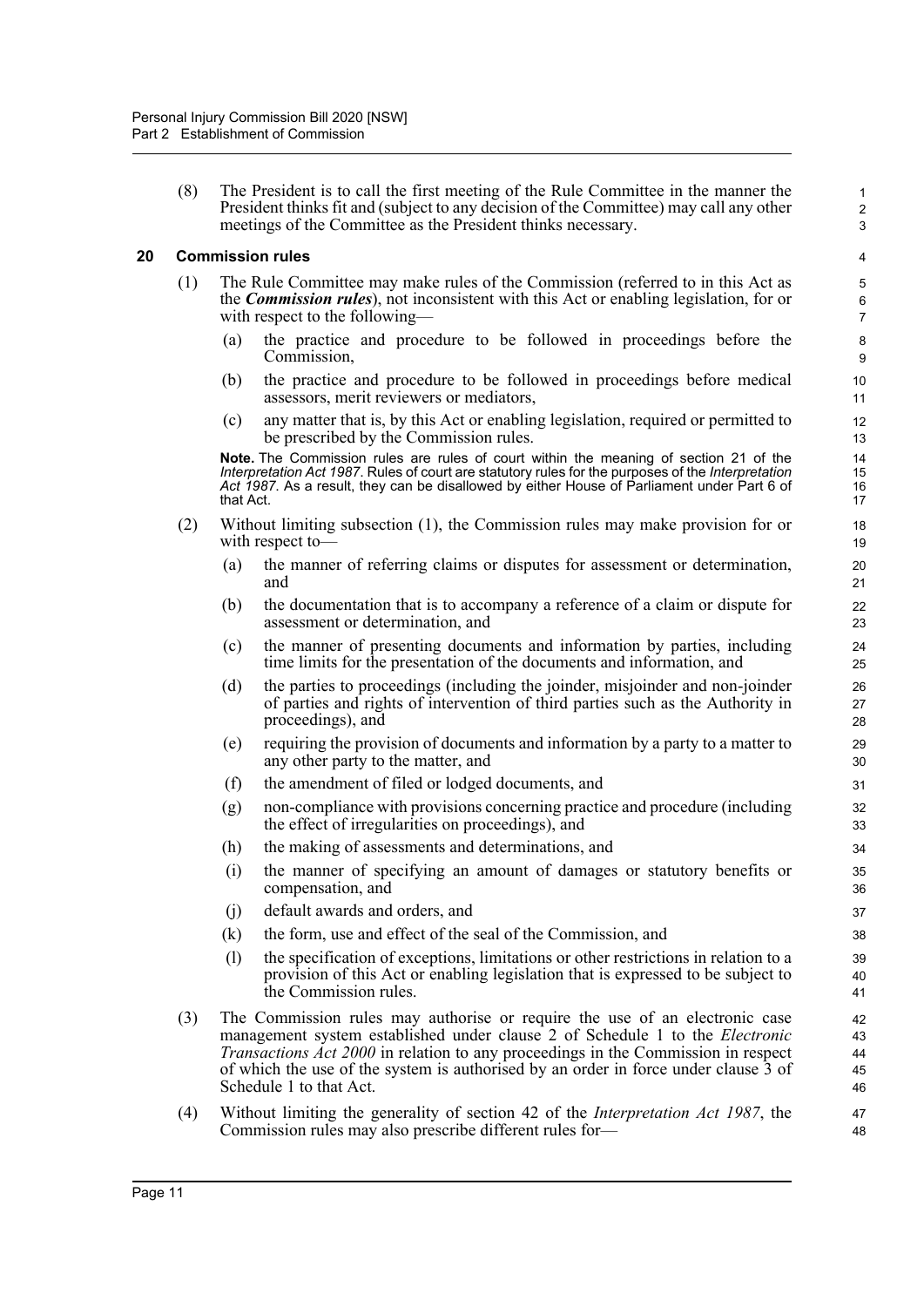<span id="page-21-3"></span><span id="page-21-2"></span><span id="page-21-1"></span><span id="page-21-0"></span>

|    |                     | (a) | each of the Divisions of the Commission, and                                                                                                                                                                                                                                                                                              | 1                       |
|----|---------------------|-----|-------------------------------------------------------------------------------------------------------------------------------------------------------------------------------------------------------------------------------------------------------------------------------------------------------------------------------------------|-------------------------|
|    |                     | (b) | different classes of matters.                                                                                                                                                                                                                                                                                                             | $\overline{\mathbf{c}}$ |
|    | (5)                 |     | This section does not limit the operation of section 78 (Rules of court) of the<br>Interpretation Act 1987.                                                                                                                                                                                                                               | 3<br>4                  |
| 21 |                     |     | <b>Procedural directions</b>                                                                                                                                                                                                                                                                                                              | 5                       |
|    | (1)                 |     | The President may give directions ( <i>procedural directions</i> ) relating to the practice<br>and procedures to be followed in proceedings before—                                                                                                                                                                                       | 6<br>7                  |
|    |                     | (a) | the Commission, or                                                                                                                                                                                                                                                                                                                        | 8                       |
|    |                     | (b) | medical assessors or merit reviewers.                                                                                                                                                                                                                                                                                                     | 9                       |
|    | (2)                 |     | The procedural directions must be—                                                                                                                                                                                                                                                                                                        | 10                      |
|    |                     | (a) | publicly available, and                                                                                                                                                                                                                                                                                                                   | 11                      |
|    |                     | (b) | consistent with this Act and enabling legislation.                                                                                                                                                                                                                                                                                        | 12                      |
|    | (3)                 |     | Without limiting subsection $(2)(a)$ , it is sufficient compliance with that paragraph if<br>procedural directions are published on the website of the Commission.                                                                                                                                                                        | 13<br>14                |
|    | (4)                 |     | Each of the following must comply with any applicable procedural directions—                                                                                                                                                                                                                                                              | 15                      |
|    |                     | (a) | members,                                                                                                                                                                                                                                                                                                                                  | 16                      |
|    |                     | (b) | medical assessors,                                                                                                                                                                                                                                                                                                                        | 17                      |
|    |                     | (c) | merit reviewers,                                                                                                                                                                                                                                                                                                                          | 18                      |
|    |                     | (d) | the parties to proceedings and their representatives and agents.                                                                                                                                                                                                                                                                          | 19                      |
|    | <b>Division 2.7</b> |     | <b>Registrars and other staff</b>                                                                                                                                                                                                                                                                                                         | 20                      |
|    |                     |     |                                                                                                                                                                                                                                                                                                                                           |                         |
| 22 |                     |     | Appointment of registrars and other staff                                                                                                                                                                                                                                                                                                 | 21                      |
|    | (1)                 |     | Persons (including the principal registrar and other registrars) may be employed in<br>the Public Service under the <i>Government Sector Employment Act 2013</i> to enable the<br>Commission to exercise its functions.                                                                                                                   | 22<br>23<br>24          |
|    |                     |     | Note. Section 59 of the Government Sector Employment Act 2013 provides that the persons<br>so employed (or whose services the Commission makes use of) may be referred to as officers<br>or employees, or members of staff, of the Commission. Section 47A of the Constitution Act<br>1902 precludes the Commission from employing staff. | 25<br>26<br>27<br>28    |
|    | (2)                 |     | This section does not affect the exercise of the functions under the <i>Government</i><br>Sector Employment Act 2013 of the head of the Public Service agency in which those<br>persons are employed.                                                                                                                                     | 29<br>30<br>31          |
|    | (3)                 |     | The Authority or any other Department of the Government as the regulations may<br>specify is to provide for the Commission—                                                                                                                                                                                                               | 32<br>33                |
|    |                     | (a) | facilities (including registry facilities), and                                                                                                                                                                                                                                                                                           | 34                      |
|    |                     | (b) | any additional staff that may be necessary.                                                                                                                                                                                                                                                                                               | 35                      |
|    | (4)                 |     | Without limiting subsection (3), the President may enter into arrangements with any<br>government agency or other body or person (whether in the public or private sector)<br>for the provision of assistance to the Commission in connection with the exercise of<br>its functions.                                                      | 36<br>37<br>38<br>39    |
| 23 |                     |     | <b>Functions of registrars</b>                                                                                                                                                                                                                                                                                                            | 40                      |
|    | (1)                 |     | A registrar has the functions conferred or imposed on the registrar by or under this<br>Act or any other legislation.                                                                                                                                                                                                                     | 41<br>42                |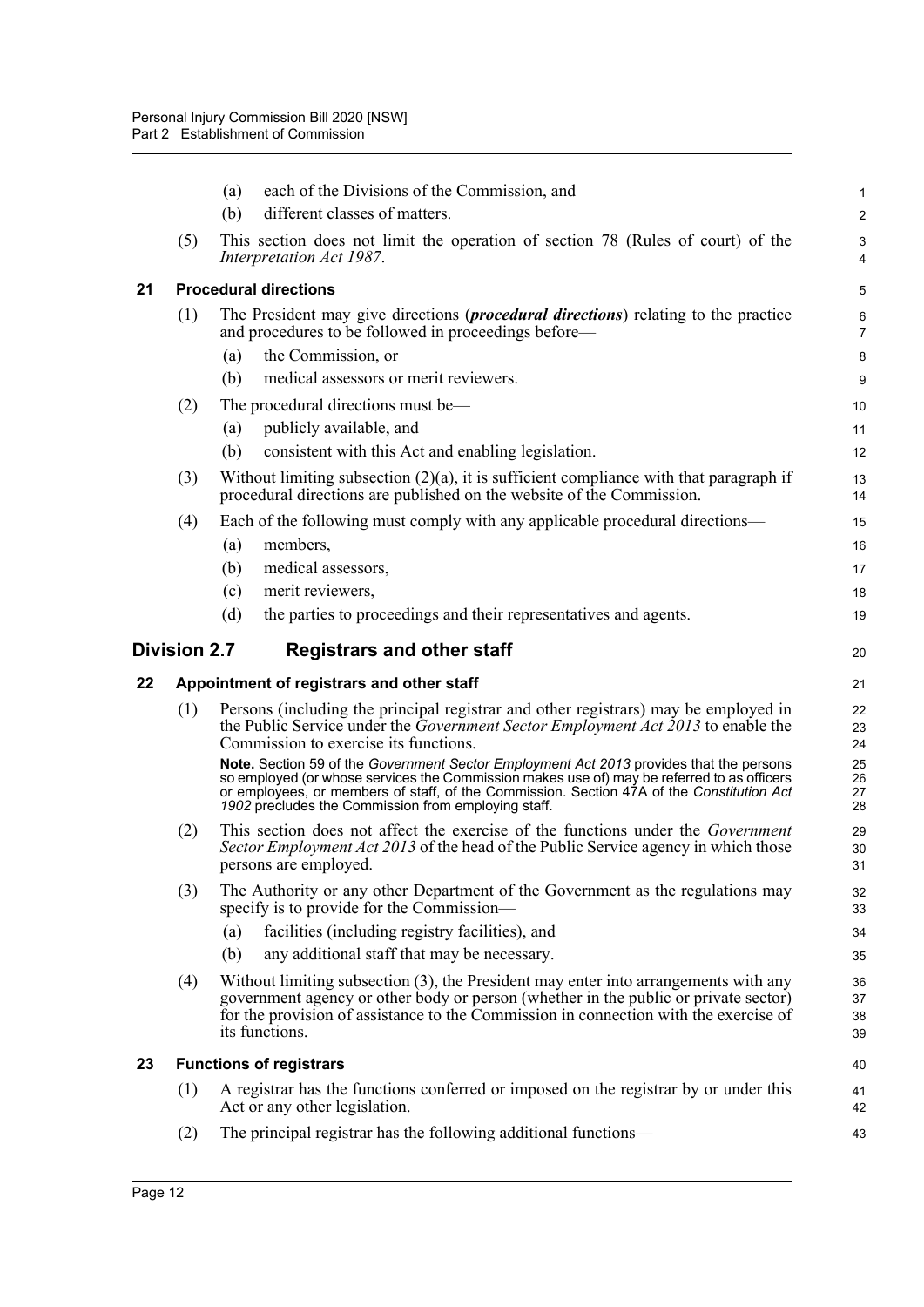(a) to assist the President in managing the business and the affairs of the Commission,

- (b) any administrative and other functions conferred or imposed on the principal registrar by or under this Act or any other legislation.
- (3) A registrar may exercise any functions of the principal registrar as may be directed by the President or principal registrar.
- (4) Without limiting subsections (1) and (3)—
	- (a) the President may, from time to time, designate a registrar to be a registrar for one or more Divisions of the Commission, and
	- (b) the designated registrar may (subject to any direction of the President or principal registrar) exercise the functions of the principal registrar in connection with proceedings and legislation allocated to the Division or Divisions concerned.
- (5) Anything done or omitted to be done by a registrar in exercising a function of the principal registrar has effect as if it had been done or omitted to be done by the principal registrar.
- (6) The Commission rules may make provision for or with respect to the functions of the principal registrar and other registrars, including authorising registrars to make specified kinds of decisions of the Commission on behalf of the Commission.
- (7) In addition, a registrar (including the principal registrar) appointed before the establishment day has and may exercise any functions with respect to the establishment of the Commission as may be assigned to the registrar under section 16(2).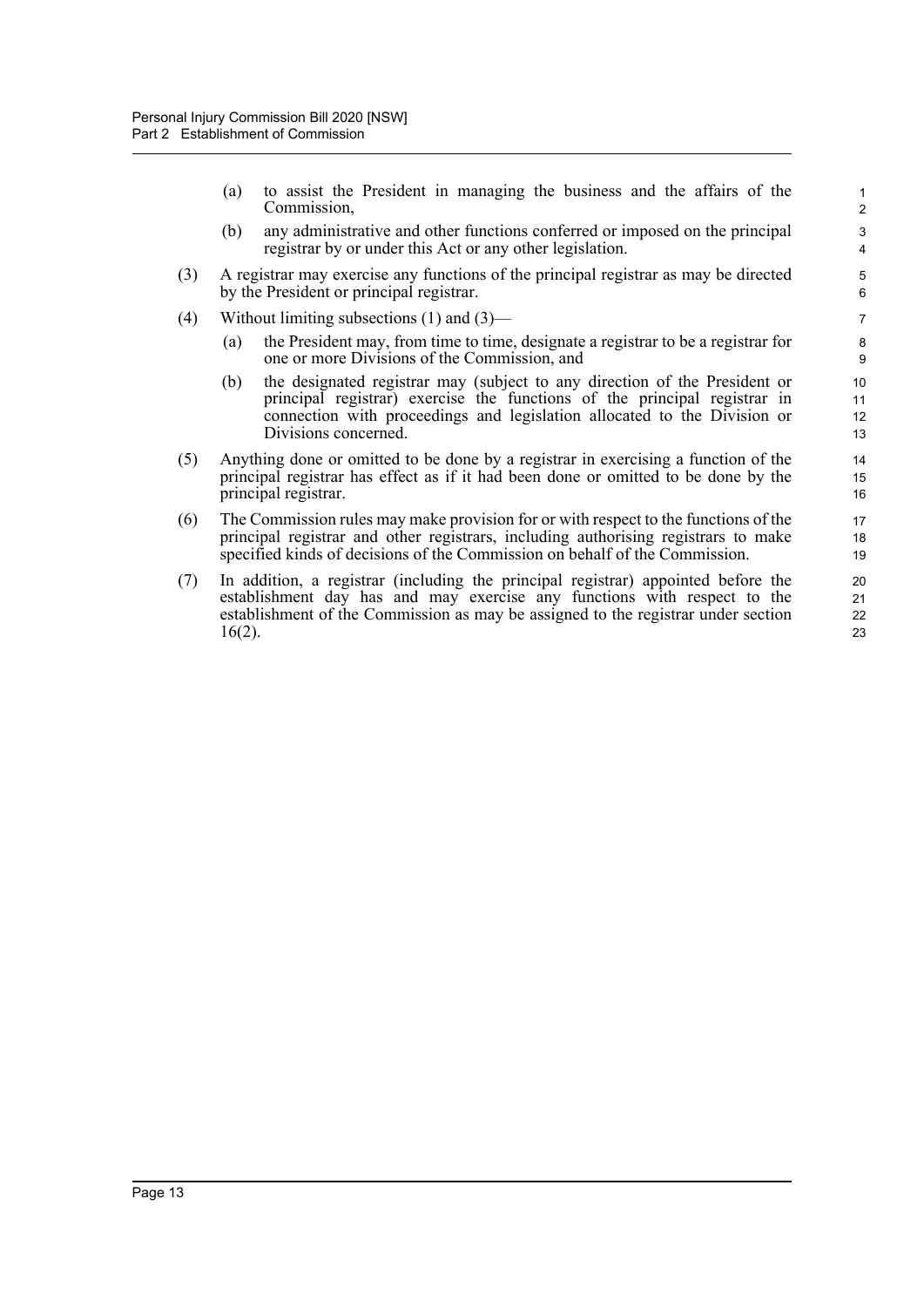<span id="page-23-5"></span><span id="page-23-4"></span><span id="page-23-3"></span><span id="page-23-2"></span><span id="page-23-1"></span><span id="page-23-0"></span>

| Part 3              |                     |                    | <b>Functions and constitution of Commission</b>                                                                                                                                                                                                                                                                                        | 1                    |
|---------------------|---------------------|--------------------|----------------------------------------------------------------------------------------------------------------------------------------------------------------------------------------------------------------------------------------------------------------------------------------------------------------------------------------|----------------------|
| <b>Division 3.1</b> |                     |                    | <b>Functions</b>                                                                                                                                                                                                                                                                                                                       | $\overline{a}$       |
| 24                  |                     |                    | <b>Functions of Commission generally</b>                                                                                                                                                                                                                                                                                               | 3                    |
|                     |                     |                    | The Commission has the jurisdiction and functions that may be conferred or imposed<br>on it by or under this Act, enabling legislation or any other legislation.                                                                                                                                                                       | 4<br>5               |
|                     | <b>Division 3.2</b> |                    | Determination of federal proceedings                                                                                                                                                                                                                                                                                                   | 6                    |
| 25                  |                     | <b>Definitions</b> |                                                                                                                                                                                                                                                                                                                                        | 7                    |
|                     |                     |                    | In this Division-                                                                                                                                                                                                                                                                                                                      | 8                    |
|                     |                     |                    | <i>compensation claim</i> means-                                                                                                                                                                                                                                                                                                       | 9                    |
|                     |                     | $\left( a\right)$  | a claim for damages to which the Motor Accidents Compensation Act 1999<br>applies, or                                                                                                                                                                                                                                                  | 10<br>11             |
|                     |                     | (b)                | a claim for statutory benefits to which the Motor Accident Injuries Act 2017<br>applies, or                                                                                                                                                                                                                                            | 12<br>13             |
|                     |                     | (c)                | a claim for damages to which the Motor Accident Injuries Act 2017 applies, or                                                                                                                                                                                                                                                          | 14                   |
|                     |                     | (d)                | a claim for compensation or work injury damages to which the Workplace<br>Injury Management and Workers Compensation Act 1998 applies.                                                                                                                                                                                                 | 15<br>16             |
|                     |                     |                    | <i>compensation matter application—see section 26.</i>                                                                                                                                                                                                                                                                                 | 17                   |
|                     |                     |                    | <i>federal jurisdiction</i> means jurisdiction of a kind referred to in section 75 or 76 of the<br>Commonwealth Constitution.                                                                                                                                                                                                          | 18<br>19             |
|                     |                     |                    | <i>relevant courts legislation</i> means—                                                                                                                                                                                                                                                                                              | 20                   |
|                     |                     | (a)                | the District Court Act 1973 and the rules of court under that Act, and                                                                                                                                                                                                                                                                 | 21                   |
|                     |                     | (b)                | the Civil Procedure Act 2005 and the regulations and uniform rules under that<br>Act in their application to the District Court.                                                                                                                                                                                                       | 22<br>23             |
|                     |                     |                    | substituted proceedings—see section 27.                                                                                                                                                                                                                                                                                                | 24                   |
|                     |                     |                    | <b>usual decision-maker</b> , in relation to determining a matter concerning a<br>compensation claim, means the person or body (whether or not the President or<br>Commission) on which the function is conferred or imposed by this Act or enabling<br>legislation.                                                                   | 25<br>26<br>27<br>28 |
| 26                  |                     |                    | Applications involving federal jurisdiction may be made to District Court                                                                                                                                                                                                                                                              | 29                   |
|                     | (1)                 |                    | A person with standing to apply to the President or the Commission for a matter<br>concerning a compensation claim to be determined by the usual decision-maker (a<br><i>compensation matter application</i> ) may, with the leave of the District Court, make<br>the application to the Court instead of the President or Commission. | 30<br>31<br>32<br>33 |
|                     | (2)                 |                    | The regulations may make provision for or with respect to-                                                                                                                                                                                                                                                                             | 34                   |
|                     |                     | (a)                | who has standing to make an application for leave, and                                                                                                                                                                                                                                                                                 | 35                   |
|                     |                     | (b)                | excluding or including applications as compensation matter applications.                                                                                                                                                                                                                                                               | 36                   |
|                     | (3)                 |                    | The District Court may grant leave for a compensation matter application to be made<br>to the Court only if it is satisfied that—                                                                                                                                                                                                      | 37<br>38             |
|                     |                     | (a)                | an application was first made to the President or Commission, and                                                                                                                                                                                                                                                                      | 39                   |
|                     |                     | (b)                | the determination of the matter by the usual decision-maker would involve an<br>exercise of federal jurisdiction, and                                                                                                                                                                                                                  | 40<br>41             |
|                     |                     | (c)                | the usual decision-maker would otherwise have had jurisdiction enabling the<br>decision-maker to determine the application.                                                                                                                                                                                                            | 42<br>43             |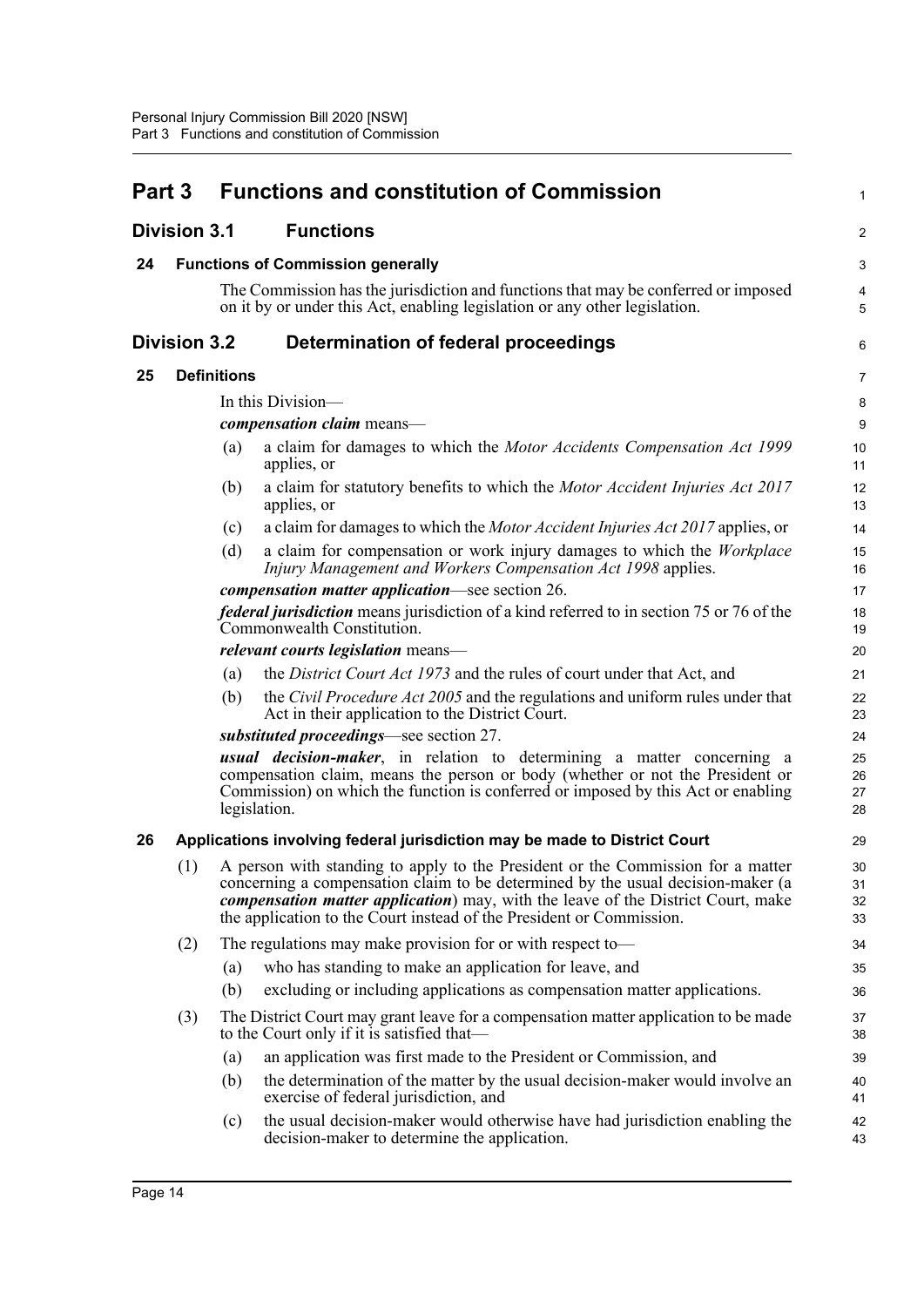- (4) An application for leave must be—
	- (a) filed with the District Court along with—
		- (i) an application that has been completed in the form and manner required under this Act or enabling legislation for the kind of compensation matter application concerned, and

- (ii) if the parties to the compensation matter application have reached a settlement before leave is sought using a resolution process provided under this Act or enabling legislation—a copy of the terms of settlement, and
- (b) accompanied by the applicable fee (if any) payable for the compensation matter application unless it has already been paid.
- (5) The District Court may—
	- (a) remit a compensation matter application for determination by the usual decision-maker if the Court is satisfied that the usual decision-maker has jurisdiction to determine it, and
	- (b) do so instead of granting leave or after granting leave.
- (6) If the District Court remits a compensation matter application to be dealt with by the usual decision-maker, the Court may make such orders that it considers appropriate to facilitate the determination of the application by the decision-maker.
- (7) The usual decision-maker is to determine any compensation matter application that is remitted to the decision-maker in accordance with any orders made by the District Court.

#### <span id="page-24-0"></span>**27 Proceedings after leave granted**

- (1) If the District Court grants leave for a compensation matter application to be made to it instead of the President or Commission—
	- (a) proceedings for the determination of the application (*substituted proceedings*) are taken to have been commenced in the Court on the day on which the application was first made, and
	- (b) the Court may make such orders (including in relation to the usual decision-maker) as it considers appropriate to facilitate its determination of the application.
- (2) Subsection (1) applies despite any limitation period under the *Limitation Act 1969* or any enabling legislation that applies to the application concerned provided it was first lodged for exercise by the usual decision-maker before the expiry of the period.
- (3) The District Court has, and may exercise, all of the jurisdiction and functions in relation to the substituted proceedings that the usual decision-maker would have had if they could exercise federal jurisdiction, including jurisdiction and functions conferred or imposed by or under this Act, enabling legislation or any other legislation.
- (4) Without limiting subsection (3), the District Court may—
	- (a) order that a medical assessment or merit review required by or under enabling legislation (or a review or appeal against the assessment or merit review) be carried out for the Court by a medical assessor, merit reviewer or panel specified by the Court, and
	- (b) make any other orders it thinks fit to facilitate the carrying out of the medical assessment, merit review or the review or appeal before the panel (including with respect to the issuing of certificates), and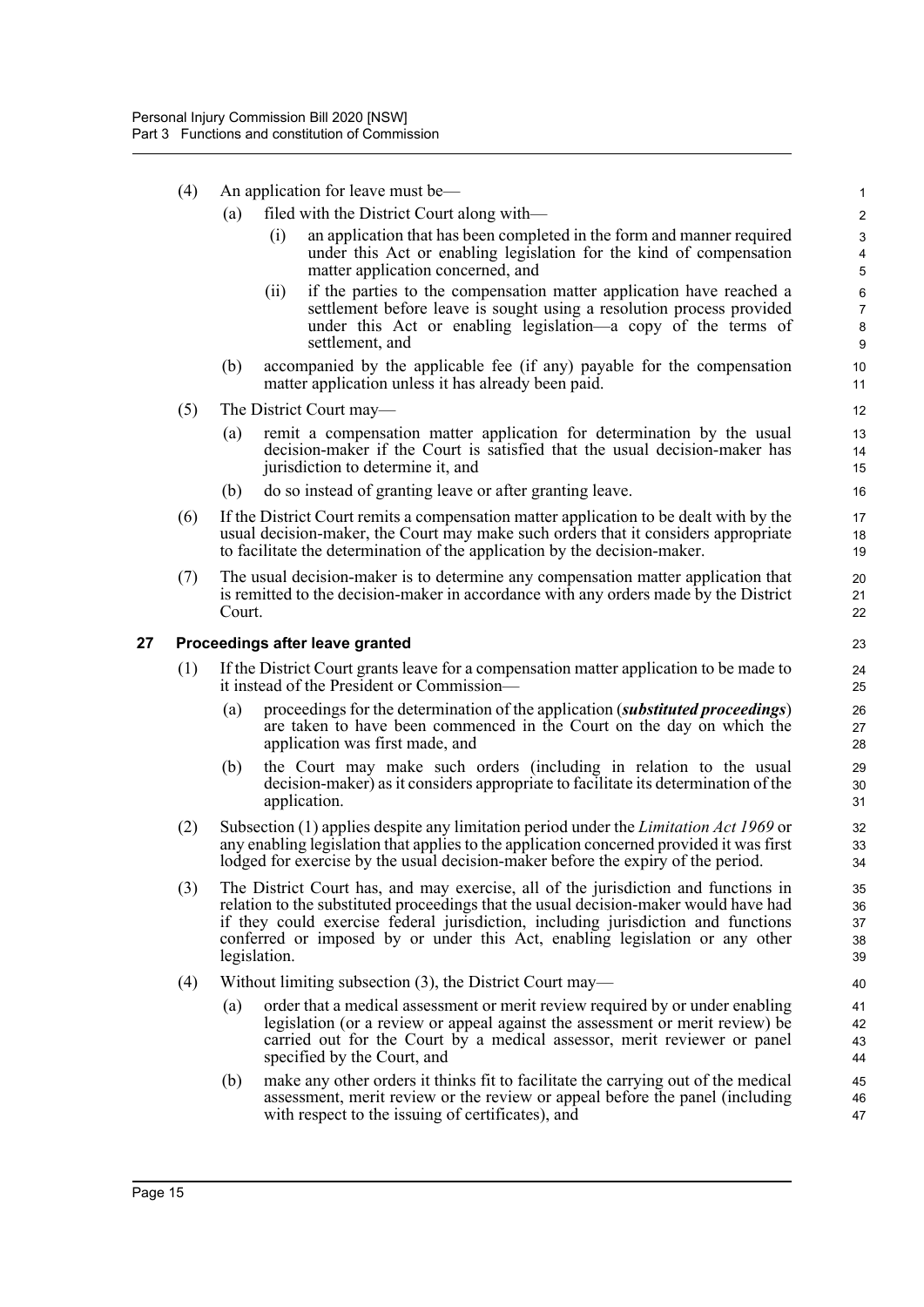<span id="page-25-1"></span><span id="page-25-0"></span>

|    |     | (c) | adopt (whether with or without variation), or refuse to adopt, the decision of<br>the medical assessor, merit reviewer or panel as the Court sees fit.                                                                                                                                                                                                                                 | 1<br>$\overline{2}$            |
|----|-----|-----|----------------------------------------------------------------------------------------------------------------------------------------------------------------------------------------------------------------------------------------------------------------------------------------------------------------------------------------------------------------------------------------|--------------------------------|
|    | (5) |     | A decision adopted by the Court (whether with or without variation) has effect as a<br>decision of the Court in respect of the matter concerned.                                                                                                                                                                                                                                       | $\ensuremath{\mathsf{3}}$<br>4 |
|    | (6) |     | This section has effect subject to the provisions specified by section 28.                                                                                                                                                                                                                                                                                                             | 5                              |
| 28 |     |     | Provisions relating to determining substituted proceedings                                                                                                                                                                                                                                                                                                                             | 6                              |
|    | (1) |     | The following provisions apply in relation to substituted proceedings—                                                                                                                                                                                                                                                                                                                 | $\overline{7}$                 |
|    |     | (a) | the District Court is to be constituted as provided by its relevant courts<br>legislation instead of as provided by this Act or enabling legislation,                                                                                                                                                                                                                                  | $\bf 8$<br>9                   |
|    |     | (b) | the legislation applicable to appeals against decisions of the District Court<br>applies to decisions of the Court instead of appeal provisions specified by or<br>under this Act, enabling legislation or any other legislation,                                                                                                                                                      | 10<br>11<br>12                 |
|    |     | (c) | the practice and procedure applicable in the District Court under its relevant<br>courts legislation (and any laws applicable in relation to contempt of court)<br>apply to the substituted proceedings instead of the practice and procedure<br>specified by or under this Act, enabling legislation or any other legislation,                                                        | 13<br>14<br>15<br>16           |
|    |     | (d) | the District Court may make orders giving effect to any settlement reached by<br>the parties even if that settlement was reached before the substituted<br>proceedings commenced,                                                                                                                                                                                                      | 17<br>18<br>19                 |
|    |     | (e) | any other provisions (including by way of modifications to the provisions of<br>this Act, enabling legislation or other legislation) as may be prescribed by the<br>regulations in respect of the substituted proceedings of the kind concerned.                                                                                                                                       | 20<br>21<br>22                 |
|    | (2) |     | Without limiting subsection $(1)(e)$ , the provisions that may be prescribed by the<br>regulations for the purposes of the paragraph include provisions for or with respect<br>to the following—                                                                                                                                                                                       | 23<br>24<br>25                 |
|    |     | (a) | the parties to substituted proceedings,                                                                                                                                                                                                                                                                                                                                                | 26                             |
|    |     | (b) | fees and costs payable in respect of substituted proceedings,                                                                                                                                                                                                                                                                                                                          | 27                             |
|    |     | (c) | enabling a person or body to determine a matter for the District Court,                                                                                                                                                                                                                                                                                                                | 28                             |
|    |     | (d) | the updating of references in provisions of this Act, enabling legislation or<br>other legislation conferring or imposing functions exercisable in substituted<br>proceedings by the District Court instead of some other person or body.                                                                                                                                              | 29<br>30<br>31                 |
|    | (3) |     | The Minister is not to recommend the making of a regulation for the purposes of<br>subsection $(1)(e)$ unless the Minister certifies that—                                                                                                                                                                                                                                             | 32<br>33                       |
|    |     | (a) | if the proposed provisions affect the exercise of jurisdiction or functions by the<br>Commission—the President has agreed to the provisions, and                                                                                                                                                                                                                                       | 34<br>35                       |
|    |     | (b) | if the proposed provisions affect the exercise of jurisdiction or functions by the<br>District Court—the Chief Judge of the District Court has agreed to the<br>provisions.                                                                                                                                                                                                            | 36<br>37<br>38                 |
| 29 |     |     | <b>Commencement of court proceedings</b>                                                                                                                                                                                                                                                                                                                                               | 39                             |
|    |     |     | The regulations may make provision for or with respect to the modification of<br>provisions of enabling legislation preventing the commencement of proceedings in a<br>court for a compensation claim unless certain preconditions are met, if compliance<br>with those preconditions may involve an exercise of federal jurisdiction or be the<br>subject of substituted proceedings. | 40<br>41<br>42<br>43<br>44     |
|    |     |     |                                                                                                                                                                                                                                                                                                                                                                                        |                                |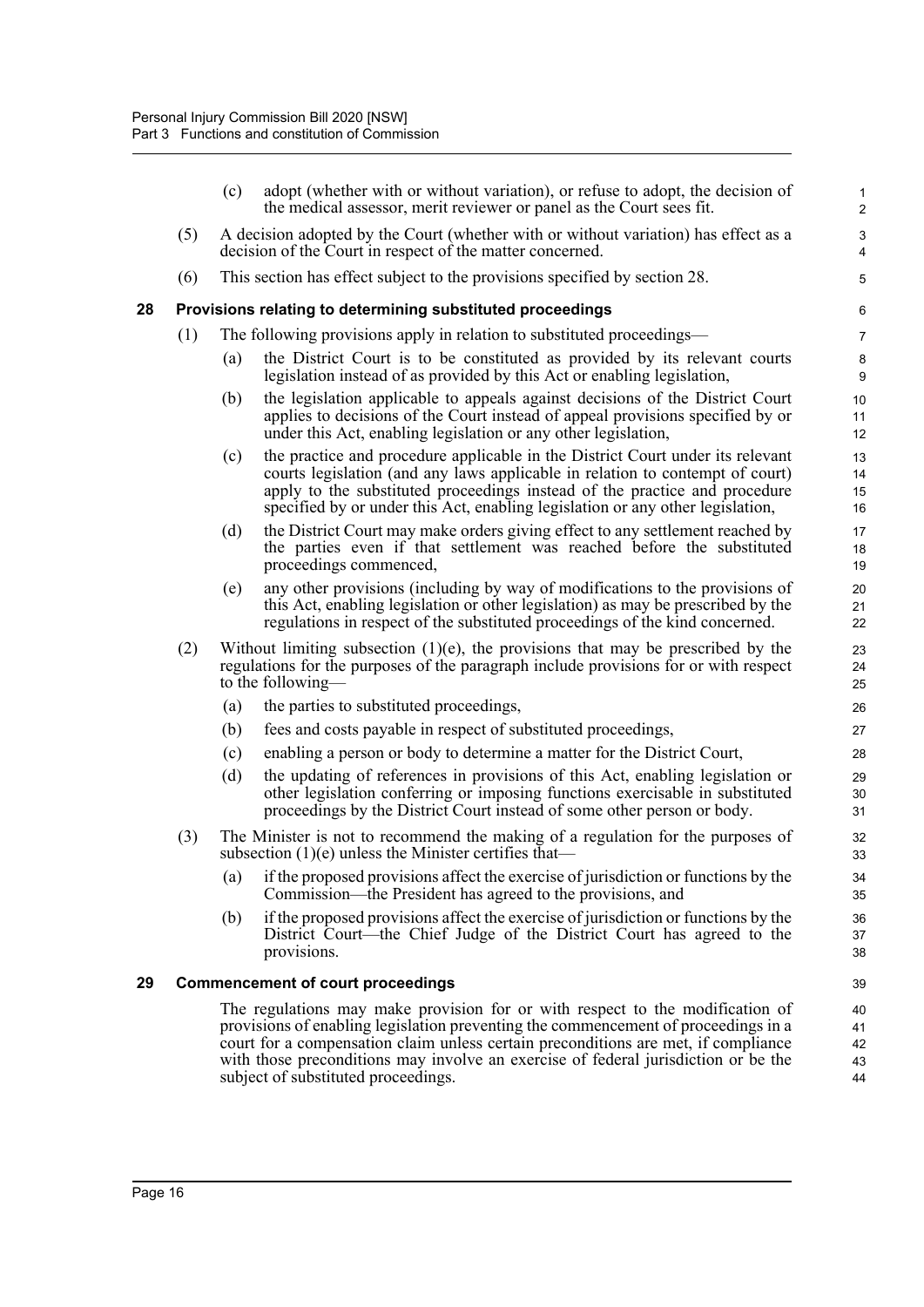#### <span id="page-26-0"></span>**30 Relationship of Division to this Act and other laws**

(1) The provisions of this Division (including of regulations made for the purposes of a provision of this Division) prevail to the extent of any inconsistency between those provisions and any other provisions of this Act, enabling legislation or other legislation.

8

(2) To avoid doubt, subsection (1) applies despite anything in a Division Schedule for a Commission Division.

#### <span id="page-26-1"></span>**Division 3.3 Constitution**

#### <span id="page-26-2"></span>**31 Constitution of Commission**

(1) The Commission is to be constituted by one or more Division members of the Commission Division to which the function of dealing with the proceedings is allocated.

**Note.** A Division Schedule for a Commission Division may, in some cases, make special provision for the constitution of the Commission when exercising functions allocated to that Division (including the qualifications of members to sit in specified kinds of proceedings). It may also provide for certain Division functions to be exercised by a registrar.

- (2) The President may give directions as to the members who are to constitute the Commission for the purposes of any particular proceedings. **Note.** The President may delegate the function of constituting the Commission for particular proceedings to a Division Head of a Commission Division or another member. See section 18.
- (3) The President may give directions (whether for particular proceedings, classes of proceedings or generally) as to which member is to preside at proceedings in the Commission when the Commission is constituted by more than one member.
- (4) There may be more than one sitting of the Commission at the same time.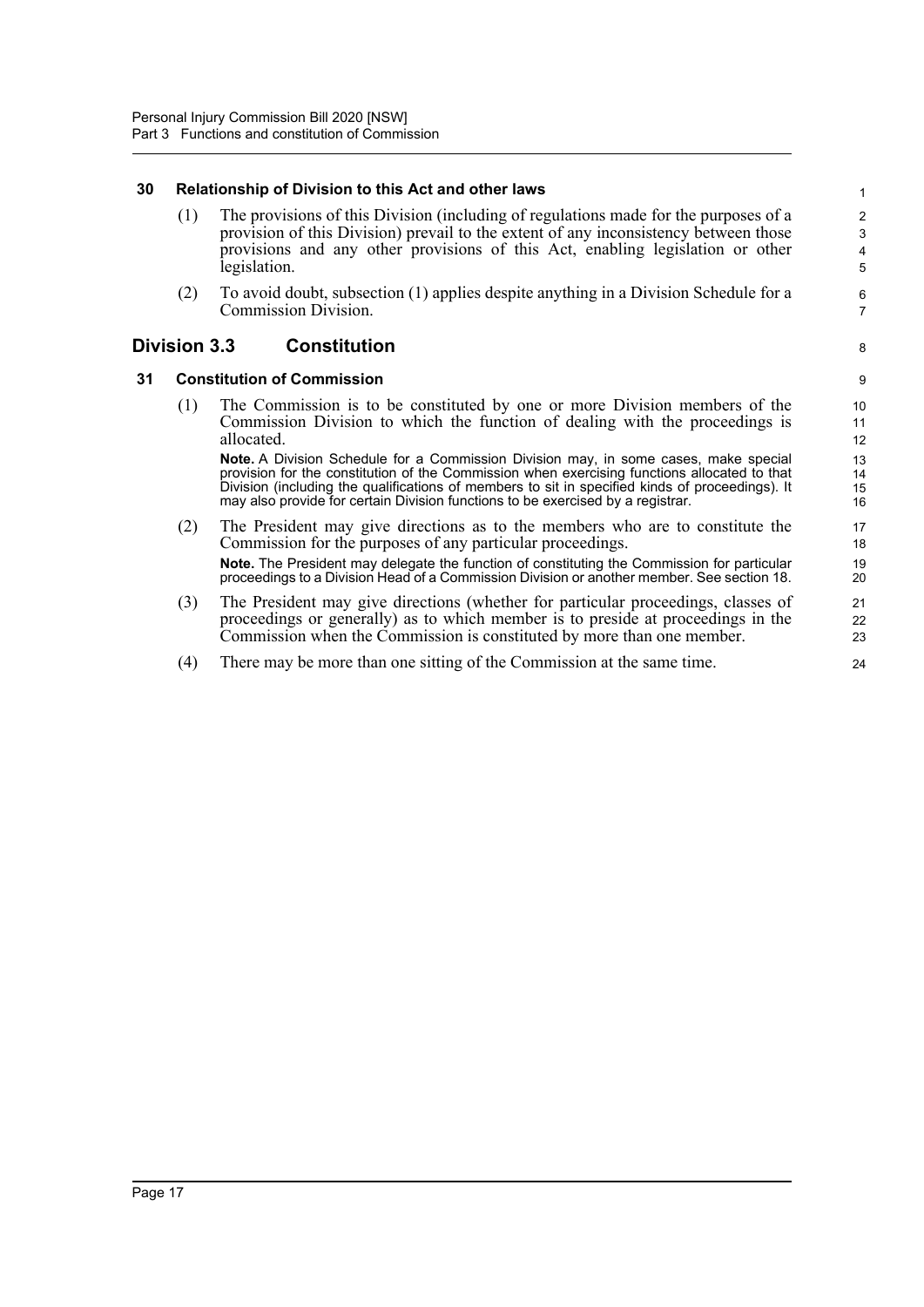<span id="page-27-6"></span><span id="page-27-5"></span><span id="page-27-4"></span><span id="page-27-3"></span><span id="page-27-2"></span><span id="page-27-1"></span><span id="page-27-0"></span>

| Part 4<br><b>Division 4.1</b> |                                     | Medical assessors, merit reviewers and mediators                                                                                                                                                                   |                |  |
|-------------------------------|-------------------------------------|--------------------------------------------------------------------------------------------------------------------------------------------------------------------------------------------------------------------|----------------|--|
|                               |                                     | <b>Medical assessors and merit reviewers</b>                                                                                                                                                                       | $\overline{2}$ |  |
| 32                            |                                     | <b>Definition</b>                                                                                                                                                                                                  |                |  |
|                               |                                     | In this Division-                                                                                                                                                                                                  | 4              |  |
|                               |                                     | <i>decision-maker</i> means a medical assessor or a merit reviewer.                                                                                                                                                | 5              |  |
| 33                            |                                     | Appointment of medical assessors and merit reviewers                                                                                                                                                               | 6              |  |
|                               | (1)                                 | The President may, in accordance with the regulations, appoint persons to be—                                                                                                                                      | $\overline{7}$ |  |
|                               |                                     | medical assessors for the purposes of the Workplace Injury Management and<br>$\left( a\right)$<br><i>Workers Compensation Act 1998, or</i>                                                                         | 8<br>9         |  |
|                               |                                     | medical assessors for the purposes of the Motor Accident Injuries Act 2017 or<br>(b)<br>Motor Accidents Compensation Act 1999 (or both), or                                                                        | 10<br>11       |  |
|                               |                                     | merit reviewers for the purposes of the <i>Motor Accident Injuries Act 2017</i> .<br>(c)                                                                                                                           | 12             |  |
|                               | (2)                                 | Without limiting subsection (1), a member or a Public Service employee may be<br>appointed as a decision-maker.                                                                                                    | 13<br>14       |  |
|                               | (3)                                 | The terms of appointment of a decision-maker may restrict a decision-maker to<br>disputes of a specified kind (including to disputes or assessments under specified<br>legislation).                               | 15<br>16<br>17 |  |
|                               | (4)                                 | One or more medical assessors may be appointed as a senior medical assessor, either<br>by the assessor's instrument of appointment or by a later instrument executed by the<br>President.                          | 18<br>19<br>20 |  |
|                               | (5)                                 | The President is to ensure that, as far as reasonably practicable, there are medical<br>assessors in the regional areas of the State.                                                                              | 21<br>22       |  |
|                               | (6)                                 | The President may remove a decision-maker from office at any time.                                                                                                                                                 | 23             |  |
|                               | (7)                                 | A decision-maker who is not a member or Public Service employee is entitled to be<br>paid the remuneration (including travelling and subsistence allowances) that the<br>Minister may from time to time determine. | 24<br>25<br>26 |  |
|                               | (8)                                 | Nothing in this section prevents a person being appointed as a decision-maker of<br>more than one class.                                                                                                           | 27<br>28       |  |
| 34                            | <b>Functions of decision-makers</b> |                                                                                                                                                                                                                    | 29             |  |
|                               |                                     | A decision-maker has the functions that are conferred on the decision-maker by or<br>under—                                                                                                                        | 30<br>31       |  |
|                               |                                     | (a)<br>this Act, and                                                                                                                                                                                               | 32             |  |
|                               |                                     | (b)<br>the legislation for which the decision-maker was appointed.                                                                                                                                                 | 33             |  |
| 35                            |                                     | <b>Lists of decision-makers</b>                                                                                                                                                                                    | 34             |  |
|                               | (1)                                 | The principal registrar may from time to time issue a list of persons who are<br>appointed as decision-makers under this Division.                                                                                 | 35<br>36       |  |
|                               | (2)                                 | The list is evidence of the appointments concerned.                                                                                                                                                                | 37             |  |
| 36                            |                                     | <b>Control and direction of decision-makers</b>                                                                                                                                                                    | 38             |  |
|                               | (1)                                 | Decision-makers are, in the exercise of their functions, subject to the general control<br>and direction of the President.                                                                                         | 39<br>40       |  |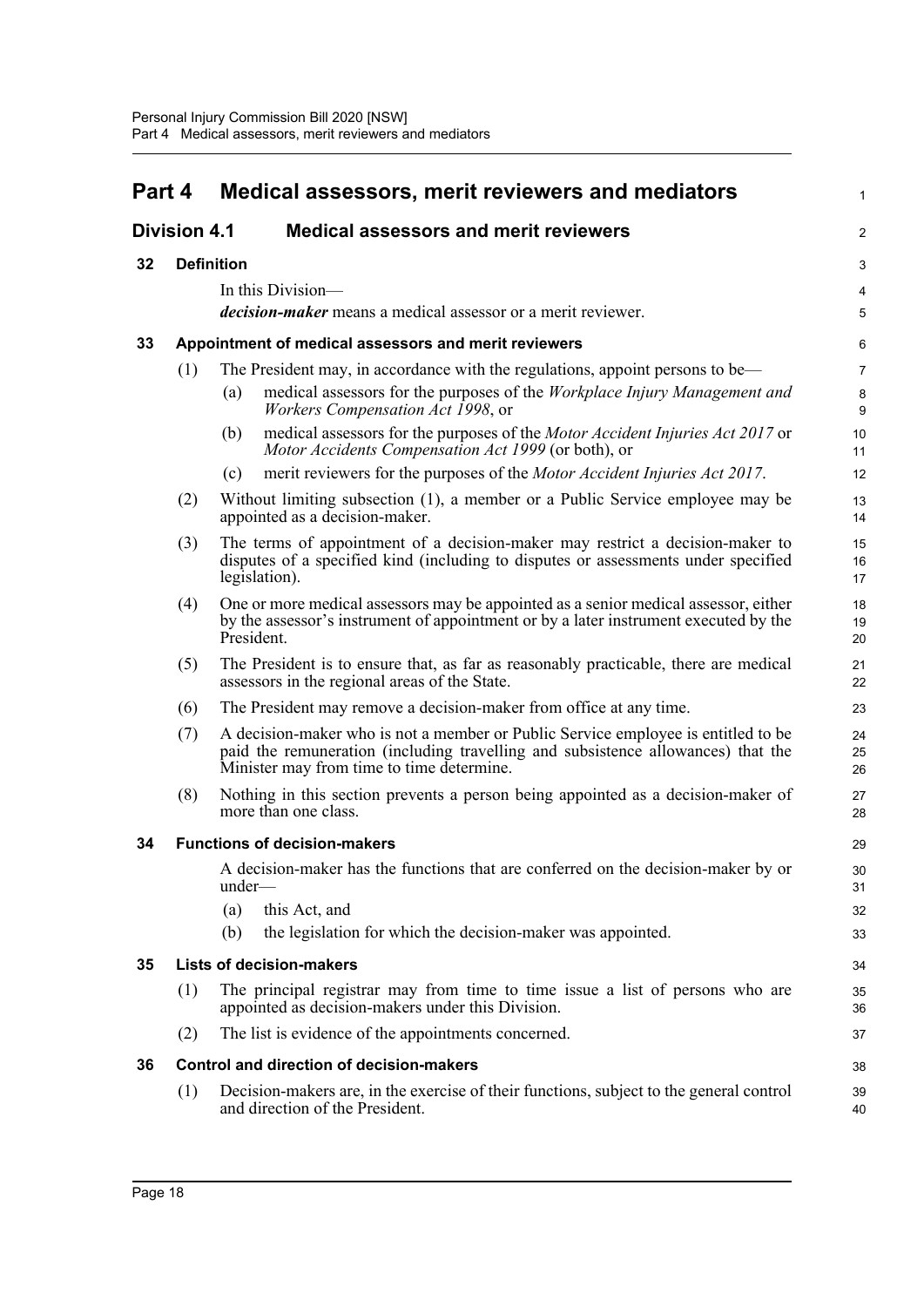<span id="page-28-3"></span><span id="page-28-2"></span><span id="page-28-1"></span><span id="page-28-0"></span>

|    | (2)                 | However, a decision-maker is not subject to control and direction by the Commission<br>(or a member), the Authority or any Public Service employee with regard to any of<br>the decisions of the decision-maker that affect the interests of the parties to the merit<br>review or medical assessment concerned. | $\mathbf{1}$<br>$\sqrt{2}$<br>$\sqrt{3}$<br>4 |
|----|---------------------|------------------------------------------------------------------------------------------------------------------------------------------------------------------------------------------------------------------------------------------------------------------------------------------------------------------|-----------------------------------------------|
|    | (3)                 | The Commission (or a member), the Authority or any Public Service employee may<br>not overrule or interfere with any decision in respect of any assessment or review.                                                                                                                                            | 5<br>6                                        |
|    | (4)                 | Subsection (3) does not prevent an appeal or review panel from determining an<br>appeal or review for which provision is made under enabling legislation.                                                                                                                                                        | $\overline{7}$<br>8                           |
|    | (5)                 | This section does not affect the exercise of the functions of the head of a Public<br>Service agency under the Government Sector Employment Act 2013 with respect to<br>decision-makers who are members of staff of the agency.                                                                                  | 9<br>10<br>11                                 |
| 37 |                     | Provision of training and information                                                                                                                                                                                                                                                                            | 12                                            |
|    | (1)                 | The Commission may make arrangements for the provision of training and<br>information to medical assessors and merit reviewers to promote accurate and<br>consistent decisions by medical assessors and merit reviewers.                                                                                         | 13<br>14<br>15                                |
|    | (2)                 | In providing training for medical assessors, the Commission is to have regard to any<br>relevant material prepared by the Authority.                                                                                                                                                                             | 16<br>17                                      |
| 38 |                     | <b>Protection of decision-makers</b>                                                                                                                                                                                                                                                                             | 18                                            |
|    |                     | A decision-maker is, in any legal proceedings, competent but not compellable to give<br>evidence or produce documents in respect of any matter in which the decision-maker<br>was involved in the course of the exercise of functions as a decision-maker.                                                       | 19<br>20<br>21                                |
|    |                     | Note. See also section 64 (Protection of representatives, witnesses and relevant Commission<br>officers).                                                                                                                                                                                                        | 22<br>23                                      |
|    | <b>Division 4.2</b> | <b>Mediators</b>                                                                                                                                                                                                                                                                                                 | 24                                            |
| 39 |                     | <b>Appointment of mediators</b>                                                                                                                                                                                                                                                                                  | 25                                            |
|    | (1)                 | The President may, in accordance with the regulations, appoint persons to be—                                                                                                                                                                                                                                    | 26                                            |
|    |                     | mediators for the purposes of the Workplace Injury Management and Workers<br>(a)<br><i>Compensation Act 1998</i> to mediate on claims for work injury damages within<br>the meaning of that Act as and when required to do so by the Division Head of<br>the Workers Compensation Division, or                   | 27<br>28<br>29<br>30                          |
|    |                     | mediators for any other purposes prescribed by the regulations.<br>(b)                                                                                                                                                                                                                                           | 31                                            |
|    | (2)                 | Mediators are, in the exercise of their functions, subject to the general control and<br>direction of the President.                                                                                                                                                                                             | 32<br>33                                      |
|    | (3)                 | Subject to this section, a mediator holds office for the period (not exceeding 5 years)<br>specified in the instrument of appointment of the mediator, but is eligible for<br>reappointment.                                                                                                                     | 34<br>35<br>36                                |
|    | (4)                 | A mediator is entitled to be paid the remuneration (including travelling and<br>subsistence allowances) in respect of work done as a mediator as the Minister may<br>from time to time determine in respect of the mediator.                                                                                     | 37<br>38<br>39                                |
|    | (5)                 | A mediator vacates office if the mediator-                                                                                                                                                                                                                                                                       | 40                                            |
|    |                     | (a)<br>dies, or                                                                                                                                                                                                                                                                                                  | 41                                            |
|    |                     | completes a term of office and is not reappointed, or<br>(b)                                                                                                                                                                                                                                                     | 42                                            |
|    |                     | becomes bankrupt, applies to take the benefit of any law for the relief of<br>(c)                                                                                                                                                                                                                                | 43                                            |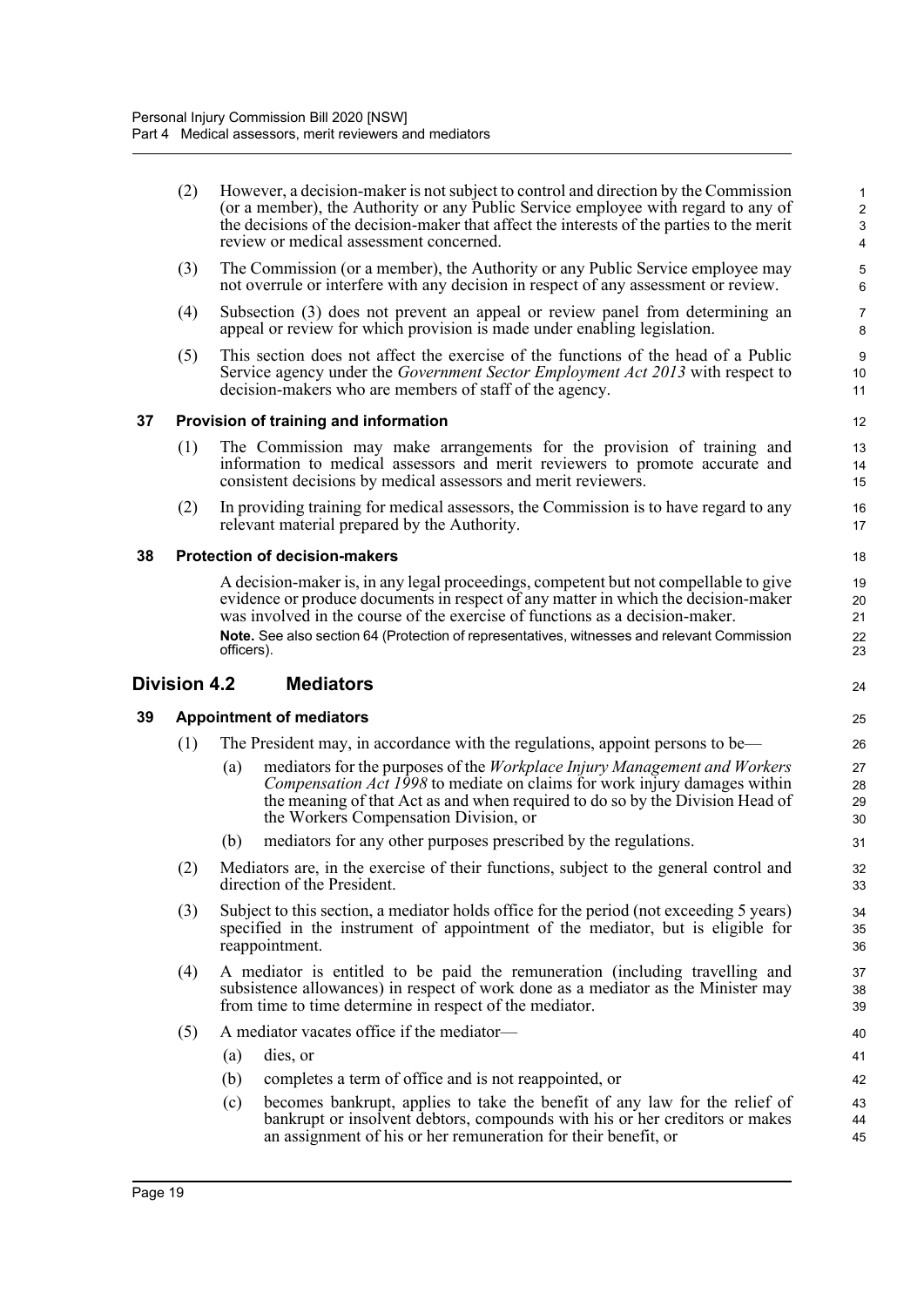<span id="page-29-0"></span>

|     | (d) | becomes a mentally incapacitated person, or                                                                                                                                                                                                                  | 1                                                                                                                                                                                                                                                                                                                                                                                                                                                                                                                                                                                                                           |
|-----|-----|--------------------------------------------------------------------------------------------------------------------------------------------------------------------------------------------------------------------------------------------------------------|-----------------------------------------------------------------------------------------------------------------------------------------------------------------------------------------------------------------------------------------------------------------------------------------------------------------------------------------------------------------------------------------------------------------------------------------------------------------------------------------------------------------------------------------------------------------------------------------------------------------------------|
|     | (e) | is convicted in New South Wales of an offence that is punishable by<br>imprisonment for 12 months or more or is convicted elsewhere than in New<br>South Wales of an offence that, if committed in New South Wales, would be<br>an offence so punishable, or | 2<br>3<br>4<br>5                                                                                                                                                                                                                                                                                                                                                                                                                                                                                                                                                                                                            |
|     | (f) | resigns the office by instrument in writing addressed to the President, or                                                                                                                                                                                   | 6                                                                                                                                                                                                                                                                                                                                                                                                                                                                                                                                                                                                                           |
|     | (g) | is removed from office by the President.                                                                                                                                                                                                                     | $\overline{7}$                                                                                                                                                                                                                                                                                                                                                                                                                                                                                                                                                                                                              |
| (6) |     |                                                                                                                                                                                                                                                              | 8                                                                                                                                                                                                                                                                                                                                                                                                                                                                                                                                                                                                                           |
| (7) |     |                                                                                                                                                                                                                                                              | 9<br>10                                                                                                                                                                                                                                                                                                                                                                                                                                                                                                                                                                                                                     |
|     |     |                                                                                                                                                                                                                                                              | 11                                                                                                                                                                                                                                                                                                                                                                                                                                                                                                                                                                                                                          |
|     |     |                                                                                                                                                                                                                                                              | 12<br>13<br>14<br>15<br>16                                                                                                                                                                                                                                                                                                                                                                                                                                                                                                                                                                                                  |
|     |     |                                                                                                                                                                                                                                                              | The President may at any time remove a mediator from office.<br>The provisions of the Government Sector Employment Act 2013 relating to the<br>employment of Public Service employees do not apply to a mediator.<br><b>Protection of mediators</b><br>A mediator is, in any legal proceedings, competent but not compellable to give<br>evidence or produce documents in respect of any matter in which the mediator was<br>involved in the course of the exercise of the mediator's functions as a mediator.<br>Note. See also section 64 (Protection of representatives, witnesses and relevant Commission<br>officers). |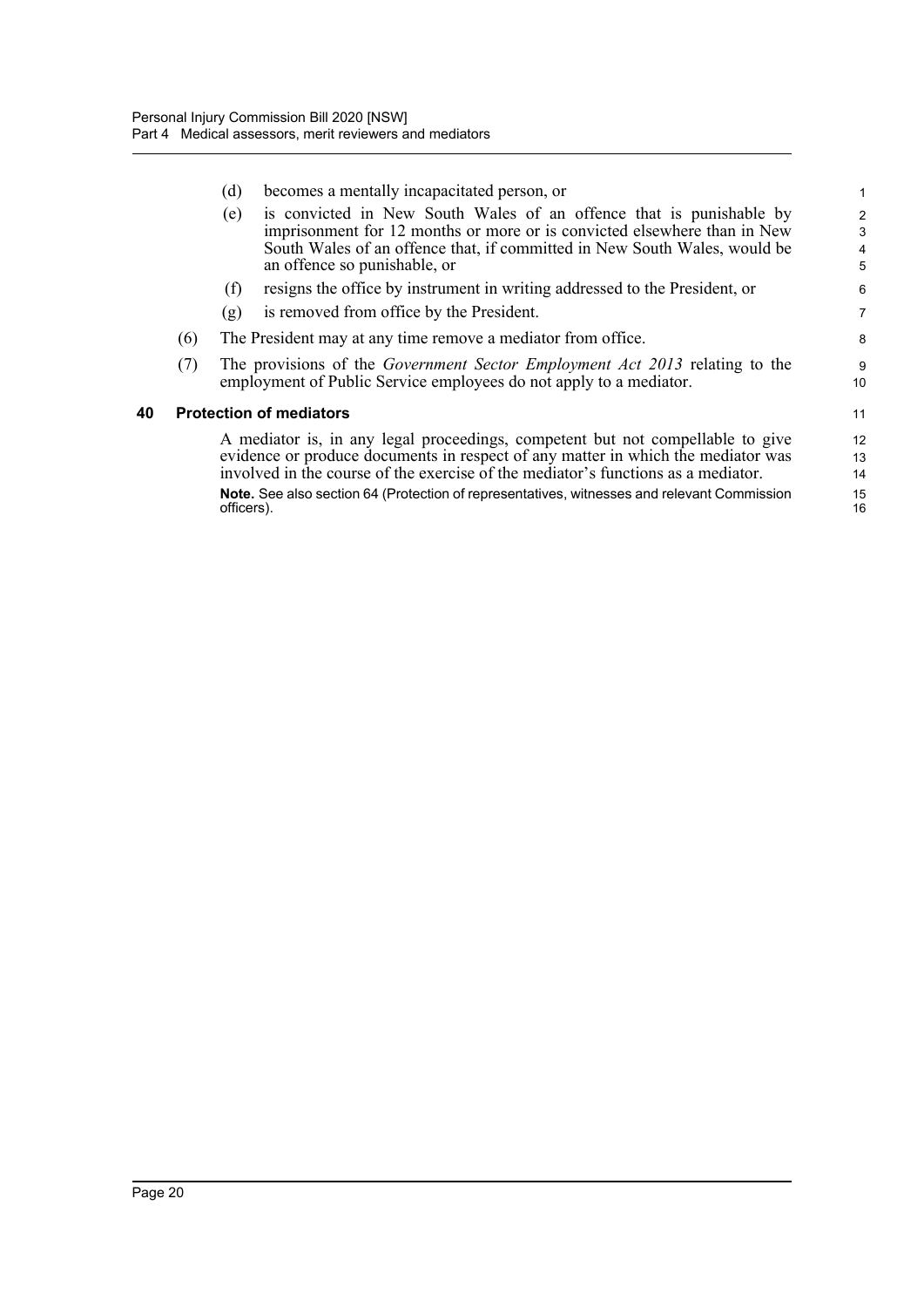# <span id="page-30-0"></span>**Part 5 Practice and procedure**

### <span id="page-30-1"></span>**Division 5.1 Introduction**

# <span id="page-30-2"></span>**41 Application of Part**

<span id="page-30-4"></span><span id="page-30-3"></span>

| 41 |     | <b>Application of Part</b>                                                                                                                                                                                                                                                                                                | 3                        |
|----|-----|---------------------------------------------------------------------------------------------------------------------------------------------------------------------------------------------------------------------------------------------------------------------------------------------------------------------------|--------------------------|
|    | (1) | Each of the provisions of this Part (including as applied by the Commission rules<br>under subsection $(2)$ ) is subject to enabling legislation and the Commission rules.<br>Note. The Division Schedule for a Commission Division may, in some cases, make special                                                      | 4<br>5<br>6              |
|    |     | provision for the practice and procedure to be followed in connection with certain proceedings<br>allocated to the Division for determination. The provisions of the Division Schedule prevail to<br>the extent of any inconsistency with the provisions of this Part. See section 13(2).                                 | $\overline{7}$<br>8<br>9 |
|    |     | Section 5(3) also provides that any provisions of this Act or enabling legislation that are<br>expressed to be subject to the Commission rules have effect subject to any exceptions,<br>limitations or other restrictions specified by the Commission rules.                                                             | 10<br>11<br>12           |
|    |     | Enabling legislation may also make provision for matters relating to practice and procedure in<br>relation to functions conferred on the Commission, including (for example) specifying periods<br>within which applications or appeals under that legislation are to be made.                                            | 13<br>14<br>15           |
|    | (2) | The Commission rules may make provision for or with respect to applying provisions<br>of this Part (whether with or without modification) to the following—                                                                                                                                                               | 16<br>17                 |
|    |     | proceedings before a merit reviewer or medical assessor under enabling<br>(a)<br>legislation,                                                                                                                                                                                                                             | 18<br>19                 |
|    |     | proceedings before a panel under enabling legislation determining an appeal<br>(b)<br>against, or a review of, a decision of a merit reviewer or medical assessor.                                                                                                                                                        | 20<br>21                 |
| 42 |     | Guiding principle to be applied to practice and procedure                                                                                                                                                                                                                                                                 | 22                       |
|    | (1) | The <i>guiding principle</i> for this Act and the Commission rules, in their application to<br>proceedings in the Commission, is to facilitate the just, quick and cost effective<br>resolution of the real issues in the proceedings.                                                                                    | 23<br>24<br>25           |
|    | (2) | The Commission must seek to give effect to the guiding principle when it—                                                                                                                                                                                                                                                 | 26                       |
|    |     | exercises any power given to it by this Act or the Commission rules, or<br>(a)                                                                                                                                                                                                                                            | 27                       |
|    |     | (b)<br>interprets any provision of this Act or the Commission rules.                                                                                                                                                                                                                                                      | 28                       |
|    | (3) | Each of the following persons is under a duty to co-operate with the Commission to<br>give effect to the guiding principle and, for that purpose, to participate in the<br>processes of the Commission and to comply with directions and orders of the<br>Commission-                                                     | 29<br>30<br>31<br>32     |
|    |     | a party to proceedings in the Commission,<br>(a)                                                                                                                                                                                                                                                                          | 33                       |
|    |     | (b)<br>an Australian legal practitioner or other person who is representing a party in<br>proceedings in the Commission.                                                                                                                                                                                                  | 34<br>35                 |
|    | (4) | In addition, the practice and procedure of the Commission should be implemented so<br>as to facilitate the resolution of the issues between the parties in such a way that the<br>cost to the parties and the Commission is proportionate to the importance and<br>complexity of the subject-matter of the proceedings.   | 36<br>37<br>38<br>39     |
|    | (5) | However, nothing in this section requires or permits the Commission to exercise any<br>functions that are conferred or imposed on it under enabling legislation in a manner<br>that is inconsistent with the objects or principles for which that legislation provides<br>in relation to the exercise of those functions. | 40<br>41<br>42<br>43     |
| 43 |     | <b>Procedure before Commission generally</b>                                                                                                                                                                                                                                                                              | 44                       |
|    | (1) | Proceedings in any matter before the Commission are to be conducted with as little<br>formality and technicality as the proper consideration of the matter permits.                                                                                                                                                       | 45<br>46                 |
|    |     |                                                                                                                                                                                                                                                                                                                           |                          |

1

2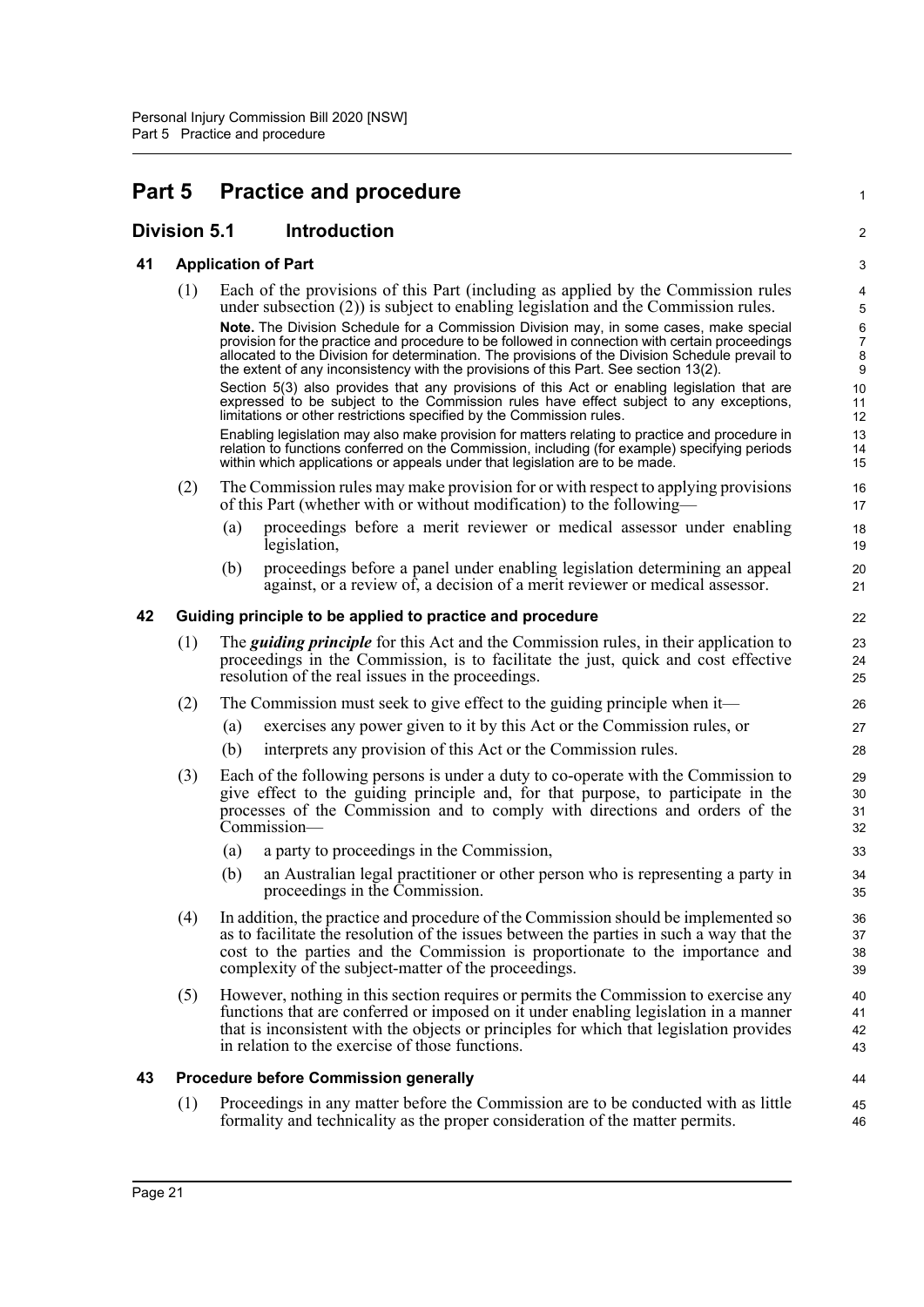<span id="page-31-6"></span><span id="page-31-5"></span><span id="page-31-4"></span><span id="page-31-3"></span><span id="page-31-2"></span><span id="page-31-1"></span><span id="page-31-0"></span>

|    | (2)                 | The Commission is not bound by the rules of evidence but may inform itself on any<br>matter in the manner the Commission thinks appropriate and as the proper<br>consideration of the matter before the Commission permits.                                                                                                    | 1<br>$\overline{\mathbf{c}}$<br>3 |
|----|---------------------|--------------------------------------------------------------------------------------------------------------------------------------------------------------------------------------------------------------------------------------------------------------------------------------------------------------------------------|-----------------------------------|
|    | (3)                 | The Commission is to act according to equity, good conscience and the substantial<br>merits of the case without regard to technicalities or legal forms.                                                                                                                                                                       | 4<br>5                            |
|    | <b>Division 5.2</b> | <b>Commencement of proceedings</b>                                                                                                                                                                                                                                                                                             | 6                                 |
| 44 |                     | What constitutes an application                                                                                                                                                                                                                                                                                                | 7                                 |
|    |                     | For the purposes of this Act, an <i>application</i> to the Commission includes a referral or<br>other mechanism (however expressed) by means of which enabling legislation<br>provides for a matter to be brought to the attention of the Commission for a decision.                                                           | 8<br>9<br>10                      |
| 45 |                     | Making of applications and appeals                                                                                                                                                                                                                                                                                             | 11                                |
|    |                     | An application or appeal to the Commission is to be made in the time and manner<br>prescribed by enabling legislation or the Commission rules.                                                                                                                                                                                 | 12<br>13                          |
| 46 |                     | Service of documents outside the State                                                                                                                                                                                                                                                                                         | 14                                |
|    |                     | The Commission may require a document to be served outside the State.                                                                                                                                                                                                                                                          | 15                                |
|    | Division 5.3        | <b>Participation in proceedings</b>                                                                                                                                                                                                                                                                                            | 16                                |
| 47 |                     | <b>Intervention by Authority</b>                                                                                                                                                                                                                                                                                               | 17                                |
|    |                     | The Authority-                                                                                                                                                                                                                                                                                                                 | 18                                |
|    |                     | has a right to be heard in any proceedings before the Commission, and<br>(a)                                                                                                                                                                                                                                                   | 19                                |
|    |                     | (b)<br>may, for that purpose, be represented by an Australian legal practitioner or a<br>member of staff of the Authority or by any other person, and                                                                                                                                                                          | 20<br>21                          |
|    |                     | may apply for an order for which any party may apply in those proceedings.<br>(c)                                                                                                                                                                                                                                              | 22                                |
| 48 |                     | <b>Representation before Commission</b>                                                                                                                                                                                                                                                                                        | 23                                |
|    | (1)                 | A person who is a party to proceedings before the Commission is entitled to be<br>represented by an Australian legal practitioner or by an agent.                                                                                                                                                                              | 24<br>25                          |
|    | (2)                 | The Commission may refuse to permit a party to be represented by an agent if of the<br>opinion that the agent does not have sufficient authority to make binding decisions<br>on behalf of the party.                                                                                                                          | 26<br>27<br>28                    |
|    | (3)                 | In proceedings in respect of a claim within the meaning of the Workplace Injury<br><i>Management and Workers Compensation Act 1998</i> , the Commission may refuse to<br>permit an insurer to be represented by an Australian legal practitioner if the claimant<br>is not represented by an Australian legal practitioner.    | 29<br>30<br>31<br>32              |
|    | (4)                 | A party to proceedings before the Commission is entitled to representation or<br>assistance (for example, the assistance of an interpreter) as may be necessary to<br>enable the party to communicate adequately at any conference or hearing.                                                                                 | 33<br>34<br>35                    |
|    | (5)                 | The Commission must take into account any written submission prepared by an<br>Australian legal practitioner acting for a party to proceedings and submitted by or on<br>behalf of the party (whether or not the party is represented by an Australian legal<br>practitioner at any conference or hearing in the proceedings). | 36<br>37<br>38<br>39              |
|    | (6)                 | In this section-                                                                                                                                                                                                                                                                                                               | 40                                |
|    |                     | <i>agent</i> , in relation to proceedings allocated to the Workers Compensation Division,<br>means-                                                                                                                                                                                                                            | 41<br>42                          |
|    |                     |                                                                                                                                                                                                                                                                                                                                |                                   |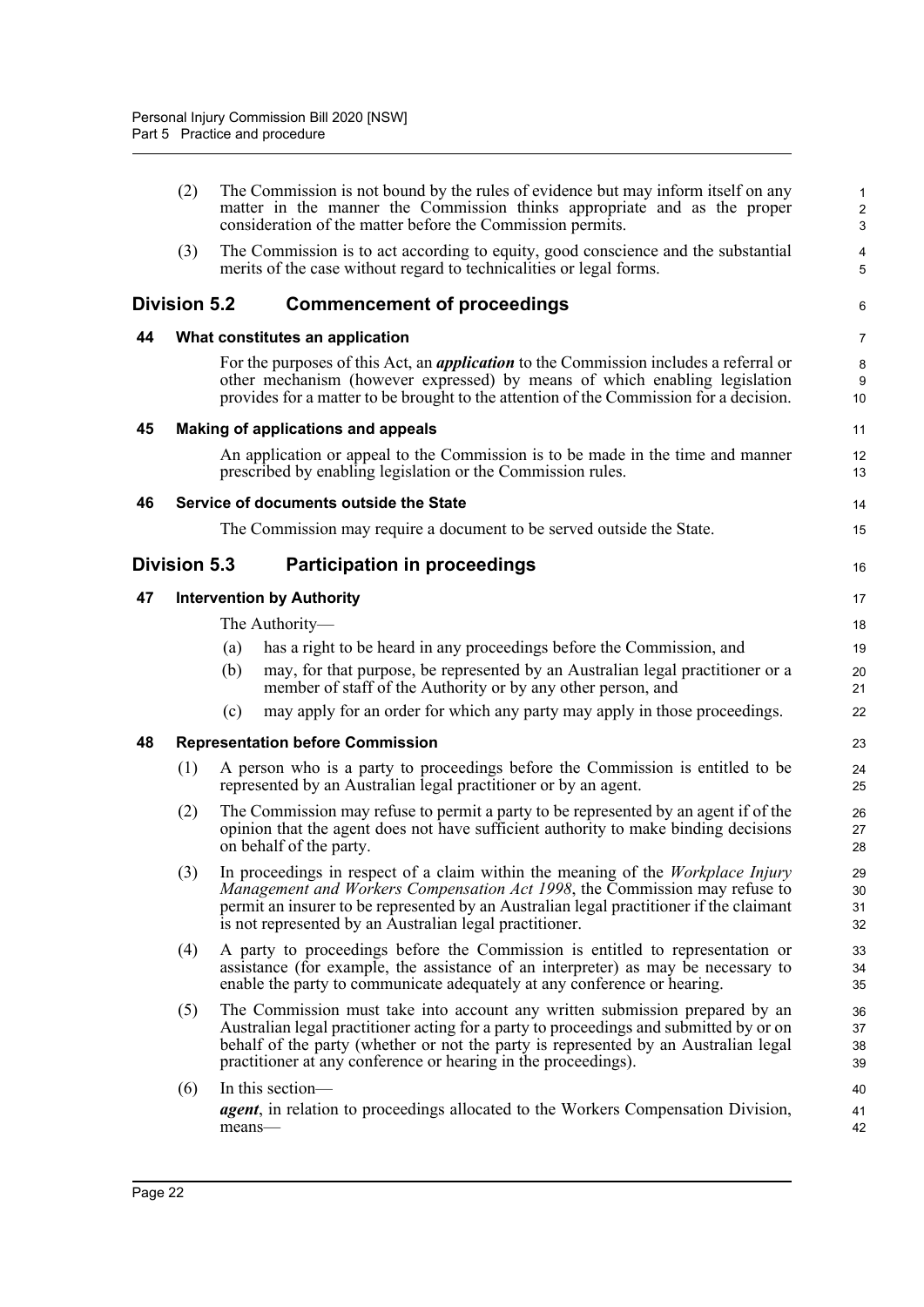<span id="page-32-0"></span>

|    |     | (a) | an officer of an industrial organisation of employers or employees registered<br>under the <i>Industrial Relations Act 1996</i> , or                                                                                                                                                                                  | $\mathbf{1}$<br>$\overline{c}$ |
|----|-----|-----|-----------------------------------------------------------------------------------------------------------------------------------------------------------------------------------------------------------------------------------------------------------------------------------------------------------------------|--------------------------------|
|    |     | (b) | an officer of an association of employers or employees registered under the<br><i>Fair Work Act 2009</i> of the Commonwealth, or                                                                                                                                                                                      | 3<br>4                         |
|    |     | (c) | a person employed by a licensed insurer or former licensed insurer or by a<br>self-insurer within the meaning of the Workplace Injury Management and<br><i>Workers Compensation Act 1998, or</i>                                                                                                                      | 5<br>6<br>$\overline{7}$       |
|    |     | (d) | a person employed by a law practice within the meaning of the Legal<br>Profession Uniform Law (NSW).                                                                                                                                                                                                                  | 8<br>9                         |
| 49 |     |     | <b>Power of Commission to require information</b>                                                                                                                                                                                                                                                                     | 10                             |
|    | (1) |     | The Commission may give a direction in writing to any person (whether or not a<br>party to proceedings before the Commission) requiring the person—                                                                                                                                                                   | 11<br>12                       |
|    |     | (a) | to produce, at a time and place specified in the direction, specified documents<br>in the possession of the person, or                                                                                                                                                                                                | 13<br>14                       |
|    |     | (b) | to provide specified information within a time specified in the direction that<br>the Commission considers relevant to the proceedings, or                                                                                                                                                                            | 15<br>16                       |
|    |     | (c) | to give within a time specified in the direction any specified consent, authority<br>or direction that the Commission considers necessary or desirable for the<br>purpose of facilitating the provision by another person of documents or<br>information pursuant to a direction under subsection (2).                | 17<br>18<br>19<br>20           |
|    | (2) |     | The direction may require the documents to be produced or the information to be<br>provided—                                                                                                                                                                                                                          | 21<br>22                       |
|    |     | (a) | to the Commission or to another party to proceedings before the Commission,<br>in the case of a direction given to a party to the proceedings, or                                                                                                                                                                     | 23<br>24                       |
|    |     | (b) | to the Commission in the case of a direction given to a person who is not a<br>party to proceedings before the Commission.                                                                                                                                                                                            | 25<br>26                       |
|    | (3) |     | A person must not, without reasonable excuse, fail to comply with a direction given<br>to the person.                                                                                                                                                                                                                 | 27<br>28                       |
|    |     |     | Maximum penalty—50 penalty units.                                                                                                                                                                                                                                                                                     | 29                             |
|    | (4) |     | If a person does not, without reasonable excuse, produce a document or provide<br>information in compliance with a direction given to the person under this section, the<br>person cannot as a party to proceedings before the Commission or a court have the<br>document or information admitted in the proceedings. | 30<br>31<br>32<br>33           |
|    | (5) |     | The Commission may exercise powers under this section at the request of a party to<br>proceedings before the Commission or of the Commission's own motion.                                                                                                                                                            | 34<br>35                       |
|    | (6) |     | A Division Head of a Commission Division or the principal registrar has and may<br>exercise any power of the Commission under this section.                                                                                                                                                                           | 36<br>37                       |
|    | (7) |     | The regulations or the Commission rules may make provision for or with respect to<br>any of the following matters—                                                                                                                                                                                                    | 38<br>39                       |
|    |     | (a) | exempting specified kinds of documents or information from the operation of<br>this section,                                                                                                                                                                                                                          | 40<br>41                       |
|    |     | (b) | specifying cases and circumstances in which the Commission is required to<br>exercise the Commission's powers under this section,                                                                                                                                                                                     | 42<br>43                       |
|    |     | (c) | specifying cases and circumstances in which the Commission is not to exercise<br>the Commission's powers under this section.                                                                                                                                                                                          | 44<br>45                       |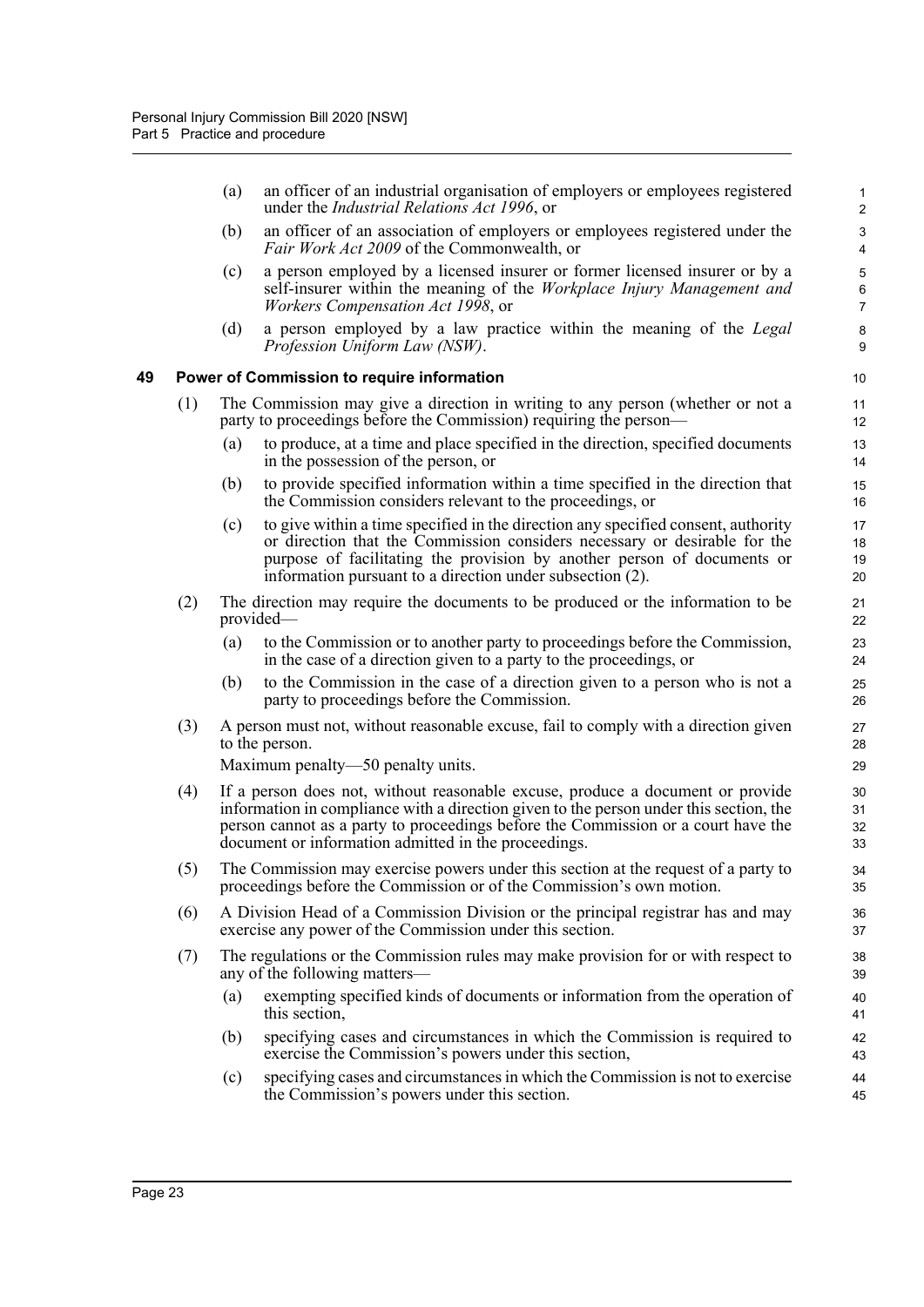#### <span id="page-33-0"></span>**50 Power of Commission to provide documents and information to a party**

| (1) If documents or information relevant to proceedings before the Commission are |
|-----------------------------------------------------------------------------------|
| produced or provided to the Commission by a party to the proceedings or another   |
| person (whether or not in compliance with a requirement under this Act), the      |
| Commission may produce or provide the documents or information to—                |
| $(a)$ any other neutrite the measuratings on                                      |

39

- (a) any other party to the proceedings, or
- (b) any Australian legal practitioner representing any party, or
- (c) a medical practitioner (including a medical assessor).
- (2) The Commission may, when producing or providing information or documents to an Australian legal practitioner or medical practitioner, direct that the person must not cause or permit disclosure of the information, or the information in the documents, to another party.
- (3) An Australian legal practitioner or medical practitioner must not contravene the Commission's direction under this section.

Maximum penalty—50 penalty units.

- (4) The regulations or the Commission rules may make provision for or with respect to any of the following matters—
	- (a) exempting specified kinds of documents or information from the operation of this section,
	- (b) specifying cases and circumstances in which the Commission is required to exercise the Commission's powers under this section,
	- (c) specifying cases and circumstances in which documents or information produced or provided to the Commission may not be produced or provided by the Commission to another party to the proceedings or to an Australian legal practitioner or medical practitioner.

#### <span id="page-33-1"></span>**51 Summons to appear at conference or hearing**

- (1) Subject to subsection (2), the Division Head of a Commission Division may issue a summons, in circumstances prescribed by the Commission rules, requiring the attendance of a person at any conference or hearing before the Commission in connection with proceedings before the Commission.
- (2) If the proceedings are allocated to the Motor Accidents Division, a summons may be issued only to a party to the proceedings.
- (3) A person must not, without reasonable excuse, fail to comply with a summons served on the person under this section.

Maximum penalty—50 penalty units.

(4) In this section *conference* includes a conference at which the parties (or some of them) participate by telephone, closed-circuit television or other means.

### <span id="page-33-2"></span>**Division 5.4 Conduct of proceedings**

#### <span id="page-33-3"></span>**52 Hearings and conferences**

(1) Proceedings need not be conducted by formal hearing and may be conducted by way of a conference between the parties, including a conference at which the parties (or some of them) participate by telephone, closed-circuit television or other means.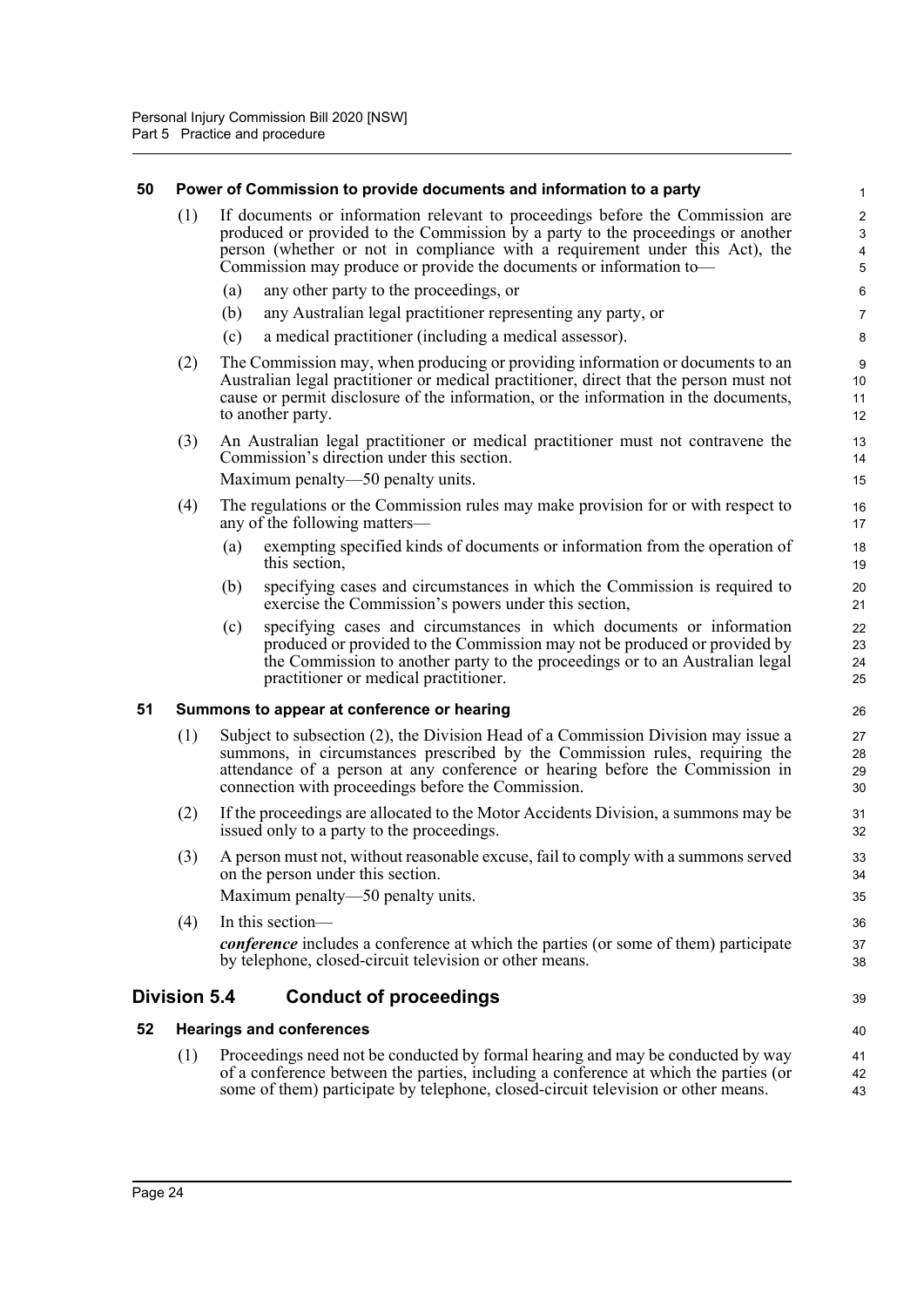<span id="page-34-4"></span><span id="page-34-3"></span><span id="page-34-2"></span><span id="page-34-1"></span><span id="page-34-0"></span>

|    | (2)                                  |     | Subject to any procedural directions, the Commission may hold a conference with all<br>relevant parties in attendance and with relevant experts in attendance, or a separate<br>conference in private with any of them.                                                            | $\mathbf{1}$<br>$\sqrt{2}$<br>3          |  |  |
|----|--------------------------------------|-----|------------------------------------------------------------------------------------------------------------------------------------------------------------------------------------------------------------------------------------------------------------------------------------|------------------------------------------|--|--|
|    | (3)                                  |     | If the Commission is satisfied that sufficient information has been supplied to it in<br>connection with proceedings, the Commission may exercise functions under this Act<br>and enabling legislation without holding any conference or formal hearing.                           | 4<br>$\mathbf 5$<br>$\,6\,$              |  |  |
|    | (4)                                  |     | An assessment or determination is to be made by the Commission having regard to<br>information that is conveniently available to the Commission, even if one or more of<br>the parties to the assessment or determination proceedings do not co-operate or cease<br>to co-operate. | $\overline{7}$<br>$\bf 8$<br>$9\,$<br>10 |  |  |
| 53 |                                      |     | <b>Reconstitution of Commission during proceedings</b>                                                                                                                                                                                                                             | 11                                       |  |  |
|    | (1)                                  |     | The President may replace the member, or one of the members, constituting the<br>Commission after the consideration of a matter by the Commission has commenced<br>if, before the matter is determined, the member—                                                                | 12<br>13<br>14                           |  |  |
|    |                                      | (a) | becomes unavailable for any reason, or                                                                                                                                                                                                                                             | 15                                       |  |  |
|    |                                      | (b) | ceases to be a member, or                                                                                                                                                                                                                                                          | 16                                       |  |  |
|    |                                      | (c) | ceases to have a qualification required for participation in the proceedings.                                                                                                                                                                                                      | 17                                       |  |  |
|    | (2)                                  |     | The President may not replace a member unless the President has first—                                                                                                                                                                                                             | 18                                       |  |  |
|    |                                      | (a) | afforded the parties an opportunity to make submissions about the proposed<br>replacement, and                                                                                                                                                                                     | 19<br>20                                 |  |  |
|    |                                      | (b) | taken their submissions into account.                                                                                                                                                                                                                                              | 21                                       |  |  |
|    | (3)                                  |     | The Commission as reconstituted is to have regard to the evidence, submissions and<br>decisions in relation to the matter that were given or made before the Commission<br>was reconstituted.                                                                                      | 22<br>23<br>24                           |  |  |
| 54 |                                      |     | <b>Dismissal of proceedings</b>                                                                                                                                                                                                                                                    | 25                                       |  |  |
|    |                                      |     | The Commission may at any stage dismiss proceedings before it—                                                                                                                                                                                                                     | 26                                       |  |  |
|    |                                      | (a) | if it is satisfied that the proceedings have been abandoned, or                                                                                                                                                                                                                    | 27                                       |  |  |
|    |                                      | (b) | if it is satisfied that the proceedings are frivolous or vexatious or otherwise<br>misconceived or lacking in substance, or                                                                                                                                                        | 28<br>29                                 |  |  |
|    |                                      | (c) | for any other ground of dismissal specified in the Commission rules.                                                                                                                                                                                                               | 30                                       |  |  |
|    | <b>Division 5.5</b>                  |     | Determination of issues and proceedings                                                                                                                                                                                                                                            | 31                                       |  |  |
| 55 | <b>Commission divided in opinion</b> |     |                                                                                                                                                                                                                                                                                    |                                          |  |  |
|    |                                      |     | If the Commission is constituted by more than one member for the purposes of the<br>determination of any proceedings and the members are divided in opinion, the<br>opinion of the majority is taken to be the decision of the Commission.                                         | 33<br>34<br>35                           |  |  |
| 56 |                                      |     | <b>Effect of decisions of Commission</b>                                                                                                                                                                                                                                           | 36                                       |  |  |
|    | (1)                                  |     | Except as otherwise provided by this Act or enabling legislation, a decision of the<br>Commission under the Workers Compensation Acts is final and binding on the<br>parties and is not subject to appeal or review.                                                               | 37<br>38<br>39                           |  |  |
|    | (2)                                  |     | A decision of or proceeding before the Commission is not—                                                                                                                                                                                                                          | 40                                       |  |  |
|    |                                      | (a) | to be vitiated because of any informality or want of form, or                                                                                                                                                                                                                      | 41                                       |  |  |
|    |                                      | (b) | liable to be challenged, appealed against, reviewed, quashed or called into<br>question by any court.                                                                                                                                                                              | 42<br>43                                 |  |  |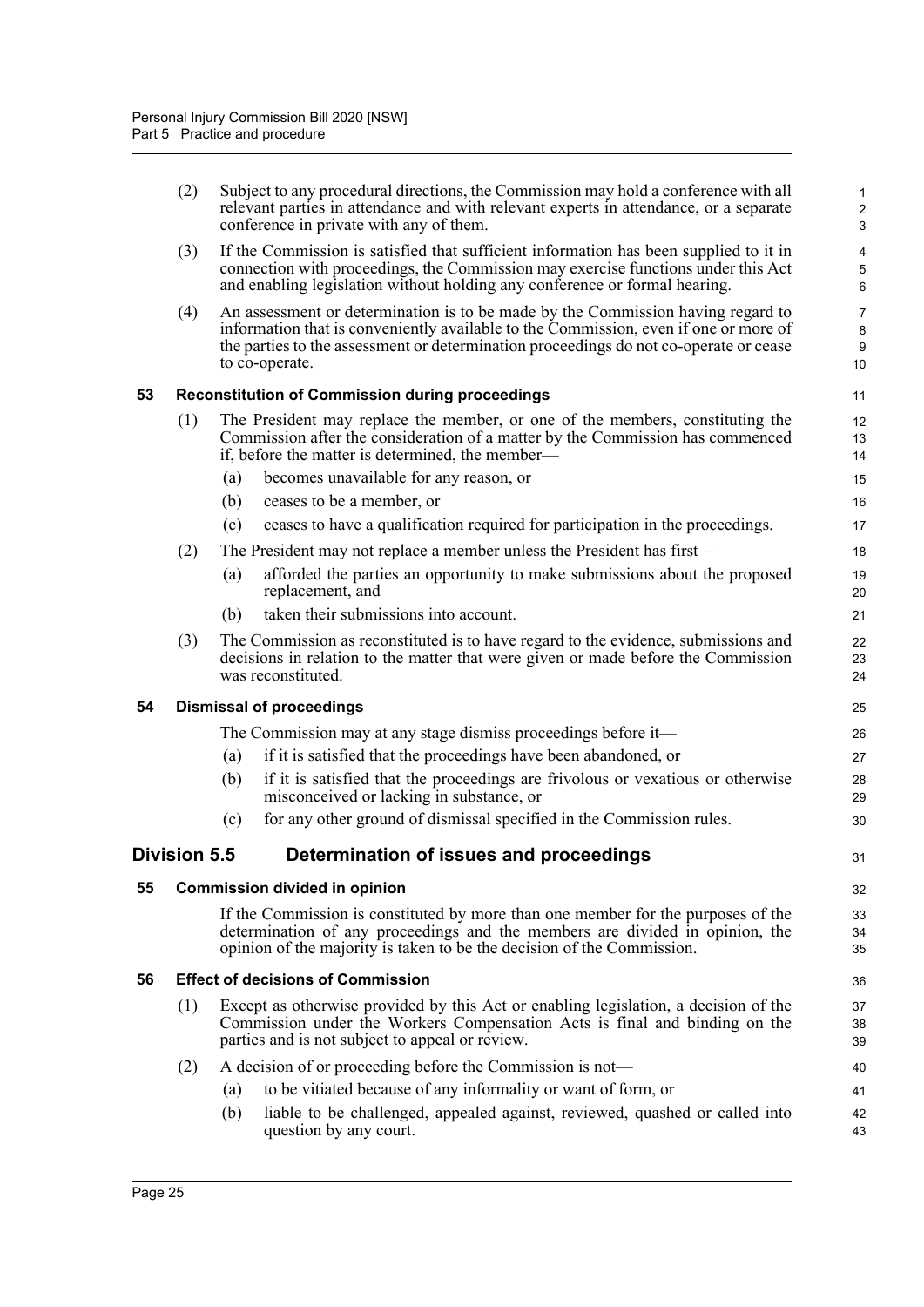(3) To avoid doubt, this section does not limit any power of the Supreme Court to provide relief for jurisdictional error in proceedings for the judicial review of a decision of the Commission.

#### <span id="page-35-0"></span>**57 Reconsideration of decisions of Commission**

- (1) The Commission may reconsider any matter that has been dealt with by the Commission in the Workers Compensation Division and rescind, alter or amend any decision previously made or given by the Commission in that Division.
- (2) If after the making of a decision by the Commission (and without limiting subsection (1)), the President is satisfied that the decision contains an obvious error, the President may—
	- (a) alter the decision to correct the error, or
	- (b) direct a registrar to alter the decision to correct the error.
- (3) Without limiting subsection (2), if the decision is contained in a certificate, the President may—
	- (a) issue a replacement certificate with the error corrected, or
	- (b) direct a registrar to issue a replacement certificate with the error corrected.
- (4) If a decision is altered, the altered decision is taken to be the decision and notice of the alteration is to be given to the parties in the proceedings in the manner directed by the President.
- (5) If a replacement certificate is issued, the certificate prevails over any previous certificate.
- (6) Examples of obvious errors in a decision are where—
	- (a) there is an obvious clerical or typographical error in the text of the notice or statement, or
	- (b) there is an error arising from an accidental slip or omission, or
	- (c) there is a defect of form, or
	- (d) there is an inconsistency between the stated decision and the stated reasons.

#### <span id="page-35-1"></span>**58 Publication of decisions**

- (1) The Commission must cause details of the following to be published in accordance with the Commission rules—
	- (a) decisions of the Commission,
	- (b) decisions of merit reviewers under Division 7.4 of the *Motor Accident Injuries Act 2017*,
	- (c) decisions of review panels for merit reviewers under Division 7.4 of the *Motor Accident Injuries Act 2017*,
	- (d) decisions of Appeal Panels for medical assessments under Part 7 of Chapter 7 of the *Workplace Injury Management and Workers Compensation Act 1998*,
	- (e) decisions of review panels for medical assessments under Part 3.4 of the *Motor Accidents Compensation Act 1999* or Division 7.5 of the *Motor Accident Injuries Act 2017*,
	- (f) any other decisions prescribed by the Commission rules.
- (2) The Commission may make a summary of the details of agreements registered under the former section 66A of the *Workers Compensation Act 1987* (before its substitution by the *Workers Compensation Legislation Amendment (Miscellaneous Provisions) Act 2005*) available for public inspection by— 42 43 44 45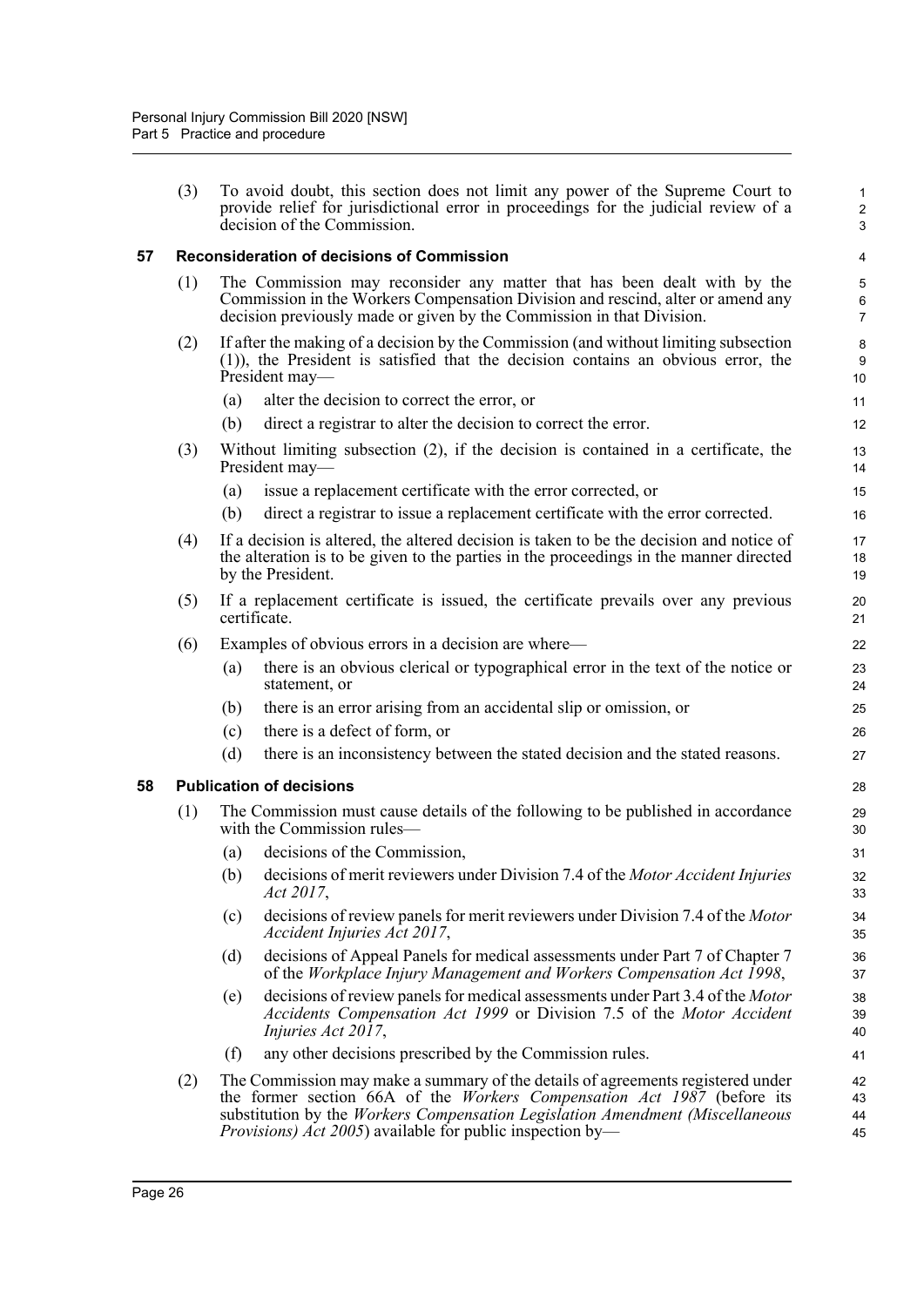- (a) employers, insurers, workers and the Authority (and their legal representatives), and
- (b) persons or classes of persons as may be prescribed by the regulations.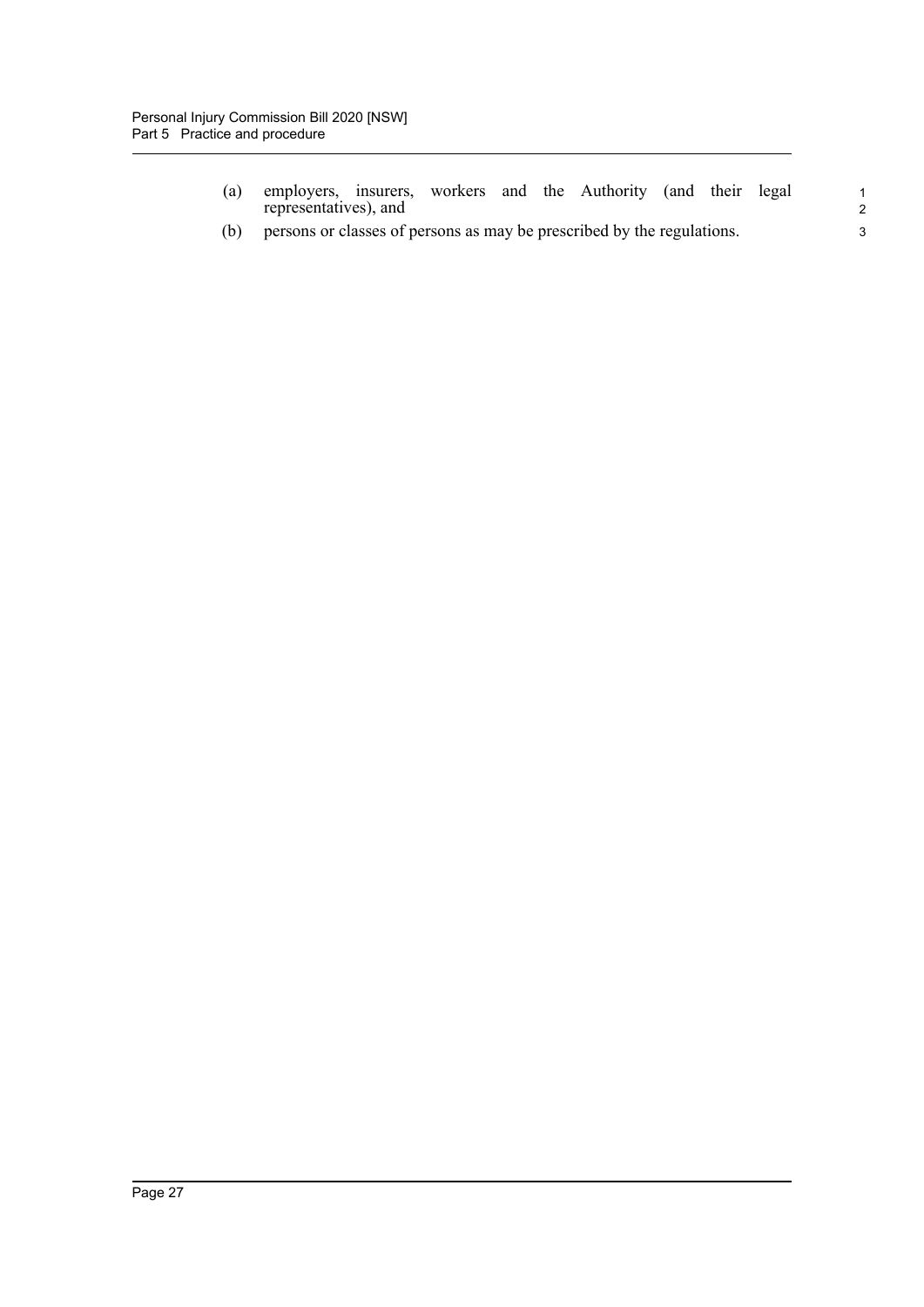|    |                                        | <b>Part 6 Enforcement</b>                                                                                                                                                                                                                           | 1                   |  |  |
|----|----------------------------------------|-----------------------------------------------------------------------------------------------------------------------------------------------------------------------------------------------------------------------------------------------------|---------------------|--|--|
| 59 | Recovery of amounts ordered to be paid |                                                                                                                                                                                                                                                     |                     |  |  |
|    | (1)                                    | For the purposes of the recovery of any amount ordered to be paid by the<br>Commission (including costs, but not including a civil or other penalty), the amount<br>is to be certified by the principal registrar.                                  | 3<br>4<br>5         |  |  |
|    | (2)                                    | A certificate given under this section must identify the person liable to pay the<br>certified amount.                                                                                                                                              | 6<br>$\overline{7}$ |  |  |
|    | (3)                                    | A certificate of the principal registrar under this section that is filed in the registry of<br>a court having jurisdiction to give judgment for a debt of the same amount as the<br>amount stated in the certificate, operates as such a judgment. | 8<br>9<br>10        |  |  |
| 60 |                                        | <b>Proceedings for offences</b>                                                                                                                                                                                                                     | 11                  |  |  |
|    | (1)                                    | Proceedings for an offence under this Act may be dealt with summarily before the<br>Local Court.                                                                                                                                                    | 12<br>13            |  |  |
|    | (2)                                    | Proceedings for an offence under this Act may be commenced only by any of the<br>following persons—                                                                                                                                                 | 14<br>15            |  |  |
|    |                                        | the Minister,<br>(a)                                                                                                                                                                                                                                | 16                  |  |  |
|    |                                        | a person with the written consent of either the Minister or another person or<br>(b)<br>body authorised by the Minister for that purpose.                                                                                                           | 17<br>18            |  |  |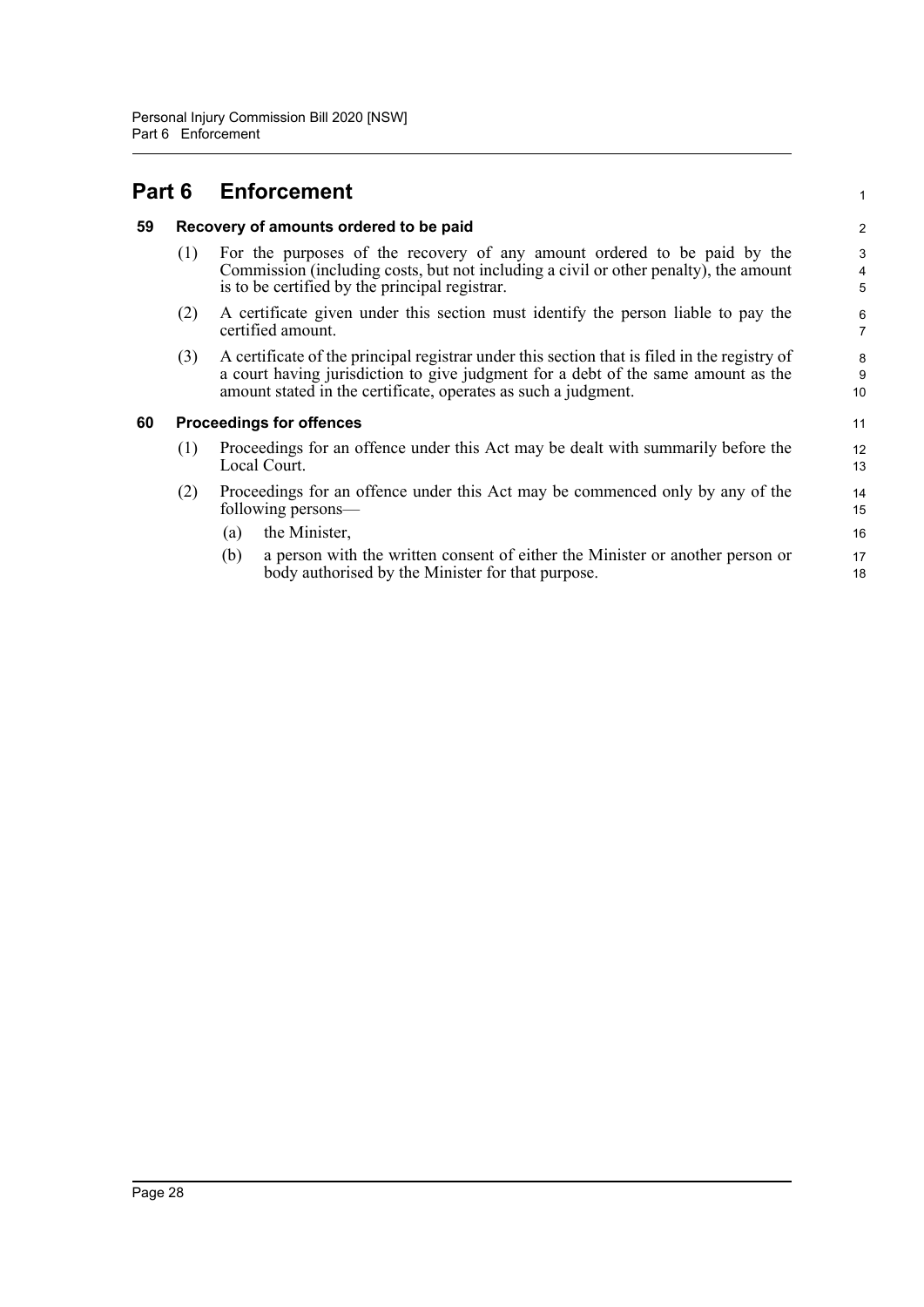| Part 7 |     | <b>Miscellaneous</b>                                                                                                                                                                                                                                                                                                                                                                                                                                                  | $\mathbf{1}$                     |
|--------|-----|-----------------------------------------------------------------------------------------------------------------------------------------------------------------------------------------------------------------------------------------------------------------------------------------------------------------------------------------------------------------------------------------------------------------------------------------------------------------------|----------------------------------|
| 61     |     | <b>Act to bind Crown</b>                                                                                                                                                                                                                                                                                                                                                                                                                                              | $\boldsymbol{2}$                 |
|        |     | This Act binds the Crown in right of New South Wales and, in so far as the legislative<br>power of the Parliament of New South Wales permits, the Crown in all its other<br>capacities.                                                                                                                                                                                                                                                                               | 3<br>4<br>5                      |
| 62     |     | <b>Authentication of documents</b>                                                                                                                                                                                                                                                                                                                                                                                                                                    | 6                                |
|        | (1) | Every document requiring authentication by the Commission is sufficiently<br>authenticated without the seal of the Commission if it is—                                                                                                                                                                                                                                                                                                                               | 7<br>8                           |
|        |     | signed by any member or a registrar, or<br>(a)                                                                                                                                                                                                                                                                                                                                                                                                                        | 9                                |
|        |     | authenticated in a manner prescribed by the regulations.<br>(b)                                                                                                                                                                                                                                                                                                                                                                                                       | 10                               |
|        | (2) | Judicial notice is to be taken of the signature of the member concerned or a registrar<br>when appearing on a document issued by the Commission.                                                                                                                                                                                                                                                                                                                      | 11<br>12                         |
| 63     |     | Proof of certain matters not required                                                                                                                                                                                                                                                                                                                                                                                                                                 | 13                               |
|        |     | In any legal proceedings, no proof is required (unless evidence to the contrary is<br>given) of-                                                                                                                                                                                                                                                                                                                                                                      | 14<br>15                         |
|        |     | the constitution of the Commission, or<br>(a)                                                                                                                                                                                                                                                                                                                                                                                                                         | 16                               |
|        |     | any decision of the Commission, or<br>(b)                                                                                                                                                                                                                                                                                                                                                                                                                             | 17                               |
|        |     | the appointment or qualifications of, or the holding of office by, a member,<br>(c)<br>registrar, mediator, medical assessor or merit reviewer.                                                                                                                                                                                                                                                                                                                       | 18<br>19                         |
|        |     | Note. See also section 52 (Proceedings of statutory bodies) of the Interpretation Act 1987.                                                                                                                                                                                                                                                                                                                                                                           | 20                               |
| 64     |     | Protection of representatives, witnesses and relevant Commission officers                                                                                                                                                                                                                                                                                                                                                                                             | 21                               |
|        | (1) | An Australian legal practitioner, or any other person appearing before the<br>Commission on behalf of a party in any proceedings, has the same protection and<br>immunity as a barrister has in appearing for a party in proceedings in the Supreme<br>Court.                                                                                                                                                                                                         | 22<br>23<br>24<br>25             |
|        | (2) | Subject to this Act, a person summoned to attend or appearing before the<br>Commission as a witness has the same protection, and is, in addition to the penalties<br>provided by this Act, subject to the same liabilities, as a witness in proceedings in the<br>Supreme Court.                                                                                                                                                                                      | 26<br>27<br>28<br>29             |
|        | (3) | Any thing done or omitted to be done by a relevant Commission officer in exercising<br>the functions conferred or imposed on the relevant Commission officer by or under<br>this or any other Act does not, if the thing was done or omitted to be done in good<br>faith, subject the relevant Commission officer personally to any action, liability,<br>claim or demand.<br>Note. See also clause 4 of Schedule 2 with respect to the protections and immunities of | 30<br>31<br>32<br>33<br>34<br>35 |
|        |     | members of the Commission when exercising their functions.                                                                                                                                                                                                                                                                                                                                                                                                            | 36                               |
|        | (4) | Any liability that would attach to a person were it not for the operation of subsection<br>(3) attaches instead to the Crown.                                                                                                                                                                                                                                                                                                                                         | 37<br>38                         |
|        | (5) | In this section-                                                                                                                                                                                                                                                                                                                                                                                                                                                      | 39                               |
|        |     | <b>barrister</b> has the same meaning as in the <i>Legal Profession Uniform Law (NSW)</i> .                                                                                                                                                                                                                                                                                                                                                                           | 40                               |
| 65     |     | <b>Regulations</b>                                                                                                                                                                                                                                                                                                                                                                                                                                                    | 41                               |
|        | (1) | The Governor may make regulations, not inconsistent with this Act, for or with<br>respect to any matter that by this Act is required or permitted to be prescribed or that                                                                                                                                                                                                                                                                                            | 42<br>43                         |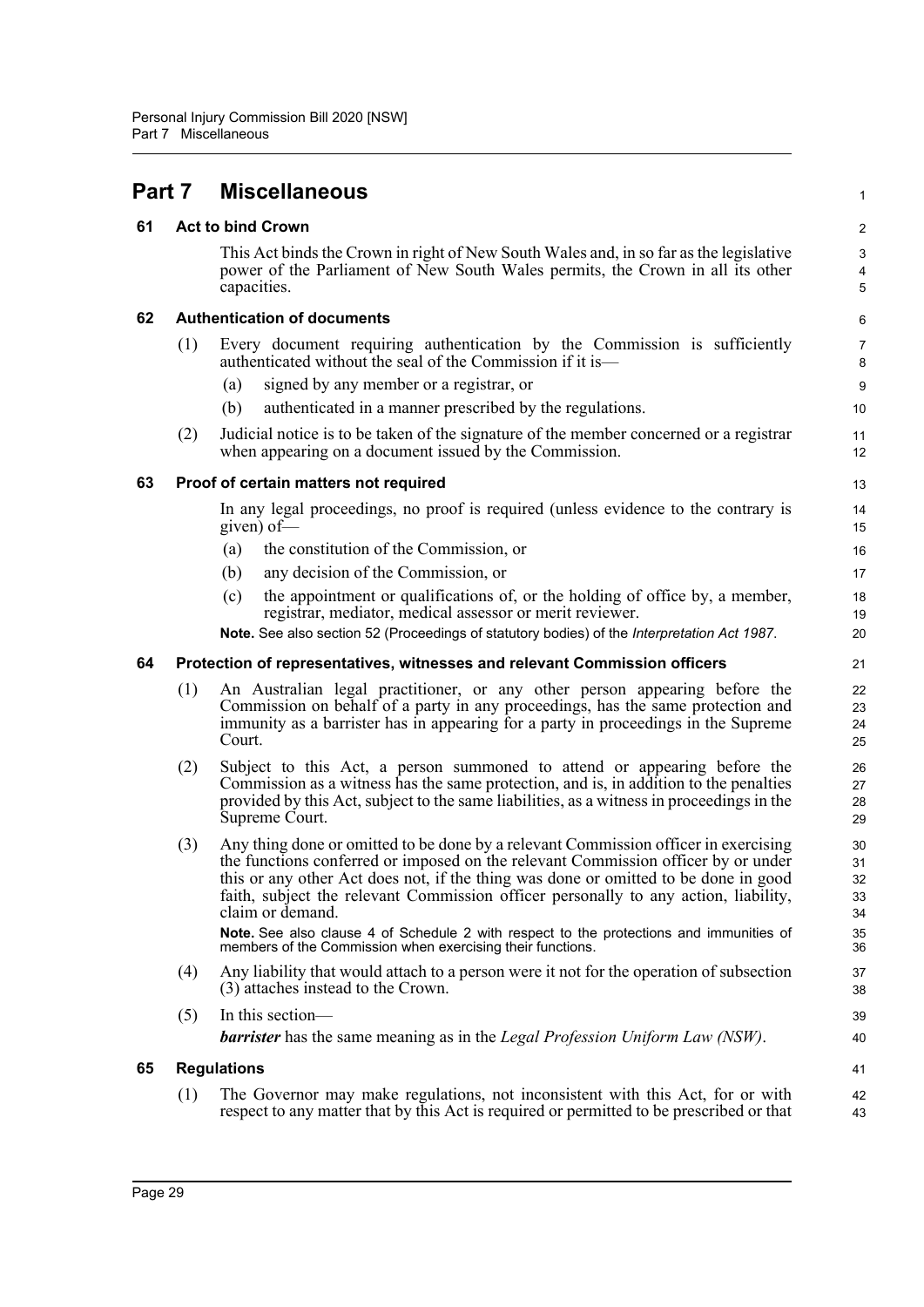is necessary or convenient to be prescribed for carrying out or giving effect to this Act.

- (2) Without limiting subsection (1), the regulations may make provision for or with respect to the following—
	- (a) qualifications or criteria for the appointment of mediators, medical assessors or merit reviewers,
	- (b) the procedure of the Rule Committee.

#### **66 Annual reviews**

- (1) As soon as practicable after 30 June (but on or before 31 December) of each year, the President must provide both the Minister and the Authority with a review (an *annual review*) of the operations of the Commission for the period ending on 30 June in that year.
- (2) The President is, within 90 days of providing an annual review to the Minister, to cause the review to be published on a website the President considers appropriate.

#### **67 Repeal of Workers Compensation Commission Rules 2011**

The *Workers Compensation Commission Rules 2011* are repealed on the establishment day.

#### **68 Review of Act**

- (1) The Minister is to review this Act to determine whether the policy objectives of the Act remain valid and whether the terms of the Act remain appropriate for securing those objectives.
- (2) The review is to be undertaken as soon as possible after the period of 3 years commencing on the establishment day.
- (3) A report on the outcome of the review is to be tabled in each House of Parliament within 12 months after the end of the period of 3 years.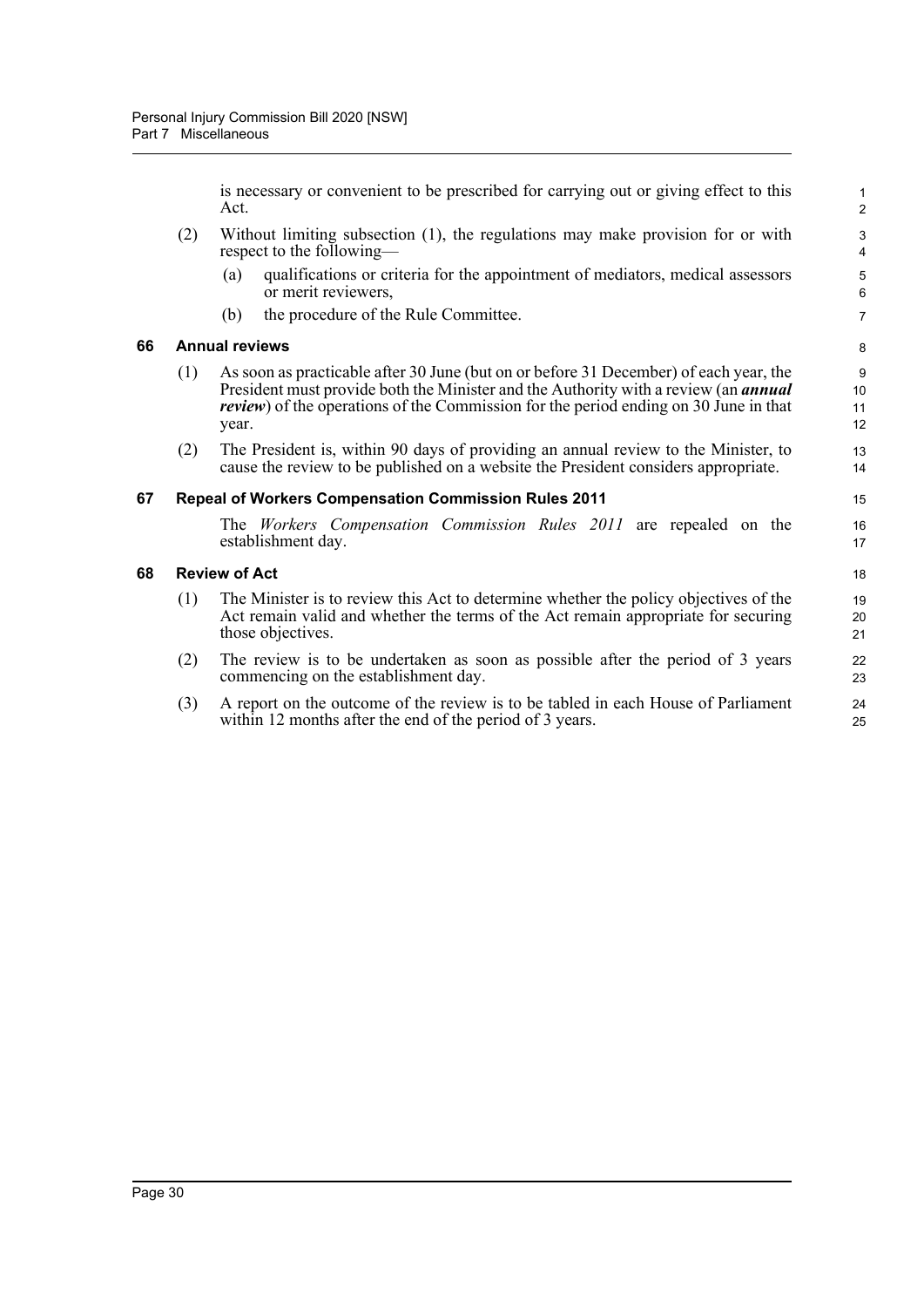# **Schedule 1 Savings, transitional and other provisions**

# **Part 1 General**

# **1 Regulations**

(1) The regulations may contain provisions of a savings or transitional nature consequent on the enactment of this Act or any Act that amends this Act.

1

2

27

28

- (2) Any such provision has effect despite anything to the contrary in this Schedule. The regulations may make separate savings and transitional provisions or amend this Schedule to consolidate the savings and transitional provisions.
- (3) Any such provision may, if the regulations so provide, take effect from the date of assent to the Act concerned or a later date.
- (4) To the extent to which any such provision takes effect from a date that is earlier than the date of its publication on the NSW legislation website, the provision does not operate so as—
	- (a) to affect, in a manner prejudicial to any person (other than the State or an authority of the State), the rights of that person existing before the date of its publication, or
	- (b) to impose liabilities on any person (other than the State or an authority of the State) in respect of anything done or omitted to be done before the date of its publication.
- (5) Without limiting subclause (1), provision may be made for or with respect to proceedings (whether or not made or commenced or initiated) or rights to bring proceedings, or the exercise of any functions, in connection with services, bodies or offices that are abolished or transferred by operation of Part 2 of this Schedule.
- $(6)$  In this clause-

*proceedings* includes applications, requests, referrals, reviews and appeals (including those made to courts).

# **Part 2 Provisions consequent on enactment of this Act**

# **Division 1 Interpretation**

# **2 Definitions**

(1) In this Part—

*CARS* means the Motor Accidents Claims Assessment and Resolution Service of the Authority referred to in section 98 of the *Motor Accidents Compensation Act 1999* immediately before the establishment day.

*current approved medical specialist* means any person who, immediately before the establishment day, was an approved medical specialist appointed under Part 7 of Chapter 7 of the *Workplace Injury Management and Workers Compensation Act 1998* (including a senior approved medical specialist).

*current claims assessor* means any person (other than the current Principal Claims Assessor) who, immediately before the establishment day, was a claims assessor under the *Motor Accident Injuries Act 2017* or the *Motor Accidents Compensation Act 1999* (or both).

*current mediator* means any person who, immediately before the establishment day, was a mediator appointed under section 318F of the *Workplace Injury Management and Workers Compensation Act 1998*.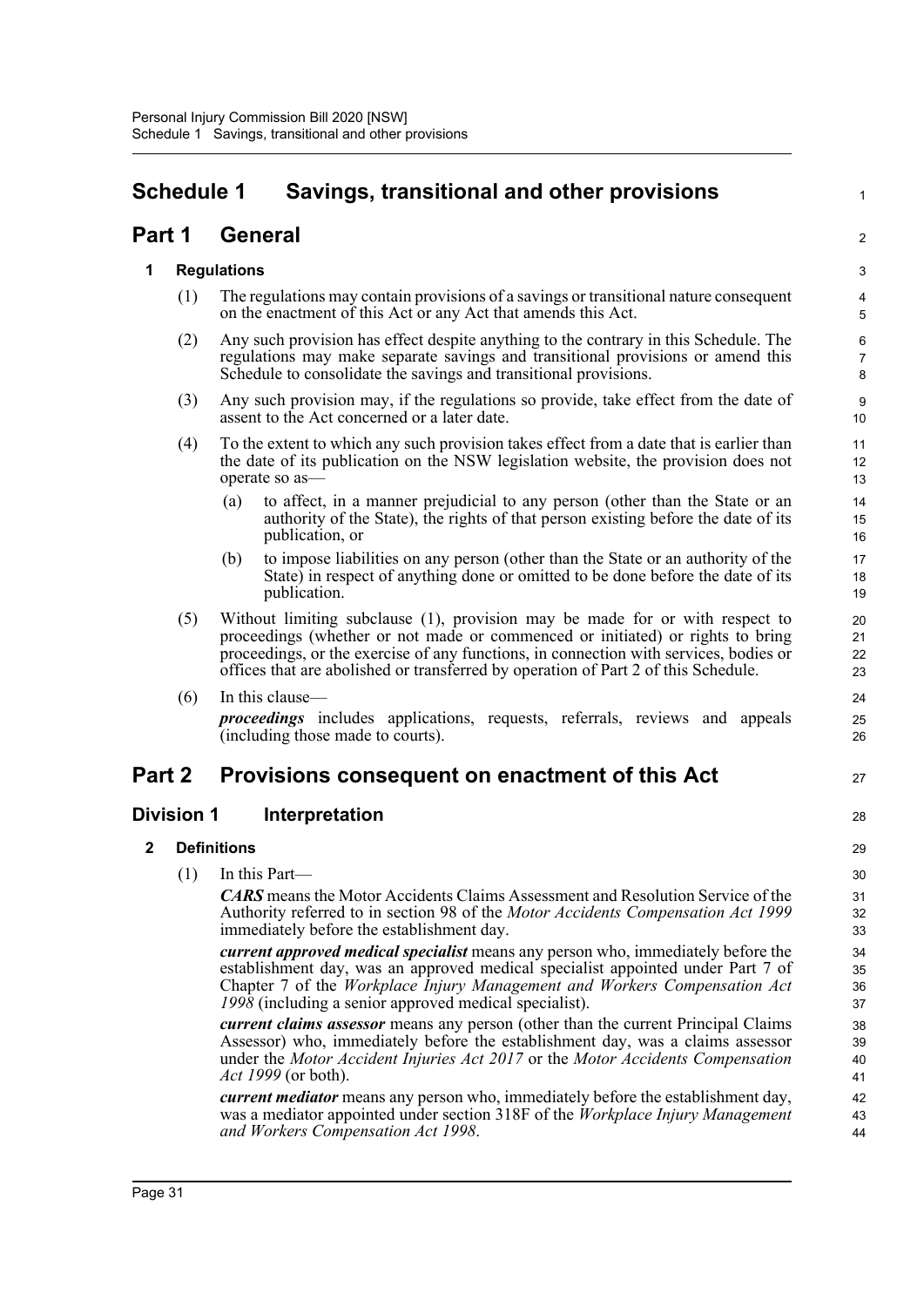|   |                   | current medical assessor means any person who, immediately before the<br>establishment day, was a medical assessor under the Motor Accident Injuries Act<br>2017 or the Motor Accidents Compensation Act 1999 (or both).                                   | $\mathbf{1}$<br>$\overline{c}$<br>3 |
|---|-------------------|------------------------------------------------------------------------------------------------------------------------------------------------------------------------------------------------------------------------------------------------------------|-------------------------------------|
|   |                   | <i>current merit reviewer</i> means any person who, immediately before the establishment<br>day, was a merit reviewer under the Motor Accident Injuries Act 2017.                                                                                          | 4<br>5                              |
|   |                   | <b><i>current Principal Claims Assessor</i></b> means any person who, immediately before the<br>establishment day, was the Principal Claims Assessor under the Motor Accident<br>Injuries Act 2017 or the Motor Accidents Compensation Act 1999 (or both). | 6<br>$\overline{7}$<br>8            |
|   |                   | <b><i>current WCC member</i></b> means a person who was a member of the WCC immediately<br>before the establishment day.                                                                                                                                   | 9<br>10                             |
|   |                   | <b>DRS</b> means the Dispute Resolution Service of the Authority established under<br>Division 7.2 of the <i>Motor Accident Injuries Act 2017</i> provided in respect of motor<br>vehicle accidents occurring on or after 1 December 2017.                 | 11<br>12<br>13                      |
|   |                   | MAS means the Motor Accidents Medical Assessment Service of the Authority<br>referred to in section 57A of the Motor Accidents Compensation Act 1999<br>immediately before the establishment day.                                                          | 14<br>15<br>16                      |
|   |                   | <b>WCC</b> means the Workers Compensation Commission established by the Workplace<br>Injury Management and Workers Compensation Act 1998.                                                                                                                  | 17<br>18                            |
|   | (2)               | If a provision of this Part provides for a matter or other thing to occur on a specified<br>day, the matter or thing is taken to have occurred at the beginning of the specified<br>day.                                                                   | 19<br>20<br>21                      |
|   | <b>Division 2</b> | Abolition of WCC, certain offices and dispute resolution<br>services provided by Authority                                                                                                                                                                 | 22<br>23                            |
| 3 |                   | Abolition of WCC and various motor accident services                                                                                                                                                                                                       | 24                                  |
|   |                   | Each of the following is abolished on the establishment day—                                                                                                                                                                                               | 25                                  |
|   |                   | the DRS,<br>(a)                                                                                                                                                                                                                                            | 26                                  |
|   |                   | the MAS,<br>(b)                                                                                                                                                                                                                                            | 27                                  |
|   |                   | the CARS,<br>(c)                                                                                                                                                                                                                                           | 28                                  |
|   |                   | the WCC.<br>(d)                                                                                                                                                                                                                                            | 29                                  |
| 4 |                   | Certain office holders cease to hold office on establishment day                                                                                                                                                                                           | 30                                  |
|   | (1)               | Any person who, immediately before the establishment day, held any of the<br>following offices ceases to hold it on and from the establishment day—                                                                                                        | 31<br>32                            |
|   |                   | President of the WCC,<br>(a)                                                                                                                                                                                                                               | 33                                  |
|   |                   | Deputy President of the WCC,<br>(b)                                                                                                                                                                                                                        | 34                                  |
|   |                   | Registrar of the WCC,<br>(c)                                                                                                                                                                                                                               | 35                                  |
|   |                   | Senior Arbitrator of the WCC,<br>(d)                                                                                                                                                                                                                       | 36                                  |
|   |                   | Arbitrator of the WCC,<br>(e)                                                                                                                                                                                                                              | 37                                  |
|   |                   | (f)<br>senior approved medical specialist under the Workplace Injury Management<br>and Workers Compensation Act 1998,                                                                                                                                      | 38<br>39                            |
|   |                   | approved medical specialist under the Workplace Injury Management and<br>(g)<br><b>Workers Compensation Act 1998,</b>                                                                                                                                      | 40<br>41                            |
|   |                   | mediator under the Workplace<br>Workers<br>(h)<br><i>Injury</i><br>Management<br>and<br>Compensation Act 1998.                                                                                                                                             | 42<br>43                            |
|   | (2)               | Any person who, immediately before the establishment day, held any of the<br>following offices ceases to hold it on and from the establishment day—                                                                                                        | 44<br>45                            |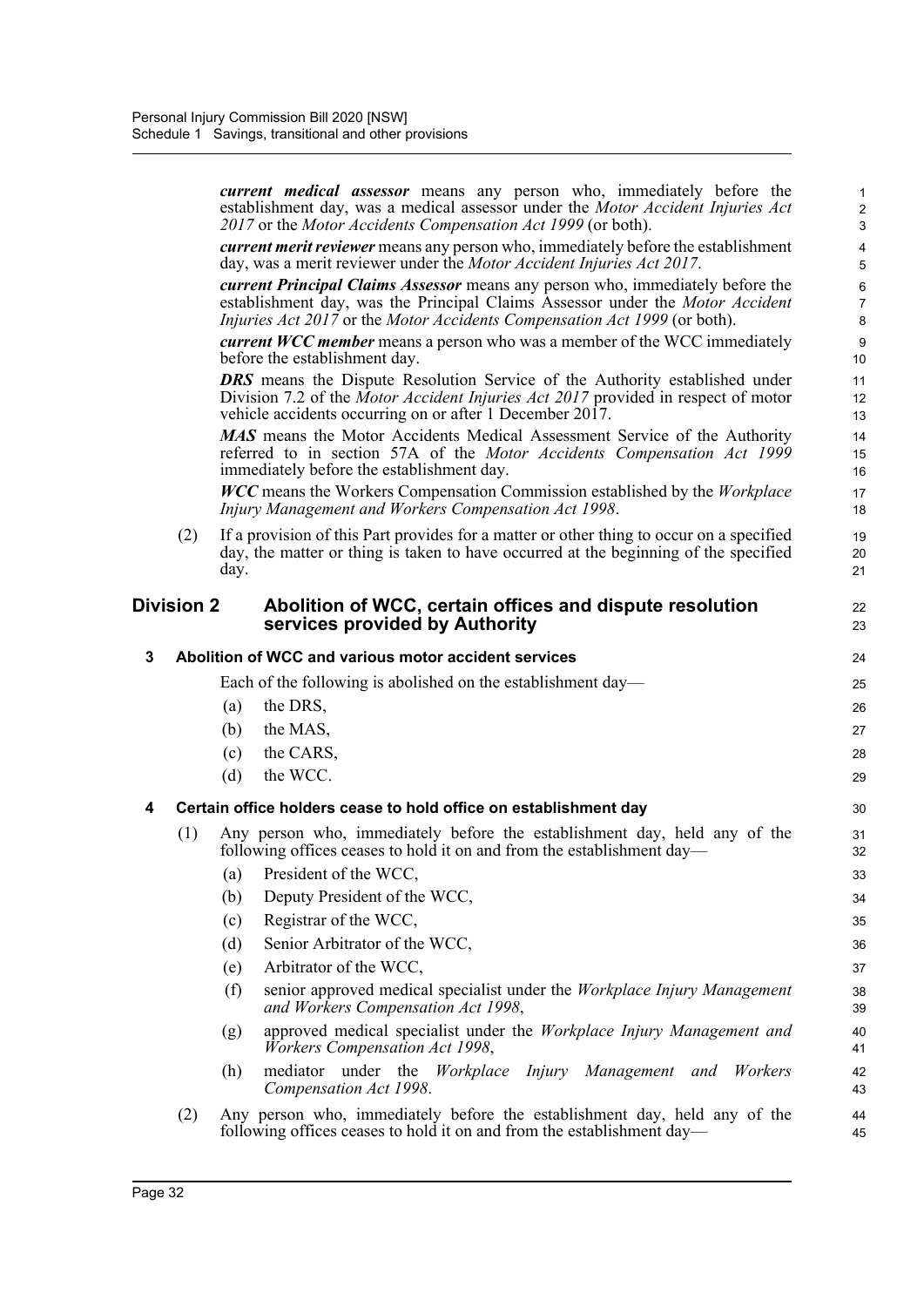|   |                   | Principal Claims Assessor under the <i>Motor Accident Injuries Act 2017</i> or the<br>(a)<br>Motor Accidents Compensation Act 1999 (or both),                                                                                                       | $\mathbf{1}$<br>2   |
|---|-------------------|-----------------------------------------------------------------------------------------------------------------------------------------------------------------------------------------------------------------------------------------------------|---------------------|
|   |                   | claims assessor under the Motor Accident Injuries Act 2017 or the Motor<br>(b)<br>Accidents Compensation Act 1999 (or both),                                                                                                                        | 3<br>$\overline{4}$ |
|   |                   | medical assessor under the Motor Accident Injuries Act 2017 or the Motor<br>(c)<br>Accidents Compensation Act 1999 (or both),                                                                                                                       | $\mathbf 5$<br>6    |
|   |                   | (d)<br>merit reviewer under the Motor Accident Injuries Act 2017.                                                                                                                                                                                   | $\overline{7}$      |
|   | (3)               | If a person ceases to hold an office by operation of this clause, the person is—                                                                                                                                                                    | 8                   |
|   |                   | not entitled to any remuneration or compensation because of the loss of that<br>(a)<br>office, and                                                                                                                                                  | 9<br>10             |
|   |                   | eligible (if otherwise qualified) to be appointed to hold an office in the<br>(b)<br>Commission if Division 3 or Division 4 does not already operate to make the<br>appointment.                                                                    | 11<br>12<br>13      |
|   |                   | Note. Division 3 and Division 4 provide for certain persons who cease to hold office by<br>operation of this clause to be transferred to the Commission.                                                                                            | 14<br>15            |
|   | (4)               | This clause has effect despite anything to the contrary in any other legislation<br>concerning the circumstances or processes for the removal of (or the vacation of<br>office by) holders of the offices referred to in subclause $(1)$ or $(2)$ . | 16<br>17<br>18      |
|   | <b>Division 3</b> | <b>Transfers concerning members of Commission</b>                                                                                                                                                                                                   | 19                  |
| 5 |                   | WCC members to become members of Commission                                                                                                                                                                                                         | 20                  |
|   | (1)               | <b>Transfer of WCC President</b>                                                                                                                                                                                                                    | 21                  |
|   |                   | A current WCC member who is the President of the WCC is taken, on and from the<br>establishment day, to have been appointed under this Act as the President of the<br>Commission.                                                                   | 22<br>23<br>24      |
|   | (2)               | <b>Transfer of WCC Deputy Presidents</b>                                                                                                                                                                                                            | 25                  |
|   |                   | A current WCC member who is a Deputy President of the WCC is taken, on and from<br>the establishment day, to have been—                                                                                                                             | 26<br>27            |
|   |                   | appointed under this Act as a Deputy President of the Commission, and<br>(a)<br>assigned under this Act to the Workers Compensation Division.<br>(b)                                                                                                | 28<br>29            |
|   | (3)               | <b>Transfer of WCC Registrar</b>                                                                                                                                                                                                                    | 30                  |
|   |                   | A current WCC member who is the Registrar of the WCC is taken, on and from the<br>establishment day, to have been—                                                                                                                                  | 31<br>32            |
|   |                   | appointed under this Act as a principal member of the Commission, and<br>(a)                                                                                                                                                                        | 33                  |
|   |                   | appointed under this Act as the Division Head of the Workers Compensation<br>(b)<br>Division.                                                                                                                                                       | 34<br>35            |
|   | (4)               | <b>Transfer of WCC Senior Arbitrators</b>                                                                                                                                                                                                           | 36                  |
|   |                   | A current WCC member who is a Senior Arbitrator of the WCC is taken, on and from<br>the establishment day, to have been—                                                                                                                            | 37<br>38            |
|   |                   | appointed under this Act as a senior member of the Commission, and<br>(a)                                                                                                                                                                           | 39                  |
|   |                   | assigned under this Act to the Workers Compensation Division.<br>(b)                                                                                                                                                                                | 40                  |
|   | (5)               | <b>Transfer of other WCC Arbitrators</b>                                                                                                                                                                                                            | 41                  |
|   |                   | A current WCC member who is an Arbitrator (other than a Senior Arbitrator) of the<br>WCC is taken, on and from the establishment day, to have been—                                                                                                 | 42<br>43            |
|   |                   | appointed under this Act as a general member of the Commission, and<br>(a)                                                                                                                                                                          | 44                  |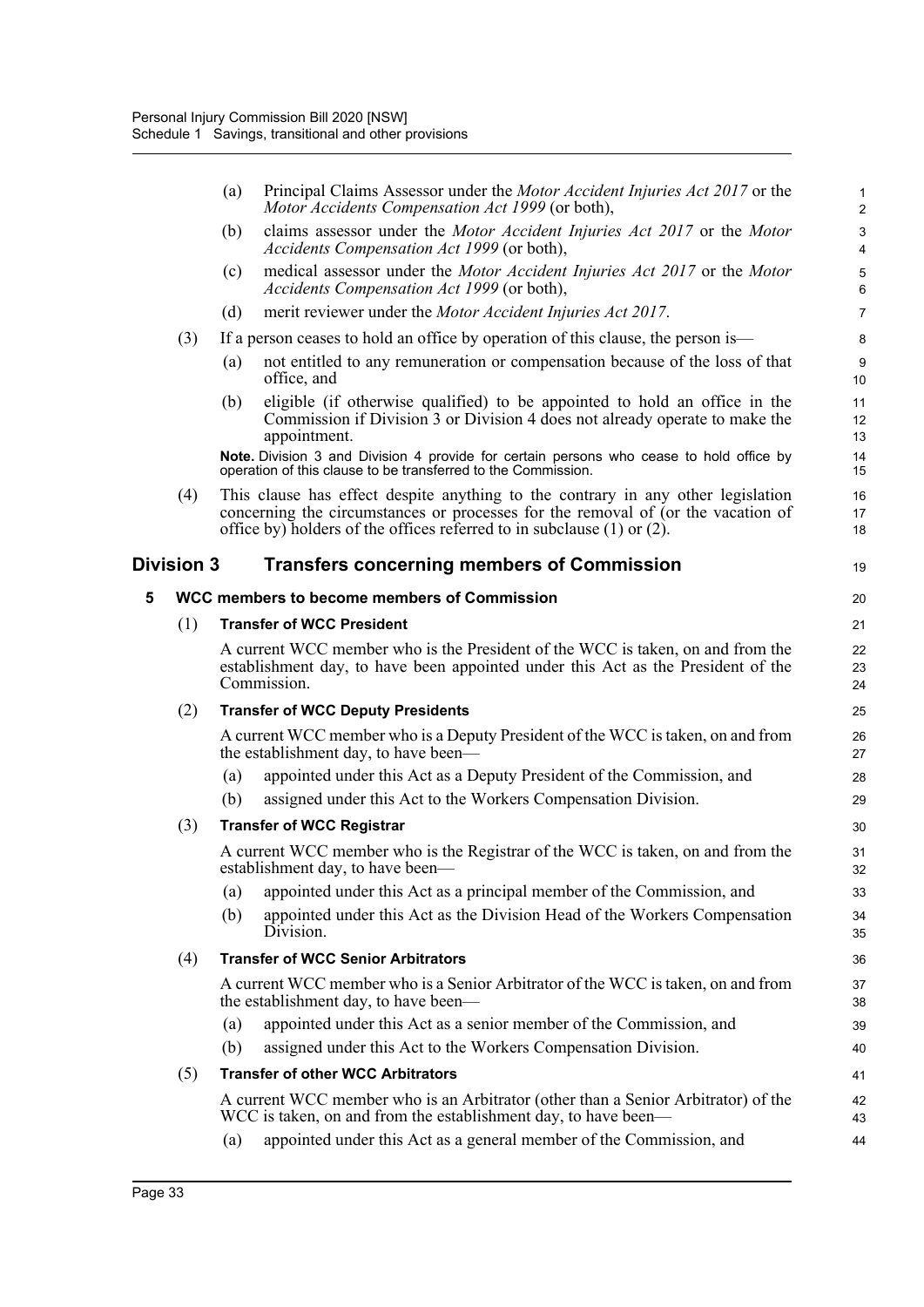|   |     | (b)        |                                                    | assigned under this Act to the Workers Compensation Division.                                                                                                                                                                    | 1                            |
|---|-----|------------|----------------------------------------------------|----------------------------------------------------------------------------------------------------------------------------------------------------------------------------------------------------------------------------------|------------------------------|
|   | (6) |            |                                                    | Subclause (5) does not apply to an Arbitrator who is a Public Service employee<br>immediately before the establishment day.                                                                                                      | $\overline{\mathbf{c}}$<br>3 |
| 6 |     |            |                                                    | Certain motor accident claims assessors to become members of Commission                                                                                                                                                          | 4                            |
|   | (1) |            |                                                    | The current Principal Claims Assessor under the <i>Motor Accident Injuries Act 2017</i> is<br>taken, on and from the establishment day, to have been—                                                                            | 5<br>6                       |
|   |     | (a)<br>(b) | Division.                                          | appointed under this Act as a principal member of the Commission, and<br>appointed under this Act as the Division Head of the Motor Accidents                                                                                    | 7<br>8<br>9                  |
|   | (2) |            |                                                    | A current claims assessor is taken, on and from the establishment day, to have been—                                                                                                                                             | 10                           |
|   |     | (a)<br>(b) |                                                    | appointed under this Act as a general member of the Commission, and<br>assigned under this Act to the Motor Accidents Division.                                                                                                  | 11<br>12                     |
|   | (3) |            |                                                    | Subclause (2) does not apply to a current claims assessor who is a Public Service<br>employee immediately before the establishment day.                                                                                          | 13<br>14                     |
| 7 |     |            | <b>Effect of Division in relation to transfers</b> |                                                                                                                                                                                                                                  | 15                           |
|   | (1) |            |                                                    | Despite clause 3 of Schedule 2, a person who is appointed as a member of the<br>Commission by operation of this Division is taken to hold office as a member of the<br>Commission for whichever of the following is the greater— | 16<br>17<br>18               |
|   |     | (a)        |                                                    | the period of 12 months commencing on the establishment day,                                                                                                                                                                     | 19                           |
|   |     | (b)        | office.                                            | the balance of the term to which the person was appointed to the abolished                                                                                                                                                       | 20<br>21                     |
|   | (2) |            |                                                    | A person appointed as a member of the Commission by operation of this clause is<br>taken to have been appointed on a basis other than full-time if the person's abolished<br>office was not held on a full-time basis.           | 22<br>23<br>24               |
|   | (3) |            |                                                    | The Minister may issue an appropriate instrument of appointment to a person<br>appointed as a member of the Commission by operation of this Division.                                                                            | 25<br>26                     |
|   | (4) |            |                                                    | A person's appointment as a member of the Commission is effective whether or not<br>an instrument of appointment is issued under subclause (3).                                                                                  | 27<br>28                     |
|   | (5) |            | This Division does not-                            |                                                                                                                                                                                                                                  | 29                           |
|   |     | (a)        |                                                    | apply to a person who is appointed under this Act to be a member of the<br>Commission before the establishment day, or                                                                                                           | 30<br>31                     |
|   |     | (b)        | (i)                                                | prevent a person who becomes a member of the Commission or the holder of<br>another position in the Commission by operation of this Division from—<br>being appointed, with the consent of the person, to a different or         | 32<br>33<br>34               |
|   |     |            | (ii)                                               | additional office or position in the Commission under this Act, or<br>vacating office or the position, subject to subclauses $(1)$ and $(2)$ , in<br>accordance with the provisions of this Act.                                 | 35<br>36<br>37               |
|   | (6) |            | In this clause—                                    |                                                                                                                                                                                                                                  | 38                           |
|   |     |            | the establishment day.                             | <i>abolished office</i> , in relation to a person appointed as a member of the Commission<br>by operation of this Division, means the office held by the person immediately before                                               | 39<br>40<br>41               |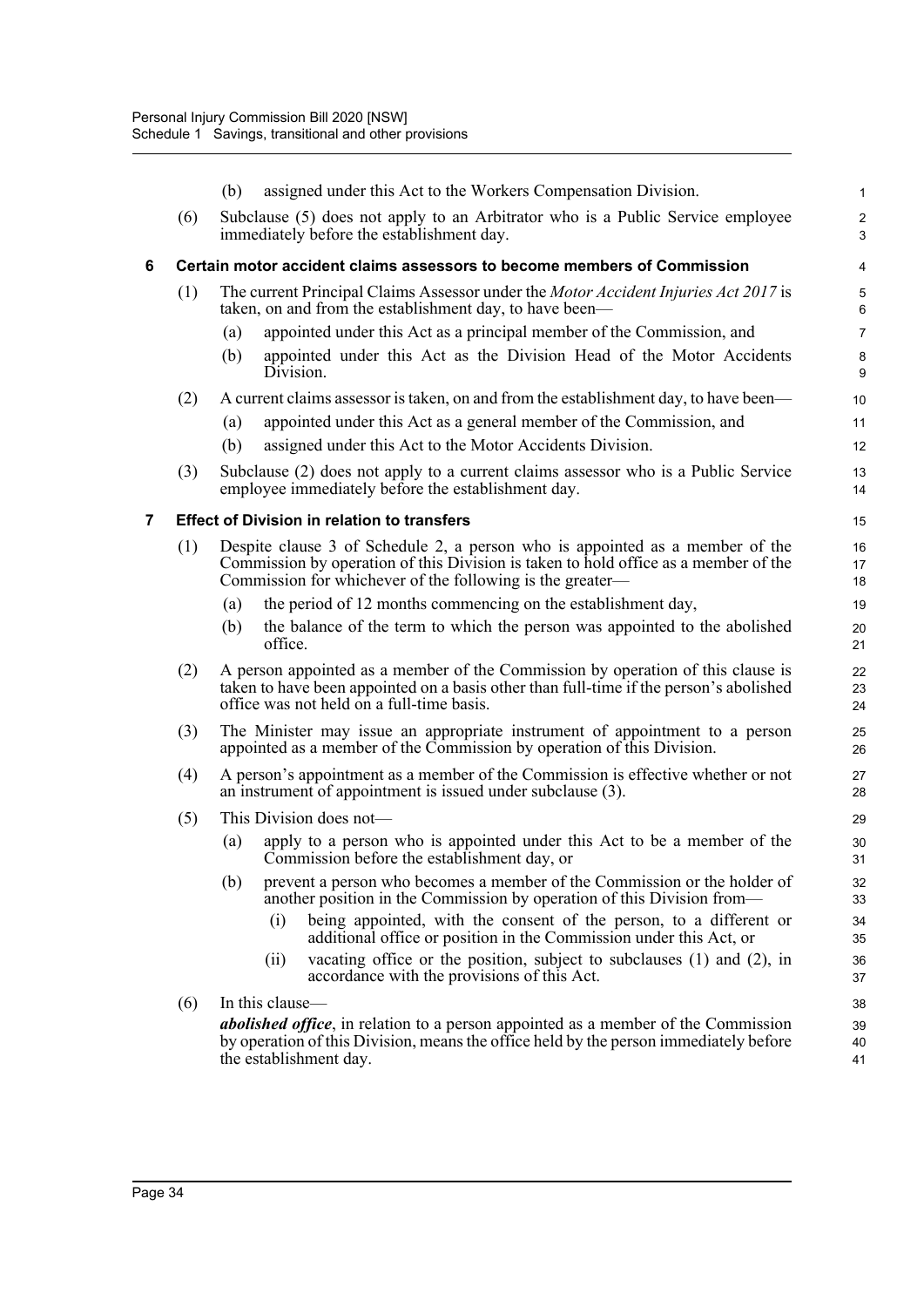### **Division 4 Transfers concerning medical assessors, merit reviewers and mediators**

#### **8 Transfer of current approved medical specialists**

(1) A current approved medical specialist is taken, on and from the establishment day, to have been appointed under this Act as a medical assessor for the purposes of the *Workplace Injury Management and Workers Compensation Act 1998*.

1  $\overline{2}$ 

(2) Subclause (1) does not apply to a current approved medical specialist who is a Public Service employee immediately before the establishment day.

#### **9 Transfer of current medical assessors**

- (1) A current medical assessor is taken, on and from the establishment day, to have been appointed as a medical assessor under this Act for the purposes of the Act under which they were originally appointed.
- (2) Subclause (1) does not apply to a current medical assessor who is a Public Service employee immediately before the establishment day.

#### **10 Transfer of current merit reviewers**

- (1) A current merit reviewer is taken, on and from the establishment day, to have been appointed as a merit reviewer under this Act for the purposes of the *Motor Accident Injuries Act 2017*.
- (2) Subclause (1) does not apply to a current merit reviewer who is a Public Service employee immediately before the establishment day.

#### **11 Transfer of current mediators**

- (1) A current mediator is taken, on and from the establishment day, to have been appointed as a mediator under this Act for the purposes of the *Workplace Injury Management and Workers Compensation Act 1998*.
- (2) Subclause (1) does not apply to a current mediator who is a Public Service employee immediately before the establishment day.

#### **12 Effect of Division in relation to transfers**

- (1) A person who is appointed as a medical assessor, merit reviewer or mediator by operation of this Division is taken to hold office as a medical assessor, merit reviewer or mediator for whichever of the following is the greater—
	- (a) the period of 12 months commencing on the establishment day,
	- (b) the balance of the term to which the person was appointed to the abolished office.
- (2) A person appointed as a medical assessor, merit reviewer or mediator by operation of this clause is taken to have been appointed on a basis other than full-time if the person's abolished office was not held on a full-time basis.
- (3) The President may issue an appropriate instrument of appointment to a person appointed as a medical assessor, merit reviewer or mediator by operation of this Division.
- (4) A person's appointment as a medical assessor, merit reviewer or mediator is effective whether or not an instrument of appointment is issued under subclause (3).
- (5) This Division does not prevent a person who becomes a member of the Commission or the holder of another position in the Commission by operation of this Division from— 42 43 44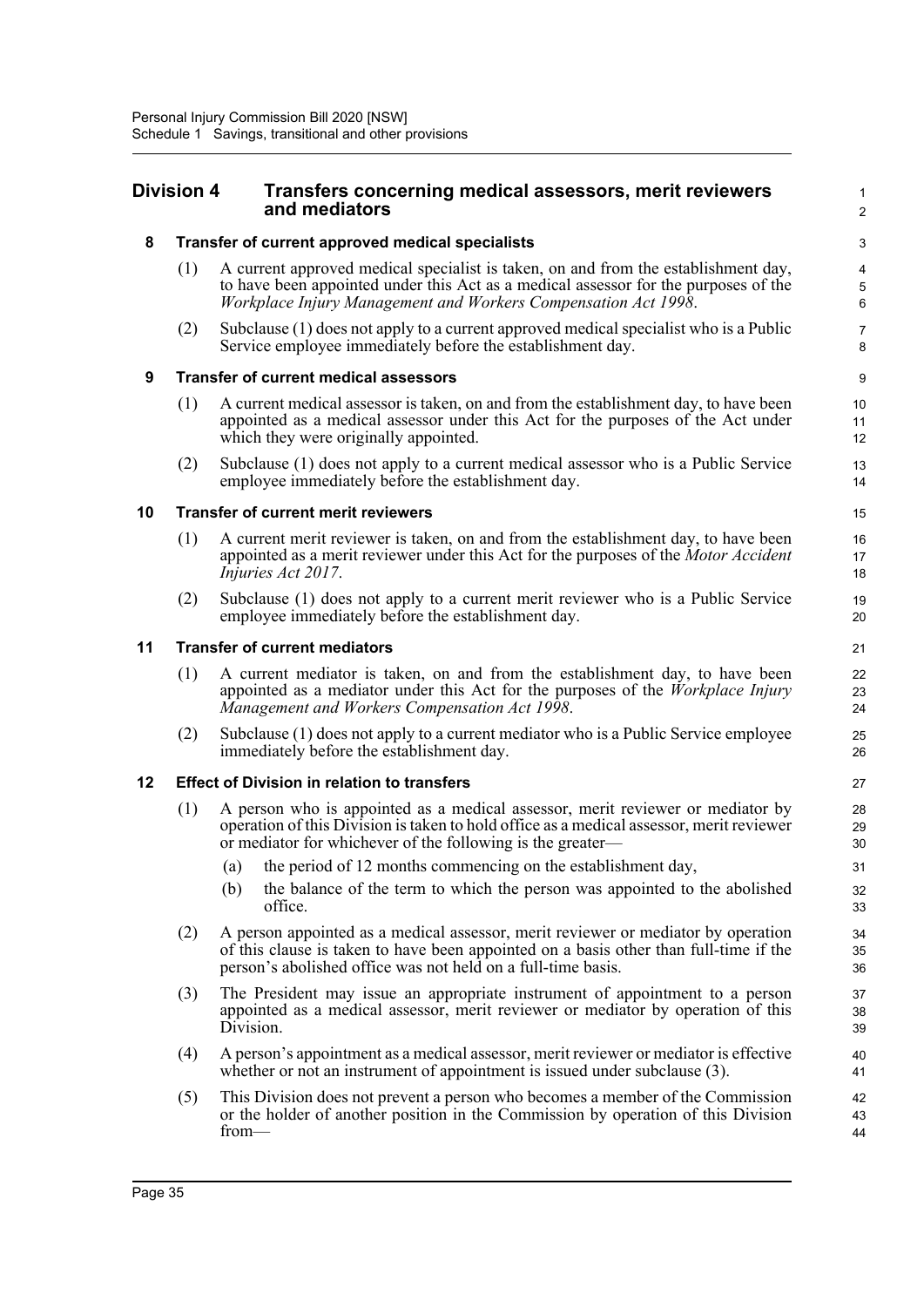|    |                   | (a) | being appointed, with the consent of the person, to a different or additional<br>office or position in the Commission under this Act, or                                                                                                                                                                                                                                                          | 1<br>$\overline{2}$        |
|----|-------------------|-----|---------------------------------------------------------------------------------------------------------------------------------------------------------------------------------------------------------------------------------------------------------------------------------------------------------------------------------------------------------------------------------------------------|----------------------------|
|    |                   | (b) | vacating office or the position, subject to subclauses (1) and (2), in accordance<br>with the provisions of this Act.                                                                                                                                                                                                                                                                             | 3<br>$\overline{4}$        |
|    | (6)               |     | In this clause-                                                                                                                                                                                                                                                                                                                                                                                   | 5                          |
|    |                   |     | <i>abolished office</i> , in relation to a person appointed as a medical assessor, merit<br>reviewer or mediator by operation of this Division, means the office held by the<br>person immediately before the establishment day.                                                                                                                                                                  | 6<br>$\overline{7}$<br>8   |
|    | <b>Division 5</b> |     | <b>Miscellaneous</b>                                                                                                                                                                                                                                                                                                                                                                              | 9                          |
| 13 |                   |     | Interim directions concerning practice and procedure                                                                                                                                                                                                                                                                                                                                              | 10                         |
|    | (1)               |     | Until Commission rules first come into force, the President may issue directions<br><i>(interim practice and procedure directions)</i> concerning any matter for or in respect<br>of which the Commission rules may make provision.                                                                                                                                                               | 11<br>12<br>13             |
|    | (2)               |     | An interim practice and procedure direction-                                                                                                                                                                                                                                                                                                                                                      | 14                         |
|    |                   | (a) | must be published on the Commission's website, and                                                                                                                                                                                                                                                                                                                                                | 15                         |
|    |                   | (b) | takes effect on the day it is published or any later day specified in the direction,<br>and                                                                                                                                                                                                                                                                                                       | 16<br>17                   |
|    |                   | (c) | ceases to have effect when the Commission rules first come into force, unless<br>sooner revoked, and                                                                                                                                                                                                                                                                                              | 18<br>19                   |
|    |                   | (d) | may be amended, replaced or revoked by a further direction.                                                                                                                                                                                                                                                                                                                                       | 20                         |
|    | (3)               |     | An interim practice and procedure direction is taken to be a Commission rule for the<br>purposes of any provision of legislation that refers to a matter for which the<br>Commission rules may or must make provision (however described).                                                                                                                                                        | 21<br>22<br>23             |
|    | (4)               |     | Without limiting subclause (3), an interim practice and procedure direction operates<br>as a Commission rule for the purposes of this Act.                                                                                                                                                                                                                                                        | 24<br>25                   |
|    | (5)               |     | However, subclause (3) does not apply in respect of the following provisions—                                                                                                                                                                                                                                                                                                                     | 26                         |
|    |                   | (a) | sections 39–41 of the <i>Interpretation Act 1987</i> ,                                                                                                                                                                                                                                                                                                                                            | 27                         |
|    |                   | (b) | any other provision of legislation prescribed by the regulations.                                                                                                                                                                                                                                                                                                                                 | 28                         |
|    | (6)               |     | This clause does not limit the power of the President to issue procedural directions<br>under section 21.                                                                                                                                                                                                                                                                                         | 29<br>30                   |
| 14 |                   |     | <b>Making of first principal Regulation</b>                                                                                                                                                                                                                                                                                                                                                       | 31                         |
|    |                   |     | Part 2 of the Subordinate Legislation Act 1989 is taken to apply to the first regulation<br>made under this Act that is a principal statutory rule (within the meaning of the<br>Subordinate Legislation Act 1989) as if the Minister administering the Subordinate<br><i>Legislation Act 1989</i> had given a certificate under section $6(1)(b)$ of that Act with<br>respect to the regulation. | 32<br>33<br>34<br>35<br>36 |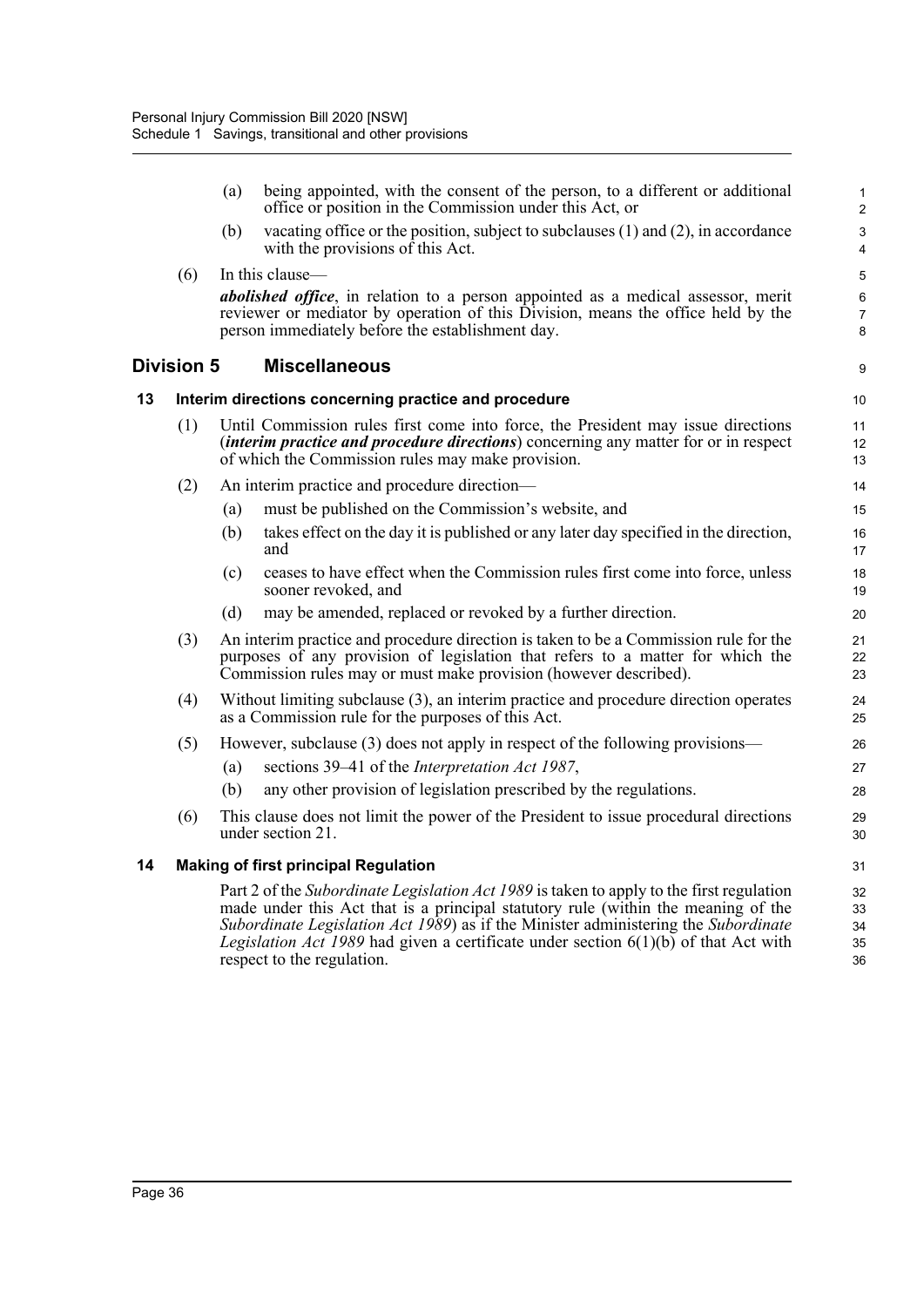# **Schedule 2 Provisions relating to members of Commission**

1

|              |     | section 8                                                                                                                                                                                                               | $\overline{\mathbf{c}}$ |
|--------------|-----|-------------------------------------------------------------------------------------------------------------------------------------------------------------------------------------------------------------------------|-------------------------|
| 1            |     | <b>Definition</b>                                                                                                                                                                                                       | 3                       |
|              |     | In this Schedule-                                                                                                                                                                                                       | 4                       |
|              |     | <i>judicial office</i> means the office of-                                                                                                                                                                             | 5                       |
|              |     | Magistrate, or<br>(a)                                                                                                                                                                                                   | 6                       |
|              |     | Judge of the District Court, or<br>(b)                                                                                                                                                                                  | 7                       |
|              |     | Judge of the Land and Environment Court, or<br>(c)                                                                                                                                                                      | 8                       |
|              |     | Judge of the Supreme Court.<br>(d)                                                                                                                                                                                      | 9                       |
| $\mathbf{2}$ |     | Application of Schedule to acting members                                                                                                                                                                               | 10                      |
|              | (1) | Subject to this clause, all of the provisions of this Schedule apply to acting members.                                                                                                                                 | 11                      |
|              | (2) | In this clause-                                                                                                                                                                                                         | 12                      |
|              |     | <i>acting member</i> means a person appointed by or under this Act to act as a member.                                                                                                                                  | 13                      |
| 3            |     | <b>Terms of appointment</b>                                                                                                                                                                                             | 14                      |
|              | (1) | Subject to this Act, a member holds office for the period specified in the member's<br>instrument of appointment.                                                                                                       | 15<br>16                |
|              | (2) | The term of an appointment must not exceed—                                                                                                                                                                             | 17                      |
|              |     | for a presidential member—7 years, or<br>(a)                                                                                                                                                                            | 18                      |
|              |     | for a non-presidential member—5 years.<br>(b)                                                                                                                                                                           | 19                      |
|              | (3) | A member is eligible for reappointment.                                                                                                                                                                                 | 20                      |
| 4            |     | Protection and immunities of member                                                                                                                                                                                     | 21                      |
|              |     | A member has, in the performance of functions performed as a member, the same<br>protection and immunities as a Judge of the Supreme Court.                                                                             | 22<br>23                |
| 5            |     | Remuneration                                                                                                                                                                                                            | 24                      |
|              | (1) | The following members are entitled to be paid remuneration (including travelling<br>and subsistence allowances) in accordance with the Statutory and Other Offices<br>Remuneration Act 1975-                            | 25<br>26<br>27          |
|              |     | a presidential member,<br>(a)                                                                                                                                                                                           | 28                      |
|              |     | any other member appointed on a full-time basis by the member's instrument<br>(b)<br>of appointment or by a later instrument executed by the Minister.                                                                  | 29<br>30                |
|              | (2) | A member who is a Public Service employee is not entitled to receive remuneration<br>under this Act while receiving remuneration as a Public Service employee.                                                          | 31<br>32                |
|              | (3) | Any other member is entitled to be paid remuneration (including travelling and<br>subsistence allowances) in respect of work done as a member as the Minister<br>determines from time to time in respect of the member. | 33<br>34<br>35          |
| 6            |     | Vacancy in office                                                                                                                                                                                                       | 36                      |
|              | (1) | The office of a member becomes vacant if the member—                                                                                                                                                                    | 37                      |
|              |     | dies, or<br>(a)                                                                                                                                                                                                         | 38                      |
|              |     | completes a term of office and is not reappointed, or<br>(b)                                                                                                                                                            | 39                      |
|              |     | resigns the office by instrument in writing addressed to the Minister, or<br>(c)                                                                                                                                        | 40                      |
|              |     |                                                                                                                                                                                                                         |                         |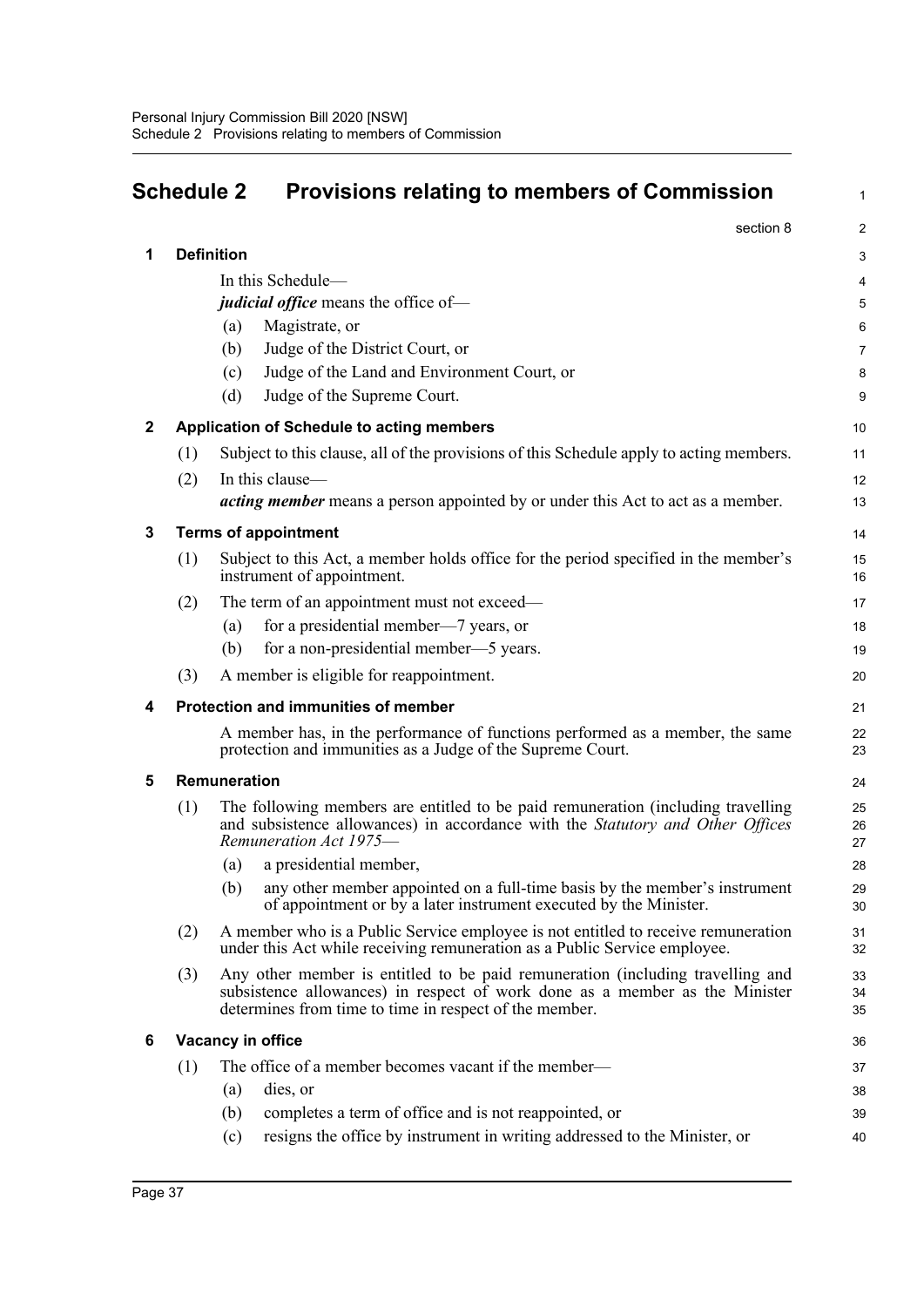|   |     | (d) | is nominated for election as a member of the Legislative Council or of the<br>Legislative Assembly or as a member of a House of Parliament or a legislature<br>of another State or Territory or of the Commonwealth, or                                                                                              | 1<br>$\overline{\mathbf{c}}$<br>3 |
|---|-----|-----|----------------------------------------------------------------------------------------------------------------------------------------------------------------------------------------------------------------------------------------------------------------------------------------------------------------------|-----------------------------------|
|   |     | (e) | becomes bankrupt, applies to take the benefit of any law for the relief of<br>bankrupt or insolvent debtors, compounds with his or her creditors or makes<br>an assignment of his or her remuneration for their benefit, or                                                                                          | 4<br>5<br>6                       |
|   |     | (f) | becomes a mentally incapacitated person, or                                                                                                                                                                                                                                                                          | 7                                 |
|   |     | (g) | is convicted in New South Wales of an offence that is punishable by<br>imprisonment for 12 months or more or is convicted elsewhere than in New<br>South Wales of an offence that, if committed in New South Wales, would be<br>an offence so punishable, or                                                         | 8<br>9<br>10<br>11                |
|   |     | (h) | is removed from office under this clause.                                                                                                                                                                                                                                                                            | 12                                |
|   | (2) |     | The Minister may remove a member from office for incapacity, incompetence or<br>misbehaviour.                                                                                                                                                                                                                        | 13<br>14                          |
| 7 |     |     | <b>Acting President</b>                                                                                                                                                                                                                                                                                              | 15                                |
|   | (1) |     | If the President is absent from duty, the most senior Deputy President is to be Acting<br>President unless the Minister makes an appointment under subclause (2).                                                                                                                                                    | 16<br>17                          |
|   | (2) |     | The Minister may appoint a Deputy President or other member to be Acting<br>President during the absence of the President from duty.                                                                                                                                                                                 | 18<br>19                          |
|   | (3) |     | The Minister may make any appointment for a particular absence or for any absence<br>that occurs from time to time.                                                                                                                                                                                                  | 20<br>21                          |
|   | (4) |     | An Acting President has the functions of the President and anything done by an<br>Acting President in the exercise of those functions has effect as if it had been done<br>by the President.                                                                                                                         | 22<br>23<br>24                    |
|   | (5) |     | In this clause, <i>absence from duty</i> includes a vacancy in the office of President.                                                                                                                                                                                                                              | 25                                |
| 8 |     |     | <b>Acting Deputy Presidents</b>                                                                                                                                                                                                                                                                                      | 26                                |
|   | (1) |     | If a Deputy President is absent from duty, the Minister may appoint a person to be an<br>Acting Deputy President during the absence of the Deputy President.                                                                                                                                                         | 27<br>28                          |
|   | (2) |     | The Minister may make an appointment for a particular absence or for any absence<br>that occurs from time to time.                                                                                                                                                                                                   | 29<br>30                          |
|   | (3) |     | The Minister may also appoint such additional Acting Deputy Presidents as the<br>Minister determines may be necessary having regard to the workload and the need<br>for the proper and efficient exercise of the Commission's functions.                                                                             | 31<br>32<br>33                    |
|   | (4) |     | A person may be appointed as an Acting Deputy President only if the person is<br>eligible to be appointed as a Deputy President.                                                                                                                                                                                     | 34<br>35                          |
|   | (5) |     | An Acting Deputy President may be appointed for up to 12 months but may, despite<br>the expiration of that period, complete or otherwise continue to deal with any matters<br>relating to proceedings that have been heard, or partly heard, by the Acting Deputy<br>President before the expiration of that period. | 36<br>37<br>38<br>39              |
|   | (6) |     | A retired judicial officer may be appointed as an Acting Deputy President even<br>though that person has reached the age of 72 years (or will have reached that age<br>before the appointment expires).                                                                                                              | 40<br>41<br>42                    |
|   | (7) |     | An Acting Deputy President has the functions of a Deputy President and anything<br>done by an Acting Deputy President in the exercise of those functions has effect as<br>if it had been done by a Deputy President.                                                                                                 | 43<br>44<br>45                    |
|   |     |     |                                                                                                                                                                                                                                                                                                                      |                                   |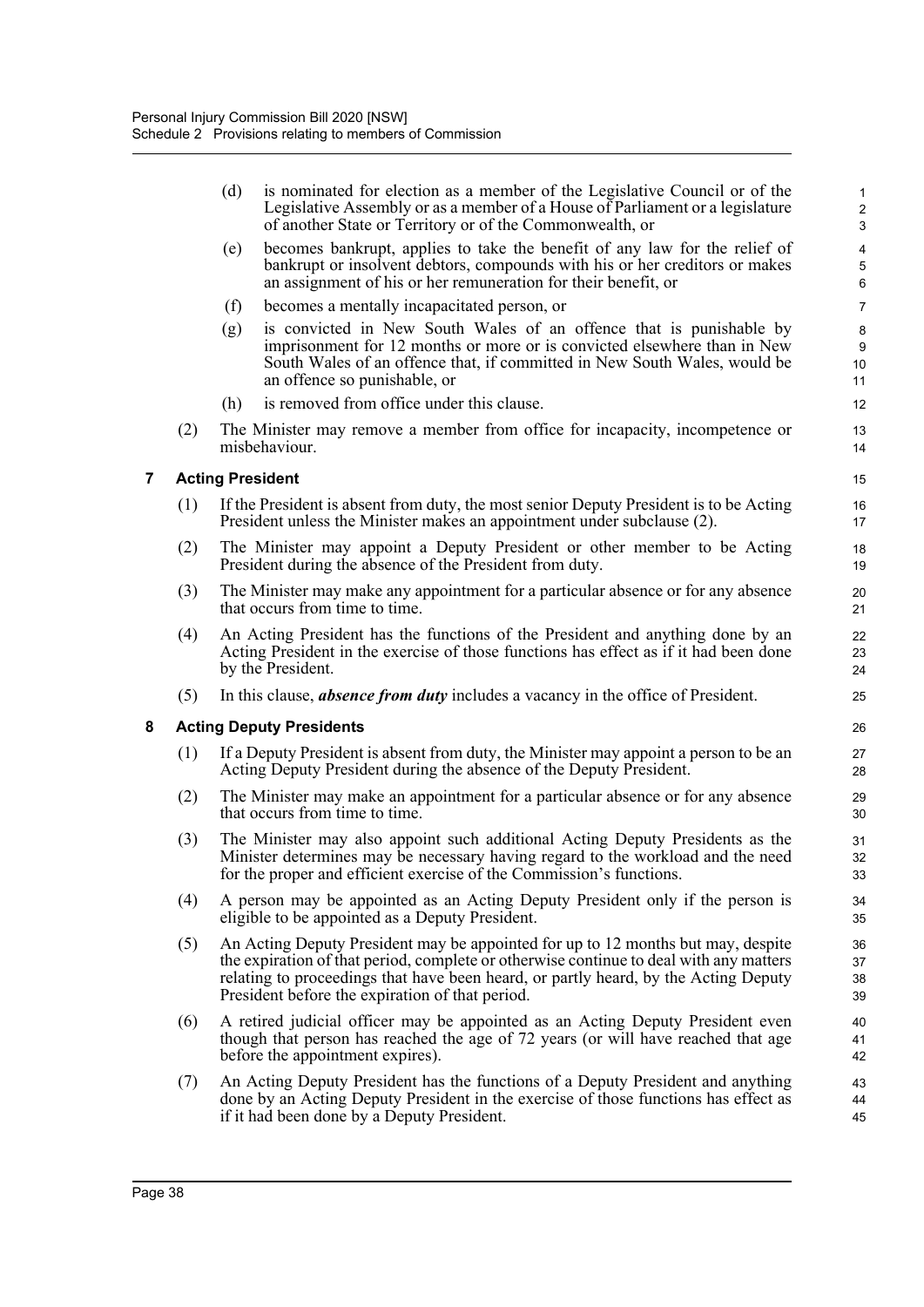|    | (8) | Clause 3 does not apply to an Acting Deputy President.                                                                                                                                                                                                                                                               | 1                       |
|----|-----|----------------------------------------------------------------------------------------------------------------------------------------------------------------------------------------------------------------------------------------------------------------------------------------------------------------------|-------------------------|
|    | (9) | In this clause—                                                                                                                                                                                                                                                                                                      | $\overline{\mathbf{c}}$ |
|    |     | <i>absence from duty</i> includes a vacancy in the office of a Deputy President and an<br>absence due to a Deputy President being Acting President in accordance with clause<br>7.                                                                                                                                   | 3<br>4<br>5             |
| 9  |     | <b>Acting principal member</b>                                                                                                                                                                                                                                                                                       | 6                       |
|    | (1) | If a principal member is absent from duty, the Minister may appoint a person to be<br>an acting principal member during the absence of the principal member.                                                                                                                                                         | 7<br>8                  |
|    | (2) | The Minister may make an appointment for a particular absence or for any absence<br>that occurs from time to time.                                                                                                                                                                                                   | 9<br>10                 |
|    | (3) | The Minister may also appoint such additional acting principal members as the<br>Minister determines may be necessary having regard to the workload and the need<br>for the proper and efficient exercise of the Commission's functions.                                                                             | 11<br>12<br>13          |
|    | (4) | A person may be appointed as an acting principal member only if the person is<br>eligible to be appointed as a principal member.                                                                                                                                                                                     | 14<br>15                |
|    | (5) | An acting principal member may be appointed for up to 12 months but may, despite<br>the expiration of that period, complete or otherwise continue to deal with any matters<br>relating to proceedings that have been heard, or partly heard, by the acting principal<br>member before the expiration of that period. | 16<br>17<br>18<br>19    |
|    | (6) | An acting principal member has the functions of a principal member and anything<br>done by an acting principal member in the exercise of those functions has effect as if<br>it had been done by a principal member.                                                                                                 | 20<br>21<br>22          |
|    | (7) | Clause 3 does not apply to an acting principal member.                                                                                                                                                                                                                                                               | 23                      |
|    | (8) | In this clause-                                                                                                                                                                                                                                                                                                      | 24                      |
|    |     | <b>absence from duty</b> includes a vacancy in the office of a principal member and an<br>absence due to a principal member being an Acting Deputy President in accordance<br>with clause 8.                                                                                                                         | 25<br>26<br>27          |
| 10 |     | <b>Seniority</b>                                                                                                                                                                                                                                                                                                     | 28                      |
|    | (1) | The members have seniority according to the following order of precedence-                                                                                                                                                                                                                                           | 29                      |
|    |     | the President,<br>(a)                                                                                                                                                                                                                                                                                                | 30                      |
|    |     | Deputy Presidents according to the days on which their appointments took<br>(b)<br>effect or, if the appointments of 2 of them took effect on the same day,<br>according to the precedence assigned to them by their instruments of<br>appointment,                                                                  | 31<br>32<br>33<br>34    |
|    |     | principal members according to the days on which their appointments took<br>(c)<br>effect or, if the appointments of 2 of them took effect on the same day,<br>according to the precedence assigned to them by their instruments of<br>appointment,                                                                  | 35<br>36<br>37<br>38    |
|    |     | (d)<br>senior members according to the days on which their appointments took effect<br>or, if the appointments of 2 of them took effect on the same day, according to<br>the precedence assigned to them by their instruments of appointment,                                                                        | 39<br>40<br>41          |
|    |     | general members according to the days on which their appointments took<br>(e)<br>effect.                                                                                                                                                                                                                             | 42<br>43                |
|    | (2) | If a person is reappointed under this Act, the person's seniority is to be determined<br>as if there had been no break in the person's service.                                                                                                                                                                      | 44<br>45                |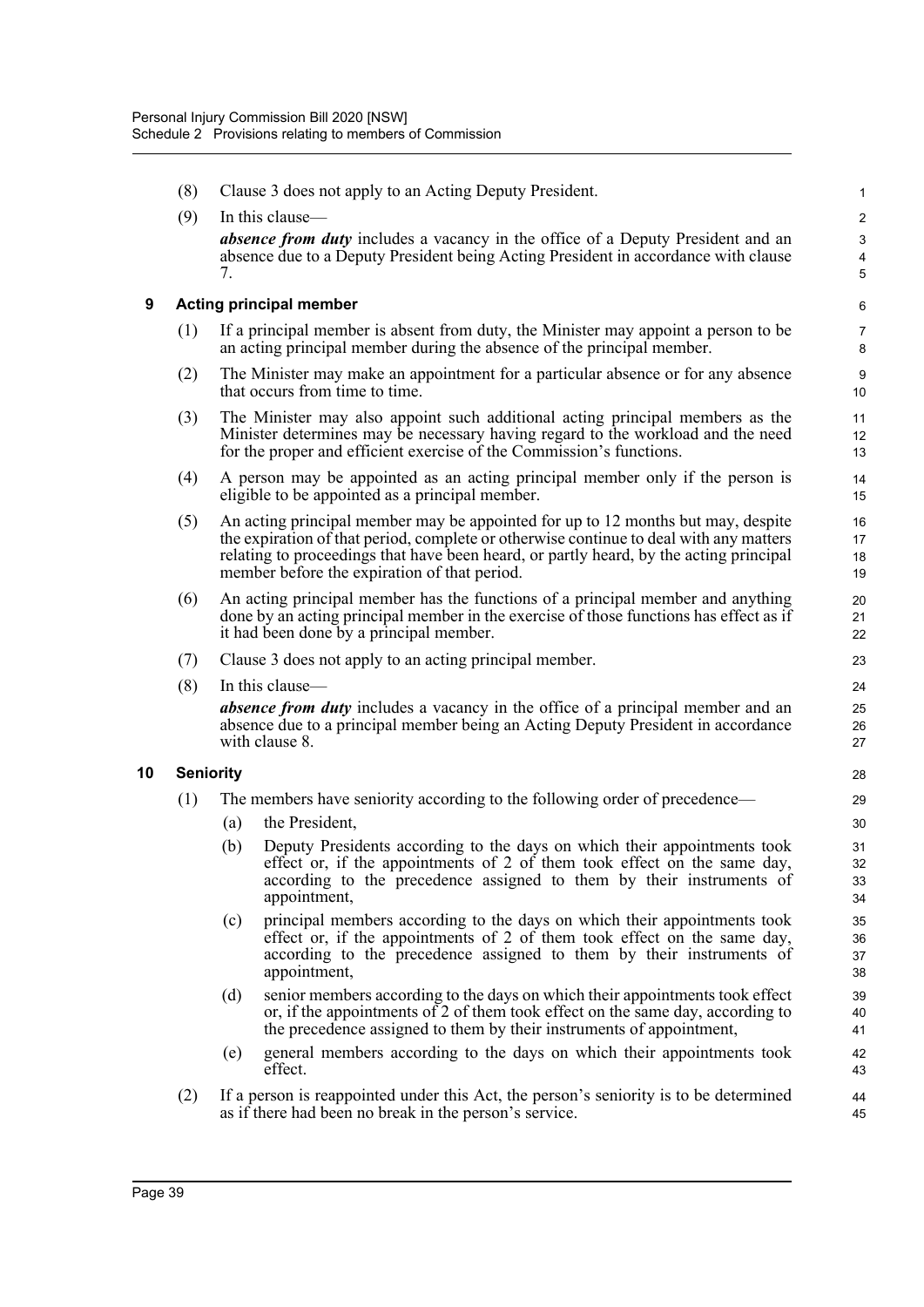### **11 Members and former members may complete unfinished matters**

| 11 |       | Members and former members may complete unfinished matters                                                                                                                                                                                                                                                          | $\mathbf{1}$                                              |
|----|-------|---------------------------------------------------------------------------------------------------------------------------------------------------------------------------------------------------------------------------------------------------------------------------------------------------------------------|-----------------------------------------------------------|
|    | (1)   | This clause applies to a member (an <i>affected member</i> ) dealing with any matters<br>relating to proceedings before the Commission that have been heard or partly heard<br>(or were otherwise the subject of deliberations) by the member if, during the<br>proceedings, either or both of the following occur— | $\sqrt{2}$<br>$\ensuremath{\mathsf{3}}$<br>$\pmb{4}$<br>5 |
|    |       | the member ceases to have a qualification specified by a Division Schedule for<br>(a)<br>a Commission Division or enabling legislation for participation in the<br>proceedings other than because of any of the following reasons—                                                                                  | 6<br>$\overline{7}$<br>$\bf 8$                            |
|    |       | misconduct or unsatisfactory conduct of the member,<br>(i)                                                                                                                                                                                                                                                          | 9                                                         |
|    |       | the mental incapacity of the member,<br>(ii)                                                                                                                                                                                                                                                                        | 10                                                        |
|    |       | (iii)<br>the member becoming bankrupt or insolvent,                                                                                                                                                                                                                                                                 | 11                                                        |
|    |       | the member ceases to be a member because of the expiration of the period of<br>(b)<br>the member's appointment.                                                                                                                                                                                                     | 12<br>13                                                  |
|    | (2)   | An affected member may, despite becoming an affected member, complete or<br>otherwise continue to deal with any matters in the proceedings concerned.                                                                                                                                                               | 14<br>15                                                  |
|    | (3)   | While completing or otherwise dealing with matters referred to in subclause (2), the<br>affected member is taken to have and may exercise all the rights and functions of a<br>member that the affected member had immediately before becoming an affected<br>member.                                               | 16<br>17<br>18<br>19                                      |
| 12 | Leave |                                                                                                                                                                                                                                                                                                                     | 20                                                        |
|    | (1)   | The entitlement of a member to annual and other leave is to be as stated in the<br>instrument of the member's appointment.                                                                                                                                                                                          | 21<br>22                                                  |
|    | (2)   | A member may be granted leave—                                                                                                                                                                                                                                                                                      | 23                                                        |
|    |       | in the case of the President—by the Minister, and<br>(a)                                                                                                                                                                                                                                                            | 24                                                        |
|    |       | (b)<br>in any other case—by the President.                                                                                                                                                                                                                                                                          | 25                                                        |
| 13 |       | Superannuation and leave-preservation of rights                                                                                                                                                                                                                                                                     | 26                                                        |
|    | (1)   | An eligible member—                                                                                                                                                                                                                                                                                                 | 27                                                        |
|    |       | may continue to contribute to any superannuation scheme to which the eligible<br>(a)<br>member was a contributor immediately before becoming an eligible member,<br>and                                                                                                                                             | 28<br>29<br>30                                            |
|    |       | is entitled to receive any payment, pension or gratuity accrued or accruing<br>(b)<br>under the scheme, as if the eligible member had continued to be such a<br>contributor during service as a member.                                                                                                             | 31<br>32<br>33                                            |
|    | (2)   | Service by the eligible member as a member is taken to be service as an officer in the<br>eligible member's previous employment for the purposes of any law under which the<br>member continues to contribute to the scheme or by which an entitlement under the<br>scheme is conferred.                            | 34<br>35<br>36<br>37                                      |
|    | (3)   | The eligible member is to be regarded as an officer or employee, and the State is to<br>be regarded as the employer, for the purposes of the scheme.                                                                                                                                                                | 38<br>39                                                  |
|    | (4)   | This clause ceases to apply to the eligible member if the eligible member becomes a<br>contributor to another superannuation scheme, but the eligible member is not<br>prevented from receiving a resignation benefit from the first superannuation scheme.                                                         | 40<br>41<br>42                                            |
|    | (5)   | An eligible member retains any rights to annual leave, extended or long service leave<br>and sick leave accrued or accruing in the eligible member's previous employment.                                                                                                                                           | 43<br>44                                                  |
|    | (6)   | An eligible member is not entitled to claim, under both this Act and any other Act,<br>dual benefits of the same kind for the same period of service.                                                                                                                                                               | 45<br>46                                                  |

**12 Leave**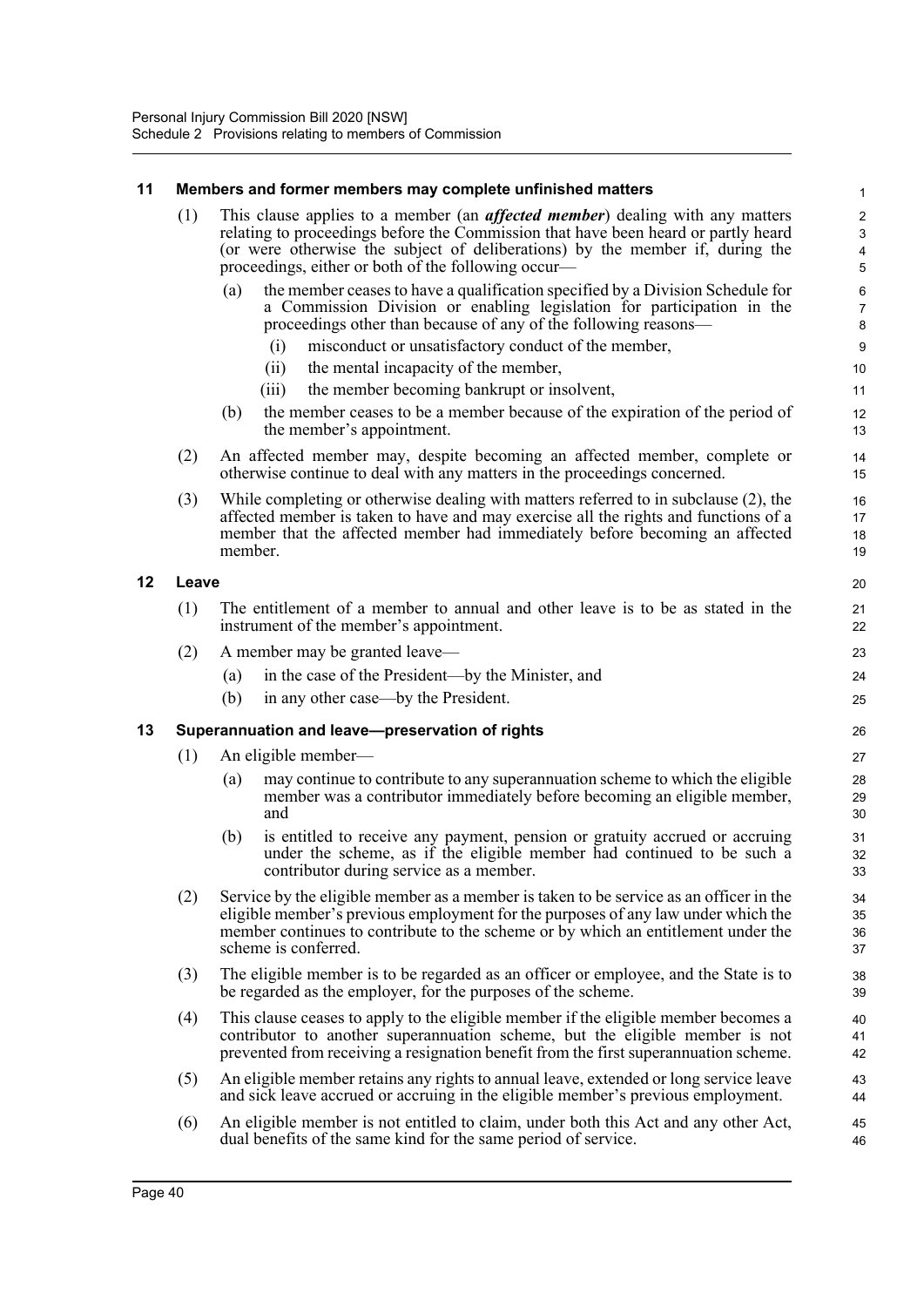|    | (7)          | In this clause—                                                                                                                                                                                                                                       | 1                                 |
|----|--------------|-------------------------------------------------------------------------------------------------------------------------------------------------------------------------------------------------------------------------------------------------------|-----------------------------------|
|    |              | <i>eligible member</i> means a member who, immediately before holding that office, was<br>a public servant or an officer or employee of a public authority declared by an Act or<br>proclamation to be an authority to which this clause applies.     | $\overline{2}$<br>$\sqrt{3}$<br>4 |
|    |              | superannuation scheme means a scheme, fund or arrangement under which any<br>superannuation or retirement benefits are provided and that is established by or under<br>an Act.                                                                        | 5<br>6<br>$\overline{7}$          |
| 14 |              | Provisions where judicial officer is holding office as member                                                                                                                                                                                         | 8                                 |
|    | (1)          | The appointment of a person who is the holder of a judicial office as a member, or<br>service by a person who is the holder of a judicial office as a member, does not<br>affect-                                                                     | 9<br>10<br>11                     |
|    |              | (a)<br>the person's tenure of that judicial office, or                                                                                                                                                                                                | 12                                |
|    |              | (b)<br>the person's rank, title, status, remuneration or other rights or privileges as the<br>holder of that judicial office.                                                                                                                         | 13<br>14                          |
|    | (2)          | The person's service as a member is, for all purposes, taken to be service as the<br>holder of that judicial office.                                                                                                                                  | 15<br>16                          |
|    | (3)          | This clause is subject to clause 6.                                                                                                                                                                                                                   | 17                                |
| 15 |              | Disclosure of pecuniary and other interests                                                                                                                                                                                                           | 18                                |
|    |              | The regulations may make provision for or with respect to-                                                                                                                                                                                            | 19                                |
|    |              | the disclosure by members of interests (whether pecuniary or otherwise) that<br>(a)<br>could conflict with the proper performance of the functions of a member in<br>proceedings, and                                                                 | 20<br>21<br>22                    |
|    |              | the participation of members in proceedings in which there may be a conflict<br>(b)<br>of interest (including the effect of participation on the validity of decisions<br>made in the proceedings).                                                   | 23<br>24<br>25                    |
| 16 |              | <b>Effect of other Acts</b>                                                                                                                                                                                                                           | 26                                |
|    | (1)          | The office of a member is a statutory office and the provisions of the <i>Government</i><br>Sector Employment Act 2013 relating to the employment of Public Service<br>employees do not apply to that office.                                         | 27<br>28<br>29                    |
|    | (2)          | If, by or under any Act, provision is made—                                                                                                                                                                                                           | 30                                |
|    |              | requiring a person who is the holder of a specified office to devote the whole<br>(a)<br>of the person's time to the duties of that office, or                                                                                                        | 31<br>32                          |
|    |              | prohibiting the person from engaging in employment outside the duties of that<br>(b)<br>office,                                                                                                                                                       | 33<br>34                          |
|    |              | the provision does not operate to disqualify the person from holding that office and<br>also the office of a non-full-time member or from accepting and retaining any<br>remuneration payable to the person under this Act as a non-full-time member. | 35<br>36<br>37                    |
|    | (3)          | In this clause-<br><b>non-full-time member</b> means a member holding office other than on a full-time<br>basis.                                                                                                                                      | 38<br>39<br>40                    |
| 17 | <b>Oaths</b> |                                                                                                                                                                                                                                                       | 41                                |
|    |              | The Minister may require oaths to be taken by the President and any Deputy<br>President.                                                                                                                                                              | 42<br>43                          |
|    |              |                                                                                                                                                                                                                                                       |                                   |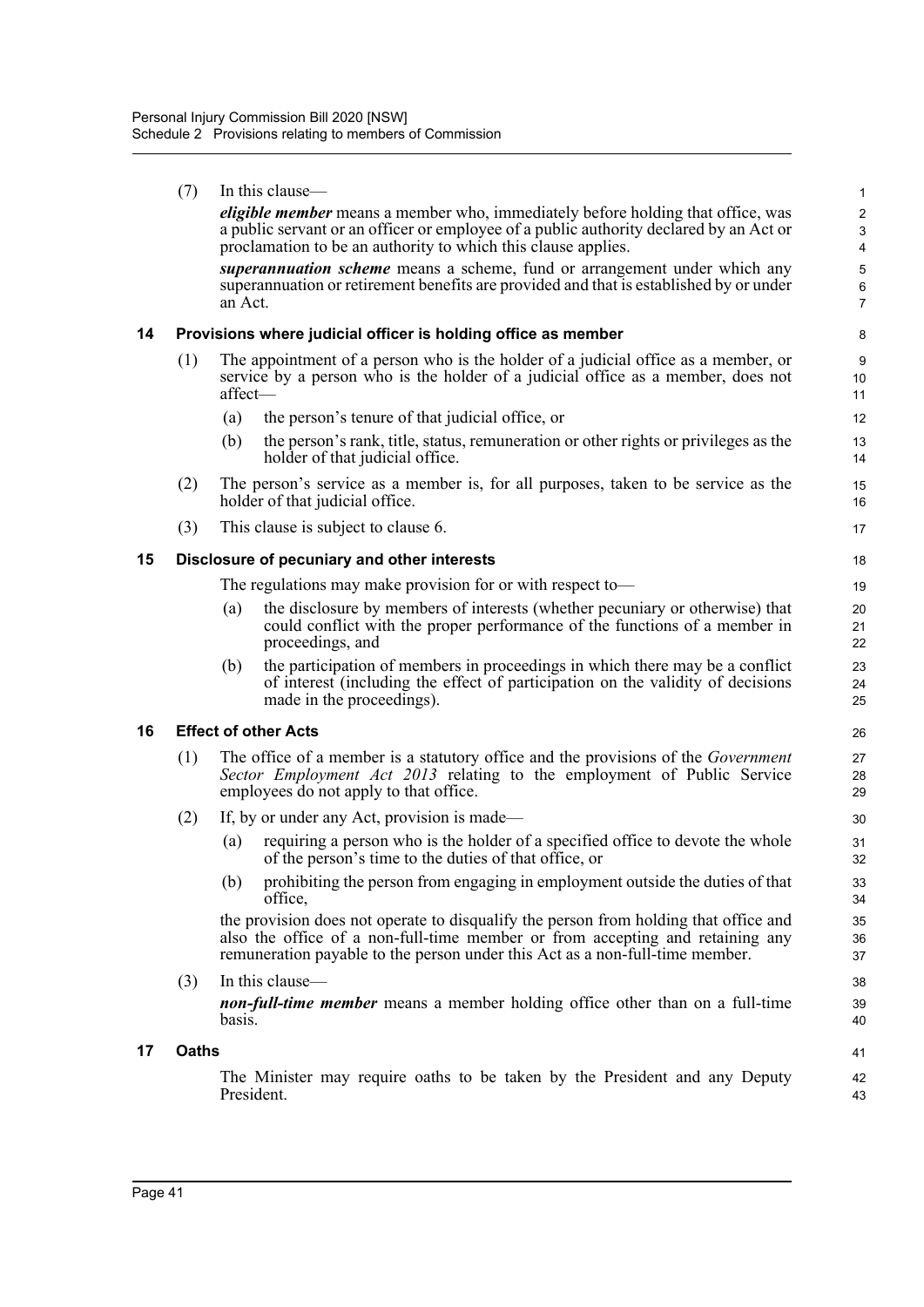| section 13<br>2<br>Part 1<br>Interpretation<br>3<br><b>Definitions</b><br>1<br>4<br>In this Schedule—<br>5<br><b>Division function</b> means a function of the Commission allocated to the Division by<br>6<br>this Schedule.<br>$\overline{7}$<br><b>Division Head</b> means the Division Head of the Division.<br>8<br><b>Division member</b> means a member who is assigned to the Division.<br>9<br>substantive Division function means a Division function other than a Division<br>10<br>function exercised by a registrar.<br>11<br><i>the Division</i> means the Workers Compensation Division of the Commission.<br>12<br>Part 2<br><b>Composition of Division</b><br>13<br><b>Division members</b><br>2<br>14<br>The Division is composed of the following members—<br>15<br>the Division Head,<br>(a)<br>16<br>any other members assigned to the Division by or under this Act.<br>(b)<br>17<br><b>Functions of Division</b><br>Part 3<br>18<br><b>Functions allocated to Division</b><br>3<br>19<br>(1)<br>The functions of the Commission in relation to the workers compensation legislation<br>20<br>are allocated to the Division.<br>21<br>Note. Section 5(2) provides that a reference in this Act (however expressed) to the exercise<br>22<br>by the Commission of its functions in relation to enabling legislation includes a reference both<br>23<br>to its functions under the enabling legislation and its functions under this Act or any other<br>24<br>legislation in relation to the enabling legislation.<br>25<br>Without limiting subclause (1), the functions of the Commission in relation to the<br>(2)<br>26<br>workers compensation legislation include the following—<br>27<br>expedited assessments under Part 5 of Chapter 7 of the Workplace Injury<br>(a)<br>28<br>Management and Workers Compensation Act 1998,<br>29<br>(b)<br>the resolution of disputes about work capacity decisions within the meaning of<br>30<br>the <i>Workers</i> Compensation Act 1987,<br>31<br>the assessment of costs under provisions concerning assessments made by<br>32<br>(c)<br>regulations for the purposes of section $347(4)$ of the <i>Workplace Injury</i><br>33<br>Management and Workers Compensation Act 1998.<br>34<br>Part 4<br><b>Special constitution requirements</b><br>35<br><b>Constitution generally</b><br>4<br>36<br>Except as provided by this Part or sections 351 and 352 of the <i>Workplace Injury</i><br>37<br>Management and Workers Compensation Act 1998, the Commission when<br>38<br>exercising its substantive Division functions is to be constituted by—<br>39<br>1 Division member who is a non-presidential member, or<br>(a)<br>40 | <b>Schedule 3</b><br><b>Workers Compensation Division</b> |  |  |
|------------------------------------------------------------------------------------------------------------------------------------------------------------------------------------------------------------------------------------------------------------------------------------------------------------------------------------------------------------------------------------------------------------------------------------------------------------------------------------------------------------------------------------------------------------------------------------------------------------------------------------------------------------------------------------------------------------------------------------------------------------------------------------------------------------------------------------------------------------------------------------------------------------------------------------------------------------------------------------------------------------------------------------------------------------------------------------------------------------------------------------------------------------------------------------------------------------------------------------------------------------------------------------------------------------------------------------------------------------------------------------------------------------------------------------------------------------------------------------------------------------------------------------------------------------------------------------------------------------------------------------------------------------------------------------------------------------------------------------------------------------------------------------------------------------------------------------------------------------------------------------------------------------------------------------------------------------------------------------------------------------------------------------------------------------------------------------------------------------------------------------------------------------------------------------------------------------------------------------------------------------------------------------------------------------------------------------------------------------------------------------------------------------------------------------------------------------------------------------------------------------------------------------------------------------------------------------------------------------------------------------------------------------------------------------------------------|-----------------------------------------------------------|--|--|
|                                                                                                                                                                                                                                                                                                                                                                                                                                                                                                                                                                                                                                                                                                                                                                                                                                                                                                                                                                                                                                                                                                                                                                                                                                                                                                                                                                                                                                                                                                                                                                                                                                                                                                                                                                                                                                                                                                                                                                                                                                                                                                                                                                                                                                                                                                                                                                                                                                                                                                                                                                                                                                                                                                      |                                                           |  |  |
|                                                                                                                                                                                                                                                                                                                                                                                                                                                                                                                                                                                                                                                                                                                                                                                                                                                                                                                                                                                                                                                                                                                                                                                                                                                                                                                                                                                                                                                                                                                                                                                                                                                                                                                                                                                                                                                                                                                                                                                                                                                                                                                                                                                                                                                                                                                                                                                                                                                                                                                                                                                                                                                                                                      |                                                           |  |  |
|                                                                                                                                                                                                                                                                                                                                                                                                                                                                                                                                                                                                                                                                                                                                                                                                                                                                                                                                                                                                                                                                                                                                                                                                                                                                                                                                                                                                                                                                                                                                                                                                                                                                                                                                                                                                                                                                                                                                                                                                                                                                                                                                                                                                                                                                                                                                                                                                                                                                                                                                                                                                                                                                                                      |                                                           |  |  |
|                                                                                                                                                                                                                                                                                                                                                                                                                                                                                                                                                                                                                                                                                                                                                                                                                                                                                                                                                                                                                                                                                                                                                                                                                                                                                                                                                                                                                                                                                                                                                                                                                                                                                                                                                                                                                                                                                                                                                                                                                                                                                                                                                                                                                                                                                                                                                                                                                                                                                                                                                                                                                                                                                                      |                                                           |  |  |
|                                                                                                                                                                                                                                                                                                                                                                                                                                                                                                                                                                                                                                                                                                                                                                                                                                                                                                                                                                                                                                                                                                                                                                                                                                                                                                                                                                                                                                                                                                                                                                                                                                                                                                                                                                                                                                                                                                                                                                                                                                                                                                                                                                                                                                                                                                                                                                                                                                                                                                                                                                                                                                                                                                      |                                                           |  |  |
|                                                                                                                                                                                                                                                                                                                                                                                                                                                                                                                                                                                                                                                                                                                                                                                                                                                                                                                                                                                                                                                                                                                                                                                                                                                                                                                                                                                                                                                                                                                                                                                                                                                                                                                                                                                                                                                                                                                                                                                                                                                                                                                                                                                                                                                                                                                                                                                                                                                                                                                                                                                                                                                                                                      |                                                           |  |  |
|                                                                                                                                                                                                                                                                                                                                                                                                                                                                                                                                                                                                                                                                                                                                                                                                                                                                                                                                                                                                                                                                                                                                                                                                                                                                                                                                                                                                                                                                                                                                                                                                                                                                                                                                                                                                                                                                                                                                                                                                                                                                                                                                                                                                                                                                                                                                                                                                                                                                                                                                                                                                                                                                                                      |                                                           |  |  |
|                                                                                                                                                                                                                                                                                                                                                                                                                                                                                                                                                                                                                                                                                                                                                                                                                                                                                                                                                                                                                                                                                                                                                                                                                                                                                                                                                                                                                                                                                                                                                                                                                                                                                                                                                                                                                                                                                                                                                                                                                                                                                                                                                                                                                                                                                                                                                                                                                                                                                                                                                                                                                                                                                                      |                                                           |  |  |
|                                                                                                                                                                                                                                                                                                                                                                                                                                                                                                                                                                                                                                                                                                                                                                                                                                                                                                                                                                                                                                                                                                                                                                                                                                                                                                                                                                                                                                                                                                                                                                                                                                                                                                                                                                                                                                                                                                                                                                                                                                                                                                                                                                                                                                                                                                                                                                                                                                                                                                                                                                                                                                                                                                      |                                                           |  |  |
|                                                                                                                                                                                                                                                                                                                                                                                                                                                                                                                                                                                                                                                                                                                                                                                                                                                                                                                                                                                                                                                                                                                                                                                                                                                                                                                                                                                                                                                                                                                                                                                                                                                                                                                                                                                                                                                                                                                                                                                                                                                                                                                                                                                                                                                                                                                                                                                                                                                                                                                                                                                                                                                                                                      |                                                           |  |  |
|                                                                                                                                                                                                                                                                                                                                                                                                                                                                                                                                                                                                                                                                                                                                                                                                                                                                                                                                                                                                                                                                                                                                                                                                                                                                                                                                                                                                                                                                                                                                                                                                                                                                                                                                                                                                                                                                                                                                                                                                                                                                                                                                                                                                                                                                                                                                                                                                                                                                                                                                                                                                                                                                                                      |                                                           |  |  |
|                                                                                                                                                                                                                                                                                                                                                                                                                                                                                                                                                                                                                                                                                                                                                                                                                                                                                                                                                                                                                                                                                                                                                                                                                                                                                                                                                                                                                                                                                                                                                                                                                                                                                                                                                                                                                                                                                                                                                                                                                                                                                                                                                                                                                                                                                                                                                                                                                                                                                                                                                                                                                                                                                                      |                                                           |  |  |
|                                                                                                                                                                                                                                                                                                                                                                                                                                                                                                                                                                                                                                                                                                                                                                                                                                                                                                                                                                                                                                                                                                                                                                                                                                                                                                                                                                                                                                                                                                                                                                                                                                                                                                                                                                                                                                                                                                                                                                                                                                                                                                                                                                                                                                                                                                                                                                                                                                                                                                                                                                                                                                                                                                      |                                                           |  |  |
|                                                                                                                                                                                                                                                                                                                                                                                                                                                                                                                                                                                                                                                                                                                                                                                                                                                                                                                                                                                                                                                                                                                                                                                                                                                                                                                                                                                                                                                                                                                                                                                                                                                                                                                                                                                                                                                                                                                                                                                                                                                                                                                                                                                                                                                                                                                                                                                                                                                                                                                                                                                                                                                                                                      |                                                           |  |  |
|                                                                                                                                                                                                                                                                                                                                                                                                                                                                                                                                                                                                                                                                                                                                                                                                                                                                                                                                                                                                                                                                                                                                                                                                                                                                                                                                                                                                                                                                                                                                                                                                                                                                                                                                                                                                                                                                                                                                                                                                                                                                                                                                                                                                                                                                                                                                                                                                                                                                                                                                                                                                                                                                                                      |                                                           |  |  |
|                                                                                                                                                                                                                                                                                                                                                                                                                                                                                                                                                                                                                                                                                                                                                                                                                                                                                                                                                                                                                                                                                                                                                                                                                                                                                                                                                                                                                                                                                                                                                                                                                                                                                                                                                                                                                                                                                                                                                                                                                                                                                                                                                                                                                                                                                                                                                                                                                                                                                                                                                                                                                                                                                                      |                                                           |  |  |
|                                                                                                                                                                                                                                                                                                                                                                                                                                                                                                                                                                                                                                                                                                                                                                                                                                                                                                                                                                                                                                                                                                                                                                                                                                                                                                                                                                                                                                                                                                                                                                                                                                                                                                                                                                                                                                                                                                                                                                                                                                                                                                                                                                                                                                                                                                                                                                                                                                                                                                                                                                                                                                                                                                      |                                                           |  |  |
|                                                                                                                                                                                                                                                                                                                                                                                                                                                                                                                                                                                                                                                                                                                                                                                                                                                                                                                                                                                                                                                                                                                                                                                                                                                                                                                                                                                                                                                                                                                                                                                                                                                                                                                                                                                                                                                                                                                                                                                                                                                                                                                                                                                                                                                                                                                                                                                                                                                                                                                                                                                                                                                                                                      |                                                           |  |  |
|                                                                                                                                                                                                                                                                                                                                                                                                                                                                                                                                                                                                                                                                                                                                                                                                                                                                                                                                                                                                                                                                                                                                                                                                                                                                                                                                                                                                                                                                                                                                                                                                                                                                                                                                                                                                                                                                                                                                                                                                                                                                                                                                                                                                                                                                                                                                                                                                                                                                                                                                                                                                                                                                                                      |                                                           |  |  |
|                                                                                                                                                                                                                                                                                                                                                                                                                                                                                                                                                                                                                                                                                                                                                                                                                                                                                                                                                                                                                                                                                                                                                                                                                                                                                                                                                                                                                                                                                                                                                                                                                                                                                                                                                                                                                                                                                                                                                                                                                                                                                                                                                                                                                                                                                                                                                                                                                                                                                                                                                                                                                                                                                                      |                                                           |  |  |
|                                                                                                                                                                                                                                                                                                                                                                                                                                                                                                                                                                                                                                                                                                                                                                                                                                                                                                                                                                                                                                                                                                                                                                                                                                                                                                                                                                                                                                                                                                                                                                                                                                                                                                                                                                                                                                                                                                                                                                                                                                                                                                                                                                                                                                                                                                                                                                                                                                                                                                                                                                                                                                                                                                      |                                                           |  |  |
|                                                                                                                                                                                                                                                                                                                                                                                                                                                                                                                                                                                                                                                                                                                                                                                                                                                                                                                                                                                                                                                                                                                                                                                                                                                                                                                                                                                                                                                                                                                                                                                                                                                                                                                                                                                                                                                                                                                                                                                                                                                                                                                                                                                                                                                                                                                                                                                                                                                                                                                                                                                                                                                                                                      |                                                           |  |  |
|                                                                                                                                                                                                                                                                                                                                                                                                                                                                                                                                                                                                                                                                                                                                                                                                                                                                                                                                                                                                                                                                                                                                                                                                                                                                                                                                                                                                                                                                                                                                                                                                                                                                                                                                                                                                                                                                                                                                                                                                                                                                                                                                                                                                                                                                                                                                                                                                                                                                                                                                                                                                                                                                                                      |                                                           |  |  |
|                                                                                                                                                                                                                                                                                                                                                                                                                                                                                                                                                                                                                                                                                                                                                                                                                                                                                                                                                                                                                                                                                                                                                                                                                                                                                                                                                                                                                                                                                                                                                                                                                                                                                                                                                                                                                                                                                                                                                                                                                                                                                                                                                                                                                                                                                                                                                                                                                                                                                                                                                                                                                                                                                                      |                                                           |  |  |
|                                                                                                                                                                                                                                                                                                                                                                                                                                                                                                                                                                                                                                                                                                                                                                                                                                                                                                                                                                                                                                                                                                                                                                                                                                                                                                                                                                                                                                                                                                                                                                                                                                                                                                                                                                                                                                                                                                                                                                                                                                                                                                                                                                                                                                                                                                                                                                                                                                                                                                                                                                                                                                                                                                      |                                                           |  |  |
|                                                                                                                                                                                                                                                                                                                                                                                                                                                                                                                                                                                                                                                                                                                                                                                                                                                                                                                                                                                                                                                                                                                                                                                                                                                                                                                                                                                                                                                                                                                                                                                                                                                                                                                                                                                                                                                                                                                                                                                                                                                                                                                                                                                                                                                                                                                                                                                                                                                                                                                                                                                                                                                                                                      |                                                           |  |  |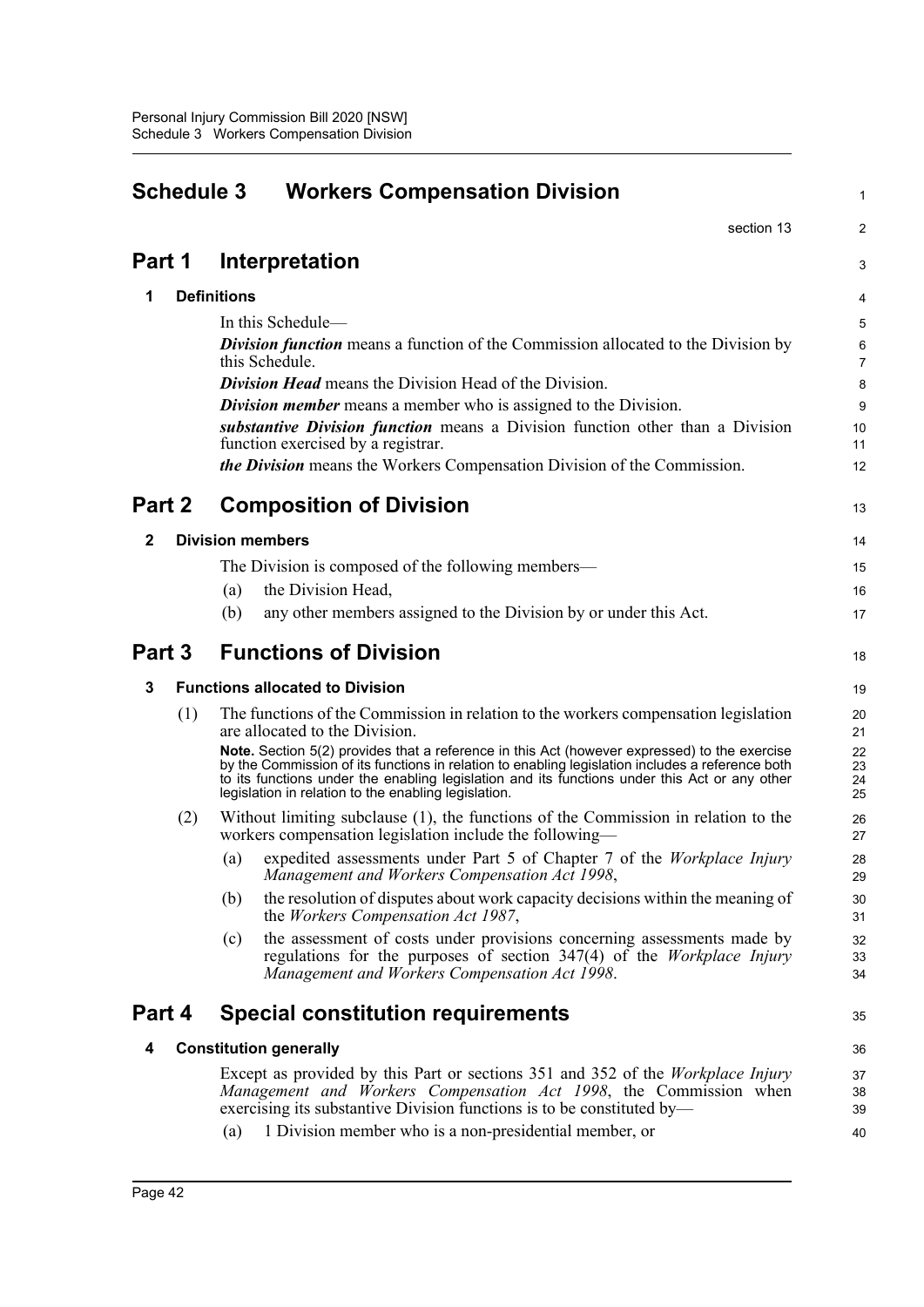|        |     | the Division Head (but only if the Division Head is a Deputy President).<br>(b)                                                                                                                                                                                                                                                                                                                                                                      | 1                                                                  |
|--------|-----|------------------------------------------------------------------------------------------------------------------------------------------------------------------------------------------------------------------------------------------------------------------------------------------------------------------------------------------------------------------------------------------------------------------------------------------------------|--------------------------------------------------------------------|
| 5      |     | <b>Constitution for costs assessments and appeals against costs assessments</b>                                                                                                                                                                                                                                                                                                                                                                      | $\boldsymbol{2}$                                                   |
|        | (1) | This clause applies to the exercise of-                                                                                                                                                                                                                                                                                                                                                                                                              | 3                                                                  |
|        |     | a substantive Division function in respect of an assessment of costs by the<br>(a)<br>Commission under provisions for assessments of costs made by regulations<br>for the purposes of section 347(4) of the <i>Workplace Injury Management and</i><br><i>Workers Compensation Act 1998 (a costs assessment function)</i> , and                                                                                                                       | $\overline{\mathbf{4}}$<br>5<br>$\boldsymbol{6}$<br>$\overline{7}$ |
|        |     | a substantive Division function in respect of an appeal to the Commission<br>(b)<br>against an assessment of costs under provisions for appeals made by<br>regulations for the purposes of section $347(4)$ of the <i>Workplace Injury</i><br>Management and Workers Compensation Act 1998 (a costs assessment<br><i>appeal function</i> ).                                                                                                          | 8<br>9<br>10<br>11<br>12                                           |
|        | (2) | The Commission, when exercising a costs assessment function, is to be constituted<br>by 1 Division member who is a non-presidential member.                                                                                                                                                                                                                                                                                                          | 13<br>14                                                           |
|        | (3) | The Commission, when exercising a costs assessment appeal function, is to be<br>constituted by 1 Division member who is a presidential member.                                                                                                                                                                                                                                                                                                       | 15<br>16                                                           |
| Part 5 |     | Special practice and procedure                                                                                                                                                                                                                                                                                                                                                                                                                       | 17                                                                 |
| 6      |     | <b>Commission to attempt conciliation</b>                                                                                                                                                                                                                                                                                                                                                                                                            | 18                                                                 |
|        | (1) | The Commission constituted by a non-presidential member is not, in the exercise of<br>its substantive Division functions, to make an award or otherwise determine a dispute<br>referred to the Commission for determination without first using the member's best<br>endeavours to bring the parties to the dispute to a settlement acceptable to all of them.                                                                                       | 19<br>20<br>21<br>22                                               |
|        | (2) | No objection may be taken to the making of an award or the determination of a<br>dispute by the Commission constituted by a non-presidential member on the ground<br>that the member had previously used the member's best endeavours to bring the<br>parties to the dispute to a settlement.                                                                                                                                                        | 23<br>24<br>25<br>26                                               |
| 7      |     | <b>Evidence of statements made in Commission</b>                                                                                                                                                                                                                                                                                                                                                                                                     | 27                                                                 |
|        |     | In proceedings before a court with respect to a claim for work injury damages (other<br>than proceedings under section 235A or 235C of the <i>Workplace Injury Management</i><br>and Workers Compensation Act 1998 or under the Crimes Act 1900 with respect to<br>fraud), evidence of a statement made in proceedings before the Commission is not<br>admissible unless the person who made the statement agrees to the evidence being<br>admitted. | 28<br>29<br>30<br>31<br>32<br>33                                   |
| 8      |     | Powers of Commission to require evidence                                                                                                                                                                                                                                                                                                                                                                                                             | 34                                                                 |
|        | (1) | The Commission may require any person appearing before the Commission in<br>proceedings allocated to the Division-                                                                                                                                                                                                                                                                                                                                   | 35<br>36                                                           |
|        |     | to give evidence on oath or affirmation (and may, for that purpose, administer<br>(a)<br>an oath or affirmation), and                                                                                                                                                                                                                                                                                                                                | 37<br>38                                                           |
|        |     | to answer any relevant question put to the person.<br>(b)                                                                                                                                                                                                                                                                                                                                                                                            | 39                                                                 |
|        | (2) | A person must not, without reasonable excuse, refuse or fail to comply with a<br>requirement duly made under this clause.                                                                                                                                                                                                                                                                                                                            | 40<br>41                                                           |
|        |     | Maximum penalty—50 penalty units.                                                                                                                                                                                                                                                                                                                                                                                                                    | 42                                                                 |
|        | (3) | A person is not required to answer a question under this clause if the answer to that<br>question would tend to incriminate the person of an offence.                                                                                                                                                                                                                                                                                                | 43<br>44                                                           |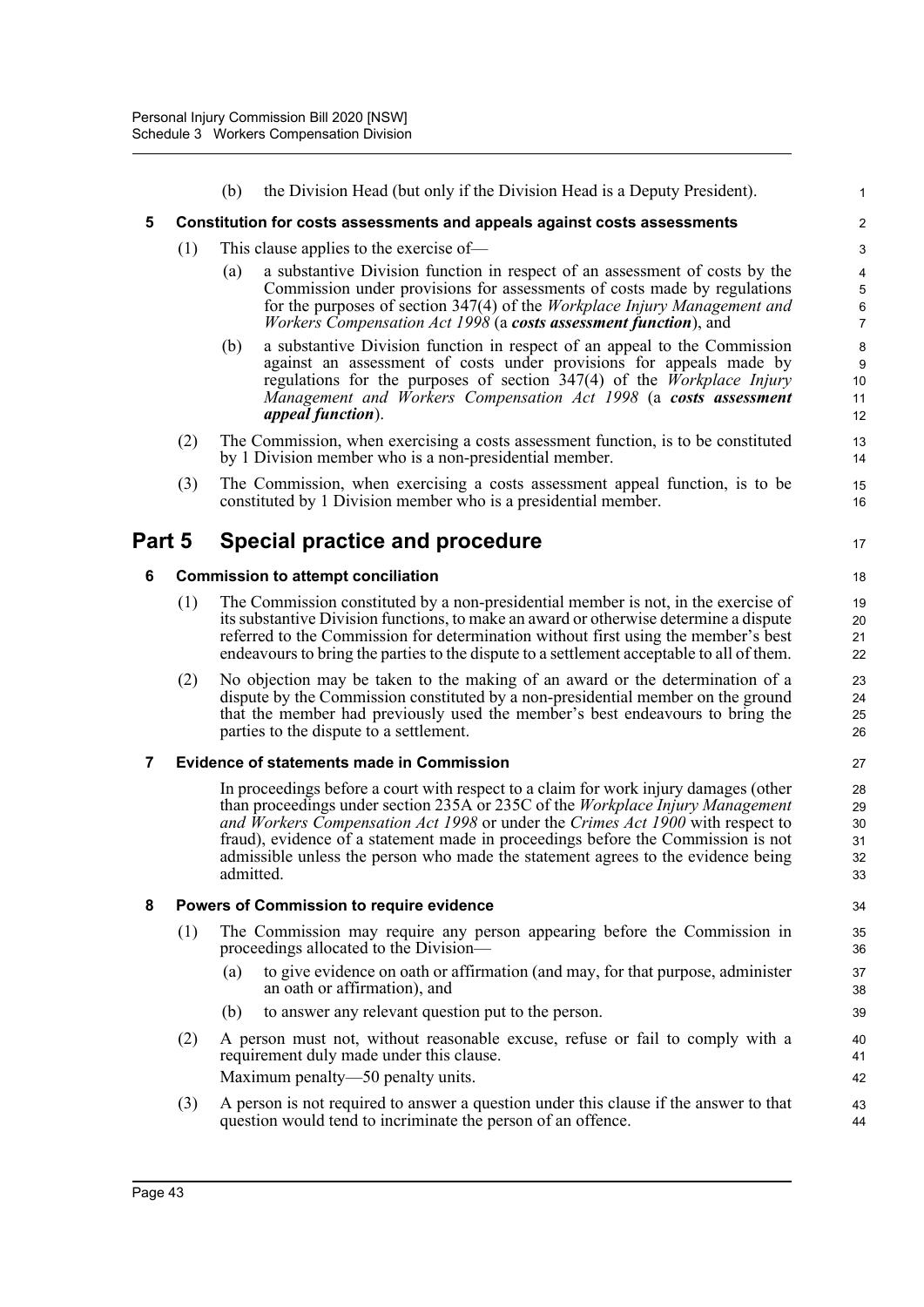# **Part 6 Division functions exercisable by registrar**

### **9 Registrar may exercise expedited assessment functions if directed**

(1) Despite Part 4, a registrar or any other member of staff of the Commission may, at the direction of the President, exercise any of the functions of the Commission referred to in clause 3(2).

1

- (2) The President may direct a registrar or any other member of staff of the Commission to refer the exercise of such a function in a particular matter to the Commission and the registrar or other member of staff must comply with the direction.
- (3) A registrar or any other member of staff of the Commission may refer a particular matter in the exercise of such a function to the Commission if the registrar or member of staff considers it would be more appropriate for the Commission to deal with the matter.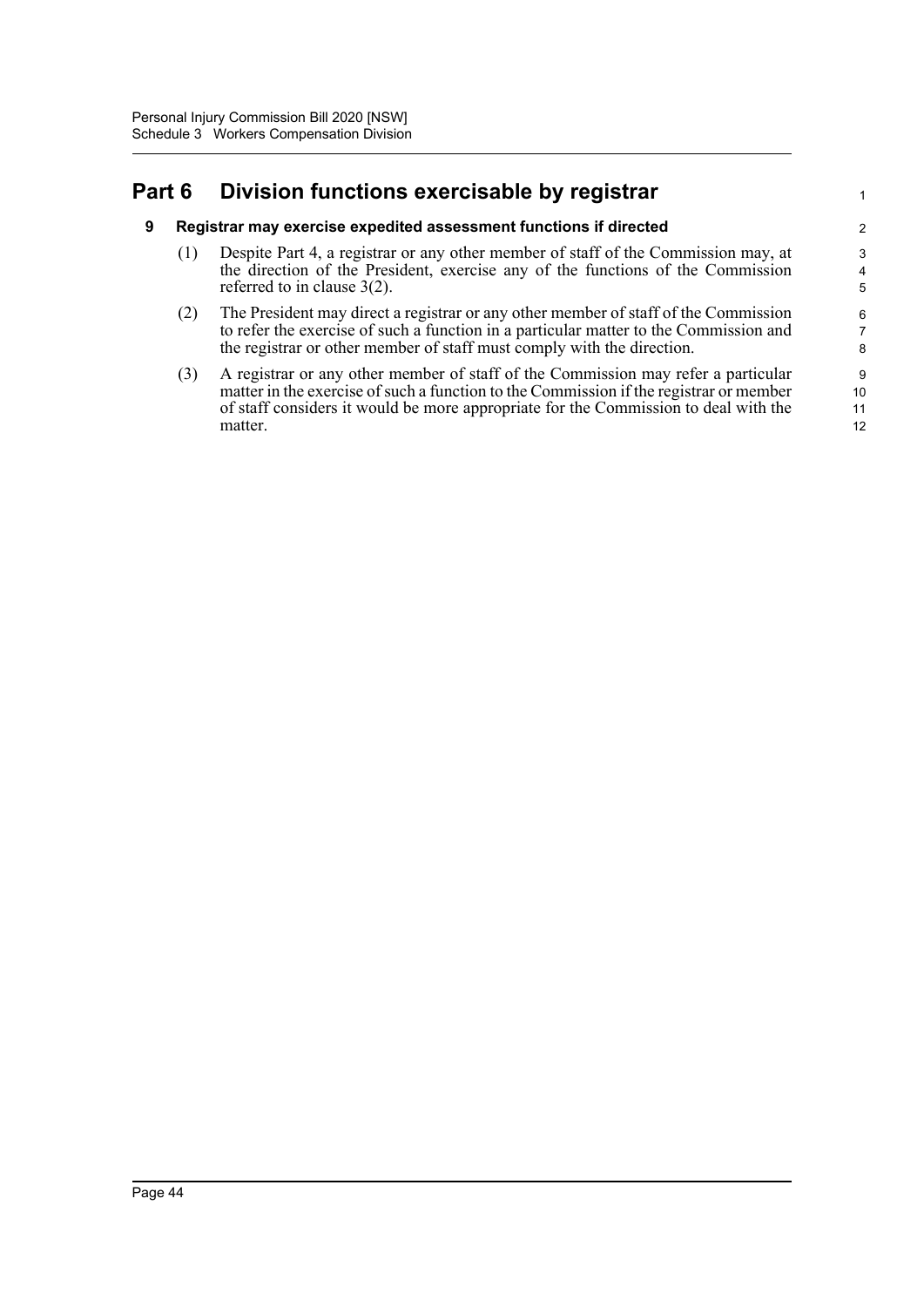|              | <b>Schedule 4</b><br><b>Motor Accidents Division</b> |                                                                                                                                                                                                                                                                                                                                                           |                      |  |  |
|--------------|------------------------------------------------------|-----------------------------------------------------------------------------------------------------------------------------------------------------------------------------------------------------------------------------------------------------------------------------------------------------------------------------------------------------------|----------------------|--|--|
|              |                                                      | section 13                                                                                                                                                                                                                                                                                                                                                | 2                    |  |  |
| Part 1       |                                                      | Interpretation                                                                                                                                                                                                                                                                                                                                            | 3                    |  |  |
| 1            |                                                      | <b>Definitions</b>                                                                                                                                                                                                                                                                                                                                        | 4                    |  |  |
|              |                                                      | In this Schedule—                                                                                                                                                                                                                                                                                                                                         | 5                    |  |  |
|              |                                                      | <b>Division function</b> means a function of the Commission allocated to the Division by<br>this Schedule.                                                                                                                                                                                                                                                | 6<br>7               |  |  |
|              |                                                      | <b>Division Head</b> means the Division Head of the Division.                                                                                                                                                                                                                                                                                             | 8                    |  |  |
|              |                                                      | <b>Division member</b> means a member who is assigned to the Division.                                                                                                                                                                                                                                                                                    | 9                    |  |  |
|              |                                                      | substantive Division function means a Division function other than a Division<br>function exercised by a registrar.                                                                                                                                                                                                                                       | 10<br>11             |  |  |
|              |                                                      | <i>the Division</i> means the Motor Accidents Division of the Commission.                                                                                                                                                                                                                                                                                 | 12                   |  |  |
| Part 2       |                                                      | <b>Composition of Division</b>                                                                                                                                                                                                                                                                                                                            | 13                   |  |  |
| $\mathbf{2}$ |                                                      | <b>Division members</b>                                                                                                                                                                                                                                                                                                                                   | 14                   |  |  |
|              |                                                      | The Division is composed of the following members—                                                                                                                                                                                                                                                                                                        | 15                   |  |  |
|              |                                                      | the Division Head,<br>(a)                                                                                                                                                                                                                                                                                                                                 | 16                   |  |  |
|              |                                                      | any other members assigned to the Division by or under this Act.<br>(b)                                                                                                                                                                                                                                                                                   | 17                   |  |  |
| Part 3       |                                                      | <b>Functions of Division</b>                                                                                                                                                                                                                                                                                                                              | 18                   |  |  |
| 3            |                                                      | <b>Functions allocated to Division</b>                                                                                                                                                                                                                                                                                                                    | 19                   |  |  |
|              |                                                      | The functions of the Commission in relation to the motor accidents legislation are<br>allocated to the Division.                                                                                                                                                                                                                                          | 20<br>21             |  |  |
|              |                                                      | Note. Section 5(2) provides that a reference in this Act (however expressed) to the exercise<br>by the Commission of its functions in relation to enabling legislation includes a reference both<br>to its functions under the enabling legislation and its functions under this Act or any other<br>legislation in relation to the enabling legislation. | 22<br>23<br>24<br>25 |  |  |
| Part 4       |                                                      | <b>Special constitution requirements</b>                                                                                                                                                                                                                                                                                                                  | 26                   |  |  |
| 4            |                                                      | <b>Constitution generally</b>                                                                                                                                                                                                                                                                                                                             | 27                   |  |  |
|              |                                                      | Except as provided by this Part, the Commission when exercising its substantive<br>Division functions is to be constituted by 1 Division member.                                                                                                                                                                                                          | 28<br>29             |  |  |
| 5            |                                                      | <b>Exempt claim functions</b>                                                                                                                                                                                                                                                                                                                             | 30                   |  |  |
|              |                                                      | The Commission, when exercising its substantive Division functions for the<br>purposes of section 7.34(1)(b) of the <i>Motor Accident Injuries Act 2017</i> or section<br>$92(1)(b)$ of the <i>Motor Accidents Compensation Act 1999</i> , is to be constituted by—                                                                                       | 31<br>32<br>33       |  |  |
|              |                                                      | the President, or<br>(a)                                                                                                                                                                                                                                                                                                                                  | 34                   |  |  |
|              |                                                      | at the direction of the President, the Division Head.<br>(b)                                                                                                                                                                                                                                                                                              | 35                   |  |  |
| 6            |                                                      | <b>Functions under Motor Accidents (Lifetime Care and Support) Act 2006</b>                                                                                                                                                                                                                                                                               | 36                   |  |  |
|              |                                                      | The Commission, when exercising its substantive Division functions for the<br>purposes of Division 2 of Part 3 of the Motor Accidents (Lifetime Care and Support)<br>Act 2006, is to be constituted by 3 Division members.                                                                                                                                | 37<br>38<br>39       |  |  |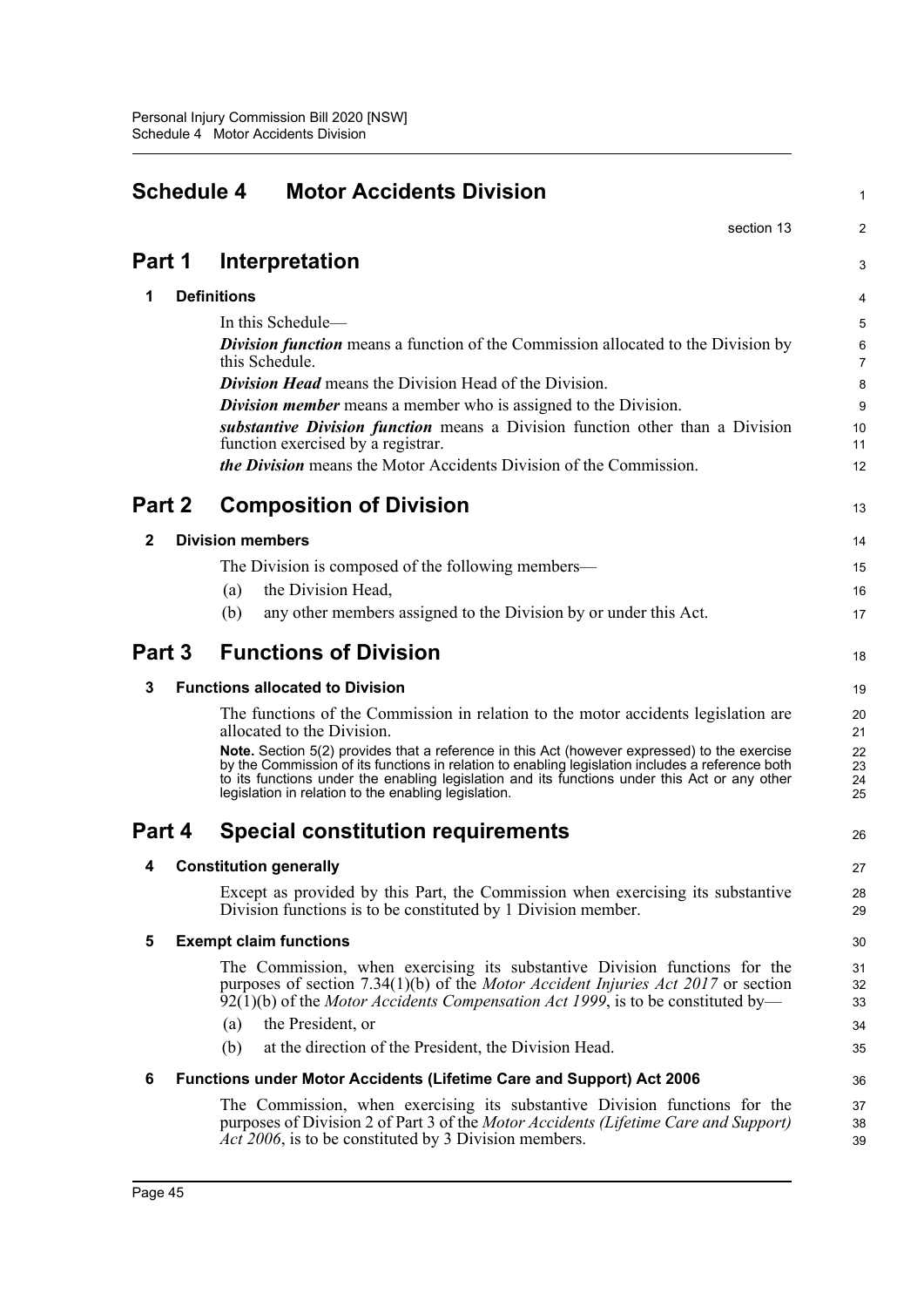# **Part 5 Special practice and procedure**

### **7 Evidence about assessment conference**

| (1) In proceedings before a court with respect to a claim, evidence of a statement made |
|-----------------------------------------------------------------------------------------|
| during an assessment conference is not admissible unless the person who made the        |
| statement agrees to the evidence being admitted.                                        |

1

- (2) Subclause (1) does not apply in respect of proceedings before a court under—
	- (a) Division 6.6 of the *Motor Accident Injuries Act 2017*, or
	- (b) Part 4.6 of the *Motor Accidents Compensation Act 1999*.
- (3) In this clause—

*assessment conference* means any conference or other proceeding held with or before the Commission in connection with an assessment of a claim, and includes any such proceedings at which the parties (or some of them) participate by telephone, closed-circuit television or other means.

*claim* means a claim within the meaning of the *Motor Accident Injuries Act 2017* or the *Motor Accidents Compensation Act 1999*.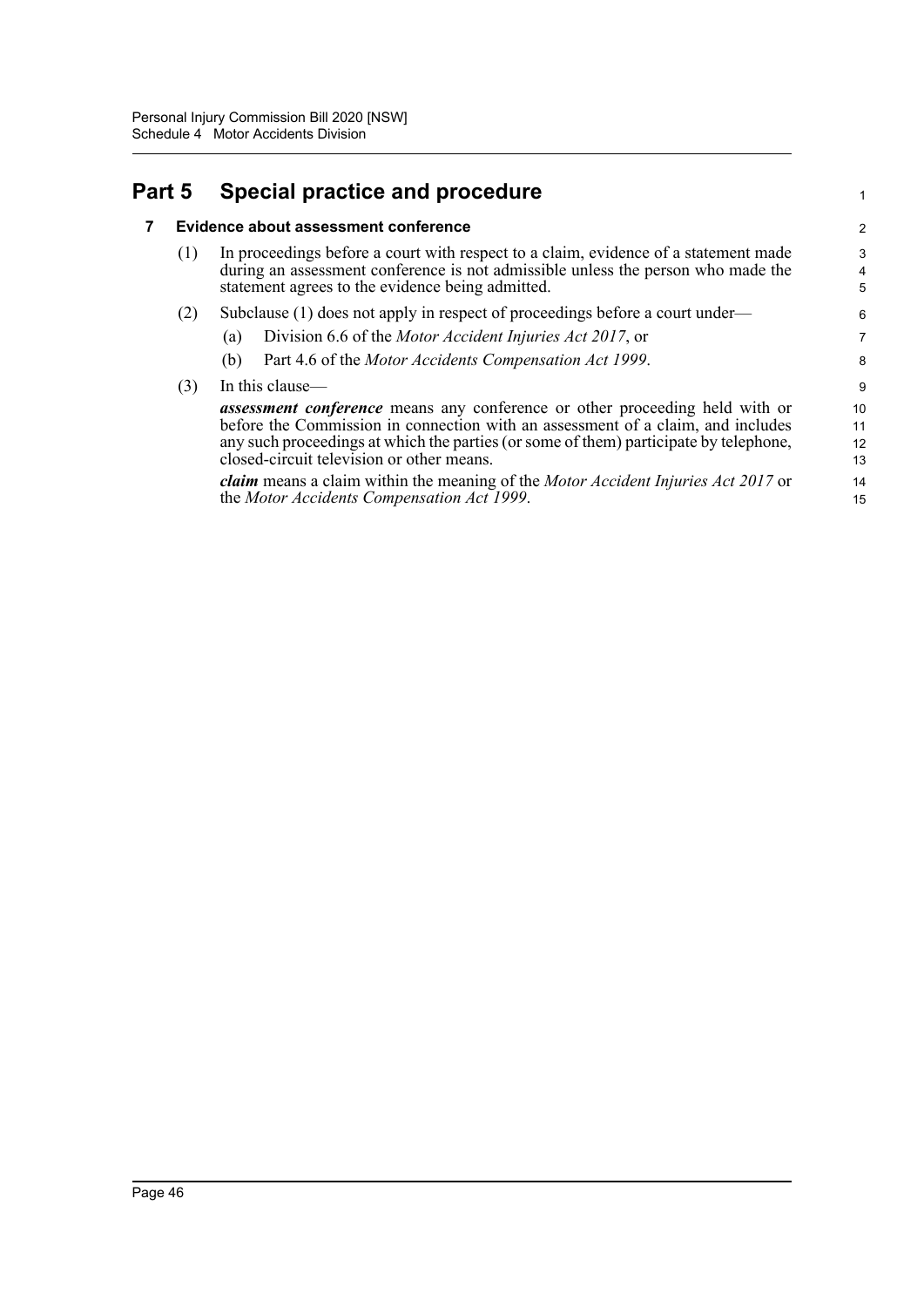|       | <b>Schedule 5</b>              |             |                           |                                                        | <b>Amendment of other legislation</b>                                                                                                                                                                  | 1              |
|-------|--------------------------------|-------------|---------------------------|--------------------------------------------------------|--------------------------------------------------------------------------------------------------------------------------------------------------------------------------------------------------------|----------------|
| 5.1   | Defamation Act 2005 No 77      |             |                           |                                                        |                                                                                                                                                                                                        | $\overline{2}$ |
|       |                                |             |                           | <b>Schedule 2 Additional kinds of public documents</b> |                                                                                                                                                                                                        | 3              |
|       | Omit clause 3. Insert instead— |             |                           |                                                        |                                                                                                                                                                                                        |                |
|       | 3                              |             |                           |                                                        | Documents relating to Personal Injury Commission                                                                                                                                                       | 5              |
|       |                                | (1)         |                           |                                                        | Without limiting section $28(4)(a)$ –(f), a document that consists of–                                                                                                                                 | 6              |
|       |                                |             | (a)                       | under enabling legislation, or                         | a report made by a member of the Personal Injury Commission of a<br>decision or determination of the member in respect of proceedings                                                                  | 7<br>8<br>9    |
|       |                                |             | (b)                       |                                                        | a report made by a merit reviewer, medical assessor or registrar of a<br>decision or determination of the reviewer, assessor or registrar in<br>respect of any proceedings under enabling legislation. | 10<br>11<br>12 |
|       |                                | (2)         |                           |                                                        | Words and expressions used in this clause that are defined in the <i>Personal</i><br><i>Injury Commission Act 2020</i> have the same meanings as in that Act.                                          | 13<br>14       |
| 5.2   |                                |             |                           | <b>District Court Act 1973 No 9</b>                    |                                                                                                                                                                                                        | 15             |
|       |                                |             | <b>Section 44 Actions</b> |                                                        |                                                                                                                                                                                                        | 16             |
|       |                                |             |                           | Insert after section $44(1)(d2)$ —                     |                                                                                                                                                                                                        | 17             |
|       |                                |             | (d3)                      |                                                        | without limiting paragraphs (d) and (d1), any substituted proceedings<br>within the meaning of Division 3.2 of the <i>Personal Injury Commission</i><br>Act 2020 irrespective of the amount claimed,   | 18<br>19<br>20 |
| 5.3   |                                |             |                           | <b>Electronic Transactions Regulation 2017</b>         |                                                                                                                                                                                                        | 21             |
| [1]   |                                |             |                           |                                                        | Clause 8 Definition of "court" for purposes of Schedule 1 to the Act                                                                                                                                   | 22             |
|       |                                |             |                           |                                                        | Omit "Workers Compensation Commission" from clause 8(1).                                                                                                                                               | 23             |
|       |                                |             |                           | Insert instead "Personal Injury Commission".           |                                                                                                                                                                                                        | 24             |
| $[2]$ |                                | Clause 8(2) |                           |                                                        |                                                                                                                                                                                                        | 25             |
|       |                                |             | Omit the subclause.       |                                                        |                                                                                                                                                                                                        | 26             |
| 5.4   |                                |             |                           |                                                        | <b>Government Information (Public Access) Regulation 2018</b>                                                                                                                                          | 27             |
|       |                                |             |                           |                                                        | Schedule 3 Agencies declared to be part of other agencies                                                                                                                                              | 28             |
|       |                                |             |                           |                                                        | Omit the matter relating to the Workers Compensation Commission.                                                                                                                                       | 29             |
|       |                                |             |                           | Insert in appropriate order of agency—                 |                                                                                                                                                                                                        | 30             |
|       |                                |             |                           | Personal Injury Commission                             | Department of Customer Service                                                                                                                                                                         |                |
| 5.5   |                                |             |                           | Motor Accident Injuries Act 2017 No 10                 |                                                                                                                                                                                                        | 31             |
| [1]   |                                |             |                           | <b>Section 1.4 Definitions</b>                         |                                                                                                                                                                                                        | 32             |
|       |                                |             |                           | <i>Assessor</i> from section 1.4(1).                   | Omit the definitions of <i>claims assessor</i> , <i>Dispute Resolution Service</i> and <i>Principal Claims</i>                                                                                         | 33<br>34       |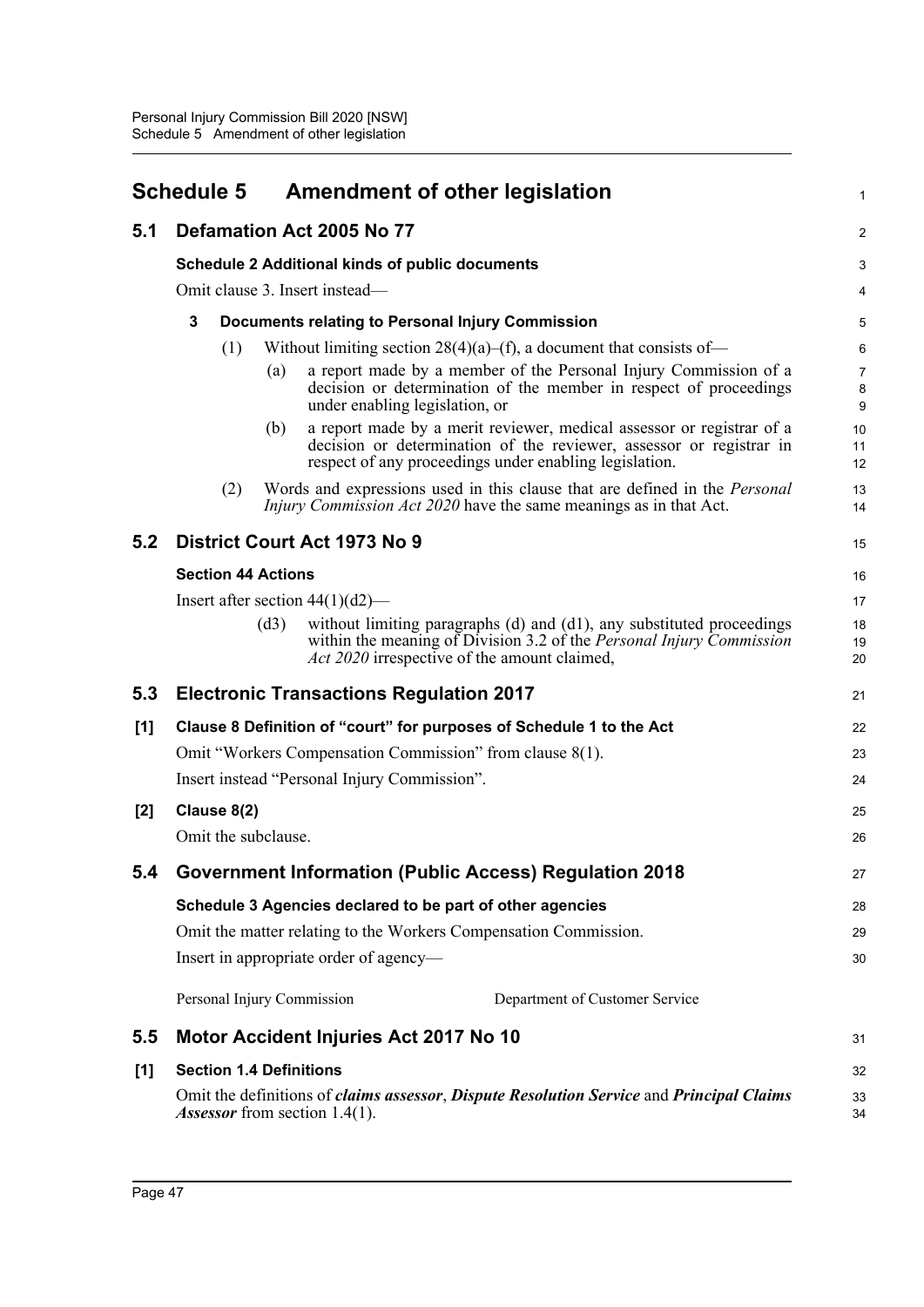| [2] | <b>Section 1.4(1)</b> |                                                                                                                                                                               | 1              |
|-----|-----------------------|-------------------------------------------------------------------------------------------------------------------------------------------------------------------------------|----------------|
|     |                       | Insert in alphabetical order—                                                                                                                                                 | $\overline{c}$ |
|     |                       | <b>Commission</b> means the Personal Injury Commission of New South Wales<br>established by the Personal Injury Commission Act 2020.                                          | 3<br>4         |
|     |                       | <b>Commission rules</b> has the same meaning as in the <i>Personal Injury</i><br>Commission Act 2020.                                                                         | 5<br>6         |
|     |                       | <b>President</b> means the President of the Commission.                                                                                                                       | $\overline{7}$ |
| [3] |                       | Section 1.4(1), definitions of "medical assessor" and "merit reviewer"                                                                                                        | 8              |
|     |                       | Omit the definitions. Insert instead—                                                                                                                                         | 9              |
|     |                       | <b>medical assessor</b> means a person appointed under the <i>Personal Injury</i><br><i>Commission Act 2020</i> as a medical assessor for the purposes of this Act.           | 10<br>11       |
|     |                       | <b>merit reviewer</b> means a person appointed under the <i>Personal Injury</i><br><i>Commission Act 2020</i> as a merit reviewer for the purposes of this Act.               | 12<br>13       |
| [4] |                       | Section 1.6 Meaning of "minor injury"                                                                                                                                         | 14             |
|     |                       | Omit section 1.6(5). Insert instead—                                                                                                                                          | 15             |
|     | (5)                   | The Motor Accident Guidelines may make provision for or with respect to the<br>assessment of whether an injury is a minor injury for the purposes of this Act.                | 16<br>17       |
|     | (6)                   | Subsection (5) does not enable the Motor Accident Guidelines to make<br>provision for or with respect to the resolution of disputes by the Commission<br>or medical assessor. | 18<br>19<br>20 |
|     |                       | Note. The rules of the Commission make provision for these matters.                                                                                                           | 21             |
| [5] |                       | Section 2.31 Rejection of claim for failure to make due inquiry and search to<br>establish identity of vehicle                                                                | 22<br>23       |
|     |                       | Omit "Dispute Resolution Service" from section 2.31(1)(b).                                                                                                                    | 24             |
|     |                       | Insert instead "Commission".                                                                                                                                                  | 25             |
| [6] |                       | Section 3.3 Determination of relevant insurer                                                                                                                                 | 26             |
|     |                       | Omit "Dispute Resolution Service" from section 3.3(2).                                                                                                                        | 27             |
|     |                       | Insert instead "Commission".                                                                                                                                                  | 28             |
| [7] |                       | Section 3.20 Refund of weekly payments paid after return to employment                                                                                                        | 29             |
|     |                       | Omit "Dispute Resolution Service" wherever occurring in section 3.20(1)–(4) and (6).                                                                                          | 30             |
|     |                       | Insert instead "Commission".                                                                                                                                                  | 31             |
| [8] |                       | Section 3.21 Weekly statutory benefits to persons residing outside Australia                                                                                                  | 32             |
|     |                       | Omit "Dispute Resolution Service" from section 3.21(2)(a).                                                                                                                    | 33             |
|     |                       | Insert instead "Commission".                                                                                                                                                  | 34             |
| [9] | negligence            | Section 3.38 Reduction of weekly statutory benefits after 6 months for contributory                                                                                           | 35<br>36       |
|     |                       | Omit "Dispute Resolution Service" wherever occurring in section $3.38(2)(a)$ and (3).                                                                                         | 37             |
|     |                       | Insert instead "Commission".                                                                                                                                                  | 38             |
|     |                       |                                                                                                                                                                               |                |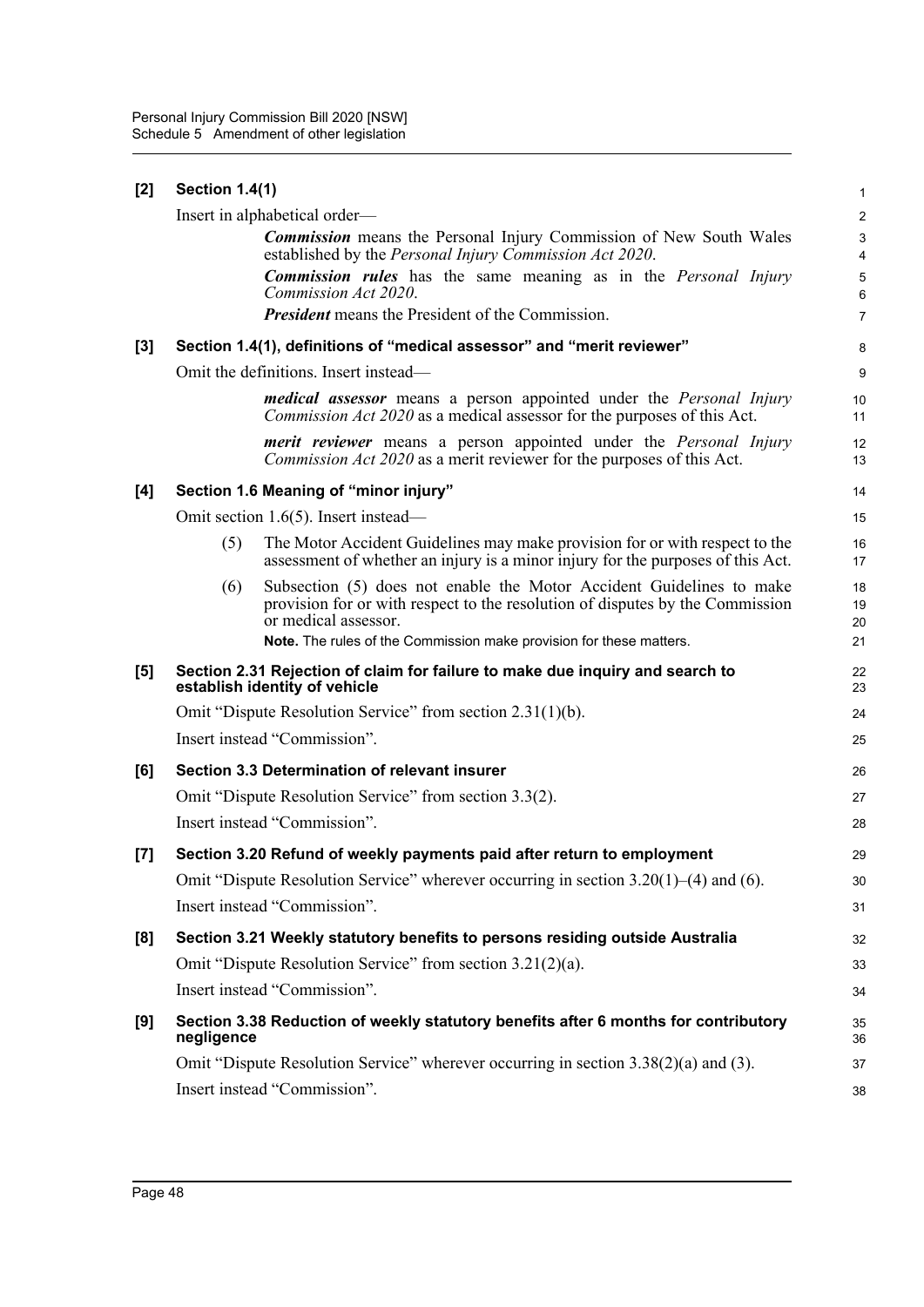| $[10]$ | Section 3.44 Statutory benefits determinations relating to fault etc not binding in<br>relation to common law claims                                           | 1<br>$\overline{a}$ |
|--------|----------------------------------------------------------------------------------------------------------------------------------------------------------------|---------------------|
|        | Omit "Dispute Resolution Service" from section 3.44(1).                                                                                                        | 3                   |
|        | Insert instead "Commission".                                                                                                                                   | 4                   |
| $[11]$ | Section 3.45 Special provisions relating to payment of statutory benefits for<br>treatment and care by Lifetime Care and Support Authority as relevant insurer | 5<br>6              |
|        | Omit "Dispute Resolution Service" from section 3.45(5).                                                                                                        | 7                   |
|        | Insert instead "Commission".                                                                                                                                   | 8                   |
| $[12]$ | Section 4.1 Damages in respect of motor accidents                                                                                                              | 9                   |
|        | Omit "a claims assessor" from section $4.1(2)(b)$ . Insert instead "the Commission".                                                                           | 10                  |
| $[13]$ | Section 4.2 General regulation of award of damages                                                                                                             | 11                  |
|        | Omit "claims assessor" from section 4.2(2). Insert instead "Commission".                                                                                       | 12                  |
| $[14]$ | Section 4.7 Future economic loss--claimant's prospects and adjustments                                                                                         | 13                  |
|        | Omit "claims assessor" wherever occurring in section $4.7(1)$ and $(3)$ .                                                                                      | 14                  |
|        | Insert instead "Commission".                                                                                                                                   | 15                  |
| $[15]$ | Section 4.8 Assessment of impairment of earning capacity if dispute over degree of<br>impairment                                                               | 16<br>17            |
|        | Omit "claims assessor" and "Dispute Resolution Service" wherever occurring in the note<br>to the section.                                                      | 18<br>19            |
|        | Insert instead "the Commission" and "Commission", respectively.                                                                                                | 20                  |
| $[16]$ | Section 4.12 Assessment of permanent impairment required if dispute over<br>impairment threshold                                                               | 21<br>22            |
|        | Omit "claims assessor" and "Dispute Resolution Service" wherever occurring in the note<br>to section $4.12(1)$ .                                               | 23<br>24            |
|        | Insert instead "the Commission" and "Commission", respectively.                                                                                                | 25                  |
| $[17]$ | Section 4.14 Publication of information to assist determination of non-economic loss                                                                           | 26                  |
|        | Omit "claims assessor" from section 4.14(2). Insert instead "the Commission".                                                                                  | 27                  |
| $[18]$ | <b>Section 4.16 Payment of interest</b>                                                                                                                        | 28                  |
|        | Omit "claims assessor" wherever occurring in section $4.16(2)$ and $(3)(a)$ .                                                                                  | 29                  |
|        | Insert instead "Commission".                                                                                                                                   | 30                  |
| $[19]$ | Section 4.17 Contributory negligence-generally                                                                                                                 | 31                  |
|        | Omit "claims assessor" wherever occurring in section $4.17(2)(a)$ and (3).                                                                                     | 32                  |
|        | Insert instead "Commission".                                                                                                                                   | 33                  |
| $[20]$ | Section 6.6                                                                                                                                                    | 34                  |
|        | Omit the section. Insert instead-                                                                                                                              | 35                  |
|        |                                                                                                                                                                |                     |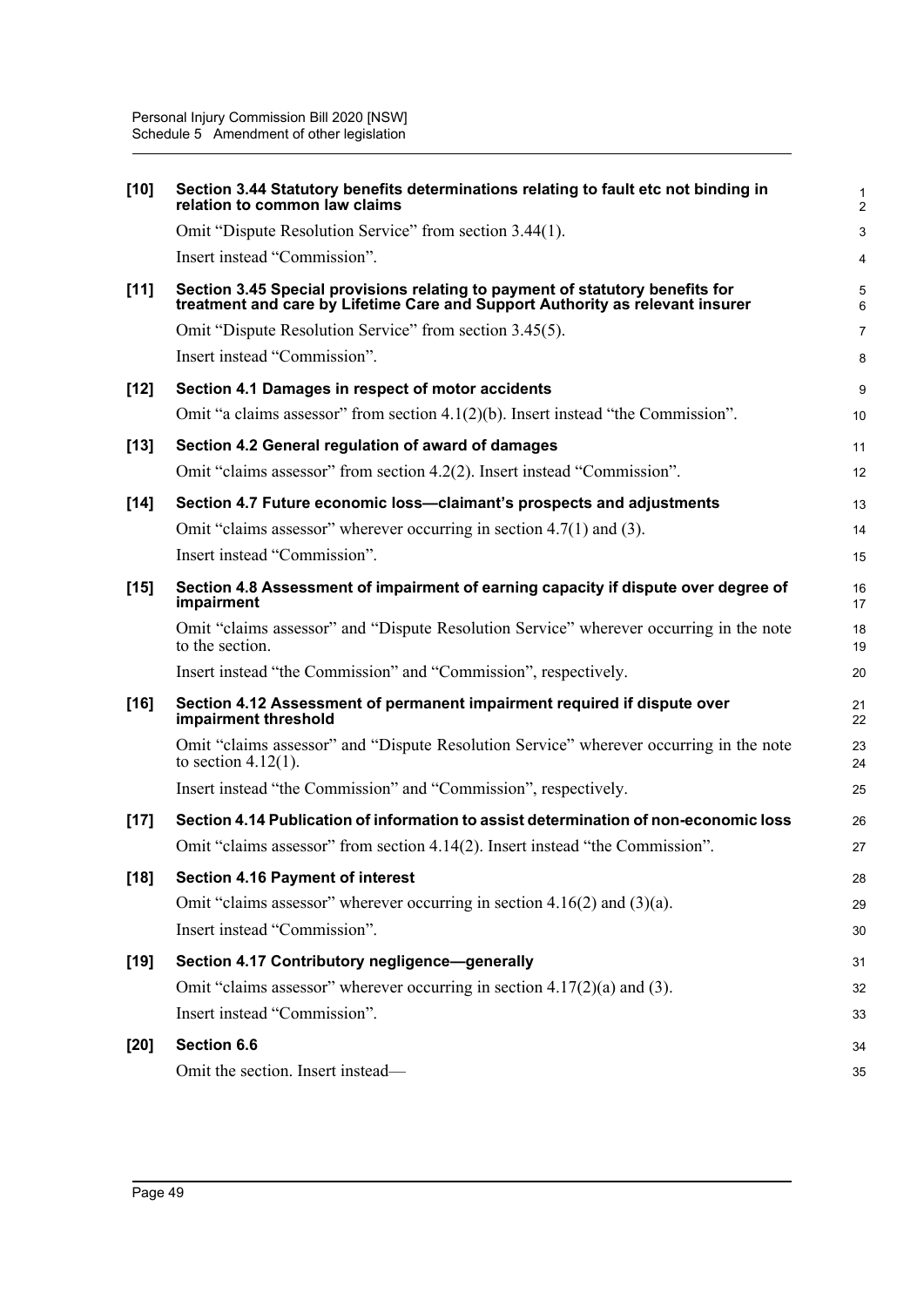# **6.6 Directions for compliance with duties**

|        | 6.6 |     | Directions for compliance with duties                                                                                                                                                                                                                                  | $\mathbf{1}$                                                  |
|--------|-----|-----|------------------------------------------------------------------------------------------------------------------------------------------------------------------------------------------------------------------------------------------------------------------------|---------------------------------------------------------------|
|        |     | (1) | The Commission when undertaking a claims assessment, or a merit reviewer<br>when undertaking a merit review under Part 7, may give directions to a party<br>to a claim for the purpose of ensuring compliance by the party with a duty<br>arising under this Division. | $\overline{c}$<br>$\ensuremath{\mathsf{3}}$<br>$\pmb{4}$<br>5 |
|        |     | (2) | If a claimant fails to comply with such a direction without reasonable excuse,<br>the giver of the direction may direct the insurer to suspend weekly payments<br>of statutory benefits to the claimant under Part 3 while the failure continues.                      | 6<br>$\overline{7}$<br>8                                      |
|        |     | (3) | If an insurer fails to comply with such a direction without reasonable excuse,<br>the giver of the direction may direct the insurer not to discontinue or reduce<br>weekly payments of statutory benefits to the claimant under Part 3 while the<br>failure continues. | 9<br>10<br>11<br>12                                           |
|        |     | (4) | The principal registrar of the Commission is to inform the Authority of the<br>following if an insurer fails to comply with a direction given under this<br>section-                                                                                                   | 13<br>14<br>15                                                |
|        |     |     | the name of the insurer,<br>(a)                                                                                                                                                                                                                                        | 16                                                            |
|        |     |     | the name of the claimant,<br>(b)                                                                                                                                                                                                                                       | 17                                                            |
|        |     |     | particulars about the insurer's failure.<br>(c)                                                                                                                                                                                                                        | 18                                                            |
| $[21]$ |     |     | Section 6.7 Reports to Authority on compliance                                                                                                                                                                                                                         | 19                                                            |
|        |     |     | Omit "Dispute Resolution Service". Insert instead "Commission".                                                                                                                                                                                                        | 20                                                            |
| [22]   |     |     | Section 6.9 Compliance with verification requirements-claim for statutory benefits                                                                                                                                                                                     | 21                                                            |
|        |     |     | Omit "Dispute Resolution Service" from section 6.9(b). Insert instead "Commission".                                                                                                                                                                                    | 22                                                            |
| $[23]$ |     |     | Section 6.10 Compliance with verification requirements-claim for damages                                                                                                                                                                                               | 23                                                            |
|        |     |     | Omit "Dispute Resolution Service" wherever occurring in section 6.10(1).                                                                                                                                                                                               | 24                                                            |
|        |     |     | Insert instead "Commission".                                                                                                                                                                                                                                           | 25                                                            |
| $[24]$ |     |     | Section 6.14 Time for making of claims for damages                                                                                                                                                                                                                     | 26                                                            |
|        |     |     | Omit "Dispute Resolution Service" from section 6.14(5)(b). Insert instead "Commission".                                                                                                                                                                                | 27                                                            |
| $[25]$ |     |     | Section 6.15 How notice of claims given                                                                                                                                                                                                                                | 28                                                            |
|        |     |     | Omit "Dispute Resolution Service" from section 6.15(5)(b). Insert instead "Commission".                                                                                                                                                                                | 29                                                            |
| $[26]$ |     |     | Section 6.21 Costs penalty for unreasonable denial of liability                                                                                                                                                                                                        | 30                                                            |
|        |     |     | Omit "claims assessor" wherever occurring in section 6.21(1).                                                                                                                                                                                                          | 31                                                            |
|        |     |     | Insert instead "Commission".                                                                                                                                                                                                                                           | 32                                                            |
| [27]   |     |     | Section 6.22 Duty of insurer to make offer of settlement on claim for damages                                                                                                                                                                                          | 33                                                            |
|        |     |     | Omit "Dispute Resolution Service" from the note to section 6.22(5).                                                                                                                                                                                                    | 34                                                            |
|        |     |     | Insert instead "Commission".                                                                                                                                                                                                                                           | 35                                                            |
| $[28]$ |     |     | Section 6.23 Restrictions on settlement of claim for damages                                                                                                                                                                                                           | 36                                                            |
|        |     |     | Omit "Dispute Resolution Service" wherever occurring in section $6.23(2)(b)$ and $(3)$ .                                                                                                                                                                               | 37                                                            |
|        |     |     | Insert instead "Commission".                                                                                                                                                                                                                                           | 38                                                            |
|        |     |     |                                                                                                                                                                                                                                                                        |                                                               |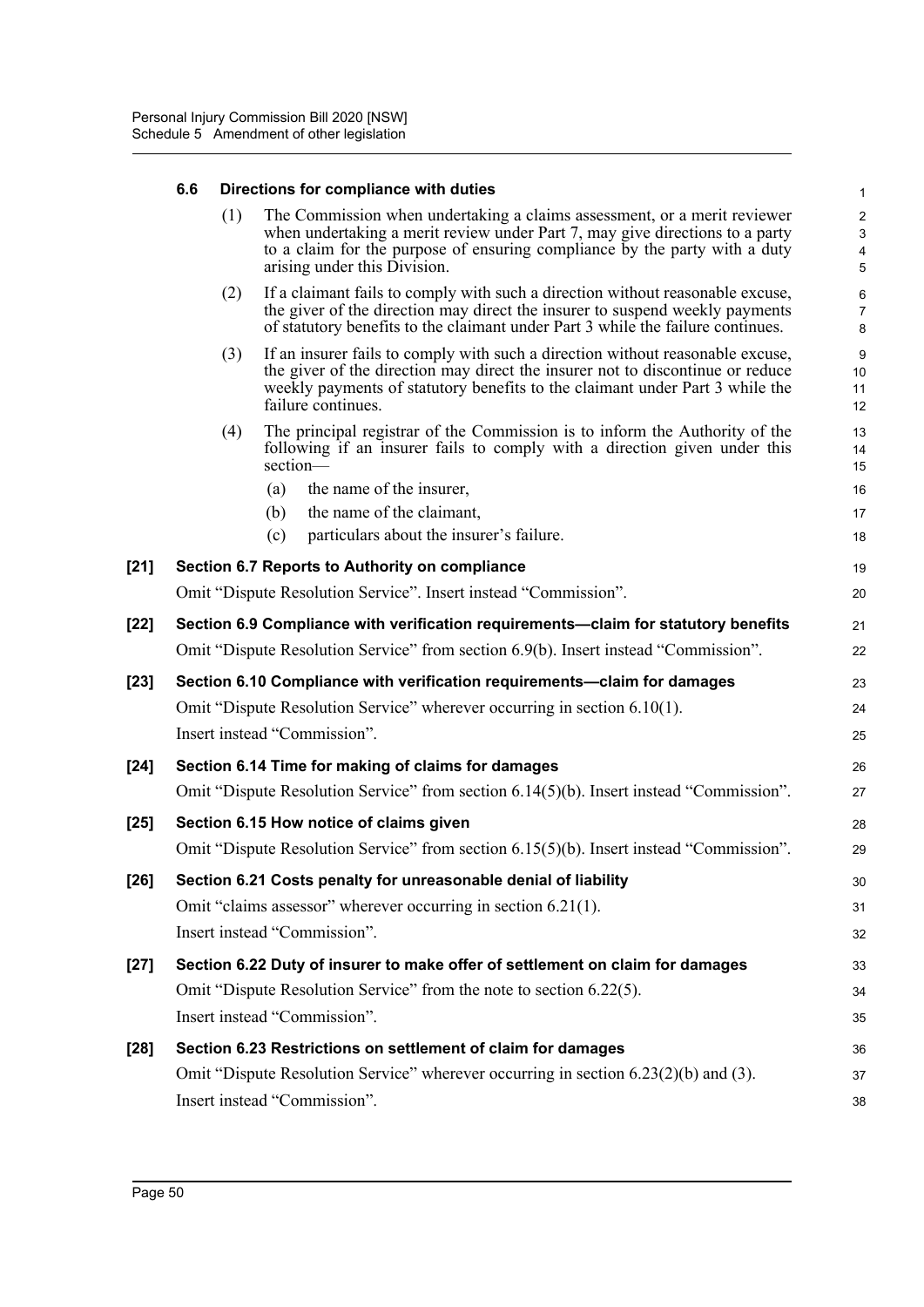| $[29]$ | damages                        |     | Section 6.26 Consequences of failure to provide relevant particulars of claim for                                                                                                                                               | 1<br>$\overline{a}$ |
|--------|--------------------------------|-----|---------------------------------------------------------------------------------------------------------------------------------------------------------------------------------------------------------------------------------|---------------------|
|        |                                |     | Omit "Authority" from section 6.26(4)(a). Insert instead "Commission".                                                                                                                                                          | 3                   |
| $[30]$ | <b>Section 6.26(5)</b>         |     |                                                                                                                                                                                                                                 | 4                   |
|        | Omit the subsection.           |     |                                                                                                                                                                                                                                 | 5                   |
| $[31]$ | Section 6.26(6) and (7)        |     |                                                                                                                                                                                                                                 | 6                   |
|        |                                |     | Omit "Dispute Resolution Service" wherever occurring. Insert instead "Commission".                                                                                                                                              | 7                   |
| $[32]$ |                                |     | Section 6.27 Medical and other examination of claimant                                                                                                                                                                          | 8                   |
|        |                                |     | Omit "Dispute Resolution Service" from section 6.27(3). Insert instead "Commission".                                                                                                                                            | 9                   |
| $[33]$ | court proceedings              |     | Section 6.31 Claims assessment or exemption pre-condition for commencement of                                                                                                                                                   | 10<br>11            |
|        |                                |     | Omit section 6.31(1). Insert instead-                                                                                                                                                                                           | 12                  |
|        | (1)                            |     | Subject to Division 3.2 of the Personal Injury Commission Act 2020, a<br>claimant is not entitled to commence court proceedings against another person<br>in respect of a claim unless-                                         | 13<br>14<br>15      |
|        |                                | (a) | the Commission has issued a certificate in respect of the claim under<br>section 7.34 (Claims exempt from assessment), or                                                                                                       | 16<br>17            |
|        |                                | (b) | the Commission has issued a certificate in respect of the claim under<br>section 7.36 (Assessment of claims).                                                                                                                   | 18<br>19            |
| $[34]$ |                                |     | Section 6.32 Time limitations on commencement of court proceedings                                                                                                                                                              | 20                  |
|        |                                |     | Omit "Dispute Resolution Service" from section 6.32(2). Insert instead "Commission".                                                                                                                                            | 21                  |
| $[35]$ |                                |     | Section 6.34 Matter to be remitted for further claims assessment where significant<br>new evidence produced in court proceedings                                                                                                | 22<br>23            |
|        |                                |     | Omit "a claims assessor" and "the claims assessor" wherever occurring.                                                                                                                                                          | 24                  |
|        |                                |     | Insert instead "the Commission".                                                                                                                                                                                                | 25                  |
| $[36]$ | Section 6.38, heading          |     |                                                                                                                                                                                                                                 | 26                  |
|        |                                |     | Omit "Dispute Resolution Service". Insert instead "Commission".                                                                                                                                                                 | 27                  |
| $[37]$ | Section 6.38(1)(b)             |     |                                                                                                                                                                                                                                 | 28                  |
|        |                                |     | Omit "a claims assessor". Insert instead "the Commission".                                                                                                                                                                      | 29                  |
| $[38]$ | <b>Section 7.1 Definitions</b> |     |                                                                                                                                                                                                                                 | 30                  |
|        | reviewer.                      |     | Omit the definitions of <i>claims assessor</i> , <i>decision-maker</i> , <i>medical assessor</i> and <i>merit</i>                                                                                                               | 31<br>32            |
|        |                                |     | Insert in alphabetical order—<br><i>decision-maker</i> means a medical assessor or merit reviewer.                                                                                                                              | 33<br>34            |
| $[39]$ | Section 7.1(2) and (3)         |     |                                                                                                                                                                                                                                 | 35                  |
|        |                                |     | Insert at the end of section $7.1$ —                                                                                                                                                                                            | 36                  |
|        | (2)                            |     | A function conferred by a provision of this Act on a decision-maker in relation<br>to any matter is to be exercised in accordance with the Commission rules by a<br>decision-maker designated by the President except if it is— | 37<br>38<br>39      |
|        |                                |     |                                                                                                                                                                                                                                 |                     |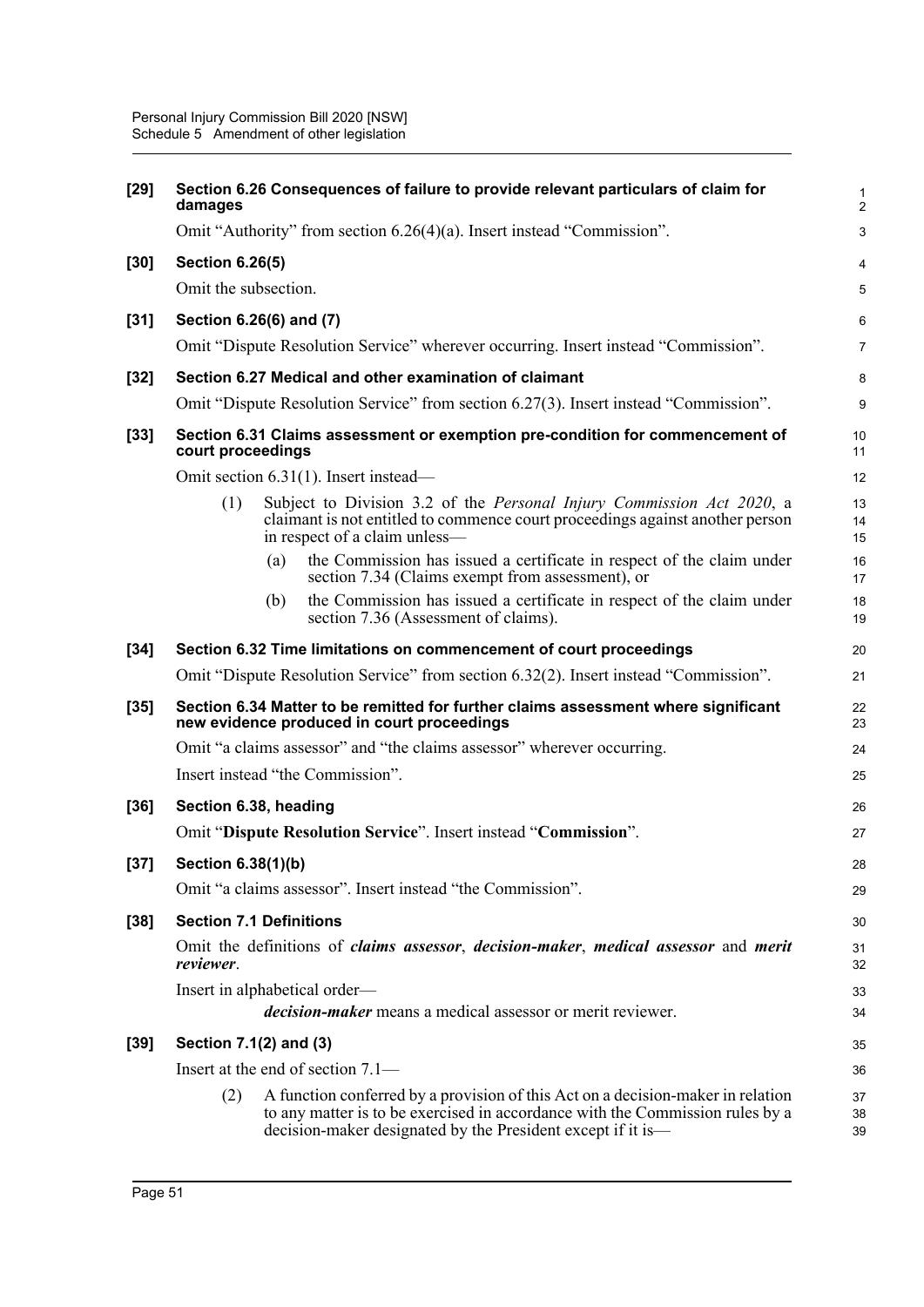|        |                          | a dispute about the assessment of a claim under Division 7.6, or<br>(a)                                                                                                                                                    | $\mathbf{1}$   |
|--------|--------------------------|----------------------------------------------------------------------------------------------------------------------------------------------------------------------------------------------------------------------------|----------------|
|        |                          | (b)<br>a merit review matter, or                                                                                                                                                                                           | $\overline{2}$ |
|        |                          | a medical assessment matter, or<br>(c)                                                                                                                                                                                     | 3              |
|        |                          | a miscellaneous claims assessment matter.<br>(d)                                                                                                                                                                           | 4              |
|        | (3)                      | A function conferred on the Commission by a provision of this Act in respect<br>of any matter is to be exercised in accordance with the Commission rules.                                                                  | 5<br>6         |
| [40]   |                          | <b>Division 7.2 Dispute Resolution Service</b>                                                                                                                                                                             | $\overline{7}$ |
|        | Omit the Division.       |                                                                                                                                                                                                                            | 8              |
| $[41]$ |                          | <b>Section 7.10 Definitions</b>                                                                                                                                                                                            | 9              |
|        |                          | Omit the definition of <i>proper officer of the Authority</i> .                                                                                                                                                            | 10             |
| $[42]$ |                          | Section 7.12 Application for merit review                                                                                                                                                                                  | 11             |
|        |                          | Omit "Dispute Resolution Service" wherever occurring in section 7.12(1) and (2).                                                                                                                                           | 12             |
|        |                          | Insert instead "President".                                                                                                                                                                                                | 13             |
| $[43]$ | <b>Section 7.12(1)</b>   |                                                                                                                                                                                                                            | 14             |
|        |                          | Omit "Motor Accident Guidelines". Insert instead "Commission rules".                                                                                                                                                       | 15             |
| $[44]$ |                          | Section 7.13 Determination of merit review application                                                                                                                                                                     | 16             |
|        | Omit section $7.13(5)$ . |                                                                                                                                                                                                                            | 17             |
| $[45]$ |                          | Section 7.15 Review of merit review decision by review panel                                                                                                                                                               | 18             |
|        |                          | Omit "proper officer of the Authority" wherever occurring in section 7.15(1) and (3).                                                                                                                                      | 19             |
|        |                          | Insert instead "President".                                                                                                                                                                                                | 20             |
| $[46]$ | <b>Section 7.15(3)</b>   |                                                                                                                                                                                                                            | 21             |
|        |                          | Omit "if the proper officer". Insert instead "if the President".                                                                                                                                                           | 22             |
| $[47]$ | <b>Section 7.15(6)</b>   |                                                                                                                                                                                                                            | 23             |
|        |                          | Omit the subsection. Insert instead—                                                                                                                                                                                       | 24             |
|        | (6)                      | An application under this section must be made within 28 days after the parties<br>to the merit review were issued with a certificate referred to in section $\bar{7}$ .13(4)<br>as to the merit reviewer's determination. | 25<br>26<br>27 |
| [48]   |                          | <b>Section 7.16 Regulations</b>                                                                                                                                                                                            | 28             |
|        |                          | Omit "or a merit review" from section 7.16(b).                                                                                                                                                                             | 29             |
| [49]   |                          | <b>Section 7.17 Definitions</b>                                                                                                                                                                                            | 30             |
|        |                          | Omit "a claims assessor" from paragraph (b) of the definition of <i>medical dispute</i> .                                                                                                                                  | 31             |
|        |                          | Insert instead "the Commission".                                                                                                                                                                                           | 32             |
| [50]   |                          | <b>Section 7.20 Medical assessment procedures</b>                                                                                                                                                                          | 33             |
|        |                          | Omit section 7.20(1). Insert instead—                                                                                                                                                                                      | 34             |
|        | (1)                      | A medical dispute about a claim may be referred to the President for<br>assessment under this Division by-                                                                                                                 | 35<br>36       |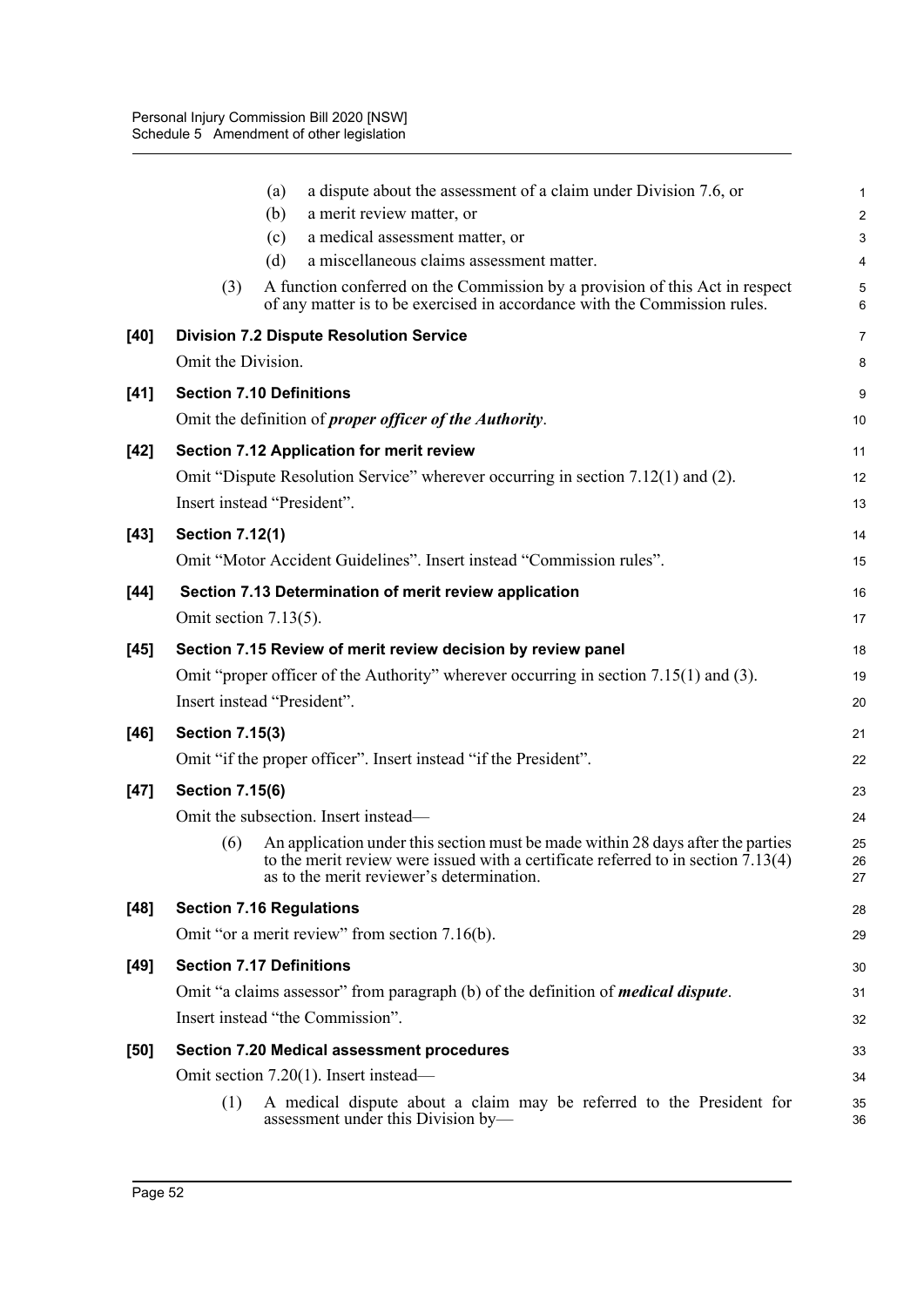|        |                                  | (a)<br>(b) | either party to the dispute, or<br>a court or the Commission, or                                                                                                                                                                                                                                                | $\mathbf{1}$<br>$\overline{2}$ |
|--------|----------------------------------|------------|-----------------------------------------------------------------------------------------------------------------------------------------------------------------------------------------------------------------------------------------------------------------------------------------------------------------|--------------------------------|
|        |                                  | (c)        | a merit reviewer.                                                                                                                                                                                                                                                                                               | 3                              |
| [51]   | Section 7.20(2) and (3)          |            |                                                                                                                                                                                                                                                                                                                 | 4                              |
|        |                                  |            | Omit "Dispute Resolution Service" wherever occurring.                                                                                                                                                                                                                                                           | 5                              |
|        | Insert instead "President".      |            |                                                                                                                                                                                                                                                                                                                 | 6                              |
| $[52]$ |                                  |            | Section 7.24 Further medical assessment after initial medical assessment                                                                                                                                                                                                                                        | 7                              |
|        |                                  |            | Omit "a claims assessor" from section 7.24(1). Insert instead "the Commission".                                                                                                                                                                                                                                 | 8                              |
| $[53]$ | Section 7.24(4) and (5)          |            |                                                                                                                                                                                                                                                                                                                 | 9                              |
|        |                                  |            | Omit "proper officer of the Authority" wherever occurring. Insert instead "President".                                                                                                                                                                                                                          | 10                             |
| $[54]$ | <b>Section 7.24(5)</b>           |            |                                                                                                                                                                                                                                                                                                                 | 11                             |
|        |                                  |            | Omit "if the proper officer". Insert instead "if the President".                                                                                                                                                                                                                                                | 12                             |
| $[55]$ |                                  |            | Section 7.26 Review of medical assessment by review panel                                                                                                                                                                                                                                                       | 13                             |
|        |                                  |            | Omit section 7.26(1). Insert instead-                                                                                                                                                                                                                                                                           | 14                             |
|        | (1)                              |            | A claimant or an insurer may apply to the President to refer a medical<br>assessment under this Division by a single medical assessor to a review panel<br>for review.                                                                                                                                          | 15<br>16<br>17                 |
| [56]   | Section 7.26(5) and (5A)         |            |                                                                                                                                                                                                                                                                                                                 | 18                             |
|        |                                  |            | Omit section 7.26(5). Insert instead—                                                                                                                                                                                                                                                                           | 19                             |
|        | (5)                              |            | The President is to arrange for the medical assessment to be referred to a<br>review panel, but only if the President is satisfied that there is reasonable cause<br>to suspect that the medical assessment was incorrect in a material respect<br>having regard to the particulars set out in the application. | 20<br>21<br>22<br>23           |
|        | (5A)                             |            | The panel is to be constituted by 3 persons chosen by the President as<br>follows-                                                                                                                                                                                                                              | 24<br>25                       |
|        |                                  | (a)        | 2 medical assessors,                                                                                                                                                                                                                                                                                            | 26                             |
|        |                                  | (b)        | 1 member of the Commission who is a member assigned to the Motor<br>Accidents Division of the Commission.                                                                                                                                                                                                       | 27<br>28                       |
| $[57]$ | <b>Section 7.26(6A)</b>          |            |                                                                                                                                                                                                                                                                                                                 | 29                             |
|        | Insert after section $7.26(6)$ — |            |                                                                                                                                                                                                                                                                                                                 | 30                             |
|        | (6A)                             |            | To avoid doubt, any medical re-examination of the claimant for the purposes<br>of the review need not be conducted by all of the members of the panel if the<br>members agree for it to be conducted by only some of the members.                                                                               | 31<br>32<br>33                 |
| [58]   | <b>Section 7.26(10)</b>          |            |                                                                                                                                                                                                                                                                                                                 | 34                             |
|        |                                  |            | Omit the subsection. Insert instead—                                                                                                                                                                                                                                                                            | 35                             |
|        | (10)                             |            | An application under this section must be made within 28 days after the parties<br>to the medical dispute were issued with the original certificate for the medical<br>assessment for which the review is sought.                                                                                               | 36<br>37<br>38                 |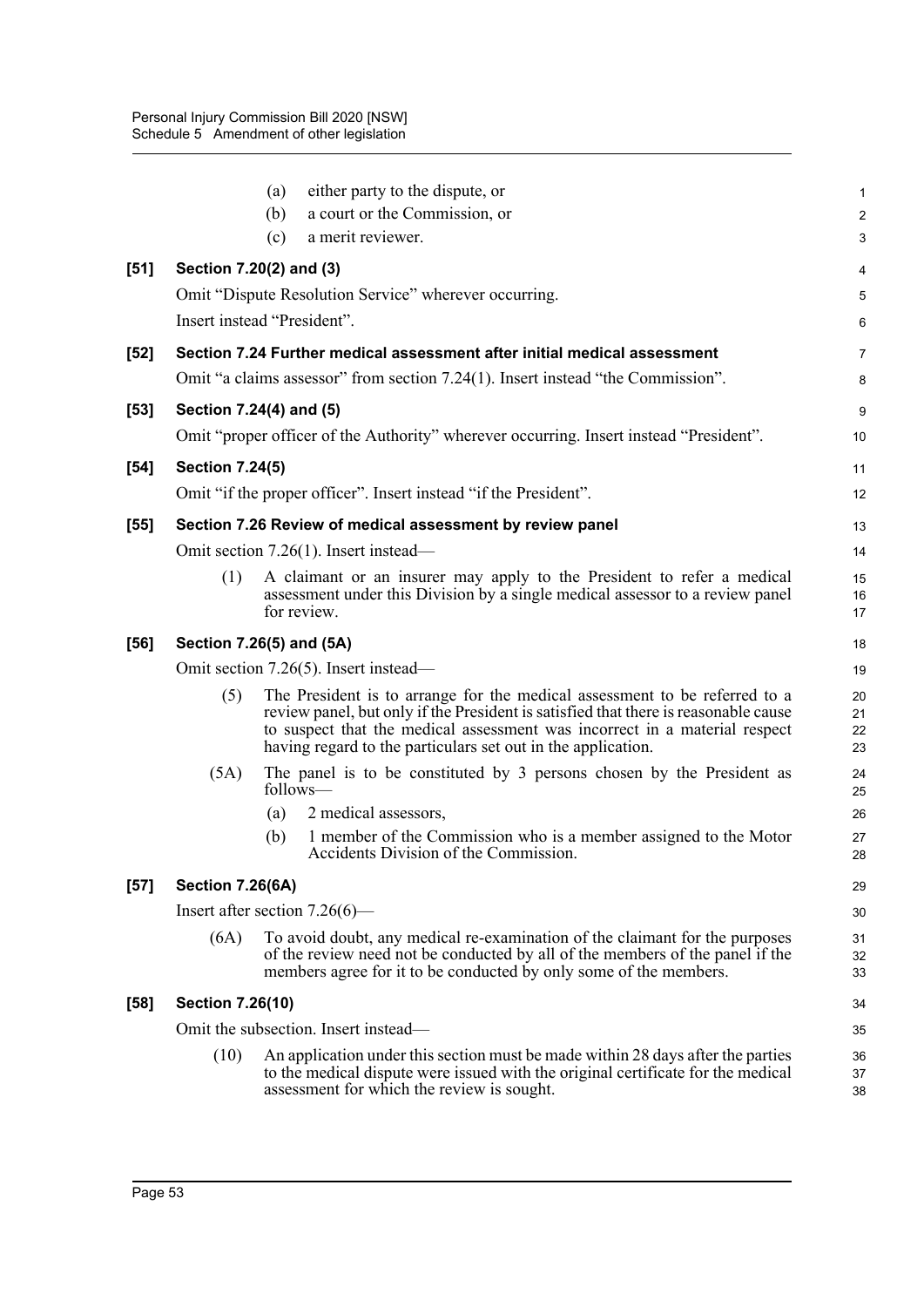| Omit "Dispute Resolution Service" wherever occurring in section 7.27(1) and (2).<br>Insert instead "President".<br>Section 7.27(1) and (3)<br>[60]<br>Omit "claims assessor" wherever occurring. Insert instead "the Commission".<br><b>Section 7.29 Application of Motor Accident Guidelines</b><br>[61]<br>Omit the section.<br>Section 7.32 Reference of claim<br>[62]<br>Omit section 7.32(1) and (2). Insert instead—<br>(1)<br>the insurer, or both, for assessment under this Division.<br>Section 7.33 Time limits for referring claims and making assessment<br>[63]<br>Guidelines".<br>Insert instead "Commission and the Commission" and "Commission rules", respectively.<br>Section 7.34 Claims exempt from assessment<br>[64]<br>Omit section $7.34(1)(b)$ . Insert instead—<br>the Commission has made a preliminary assessment of the claim and<br>(b)<br>suitable for assessment under this Division.<br><b>Section 7.34(2)</b><br>[65]<br>Omit "Principal Claims Assessor". Insert instead "President".<br><b>Section 7.35 Arrangements for assessment</b><br>[66]<br>Omit the section.<br><b>Section 7.36 Assessment of claims</b><br>[67]<br>Omit "claims assessor" wherever occurring in section $7.36(1)$ , $(2)$ , $(4)$ and $(5)$ .<br>Insert instead "Commission".<br>[68]<br><b>Section 7.36(1)</b><br>Omit "the assessor". Insert instead "the Commission".<br>[69]<br><b>Section 7.36(5)</b><br>Omit "assessor's". Insert instead "Commission's".<br><b>Section 7.36(6)</b><br>$[70]$<br>Omit the subsection.<br>Section 7.37, heading<br>$[71]$<br>Omit "Claims assessor". Insert instead "Commission". | $[59]$ | Section 7.27 Non-binding opinion of medical assessor                        | 1              |
|--------------------------------------------------------------------------------------------------------------------------------------------------------------------------------------------------------------------------------------------------------------------------------------------------------------------------------------------------------------------------------------------------------------------------------------------------------------------------------------------------------------------------------------------------------------------------------------------------------------------------------------------------------------------------------------------------------------------------------------------------------------------------------------------------------------------------------------------------------------------------------------------------------------------------------------------------------------------------------------------------------------------------------------------------------------------------------------------------------------------------------------------------------------------------------------------------------------------------------------------------------------------------------------------------------------------------------------------------------------------------------------------------------------------------------------------------------------------------------------------------------------------------------------------------------------------------------------------------------------------------------------|--------|-----------------------------------------------------------------------------|----------------|
|                                                                                                                                                                                                                                                                                                                                                                                                                                                                                                                                                                                                                                                                                                                                                                                                                                                                                                                                                                                                                                                                                                                                                                                                                                                                                                                                                                                                                                                                                                                                                                                                                                      |        |                                                                             | $\overline{a}$ |
|                                                                                                                                                                                                                                                                                                                                                                                                                                                                                                                                                                                                                                                                                                                                                                                                                                                                                                                                                                                                                                                                                                                                                                                                                                                                                                                                                                                                                                                                                                                                                                                                                                      |        |                                                                             | 3              |
|                                                                                                                                                                                                                                                                                                                                                                                                                                                                                                                                                                                                                                                                                                                                                                                                                                                                                                                                                                                                                                                                                                                                                                                                                                                                                                                                                                                                                                                                                                                                                                                                                                      |        |                                                                             | 4              |
|                                                                                                                                                                                                                                                                                                                                                                                                                                                                                                                                                                                                                                                                                                                                                                                                                                                                                                                                                                                                                                                                                                                                                                                                                                                                                                                                                                                                                                                                                                                                                                                                                                      |        |                                                                             | 5              |
|                                                                                                                                                                                                                                                                                                                                                                                                                                                                                                                                                                                                                                                                                                                                                                                                                                                                                                                                                                                                                                                                                                                                                                                                                                                                                                                                                                                                                                                                                                                                                                                                                                      |        |                                                                             | 6              |
|                                                                                                                                                                                                                                                                                                                                                                                                                                                                                                                                                                                                                                                                                                                                                                                                                                                                                                                                                                                                                                                                                                                                                                                                                                                                                                                                                                                                                                                                                                                                                                                                                                      |        |                                                                             | 7              |
|                                                                                                                                                                                                                                                                                                                                                                                                                                                                                                                                                                                                                                                                                                                                                                                                                                                                                                                                                                                                                                                                                                                                                                                                                                                                                                                                                                                                                                                                                                                                                                                                                                      |        |                                                                             | 8              |
|                                                                                                                                                                                                                                                                                                                                                                                                                                                                                                                                                                                                                                                                                                                                                                                                                                                                                                                                                                                                                                                                                                                                                                                                                                                                                                                                                                                                                                                                                                                                                                                                                                      |        |                                                                             | 9              |
|                                                                                                                                                                                                                                                                                                                                                                                                                                                                                                                                                                                                                                                                                                                                                                                                                                                                                                                                                                                                                                                                                                                                                                                                                                                                                                                                                                                                                                                                                                                                                                                                                                      |        | A claim for damages may be referred to the Commission by the claimant or    | 10<br>11       |
|                                                                                                                                                                                                                                                                                                                                                                                                                                                                                                                                                                                                                                                                                                                                                                                                                                                                                                                                                                                                                                                                                                                                                                                                                                                                                                                                                                                                                                                                                                                                                                                                                                      |        |                                                                             | 12             |
|                                                                                                                                                                                                                                                                                                                                                                                                                                                                                                                                                                                                                                                                                                                                                                                                                                                                                                                                                                                                                                                                                                                                                                                                                                                                                                                                                                                                                                                                                                                                                                                                                                      |        | Omit "Dispute Resolution Service and a claims assessor" and "Motor Accident | 13<br>14       |
|                                                                                                                                                                                                                                                                                                                                                                                                                                                                                                                                                                                                                                                                                                                                                                                                                                                                                                                                                                                                                                                                                                                                                                                                                                                                                                                                                                                                                                                                                                                                                                                                                                      |        |                                                                             | 15             |
|                                                                                                                                                                                                                                                                                                                                                                                                                                                                                                                                                                                                                                                                                                                                                                                                                                                                                                                                                                                                                                                                                                                                                                                                                                                                                                                                                                                                                                                                                                                                                                                                                                      |        |                                                                             | 16             |
|                                                                                                                                                                                                                                                                                                                                                                                                                                                                                                                                                                                                                                                                                                                                                                                                                                                                                                                                                                                                                                                                                                                                                                                                                                                                                                                                                                                                                                                                                                                                                                                                                                      |        |                                                                             | 17             |
|                                                                                                                                                                                                                                                                                                                                                                                                                                                                                                                                                                                                                                                                                                                                                                                                                                                                                                                                                                                                                                                                                                                                                                                                                                                                                                                                                                                                                                                                                                                                                                                                                                      |        | has determined (with the approval of the President) that the claim is not   | 18<br>19<br>20 |
|                                                                                                                                                                                                                                                                                                                                                                                                                                                                                                                                                                                                                                                                                                                                                                                                                                                                                                                                                                                                                                                                                                                                                                                                                                                                                                                                                                                                                                                                                                                                                                                                                                      |        |                                                                             | 21             |
|                                                                                                                                                                                                                                                                                                                                                                                                                                                                                                                                                                                                                                                                                                                                                                                                                                                                                                                                                                                                                                                                                                                                                                                                                                                                                                                                                                                                                                                                                                                                                                                                                                      |        |                                                                             | 22             |
|                                                                                                                                                                                                                                                                                                                                                                                                                                                                                                                                                                                                                                                                                                                                                                                                                                                                                                                                                                                                                                                                                                                                                                                                                                                                                                                                                                                                                                                                                                                                                                                                                                      |        |                                                                             | 23             |
|                                                                                                                                                                                                                                                                                                                                                                                                                                                                                                                                                                                                                                                                                                                                                                                                                                                                                                                                                                                                                                                                                                                                                                                                                                                                                                                                                                                                                                                                                                                                                                                                                                      |        |                                                                             | 24             |
|                                                                                                                                                                                                                                                                                                                                                                                                                                                                                                                                                                                                                                                                                                                                                                                                                                                                                                                                                                                                                                                                                                                                                                                                                                                                                                                                                                                                                                                                                                                                                                                                                                      |        |                                                                             | 25             |
|                                                                                                                                                                                                                                                                                                                                                                                                                                                                                                                                                                                                                                                                                                                                                                                                                                                                                                                                                                                                                                                                                                                                                                                                                                                                                                                                                                                                                                                                                                                                                                                                                                      |        |                                                                             | 26             |
|                                                                                                                                                                                                                                                                                                                                                                                                                                                                                                                                                                                                                                                                                                                                                                                                                                                                                                                                                                                                                                                                                                                                                                                                                                                                                                                                                                                                                                                                                                                                                                                                                                      |        |                                                                             | 27             |
|                                                                                                                                                                                                                                                                                                                                                                                                                                                                                                                                                                                                                                                                                                                                                                                                                                                                                                                                                                                                                                                                                                                                                                                                                                                                                                                                                                                                                                                                                                                                                                                                                                      |        |                                                                             | 28             |
|                                                                                                                                                                                                                                                                                                                                                                                                                                                                                                                                                                                                                                                                                                                                                                                                                                                                                                                                                                                                                                                                                                                                                                                                                                                                                                                                                                                                                                                                                                                                                                                                                                      |        |                                                                             | 29             |
|                                                                                                                                                                                                                                                                                                                                                                                                                                                                                                                                                                                                                                                                                                                                                                                                                                                                                                                                                                                                                                                                                                                                                                                                                                                                                                                                                                                                                                                                                                                                                                                                                                      |        |                                                                             | 30             |
|                                                                                                                                                                                                                                                                                                                                                                                                                                                                                                                                                                                                                                                                                                                                                                                                                                                                                                                                                                                                                                                                                                                                                                                                                                                                                                                                                                                                                                                                                                                                                                                                                                      |        |                                                                             | 31             |
|                                                                                                                                                                                                                                                                                                                                                                                                                                                                                                                                                                                                                                                                                                                                                                                                                                                                                                                                                                                                                                                                                                                                                                                                                                                                                                                                                                                                                                                                                                                                                                                                                                      |        |                                                                             | 32             |
|                                                                                                                                                                                                                                                                                                                                                                                                                                                                                                                                                                                                                                                                                                                                                                                                                                                                                                                                                                                                                                                                                                                                                                                                                                                                                                                                                                                                                                                                                                                                                                                                                                      |        |                                                                             | 33             |
|                                                                                                                                                                                                                                                                                                                                                                                                                                                                                                                                                                                                                                                                                                                                                                                                                                                                                                                                                                                                                                                                                                                                                                                                                                                                                                                                                                                                                                                                                                                                                                                                                                      |        |                                                                             | 34             |
|                                                                                                                                                                                                                                                                                                                                                                                                                                                                                                                                                                                                                                                                                                                                                                                                                                                                                                                                                                                                                                                                                                                                                                                                                                                                                                                                                                                                                                                                                                                                                                                                                                      |        |                                                                             | 35             |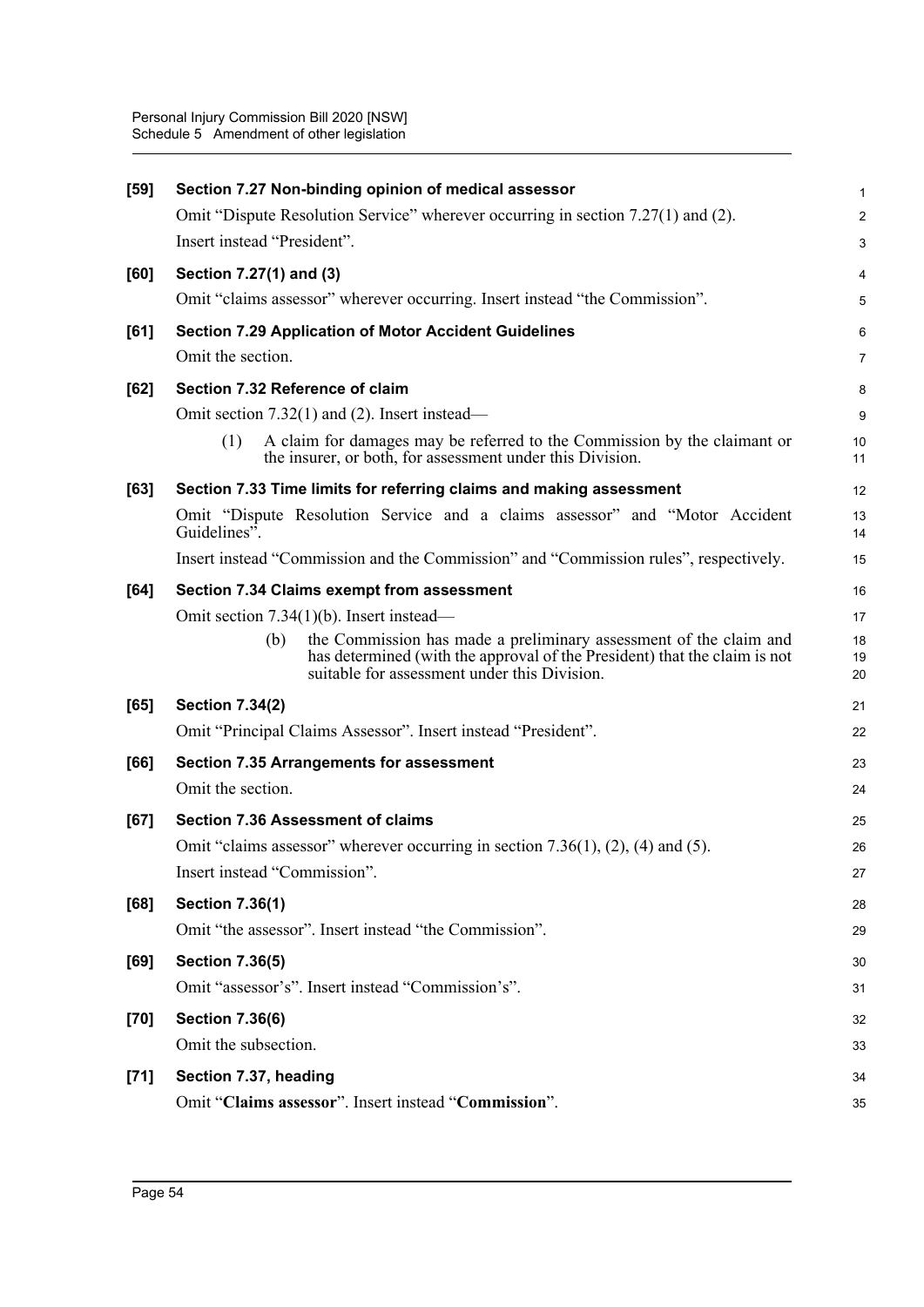| $[72]$ | Section 7.37(1) and (3)                                                                                                                                             | 1                       |
|--------|---------------------------------------------------------------------------------------------------------------------------------------------------------------------|-------------------------|
|        | Omit "a claims assessor" wherever occurring. Insert instead "the Commission".                                                                                       | $\overline{c}$          |
| $[73]$ | <b>Section 7.39 Motor Accident Guidelines</b>                                                                                                                       | 3                       |
|        | Omit the section.                                                                                                                                                   | $\overline{\mathbf{4}}$ |
| $[74]$ | Section 7.42 Assessment of miscellaneous disputes in connection with claims<br>Omit "Dispute Resolution Service" from section 7.42(1). Insert instead "Commission". | 5<br>6                  |
| $[75]$ | Division 7.6, Subdivision 4 Claims assessors                                                                                                                        | $\overline{7}$          |
|        | Omit the Subdivision.                                                                                                                                               | 8                       |
| $[76]$ | Section 7.46                                                                                                                                                        | 9                       |
|        | Insert before section 7.47-                                                                                                                                         | 10                      |
|        | 7.46<br>Compliance with Commission legislation is condition of insurer's licence                                                                                    | 11                      |
|        | It is a condition of an insurer's licence under this Act that the insurer comply<br>with relevant provisions of-                                                    | 12<br>13                |
|        | the Personal Injury Commission Act 2020 and the regulations under that<br>(a)<br>Act, and                                                                           | 14<br>15                |
|        | the Commission rules.<br>(b)                                                                                                                                        | 16                      |
| $[77]$ | Section 7.47 Persons under legal incapacity                                                                                                                         | 17                      |
|        | Omit "Dispute Resolution Service" and "Motor Accident Guidelines" from section 7.47(1).                                                                             | 18                      |
|        | Insert instead "Commission" and "Commission rules", respectively.                                                                                                   | 19                      |
| $[78]$ | Section 7.47(2), definition of "appointed representative"                                                                                                           | 20                      |
|        | Omit "a claims assessor". Insert instead "the Commission".                                                                                                          | 21                      |
| $[79]$ | Section 7.48 Effect of decisions under this Part                                                                                                                    | 22                      |
|        | Insert after section $7.48(4)$ —                                                                                                                                    | 23                      |
|        | In this section-<br>(5)                                                                                                                                             | 24                      |
|        | decision-maker means-                                                                                                                                               | 25                      |
|        | the Commission, or<br>(a)                                                                                                                                           | 26                      |
|        | (b) a merit reviewer, or                                                                                                                                            | 27                      |
|        | a medical assessor.<br>(c)                                                                                                                                          | 28                      |
| [80]   | <b>Section 7.49 Advisory service</b>                                                                                                                                | 29                      |
|        | Insert "or the Personal Injury Commission Act 2020" after "this Part".                                                                                              | 30                      |
| [81]   | Section 7.50 Publication of decisions under this Part                                                                                                               | 31                      |
|        | Omit the section.                                                                                                                                                   | 32                      |
| $[82]$ | Section 8.3 Regulations fixing maximum costs etc recoverable by Australian legal<br>practitioners                                                                   | 33<br>34                |
|        | Omit "Dispute Resolution Service" from section 8.3(4). Insert instead "Commission".                                                                                 | 35                      |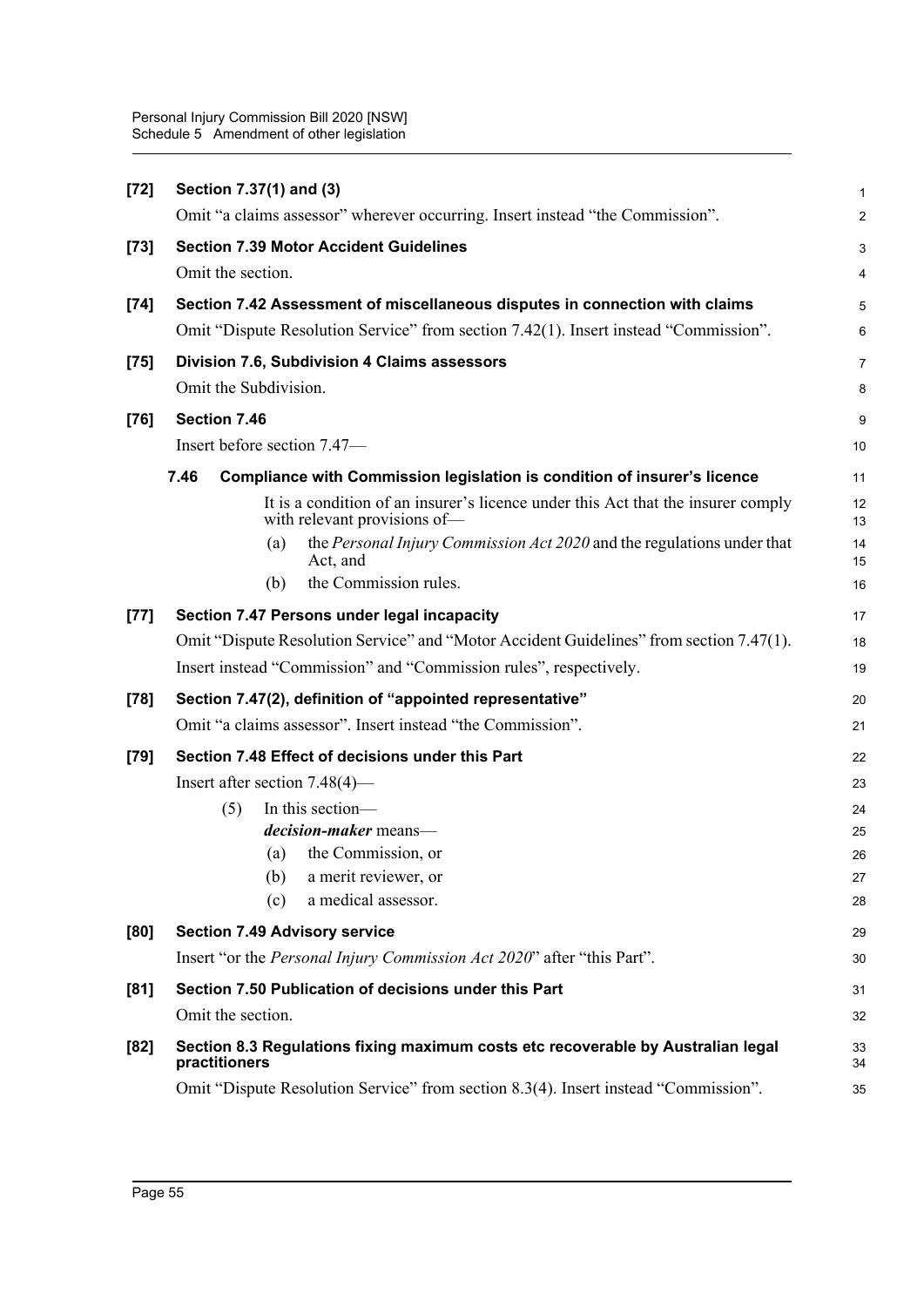| [83]   | services                                                                                    |      | Section 8.4 Maximum fees recoverable by health practitioners for medico-legal                                                                       | $\mathbf 1$<br>$\overline{2}$ |
|--------|---------------------------------------------------------------------------------------------|------|-----------------------------------------------------------------------------------------------------------------------------------------------------|-------------------------------|
|        |                                                                                             |      | Omit "Dispute Resolution Service proceedings" from section 8.4(1)(c).                                                                               | $\mathbf{3}$                  |
|        | reviewer".                                                                                  |      | Insert instead "proceedings in the Commission or before a medical assessor or merit                                                                 | 4<br>5                        |
| [84]   |                                                                                             |      | Section 8.9 Maximum fees payable by insurers for treatment and care not provided<br>at hospitals or provided at private hospitals                   | 6<br>$\overline{7}$           |
|        |                                                                                             |      | Omit "Dispute Resolution Service" from section 8.9(3). Insert instead "Commission".                                                                 | 8                             |
| [85]   | Section 8.10 Recovery of costs and expenses in relation to claims for statutory<br>benefits |      |                                                                                                                                                     |                               |
|        |                                                                                             |      | Omit "Dispute Resolution Service" wherever occurring in section 8.10(3) and (4).                                                                    | 11                            |
|        | Insert instead "Commission".                                                                |      |                                                                                                                                                     | 12                            |
| [86]   |                                                                                             |      | <b>Section 10.1 Functions of the Authority</b>                                                                                                      | 13                            |
|        |                                                                                             |      | Omit "claims assessors" from section $10.1(1)(a)$ . Insert instead "the Commission".                                                                | 14                            |
| [87]   | Section 10.1(1)(e)                                                                          |      |                                                                                                                                                     | 15                            |
|        | Omit the paragraph. Insert instead—                                                         |      |                                                                                                                                                     | 16                            |
|        | (e)                                                                                         |      | to monitor compliance by insurers with—                                                                                                             | 17                            |
|        |                                                                                             | (i)  | this Act and relevant Motor Accident Guidelines, and                                                                                                | 18                            |
|        |                                                                                             | (i)  | the Personal Injury Commission Act 2020 and the statutory rules<br>under that Act,                                                                  | 19<br>20                      |
| [88]   | Section 10.1(1)(h)                                                                          |      |                                                                                                                                                     | 21                            |
|        | Omit the paragraph.                                                                         |      |                                                                                                                                                     | 22                            |
| [89]   | Section 10.1(1)(i)                                                                          |      |                                                                                                                                                     | 23                            |
|        |                                                                                             |      | Insert "or the Personal Injury Commission Act 2020" after "Part 7".                                                                                 | 24                            |
| [90]   |                                                                                             |      | Section 10.12 Motor Accidents Operational Fund (the SIRA Fund)                                                                                      | 25                            |
|        | Omit section $10.12(3)(b)$ . Insert instead—                                                |      |                                                                                                                                                     | 26                            |
|        | (b)                                                                                         |      | the costs associated with the establishment and operation of the Motor<br>Accidents Division of the Commission arising from this Act,<br>including— | 27<br>28<br>29                |
|        |                                                                                             | (i)  | the expenditure incurred by the Commission in providing merit<br>reviews and reviews of merit reviews under this Act, and                           | 30<br>31                      |
|        |                                                                                             | (ii) | the expenditure incurred by the Commission in providing<br>medical assessments and reviews of medical assessments under<br>this Act,                | 32<br>33<br>34                |
| [91]   | Schedule 2, heading                                                                         |      |                                                                                                                                                     | 35                            |
|        | Omit the heading. Insert instead—                                                           |      |                                                                                                                                                     | 36                            |
|        | <b>Schedule 2</b>                                                                           |      | Matters for the purposes of Part 7                                                                                                                  | 37                            |
| $[92]$ | <b>Schedule 2</b>                                                                           |      |                                                                                                                                                     | 38                            |
|        |                                                                                             |      | Omit the note at the beginning of the Schedule. Insert instead—                                                                                     | 39                            |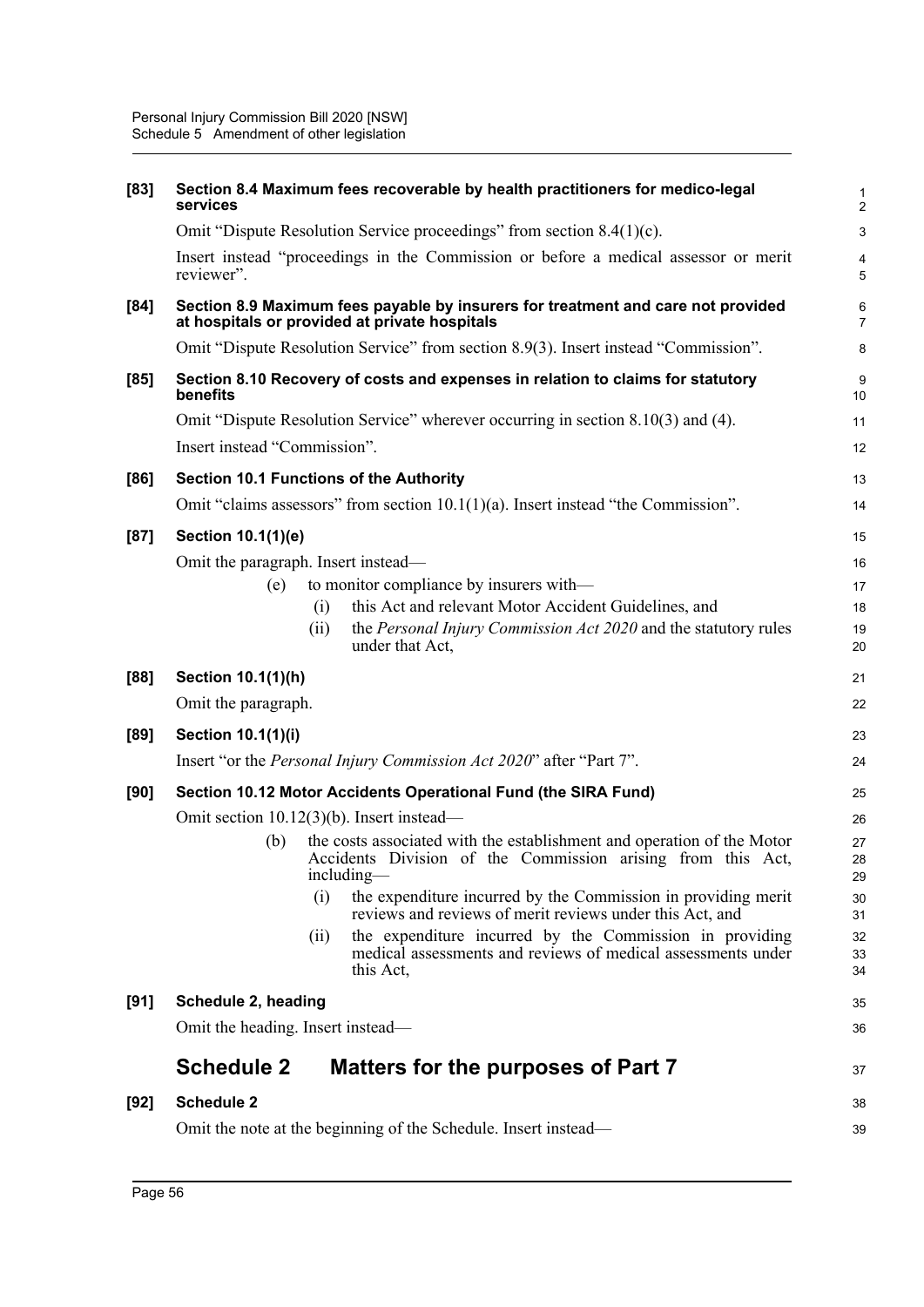|                    | <b>Note.</b> This Schedule sets out merit review matters, medical assessment matters and<br>miscellaneous claims assessment matters for the purposes of Part 7. The assessment<br>of claims is dealt with by Division 7.6. | $\frac{1}{2}$<br>3 |
|--------------------|----------------------------------------------------------------------------------------------------------------------------------------------------------------------------------------------------------------------------|--------------------|
|                    | See section 7.1(2) for the exercise of other miscellaneous functions not included in this<br>Schedule.                                                                                                                     | 4<br>5             |
| [93]               | <b>Schedule 3 Provisions relating to Principal Claims Assessor</b>                                                                                                                                                         | 6                  |
|                    | Omit the Schedule.                                                                                                                                                                                                         | 7                  |
| 5.6                | <b>Motor Accidents Compensation Act 1999 No 41</b>                                                                                                                                                                         | 8                  |
| [1]                | <b>Section 3 Definitions</b>                                                                                                                                                                                               | 9                  |
|                    | Omit the definitions of claims assessor, Motor Accidents Claims Assessment Guidelines<br>and <b>Principal Claims Assessor</b> from section 3.                                                                              | 10<br>11           |
|                    | Insert in alphabetical order—                                                                                                                                                                                              | 12                 |
|                    | <b>Commission</b> means the Personal Injury Commission of New South Wales<br>established by the <i>Personal Injury Commission Act 2020</i> .                                                                               | 13<br>14           |
|                    | <b>Commission rules</b> has the same meaning as in the Personal Injury<br>Commission Act 2020.                                                                                                                             | 15<br>16           |
|                    | <b>President</b> means the President of the Commission.                                                                                                                                                                    | 17                 |
| $[2]$              | Section 34A Rejection of claim for failure to make due inquiry and search to establish<br>identity of vehicle                                                                                                              | 18<br>19           |
|                    | Omit "a claims assessor" from section $34A(1)(b)$ . Insert instead "the Commission".                                                                                                                                       | 20                 |
| $[3]$              | <b>Section 44 Medical Guidelines of Authority</b>                                                                                                                                                                          | 21                 |
|                    | Omit section $44(1)(d)$ .                                                                                                                                                                                                  | 22                 |
| [4]                | Section 56 Maximum fees payable by insurers for medical treatment and other<br>treatment or services not provided at hospitals or for treatment at private hospitals                                                       | 23<br>24           |
|                    | Omit "a claims assessor" from section $56(5)(c)$ . Insert instead "the Commission".                                                                                                                                        | 25                 |
| [5]                | Section 56(6)                                                                                                                                                                                                              | 26                 |
|                    | Omit the subsection.                                                                                                                                                                                                       | 27                 |
| [6]                | <b>Section 57 Definitions</b>                                                                                                                                                                                              | 28                 |
|                    | Omit the definitions of <i>medical assessor</i> and <i>medical assessors review panel</i> .                                                                                                                                | 29                 |
|                    | Insert instead-                                                                                                                                                                                                            | 30                 |
|                    | <i>medical assessor</i> means a person appointed under the <i>Personal Injury</i><br><i>Commission Act 2020</i> as a medical assessor for the purposes of this Act.                                                        | 31<br>32           |
| $\left[ 7 \right]$ | <b>Section 57A Motor Accidents Medical Assessment Service</b>                                                                                                                                                              | 33                 |
|                    | Omit the section.                                                                                                                                                                                                          | 34                 |
| [8]                | <b>Section 58 Application</b>                                                                                                                                                                                              | 35                 |
|                    | Omit "a claims assessor" from section 58(2). Insert instead "the Commission".                                                                                                                                              | 36                 |
| [9]                | <b>Section 59 Appointment of medical assessors</b>                                                                                                                                                                         | 37                 |
|                    | Omit the section.                                                                                                                                                                                                          | 38                 |
|                    |                                                                                                                                                                                                                            |                    |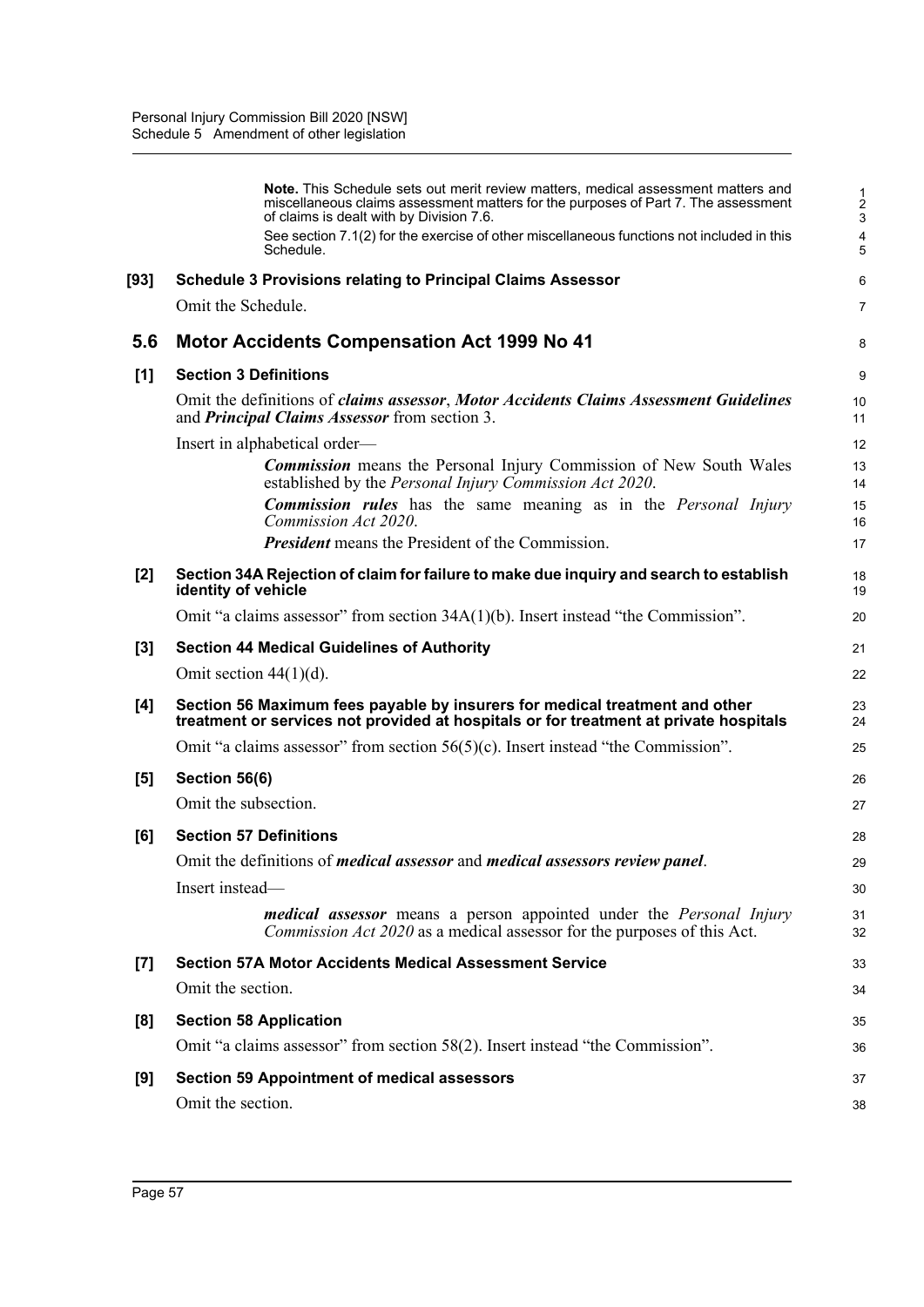| $[10]$ |                                                                                  |                          | <b>Section 59A Protection of medical assessors</b>           |                                                                                                                                                                                                                                                      | 1                       |
|--------|----------------------------------------------------------------------------------|--------------------------|--------------------------------------------------------------|------------------------------------------------------------------------------------------------------------------------------------------------------------------------------------------------------------------------------------------------------|-------------------------|
|        |                                                                                  | Omit the section.        |                                                              |                                                                                                                                                                                                                                                      | $\overline{c}$          |
| $[11]$ |                                                                                  | <b>Section 60</b>        |                                                              |                                                                                                                                                                                                                                                      | 3                       |
|        | Omit the section. Insert instead-                                                |                          |                                                              | 4                                                                                                                                                                                                                                                    |                         |
|        | 60<br><b>Medical assessment procedures</b>                                       |                          |                                                              |                                                                                                                                                                                                                                                      | 5                       |
|        |                                                                                  | (1)                      |                                                              | A medical dispute may be referred to the President for assessment under this<br>Part by either party to the dispute or by a court or the Commission.                                                                                                 | $\,6$<br>$\overline{7}$ |
|        |                                                                                  | (2)                      | medical assessors.                                           | The President is to arrange for the dispute to be referred to one or more                                                                                                                                                                            | 8<br>9                  |
| $[12]$ |                                                                                  |                          | <b>Section 61 Status of medical assessments</b>              |                                                                                                                                                                                                                                                      | 10                      |
|        |                                                                                  |                          |                                                              | Omit "a claims assessor" from section $61(2)$ . Insert instead "the Commission".                                                                                                                                                                     | 11                      |
| $[13]$ |                                                                                  | <b>Section 61(10)(b)</b> |                                                              |                                                                                                                                                                                                                                                      | 12                      |
|        |                                                                                  |                          | Omit "Authority". Insert instead "President".                |                                                                                                                                                                                                                                                      | 13                      |
| $[14]$ |                                                                                  |                          | Section 62 Referral of matter for further medical assessment |                                                                                                                                                                                                                                                      | 14                      |
|        | Omit "claims assessor" from section $62(1)(b)$ . Insert instead "the President". |                          |                                                              | 15                                                                                                                                                                                                                                                   |                         |
| $[15]$ |                                                                                  | Section 62(1B)           |                                                              |                                                                                                                                                                                                                                                      | 16                      |
|        | Omit the subsection. Insert instead—                                             |                          |                                                              | 17                                                                                                                                                                                                                                                   |                         |
|        |                                                                                  | (1B)                     |                                                              | Referral of a matter under this section is to be by referral to the President.                                                                                                                                                                       | 18                      |
| $[16]$ | Section 63 Review of medical assessment by review panel                          |                          |                                                              | 19                                                                                                                                                                                                                                                   |                         |
|        |                                                                                  |                          | Omit section $63(1)$ . Insert instead—                       |                                                                                                                                                                                                                                                      | 20                      |
|        |                                                                                  | (1)                      | review.                                                      | A party to a medical dispute may apply to the President to refer a medical<br>assessment under this Part by a single medical assessor to a review panel for                                                                                          | 21<br>22<br>23          |
| $[17]$ | Section 63(2B) and (3)                                                           |                          |                                                              | 24                                                                                                                                                                                                                                                   |                         |
|        |                                                                                  |                          | Omit section 63(3). Insert instead—                          |                                                                                                                                                                                                                                                      | 25                      |
|        |                                                                                  | (2B)                     | regard to the particulars set out in the application.        | The President is to arrange for any such application to be referred to a review<br>panel, but only if the President is satisfied that there is reasonable cause to<br>suspect that the medical assessment was incorrect in a material respect having | 26<br>27<br>28<br>29    |
|        |                                                                                  | (3)                      | follows—                                                     | The review panel is to be constituted by 3 persons chosen by the President as                                                                                                                                                                        | 30<br>31                |
|        |                                                                                  |                          | 2 medical assessors,<br>(a)                                  |                                                                                                                                                                                                                                                      | 32                      |
|        |                                                                                  |                          | (b)<br>Accidents Division of the Commission.                 | 1 member of the Commission who is a member assigned to the Motor                                                                                                                                                                                     | 33<br>34                |
| $[18]$ | Section 63(3B)                                                                   |                          |                                                              | 35                                                                                                                                                                                                                                                   |                         |
|        |                                                                                  |                          | Insert after section $63(3A)$ —                              |                                                                                                                                                                                                                                                      | 36                      |
|        |                                                                                  | (3B)                     |                                                              | To avoid doubt, any medical re-examination of the claimant for the purposes<br>of the review need not be conducted by all of the members of the panel if the<br>members agree for it to be conducted by only some of the members.                    | 37<br>38<br>39          |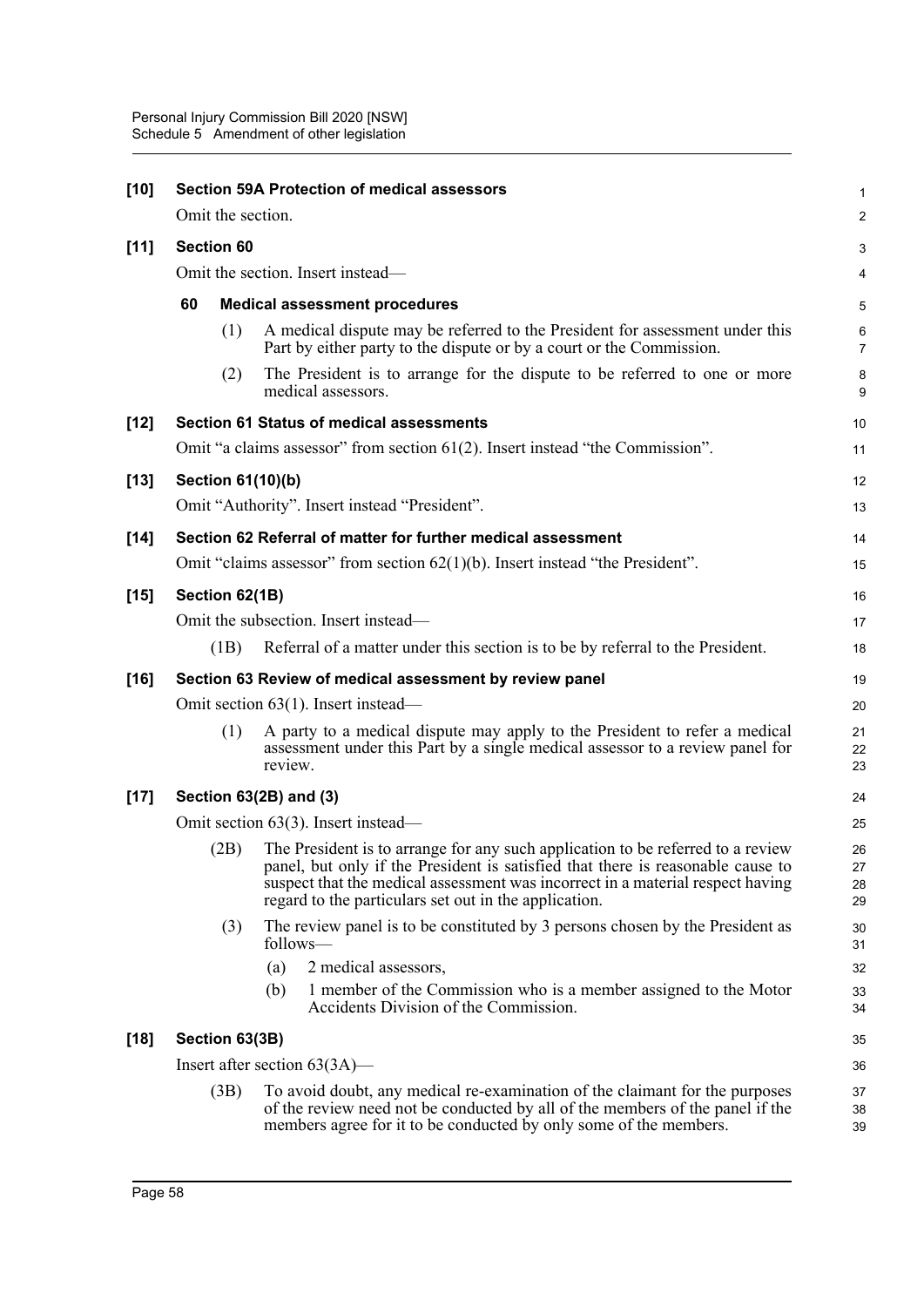|                                                                                                                                                                     | 1                       |
|---------------------------------------------------------------------------------------------------------------------------------------------------------------------|-------------------------|
|                                                                                                                                                                     | $\overline{\mathbf{c}}$ |
| An application under this section must be made within 28 days after the parties<br>to the medical dispute were issued with the original certificate for the medical | 3<br>4<br>5             |
|                                                                                                                                                                     | 6                       |
|                                                                                                                                                                     | 7                       |
|                                                                                                                                                                     | 8                       |
|                                                                                                                                                                     | 9                       |
|                                                                                                                                                                     | 10                      |
|                                                                                                                                                                     | 11                      |
|                                                                                                                                                                     | 12                      |
| Omit "a claims assessor" wherever occurring in section $73(3)(b)$ and the note to the section.                                                                      | 13                      |
|                                                                                                                                                                     | 14                      |
|                                                                                                                                                                     | 15                      |
|                                                                                                                                                                     | 16                      |
| This section does not authorise the Authority to approve forms in connection<br>with proceedings before the Commission or for use in medical assessments by         | 17<br>18<br>19          |
|                                                                                                                                                                     | 20                      |
|                                                                                                                                                                     | 21                      |
|                                                                                                                                                                     | 22                      |
| Omit "a claims assessor" from the note to section 82(6). Insert instead "the Commission".                                                                           | 23                      |
|                                                                                                                                                                     | 24                      |
| Omit "a claims assessor" from the note to section 83(2). Insert instead "the Commission".                                                                           | 25                      |
| Section 84A Duty of insurer to make interim payments in case of financial hardship                                                                                  | 26                      |
| Omit "a claims assessor" from the note to section 84A(1). Insert instead "the Commission".                                                                          | 27                      |
|                                                                                                                                                                     | 28                      |
|                                                                                                                                                                     | 29                      |
|                                                                                                                                                                     | 30                      |
|                                                                                                                                                                     | 31                      |
|                                                                                                                                                                     | 32                      |
|                                                                                                                                                                     | 33                      |
|                                                                                                                                                                     | 34                      |
|                                                                                                                                                                     | 35                      |
|                                                                                                                                                                     |                         |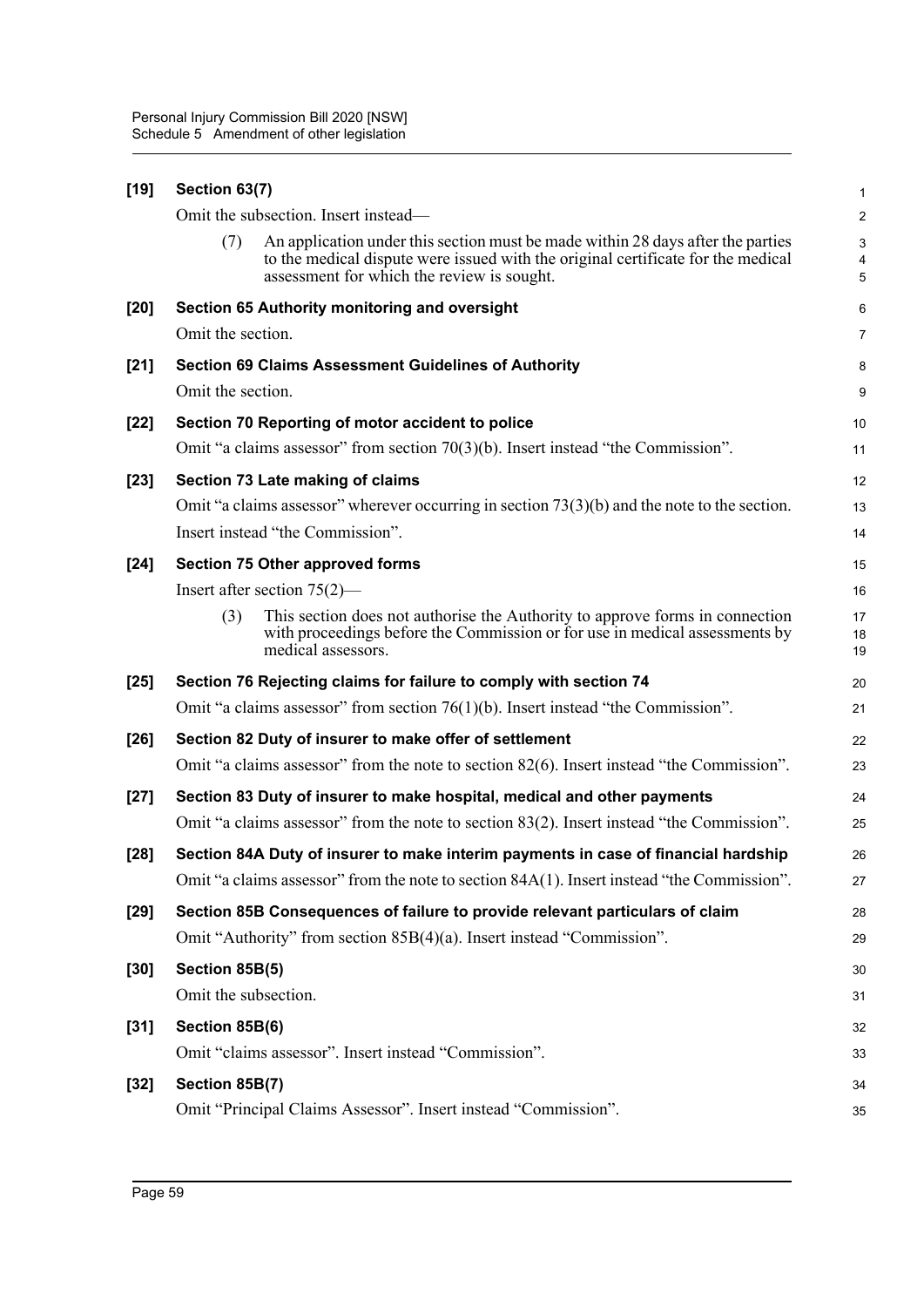| $[33]$ | Section 86 Medical and other examination of claimant                                                                                                                                              | 1              |
|--------|---------------------------------------------------------------------------------------------------------------------------------------------------------------------------------------------------|----------------|
|        | Omit "Authority" from section 86(3). Insert instead "President".                                                                                                                                  | $\overline{c}$ |
| $[34]$ | Section 86(4)(a)                                                                                                                                                                                  | 3              |
|        | Omit "Authority". Insert instead "Commission".                                                                                                                                                    | 4              |
| $[35]$ | Section 89A Parties required to participate in settlement conference                                                                                                                              | 5              |
|        | Omit "Authority" from section 89A(2). Insert instead "Commission".                                                                                                                                | 6              |
| $[36]$ | Section 89A(3)                                                                                                                                                                                    | 7              |
|        | Omit "a claims assessor". Insert instead "the Commission".                                                                                                                                        | 8              |
| $[37]$ | Section 89B Parties to exchange documents before settlement conference                                                                                                                            | 9              |
|        | Omit "a claims assessor" and "the claims assessor" from section 89B(2).                                                                                                                           | 10             |
|        | Insert instead "the Commission".                                                                                                                                                                  | 11             |
| $[38]$ | Section 89C Settlement offers to be made if claim not settled                                                                                                                                     | 12             |
|        | Omit "Authority" from section 89C(2). Insert instead "Commission".                                                                                                                                | 13             |
| $[39]$ | Section 89C(4)                                                                                                                                                                                    | 14             |
|        | Omit "a claims assessor" from section 89C(4). Insert instead "the Commission".                                                                                                                    | 15             |
| $[40]$ | <b>Section 89D Compliance with Division</b>                                                                                                                                                       | 16             |
|        | Omit "A claims assessor" and "the claims assessor" from section 89D(1).                                                                                                                           | 17             |
|        | Insert instead "The Commission" and "the Commission", respectively.                                                                                                                               | 18             |
| $[41]$ | Section 90 Reference of claim                                                                                                                                                                     | 19             |
|        | Omit "Authority". Insert instead "Commission".                                                                                                                                                    | 20             |
| $[42]$ | <b>Section 92 Claims exempt from assessment</b>                                                                                                                                                   | 21             |
|        | Omit section $92(1)(b)$ . Insert instead—                                                                                                                                                         | 22             |
|        | the Commission has made a preliminary assessment of the claim and<br>(b)<br>has determined (with the approval of the President) that the claim is not<br>suitable for assessment under this Part. | 23<br>24<br>25 |
| $[43]$ | Section 92(2)                                                                                                                                                                                     | 26             |
|        | Omit "Principal Claims Assessor". Insert instead "President".                                                                                                                                     | 27             |
| $[44]$ | <b>Section 93 Arrangements for assessment</b>                                                                                                                                                     | 28             |
|        | Omit the section.                                                                                                                                                                                 | 29             |
| $[45]$ | <b>Section 94 Assessment of claims</b>                                                                                                                                                            | 30             |
|        | Omit "claims assessor" wherever occurring in section $94(1)$ , $(2)$ , $(4)$ and $(5)$ .                                                                                                          | 31             |
|        | Insert instead "Commission".                                                                                                                                                                      | 32             |
| $[46]$ | Section 94(1)                                                                                                                                                                                     | 33             |
|        | Omit "the assessor". Insert instead "the Commission".                                                                                                                                             | 34             |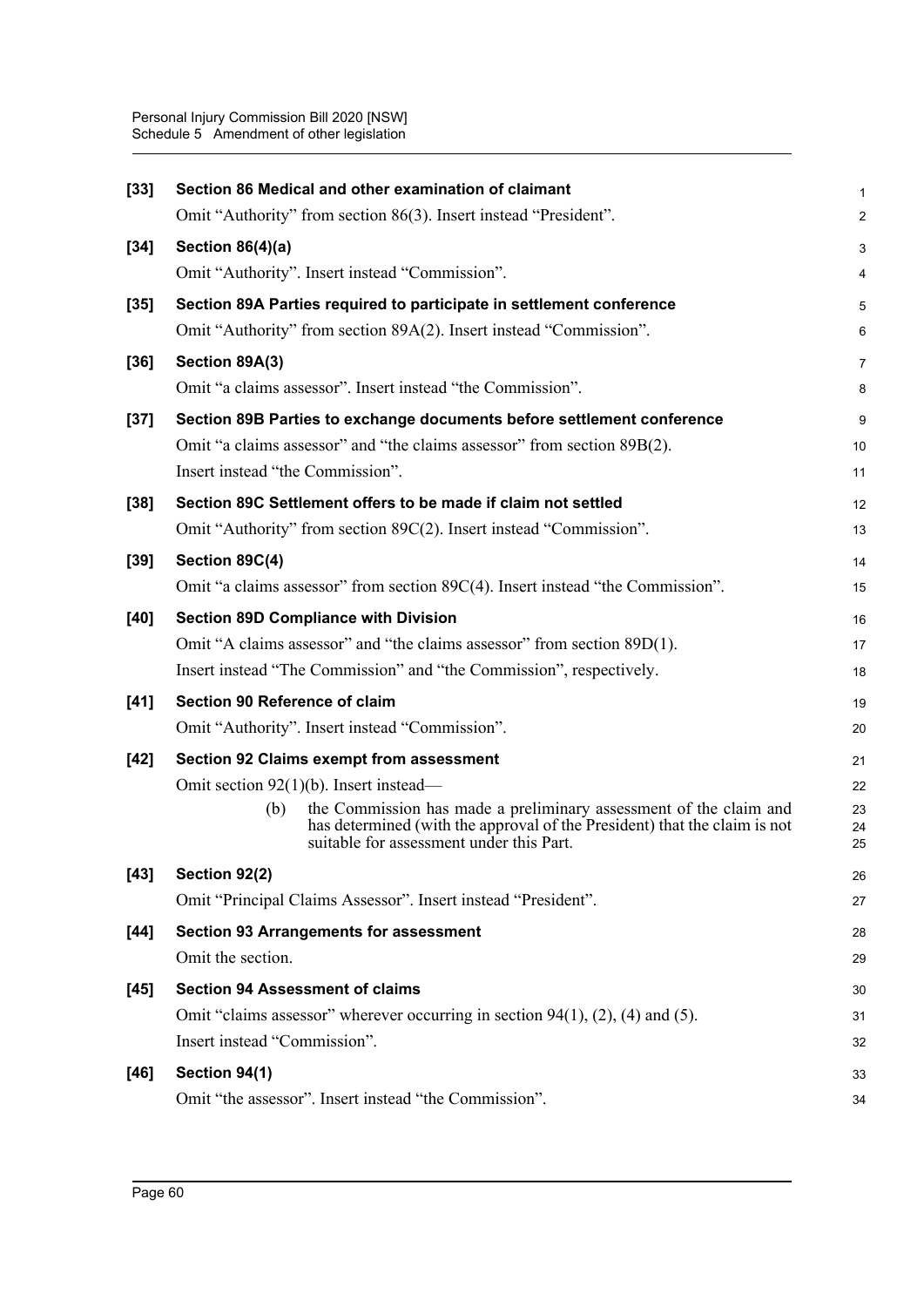| $[47]$ | Section 94(5)                                                                                                                                                                                  | 1              |
|--------|------------------------------------------------------------------------------------------------------------------------------------------------------------------------------------------------|----------------|
|        | Omit "assessor's". Insert instead "Commission's".                                                                                                                                              | $\overline{a}$ |
| $[48]$ | Section 94(6)                                                                                                                                                                                  | 3              |
|        | Omit the subsection.                                                                                                                                                                           | 4              |
| $[49]$ | Section 94A, heading                                                                                                                                                                           | 5              |
|        | Omit "Claims assessor". Insert instead "Commission".                                                                                                                                           | 6              |
| $[50]$ | Section 94A(1) and (3)                                                                                                                                                                         | 7              |
|        | Omit "a claims assessor" wherever occurring. Insert instead "the Commission".                                                                                                                  | 8              |
| $[51]$ | Section 96 Special assessments of certain disputes in connection with claims                                                                                                                   | 9              |
|        | Omit "Authority" from section 96(2). Insert instead "Commission".                                                                                                                              | 10             |
| $[52]$ | Section 96(3)                                                                                                                                                                                  | 11             |
|        | Omit "a claims assessor" and "the claims assessor". Insert instead "the Commission".                                                                                                           | 12             |
| $[53]$ | <b>Section 97 Regulations</b>                                                                                                                                                                  | 13             |
|        | Omit the section.                                                                                                                                                                              | 14             |
| $[54]$ | Part 4.4, Division 3 Provisions relating to claims assessors                                                                                                                                   | 15             |
|        | Omit the Division.                                                                                                                                                                             | 16             |
| $[55]$ | Section 108 Claims assessment or exemption pre-condition for commencement of<br>court proceedings                                                                                              | 17<br>18       |
|        | Omit section 108(1). Insert instead-                                                                                                                                                           | 19             |
|        | Subject to Division 3.2 of the Personal Injury Commission Act 2020, a<br>(1)<br>claimant is not entitled to commence court proceedings against another person<br>in respect of a claim unless- | 20<br>21<br>22 |
|        | a certificate has been issued in respect of the claim under section 92<br>(a)<br>(Claims exempt from assessment), or                                                                           | 23<br>24       |
|        | a certificate has been issued in respect of the claim under section 94<br>(b)<br>(Assessment of claims).                                                                                       | 25<br>26       |
| [56]   | Section 109 Time limitations on commencement of court proceedings                                                                                                                              | 27             |
|        | Omit "Authority" from section 109(2). Insert instead "Commission".                                                                                                                             | 28             |
| $[57]$ | Section 111 Matter to be remitted for further claims assessment where significant<br>new evidence produced in court proceedings                                                                | 29<br>30       |
|        | Omit "a claims assessor" and "the claims assessor" wherever occurring.                                                                                                                         | 31             |
|        | Insert instead "the Commission".                                                                                                                                                               | 32             |
| $[58]$ | Section 115, heading                                                                                                                                                                           | 33             |
|        | Omit "claims assessor". Insert instead "Commission".                                                                                                                                           | 34             |
| $[59]$ | <b>Section 115(1)(b)</b>                                                                                                                                                                       | 35             |
|        | Omit "a claims assessor". Insert instead "the Commission".                                                                                                                                     | 36             |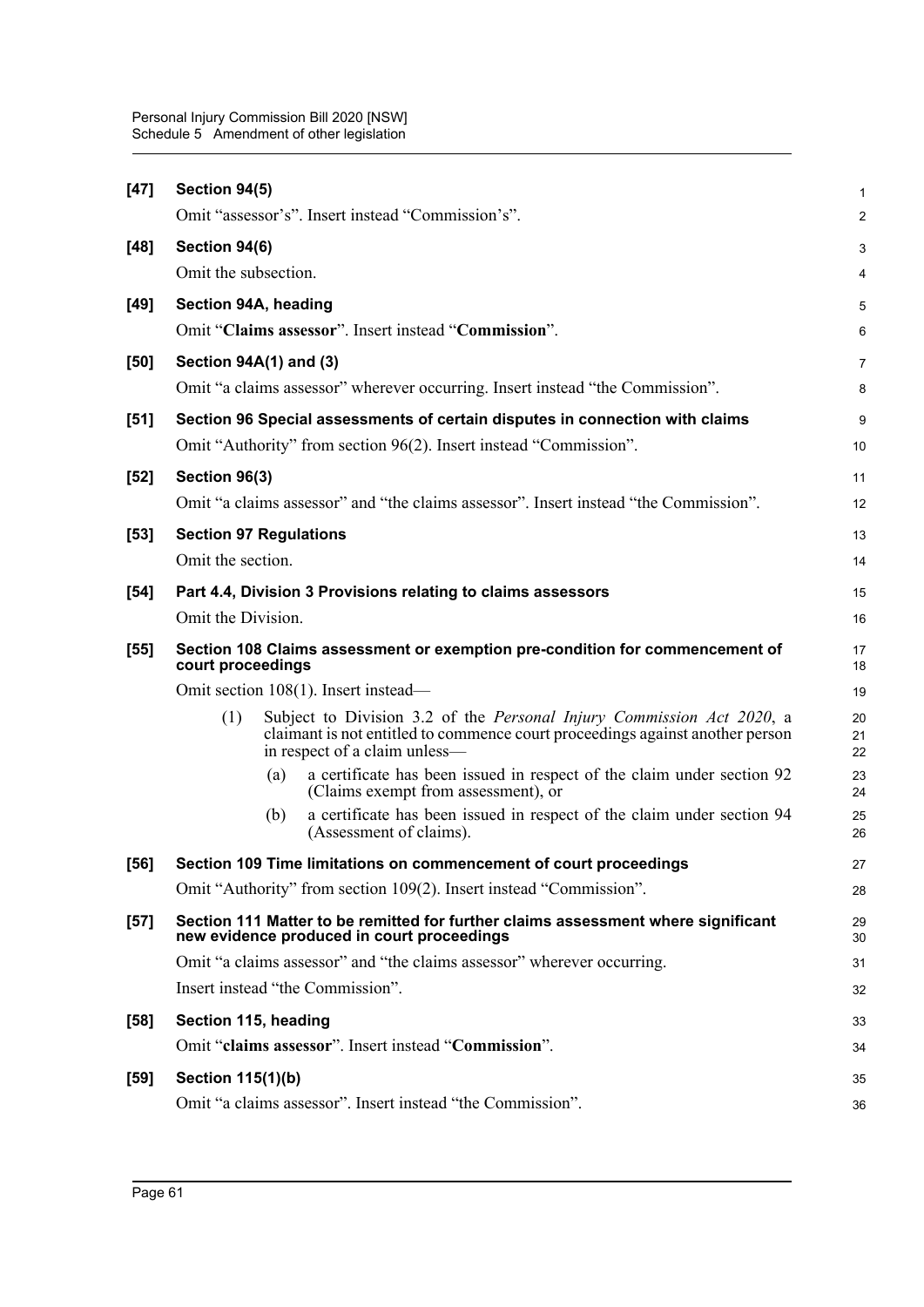| [60] | <b>Section 115A</b>                                                                                                                                    | 1                       |
|------|--------------------------------------------------------------------------------------------------------------------------------------------------------|-------------------------|
|      | Insert before section 116-                                                                                                                             | $\overline{\mathbf{c}}$ |
|      | 115A<br>Compliance with Commission legislation is condition of insurer's licence                                                                       | 3                       |
|      | It is a condition of a licence granted under Part 7.1 that the insurer comply with<br>relevant provisions of-                                          | 4<br>5                  |
|      | the Personal Injury Commission Act 2020 and the regulations under that<br>(a)<br>Act, and                                                              | 6<br>7                  |
|      | the Commission rules.<br>(b)                                                                                                                           | 8                       |
| [61] | Section 122 Damages in respect of motor accidents                                                                                                      | 9                       |
|      | Omit "a claims assessor" from section 122(3). Insert instead "the Commission".                                                                         | 10                      |
| [62] | Section 135 Publication of information to assist determination of non-economic loss                                                                    | 11                      |
|      | Omit the section.                                                                                                                                      | 12                      |
| [63] | Section 150 Maximum fees recoverable by medical practitioners for medico-legal<br>services                                                             | 13<br>14                |
|      | Omit "a claims assessor" wherever occurring in section $150(1)$ .                                                                                      | 15                      |
|      | Insert instead "the Commission".                                                                                                                       | 16                      |
| [64] | Section 151 Costs where claims assessment made                                                                                                         | 17                      |
|      | Omit "claims assessor" wherever occurring in section 151(3). Insert instead "Commission".                                                              | 18                      |
| [65] | Section 206 Authority's functions under this Act                                                                                                       | 19                      |
|      | Insert "and the Commission" after "insurers" in section $206(2)(a)$ .                                                                                  | 20                      |
| [66] | <b>Section 206(2)(e)</b>                                                                                                                               | 21                      |
|      | Insert "and the Personal Injury Commission Act 2020" after "this Act".                                                                                 | 22                      |
| [67] | <b>Section 212 Motor Accidents Operational Fund</b>                                                                                                    | 23                      |
|      | Omit section $212(3)(c)$ . Insert instead—                                                                                                             | 24                      |
|      | the costs associated with the establishment and operation of the Motor<br>(c)<br>Accidents Division of the Commission arising from this Act (including | 25<br>26                |
|      | the expenditure incurred by the Commission in providing medical                                                                                        | 27                      |
|      | assessments and reviews of medical assessment under this Act).                                                                                         | 28                      |
| [68] | Section 222 Service of documents generally                                                                                                             | 29                      |
|      | Insert "or Commission" after "Authority" in section 222(1).                                                                                            | 30                      |
| [69] | <b>Schedule 3 Provisions relating to Principal Claims Assessor</b>                                                                                     | 31                      |
|      | Omit the Schedule.                                                                                                                                     | 32                      |
| 5.7  | Motor Accidents (Lifetime Care and Support) Act 2006 No 16                                                                                             | 33                      |
| [1]  | <b>Section 20 Determination of disputes</b>                                                                                                            | 34                      |
|      | Omit section 20(3). Insert instead—                                                                                                                    | 35                      |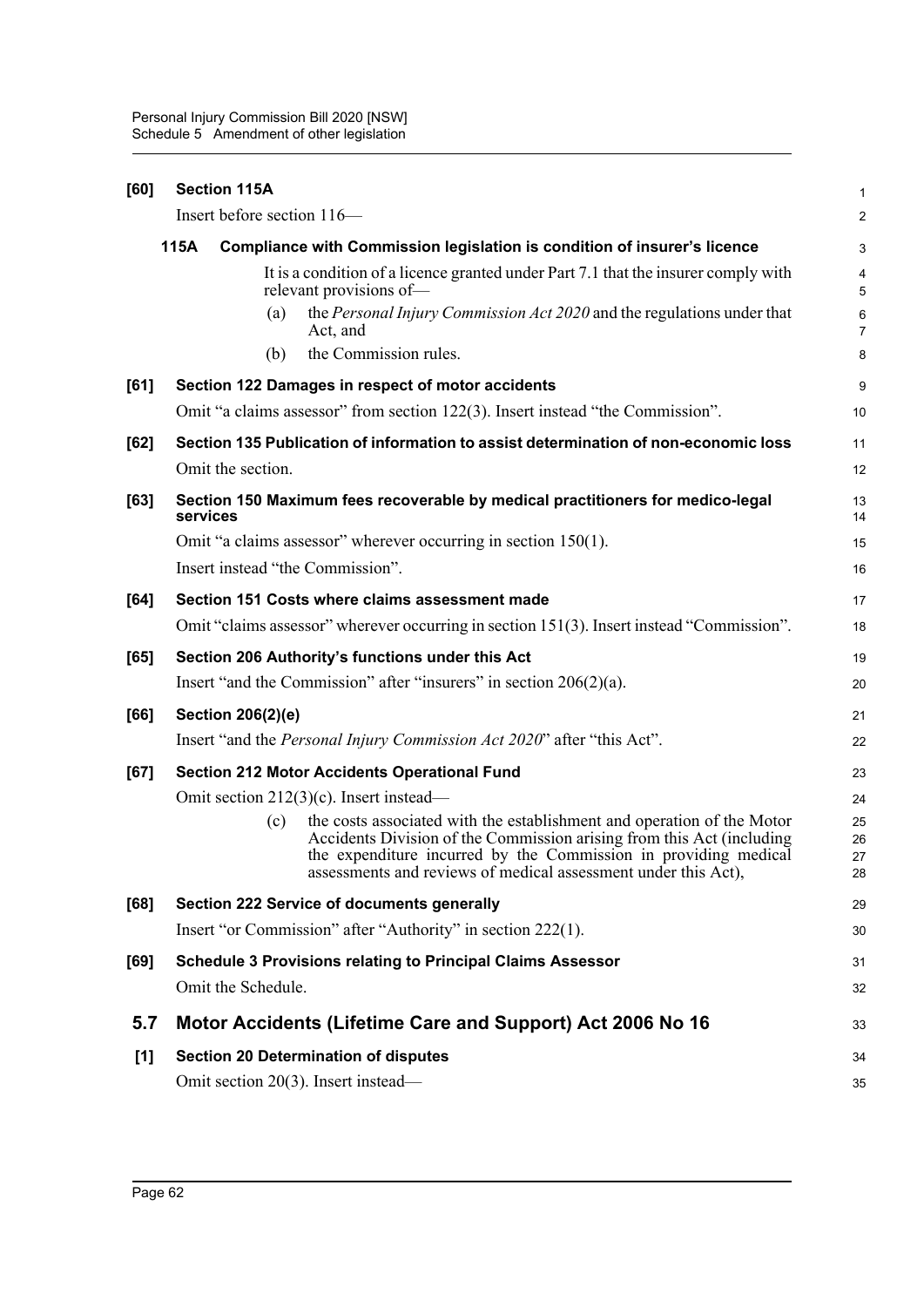|       | (3)                | The Authority is to refer the dispute to the President for the determination of<br>the Commission under Part 4.4 of the Motor Accidents Compensation Act<br>1999.                                                         | 1<br>$\overline{\mathbf{c}}$<br>3 |
|-------|--------------------|---------------------------------------------------------------------------------------------------------------------------------------------------------------------------------------------------------------------------|-----------------------------------|
|       |                    | Note. Part 4 of Schedule 4 to the Personal Injury Commission Act 2020 requires the<br>Commission to be constituted by 3 general members of the Commission assigned to<br>the Motor Accidents Division of the Commission.  | 4<br>5<br>6                       |
| [2]   |                    | Sections 20(4) and (5) and 21(1) and(2)                                                                                                                                                                                   | 7                                 |
|       |                    | Omit "panel" and "panel's" wherever occurring.                                                                                                                                                                            | 8                                 |
|       |                    | Insert instead "Commission" and "Commission's", respectively.                                                                                                                                                             | 9                                 |
| 5.8   |                    | Statutory and Other Offices Remuneration Act 1975 (1976 No 4)                                                                                                                                                             | 10                                |
| [1]   |                    | <b>Schedule 2 Public offices</b>                                                                                                                                                                                          | 11                                |
|       |                    | Omit the matters relating to the President, Deputy President, Acting Deputy President,<br>Registrar and Senior Arbitrator or other full-time Arbitrator of the Workers Compensation<br>Commission from Part 1.            | 12<br>13<br>14                    |
|       | Insert instead-    |                                                                                                                                                                                                                           | 15                                |
|       |                    | President of the Personal Injury Commission                                                                                                                                                                               | 16                                |
|       |                    | Deputy President of the Personal Injury Commission                                                                                                                                                                        | 17                                |
|       |                    | Acting Deputy President of the Personal Injury Commission                                                                                                                                                                 | 18                                |
|       |                    | Full-time non-presidential member of the Personal Injury Commission                                                                                                                                                       | 19                                |
| [2]   | Schedule 2, Part 1 |                                                                                                                                                                                                                           | 20                                |
|       | Act 2017.          | Omit the matters relating to the Principal Claims Assessor under the <i>Motor Accidents</i><br>Compensation Act 1999 and Principal Claims Assessor under the Motor Accident Injuries                                      | 21<br>22<br>23                    |
| 5.9   |                    | <b>Workers Compensation Act 1987 No 70</b>                                                                                                                                                                                | 24                                |
| [1]   |                    | <b>Section 32A Definitions</b>                                                                                                                                                                                            | 25                                |
|       |                    | Omit "an approved medical specialist" wherever occurring in paragraph (b) of the<br>definition of worker with high needs and paragraph (b) of the definition of worker with<br><i>highest needs</i> in section $32A(1)$ . | 26<br>27<br>28                    |
|       |                    | Insert instead "a medical assessor".                                                                                                                                                                                      | 29                                |
| $[2]$ |                    | Section 53 Weekly payments-residence outside the Commonwealth                                                                                                                                                             | 30                                |
|       |                    | Omit "an approved medical specialist" from section 53(1).                                                                                                                                                                 | 31                                |
|       |                    | Insert instead "a medical assessor".                                                                                                                                                                                      | 32                                |
| [3]   |                    | Section 57 Worker to notify return to work etc with other employer                                                                                                                                                        | 33                                |
|       |                    | Omit "Registrar" from section 57(3). Insert instead "President".                                                                                                                                                          | 34                                |
| [4]   |                    | Section 58 Refund of weekly payments paid after return to work etc                                                                                                                                                        | 35                                |
|       |                    | Omit "Registrar" from section 58(3). Insert instead "President".                                                                                                                                                          | 36                                |
| [5]   | etc                | Section 60 Compensation for cost of medical or hospital treatment and rehabilitation                                                                                                                                      | 37<br>38                          |
|       |                    |                                                                                                                                                                                                                           |                                   |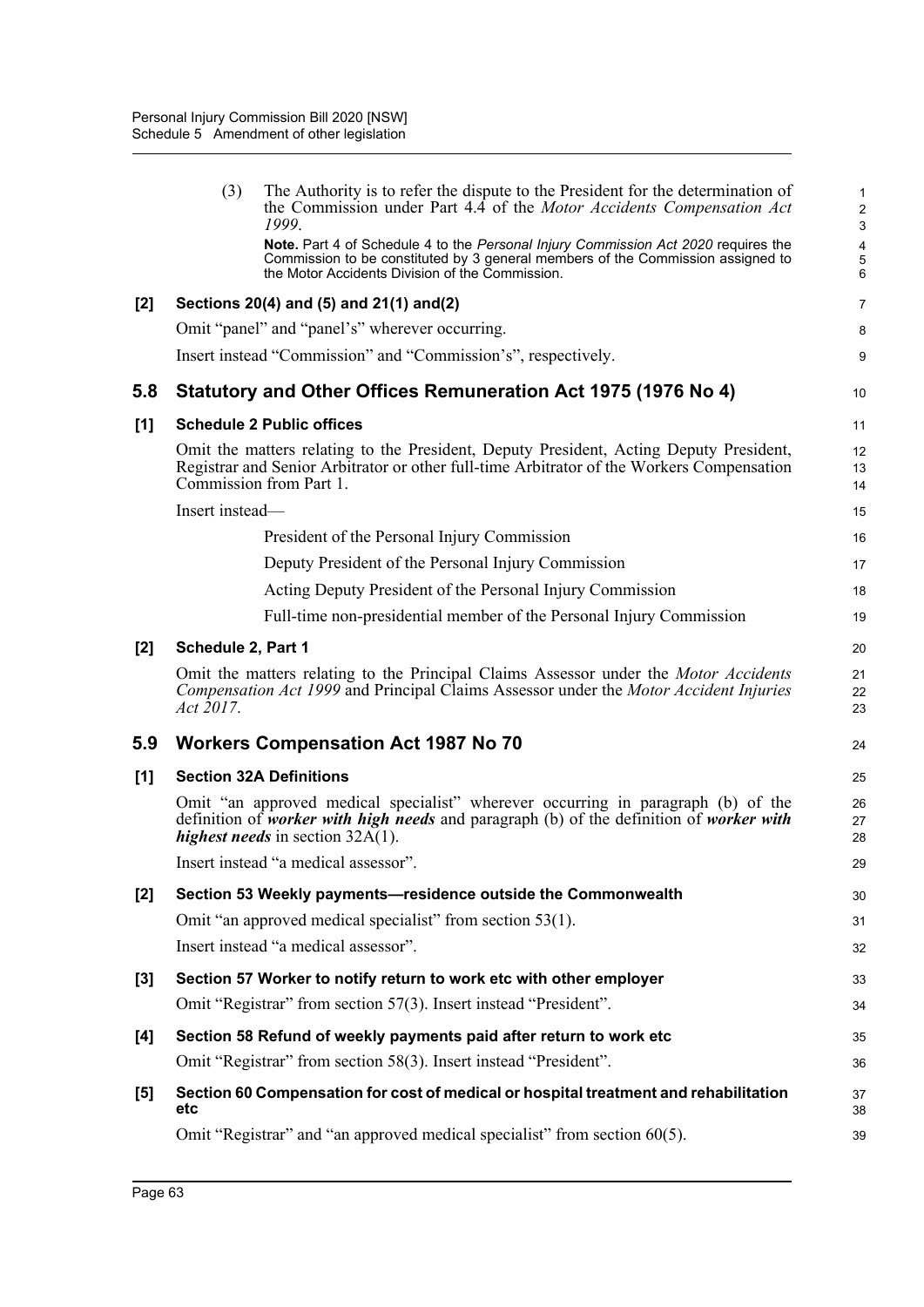|        | Insert instead "President" and "a medical assessor", respectively.                                                                                    | 1              |
|--------|-------------------------------------------------------------------------------------------------------------------------------------------------------|----------------|
| [6]    | <b>Section 87H Registration of commutation agreements</b>                                                                                             | $\overline{c}$ |
|        | Omit "Registrar" and "Registrar's" wherever occurring in section 87H(1)–(4).                                                                          | 3              |
|        | Insert instead "President" and "President's", respectively.                                                                                           | 4              |
| $[7]$  | Section 145 Employer or insurer to reimburse Insurance Fund                                                                                           | 5              |
|        | Omit "section 362 of the 1998 Act" from 145(7).                                                                                                       | 6              |
|        | Insert instead "section 59 of the Personal Injury Commission Act 2020".                                                                               | 7              |
| [8]    | Section 151DA Time not to run for commencement of proceedings in certain cases                                                                        | 8              |
|        | Omit "approved medical specialist" from section 151DA(5).                                                                                             | 9              |
|        | Insert instead "medical assessor".                                                                                                                    | 10             |
| [9]    | Section 154M Certain provisions extended to scheme agents                                                                                             | 11             |
|        | Insert "and <i>Personal Injury Commission Act 2020</i> " after "1998 Act" in section 154M(2).                                                         | 12             |
| $[10]$ | Section 154M(2)                                                                                                                                       | 13             |
|        | Omit ", 345 and 356". Insert instead "and 345 of the 1998 Act".                                                                                       | 14             |
| $[11]$ | <b>Section 154M(2)</b>                                                                                                                                | 15             |
|        | Insert at the end of the subsection-                                                                                                                  | 16             |
|        | Section 51 of the Personal Injury Commission Act 2020.                                                                                                | 17             |
| $[12]$ | Section 245 Disputes as to fitness-medical assessment                                                                                                 | 18             |
|        | Omit "an approved medical specialist" from section 245(1).                                                                                            | 19             |
|        | Insert instead "a medical assessor".                                                                                                                  | 20             |
| $[13]$ | <b>Section 245(2)</b>                                                                                                                                 | 21             |
|        | Omit "approved medical specialist". Insert instead "medical assessor".                                                                                | 22             |
|        | 5.10 Workplace Injury Management and Workers Compensation Act 1998<br><b>No 86</b>                                                                    | 23<br>24       |
| [1]    | <b>Section 4 Definitions</b>                                                                                                                          | 25             |
|        | Omit the definition of <i>approved medical specialist</i> from section $4(1)$ .                                                                       | 26             |
|        | Insert in alphabetical order—                                                                                                                         | 27             |
|        | medical assessor means a person appointed under the Personal Injury<br><i>Commission Act 2020</i> as a medical assessor for the purposes of this Act. | 28<br>29       |
| $[2]$  | Section 4(1), definition of "Arbitrator"                                                                                                              | 30             |
|        | Omit the definition.                                                                                                                                  | 31             |
| $[3]$  | Section 4(1), definition of "Commission"                                                                                                              | 32             |
|        | Omit the definition. Insert instead—                                                                                                                  | 33             |
|        | <b>Commission</b> means the Personal Injury Commission of New South Wales<br>established by the <i>Personal Injury Commission Act 2020</i> .          | 34<br>35       |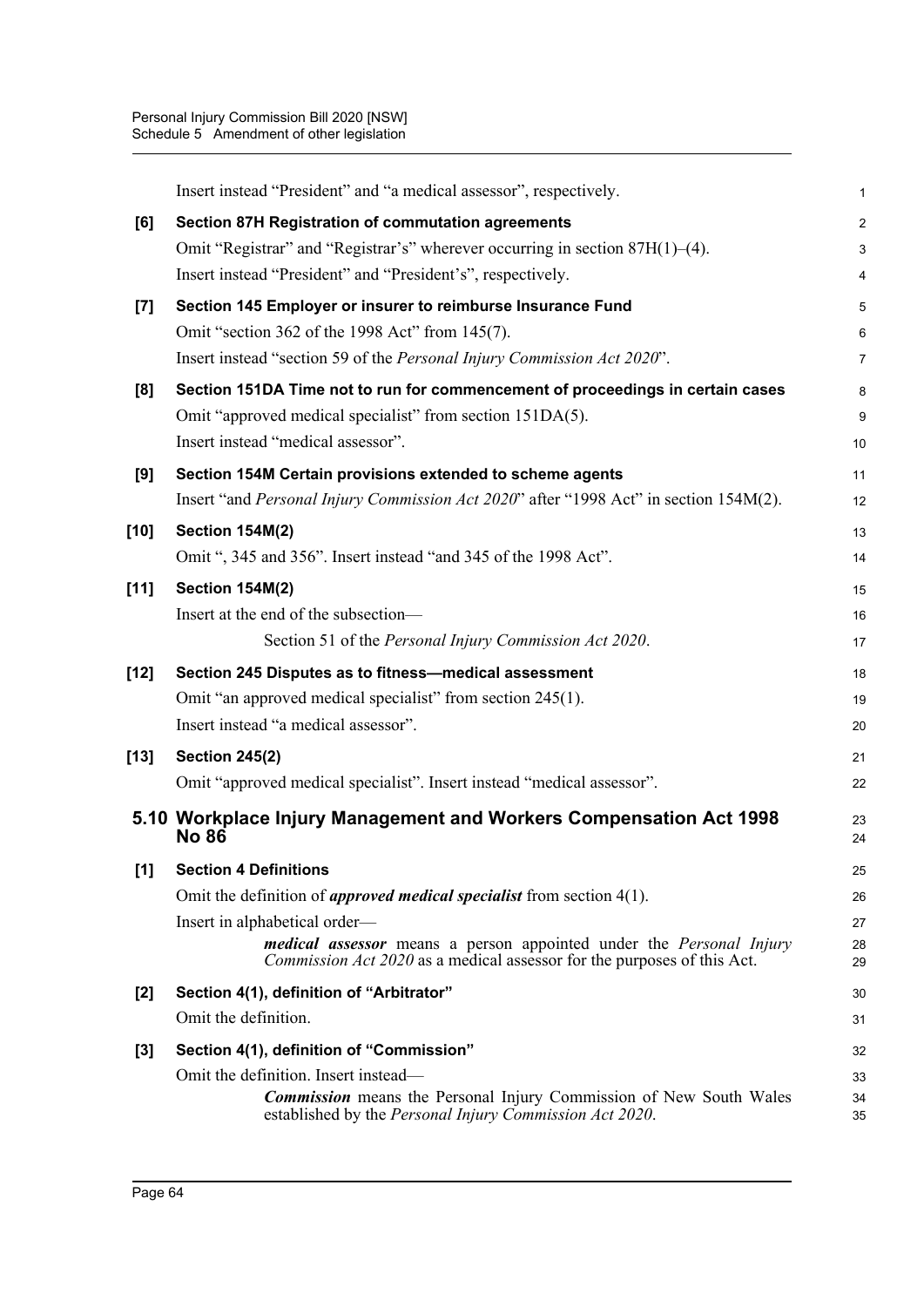| [4]                | Section 4(1), definition of "mediator"              |                      |                                                                                                                                                                               | 1                       |  |
|--------------------|-----------------------------------------------------|----------------------|-------------------------------------------------------------------------------------------------------------------------------------------------------------------------------|-------------------------|--|
|                    | Omit the definition. Insert instead—                |                      |                                                                                                                                                                               | $\overline{\mathbf{c}}$ |  |
|                    |                                                     |                      | <i>mediator</i> means a person appointed as a mediator for the purposes of this Act<br>under the <i>Personal Injury Commission Act 2020</i> .                                 | 3<br>4                  |  |
| [5]                |                                                     |                      | Section 4(1), definition of "medical assessment"                                                                                                                              | 5                       |  |
|                    |                                                     |                      | Omit "an approved medical specialist". Insert instead "a medical assessor".                                                                                                   | 6                       |  |
| [6]                | Section 4(1)                                        |                      |                                                                                                                                                                               | 7                       |  |
|                    | Omit the definition of <i>Presidential member</i> . |                      |                                                                                                                                                                               | 8                       |  |
|                    | Insert in alphabetical order—                       |                      |                                                                                                                                                                               | 9                       |  |
|                    |                                                     | presidential member. | <b>non-presidential member</b> means a member of the Commission other than a                                                                                                  | 10<br>11                |  |
|                    |                                                     | Commission Act 2020. | <b>presidential member</b> has the same meaning as in the <i>Personal Injury</i>                                                                                              | 12<br>13                |  |
| $\left[ 7 \right]$ | Section 4(1), definition of "Registrar"             |                      |                                                                                                                                                                               | 14                      |  |
|                    | Omit the definition. Insert in alphabetical order—  |                      |                                                                                                                                                                               | 15                      |  |
|                    |                                                     |                      | <i>principal registrar</i> means the principal registrar of the Commission.                                                                                                   | 16                      |  |
| [8]                | Section 4(1), definition of "Rules"                 |                      |                                                                                                                                                                               | 17                      |  |
|                    | Omit the definition. Insert in alphabetical order—  |                      |                                                                                                                                                                               | 18                      |  |
|                    |                                                     | Commission Act 2020. | <b>Commission rules</b> has the same meaning as in the <i>Personal Injury</i>                                                                                                 | 19<br>20                |  |
| [9]                | Section 35 Payments into and from Fund              |                      |                                                                                                                                                                               | 21                      |  |
|                    | Omit section $35(2)(e1)$ . Insert instead—          |                      |                                                                                                                                                                               |                         |  |
|                    | (e1)                                                |                      | the costs associated with the establishment and operation of the<br>Workers Compensation Division of the Commission arising from the<br>Workers Compensation Acts, including- | 23<br>24<br>25          |  |
|                    |                                                     | (i)                  | the expenditure incurred by the Commission in providing<br>medical assessments and reviews of medical assessments for the<br>purposes of those Acts, and                      | 26<br>27<br>28          |  |
|                    |                                                     | (ii)                 | the expenditure incurred by the Commission in providing<br>services (including mediation services) in respect of claims for<br>work injury damages,                           | 29<br>30<br>31          |  |
| [10]               |                                                     |                      | Section 73 Insurer to provide copies of reports to worker                                                                                                                     | 32                      |  |
|                    |                                                     |                      | Omit "an approved medical specialist" from section $73(3)(c)$ .                                                                                                               | 33                      |  |
|                    | Insert instead "a medical assessor".                |                      |                                                                                                                                                                               | 34                      |  |
| $[11]$             |                                                     |                      | Section 75 Report about delays and the incurring of unreasonable costs by insurers                                                                                            | 35                      |  |
|                    |                                                     |                      | Omit "The Registrar or another member" from section 75(1).                                                                                                                    | 36                      |  |
|                    | Insert instead "A member".                          |                      |                                                                                                                                                                               | 37                      |  |
| [12]               | <b>Section 80 Required period of notice</b>         |                      |                                                                                                                                                                               | 38                      |  |
|                    |                                                     |                      | Omit "Workers Compensation" from the note to section 80(3).                                                                                                                   | 39                      |  |
|                    |                                                     |                      |                                                                                                                                                                               |                         |  |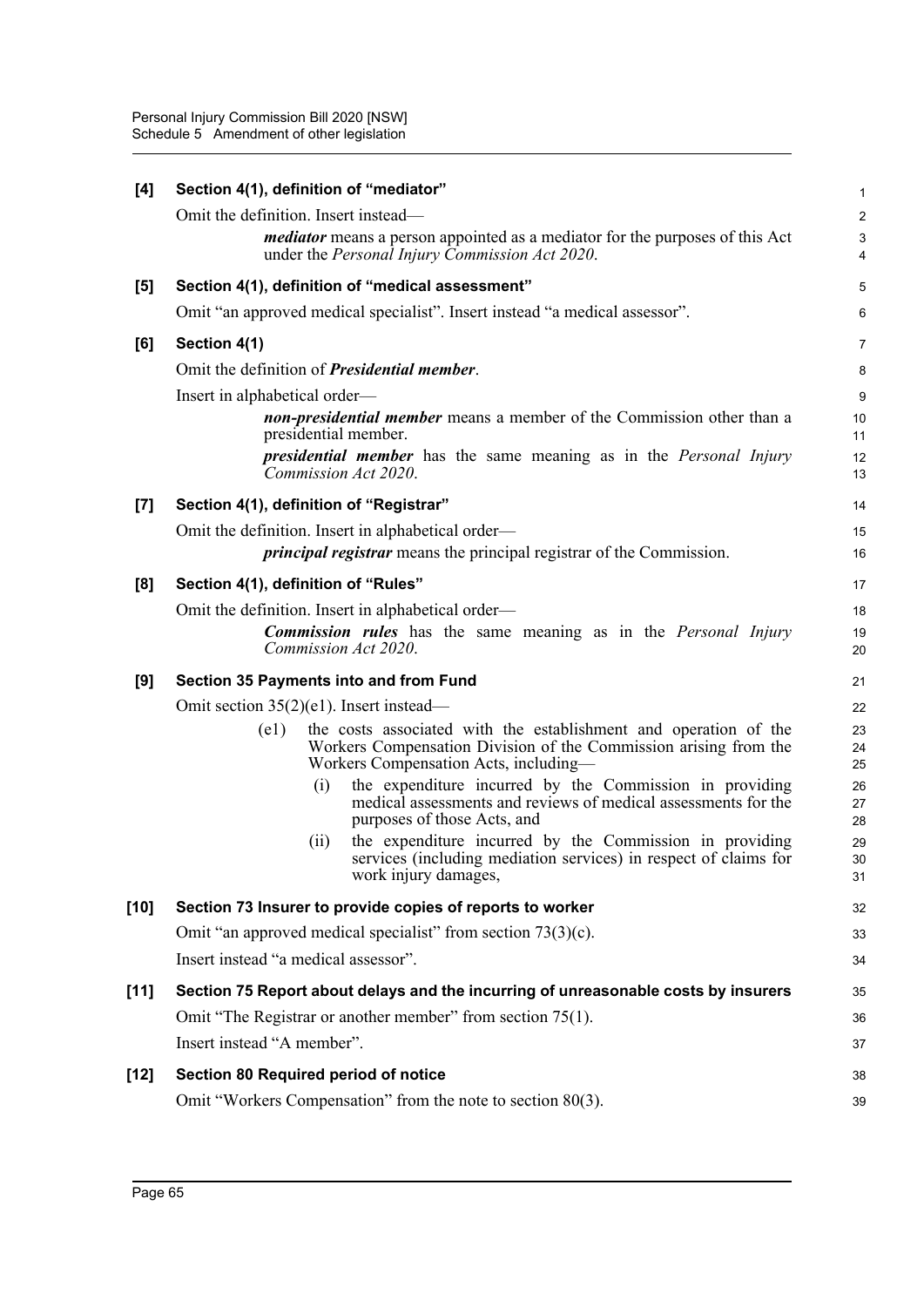| $[13]$ | Section 106 Authority may intervene in proceedings                                                        | 1              |
|--------|-----------------------------------------------------------------------------------------------------------|----------------|
|        | Omit the section.                                                                                         | $\overline{c}$ |
| $[14]$ | Section 119 Medical examination of workers at direction of employer                                       | 3              |
|        | Omit "an approved medical specialist" from section $119(6)(c)$ .                                          | 4              |
|        | Insert instead "a medical assessor".                                                                      | 5              |
| $[15]$ | Section 120 Medical examination of worker at direction of Commission                                      | 6              |
|        | Omit "an approved medical specialist" and "Registrar" from section 120(1).                                | 7              |
|        | Insert instead "a medical assessor" and "Commission", respectively.                                       | 8              |
| $[16]$ | Section 125 Reimbursement of worker for loss of wages and expenses associated<br>with medical examination | 9<br>10        |
|        | Omit "an approved medical specialist" from section 125(2).                                                | 11             |
|        | Insert instead "a medical assessor".                                                                      | 12             |
| $[17]$ | Section 126 Copies of certain medical reports to be supplied to worker                                    | 13             |
|        | Omit "an approved medical specialist" from section $126(3)(c)$ .                                          | 14             |
|        | Insert instead "a medical assessor".                                                                      | 15             |
| $[18]$ | Section 239 Authority may obtain documents from certain registries                                        | 16             |
|        | Omit "Registrar of the Commission" from section 239(2).                                                   | 17             |
|        | Insert instead "principal registrar of the Commission".                                                   | 18             |
| $[19]$ | <b>Section 239(3)</b>                                                                                     | 19             |
|        | Insert "or principal registrar" after "Registrar".                                                        | 20             |
| $[20]$ | Section 281 Liability to be accepted and settlement offer made                                            | 21             |
|        | Omit "an approved medical specialist" from section $281(2)(a)$ .                                          | 22             |
|        | Insert instead "a medical assessor".                                                                      | 23             |
| $[21]$ | Section 284 Insurer liable to pay fee if claim goes to assessment                                         | 24             |
|        | Omit "Registrar" wherever occurring in section 284(1) and (6). Insert instead "President".                | 25             |
| $[22]$ | Section 288 Referral of disputes to Commission                                                            | 26             |
|        | Omit "Registrar" wherever occurring. Insert instead "President".                                          | 27             |
| $[23]$ | Section 289A Further restrictions as to when a dispute can be referred to<br><b>Commission</b>            | 28<br>29       |
|        | Omit "Registrar" from section 289A(2)(b). Insert instead "President".                                     | 30             |
| $[24]$ | Section 289B Stay of disputed work capacity decision                                                      | 31             |
|        | Omit "Registrar" from section 289B(3). Insert instead "President".                                        | 32             |
| $[25]$ | Section 290 Information exchange between parties                                                          | 33             |
|        | Omit "Registrar" wherever occurring in section 290(1) and (6).                                            | 34             |
|        | Insert instead "President".                                                                               | 35             |
|        |                                                                                                           |                |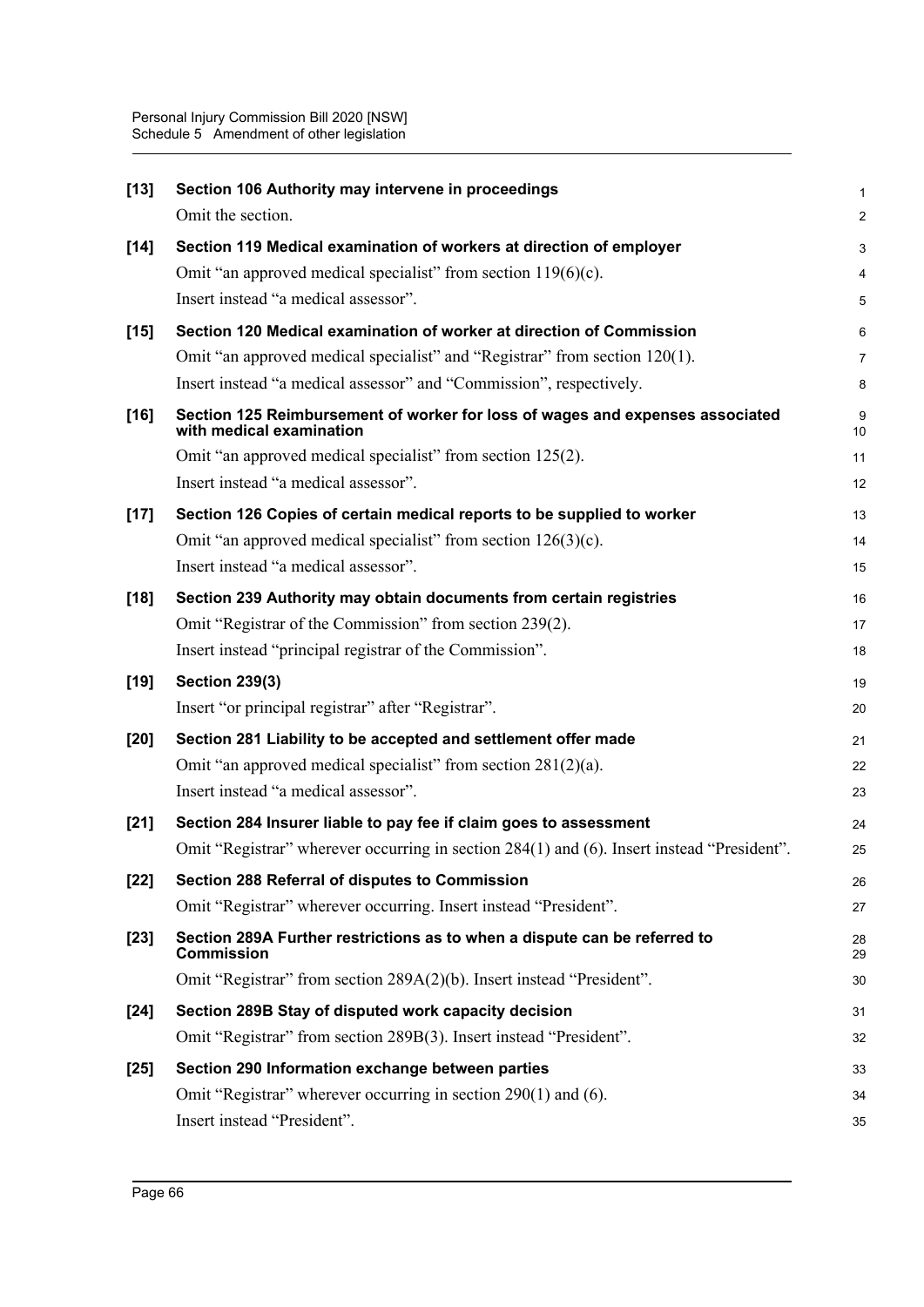| $[26]$ |      |                       | Sections 290(1), 294A, 302, 315(1), 316(1)(b) and 318A(6)                                                                                                                                                                                  | 1                       |
|--------|------|-----------------------|--------------------------------------------------------------------------------------------------------------------------------------------------------------------------------------------------------------------------------------------|-------------------------|
|        |      |                       | Omit "Rules" wherever occurring. Insert instead "Commission rules".                                                                                                                                                                        | $\overline{\mathbf{c}}$ |
| $[27]$ |      | <b>Section 290(5)</b> |                                                                                                                                                                                                                                            | 3                       |
|        |      |                       | Omit "regulations" wherever occurring. Insert instead "Commission rules".                                                                                                                                                                  | 4                       |
| $[28]$ |      |                       | <b>Section 292 Expedited assessment</b>                                                                                                                                                                                                    | 5                       |
|        |      |                       | Omit "Registrar". Insert instead "President".                                                                                                                                                                                              | 6                       |
| $[29]$ |      |                       | <b>Section 293 Medical assessment</b>                                                                                                                                                                                                      | 7                       |
|        |      |                       | Omit "Registrar" wherever occurring in section 293(1) and (3). Insert instead "President".                                                                                                                                                 | 8                       |
| $[30]$ |      |                       | Section 294 Certificate of Commission's determination                                                                                                                                                                                      | 9                       |
|        |      |                       | Omit section 294(3).                                                                                                                                                                                                                       | 10                      |
| $[31]$ |      |                       | Sections 294A and 302, headings                                                                                                                                                                                                            | 11                      |
|        |      |                       | Omit "Rules" wherever occurring. Insert instead "Commission rules".                                                                                                                                                                        | 12                      |
| $[32]$ |      |                       | <b>Section 294A(1)(b)</b>                                                                                                                                                                                                                  | 13                      |
|        |      |                       | Omit "approved medical specialists". Insert instead "medical assessors".                                                                                                                                                                   | 14                      |
| $[33]$ |      |                       | Sections 296, 307 and 308, headings                                                                                                                                                                                                        | 15                      |
|        |      |                       | Omit "Registrar" wherever occurring. Insert instead "President".                                                                                                                                                                           | 16                      |
| $[34]$ |      |                       | Sections 296, 297(1), (3) and (4), 299(1), 302, 303, 306, 307, 308(1), 309 and 310                                                                                                                                                         | 17                      |
|        |      |                       | Omit "Registrar" wherever occurring. Insert instead "President".                                                                                                                                                                           | 18                      |
| $[35]$ |      | <b>Section 304B</b>   |                                                                                                                                                                                                                                            | 19                      |
|        |      |                       | Omit the section. Insert instead—                                                                                                                                                                                                          | 20                      |
|        | 304B |                       | President may deal with dispute                                                                                                                                                                                                            | 21                      |
|        |      | (1)                   | The President may determine the dispute instead of the Commission.                                                                                                                                                                         | 22                      |
|        |      | (2)                   | For the purposes of determining the dispute, the President has all the functions<br>of the Commission under the Workers Compensation Acts and any<br>determination of the President is taken to be the determination of the<br>Commission. | 23<br>24<br>25<br>26    |
|        |      |                       | Note. The President has power under section 18 of the Personal Injury Commission<br>Act 2020 to delegate the President's function under this Act to certain members and<br>registrars of the Commission.                                   | 27<br>28<br>29          |
|        |      | (3)                   | This Division does not affect any jurisdiction of the Commission to determine<br>a dispute involving weekly payments of compensation.                                                                                                      | 30<br>31                |
| $[36]$ |      |                       | Sections 308(2) and (3) and 317(3)                                                                                                                                                                                                         | 32                      |
|        |      |                       | Omit "Registrar's" wherever occurring. Insert instead "President's".                                                                                                                                                                       | 33                      |
| $[37]$ |      |                       | Section 313 Threshold dispute prevents service of pre-filing statement and<br>commencement of court proceedings                                                                                                                            | 34<br>35                |
|        |      |                       | Omit "an approved medical specialist". Insert instead "a medical assessor".                                                                                                                                                                | 36                      |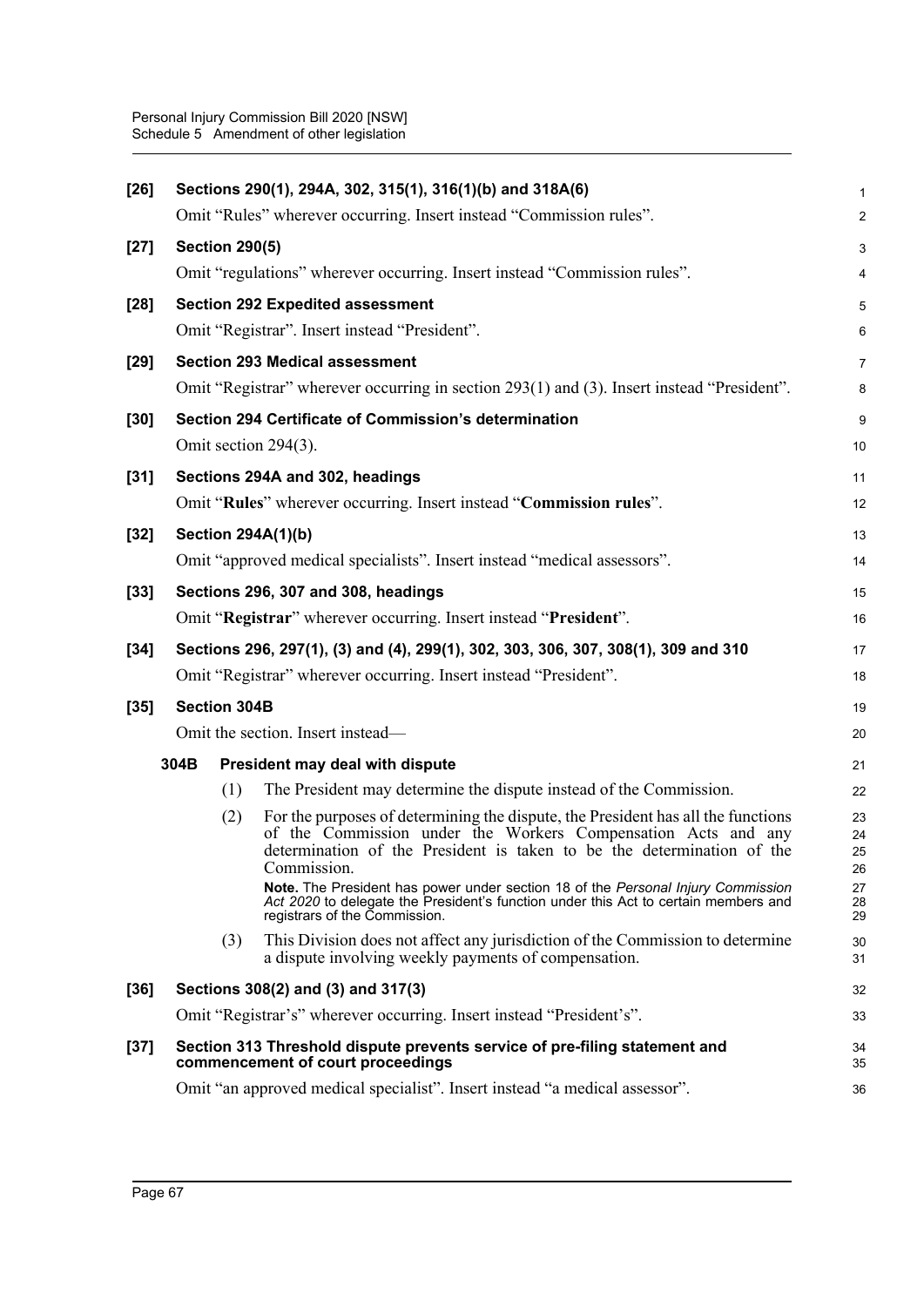| $[38]$ | Section 314 What constitutes threshold dispute                                                         | 1              |
|--------|--------------------------------------------------------------------------------------------------------|----------------|
|        | Omit "an approved medical specialist" wherever occurring in section $314(1)$ and $(2)(b)$ .            | $\overline{a}$ |
|        | Insert instead "a medical assessor".                                                                   | 3              |
| $[39]$ | Section 317 Defective pre-filing statement                                                             | 4              |
|        | Omit "Registrar" wherever occurring in section 317(2) and (3).                                         | 5              |
|        | Insert instead "President".                                                                            | 6              |
| [40]   | Section 318A Mediation of claim before commencement of court proceedings                               | 7              |
|        | Omit "Registrar" wherever occurring in section 318A(5). Insert instead "President".                    | 8              |
| $[41]$ | <b>Section 318D Powers of mediators</b>                                                                | 9              |
|        | Omit "sections $357-359$ " from section $318D(1)$ .                                                    | 10             |
|        | Insert instead "sections 49-51 of the Personal Injury Commission Act 2020".                            | 11             |
| $[42]$ | <b>Section 318F Appointment of mediators</b>                                                           | 12             |
|        | Omit the section.                                                                                      | 13             |
| $[43]$ | <b>Section 318G Protection of mediators</b>                                                            | 14             |
|        | Omit the section.                                                                                      | 15             |
| $[44]$ | Section 318I Orders for access to information and premises                                             | 16             |
|        | Omit "Registrar" from section 318I(1). Insert instead "President".                                     | 17             |
| $[45]$ | Section 318I, note                                                                                     | 18             |
|        | Omit "section 357".                                                                                    | 19             |
|        | Insert instead "section 49 of the Personal Injury Commission Act 2020".                                | 20             |
| $[46]$ | <b>Section 319 Definitions</b>                                                                         | 21             |
|        | Omit the definition of <i>approved medical specialist</i> .                                            | 22             |
| $[47]$ | Section 320 Appointment of approved medical specialists                                                | 23             |
|        | Omit the section.                                                                                      | 24             |
| $[48]$ | Section 321 Referral of medical dispute for assessment                                                 | 25             |
|        | Omit "Registrar" and "approved medical specialist" wherever occurring.                                 | 26             |
|        | Insert instead "President" and "medical assessor", respectively.                                       | 27             |
| $[49]$ | Section 321A Referral of medical dispute concerning permanent impairment                               | 28             |
|        | Omit "Registrar" from section 321A(3). Insert instead "President".                                     | 29             |
| [50]   | <b>Section 322 Assessment of impairment</b>                                                            | 30             |
|        | Omit "An approved medical specialist" and "the approved medical specialist" from section<br>$322(4)$ . | 31<br>32       |
|        | Insert instead "A medical assessor" and "the medical assessor", respectively.                          | 33             |
| $[51]$ | Section 322A One assessment only of degree of permanent impairment                                     | 34             |
|        | Omit "Arbitrator" from section 322A(4).                                                                | 35             |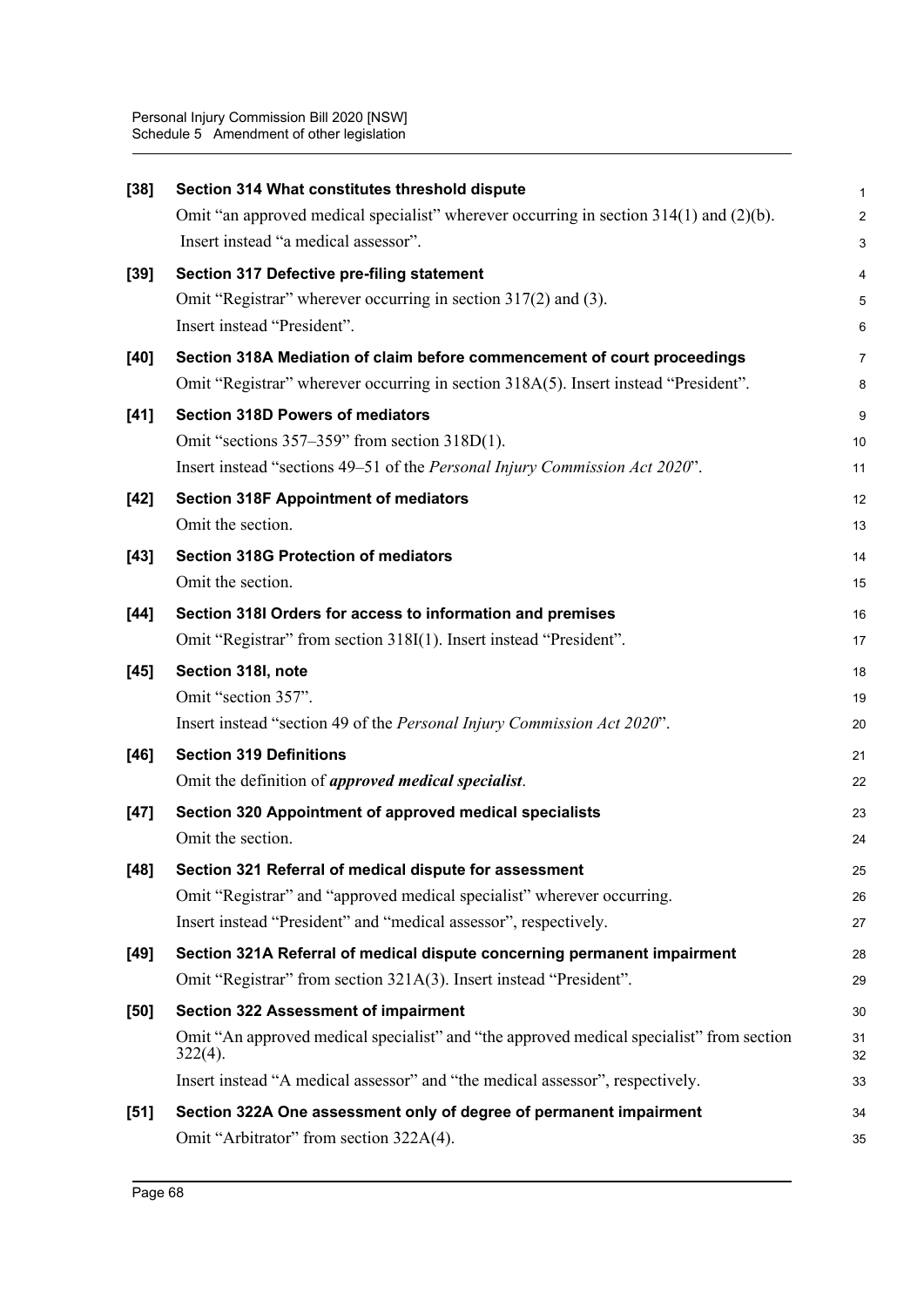|      | Insert instead "non-presidential member". |                                                                                                                                                                                                            |                |  |
|------|-------------------------------------------|------------------------------------------------------------------------------------------------------------------------------------------------------------------------------------------------------------|----------------|--|
| [52] |                                           | Section 323 Deduction for previous injury or pre-existing condition or abnormality                                                                                                                         | $\overline{c}$ |  |
|      |                                           | Omit "approved medical specialist" from section 323(3). Insert instead "medical assessor".                                                                                                                 | 3              |  |
| [53] | Section 324, heading                      |                                                                                                                                                                                                            | 4              |  |
|      |                                           | Omit "approved medical specialist". Insert instead "medical assessor".                                                                                                                                     | 5              |  |
| [54] |                                           | Section 324(1) and (2)                                                                                                                                                                                     | 6              |  |
|      |                                           | Omit "approved medical specialist" wherever occurring. Insert instead "medical assessor".                                                                                                                  | $\overline{7}$ |  |
| [55] | Section 324(3) and (4)                    |                                                                                                                                                                                                            |                |  |
|      |                                           | Omit section 324(3). Insert instead—                                                                                                                                                                       | 9              |  |
|      | (3)                                       | This section extends to the assessment of a medical dispute in the course of an<br>appeal or further assessment under this Part.                                                                           | 10<br>11       |  |
|      | (4)                                       | A medical assessor hearing the appeal or who is assessing the matter by way<br>of further assessment has all the powers of a medical assessor under this<br>section on an assessment of a medical dispute. | 12<br>13<br>14 |  |
| [56] |                                           | <b>Section 325 Medical assessment certificate</b>                                                                                                                                                          | 15             |  |
|      |                                           | Omit "approved medical specialist", "Registrar" and "approved medical specialist's"<br>wherever occurring in section $325(1)$ –(3).                                                                        | 16<br>17       |  |
|      |                                           | Insert instead "medical assessor", "President" and "medical assessor's", respectively.                                                                                                                     | 18             |  |
| [57] | <b>Section 325(4)</b>                     |                                                                                                                                                                                                            |                |  |
|      |                                           | Omit the subsection. Insert instead—                                                                                                                                                                       | 20             |  |
|      | (4)                                       | A medical assessor is competent to give evidence as to matters in a certificate<br>given by the assessor under this section, but may not be compelled to give<br>evidence.                                 | 21<br>22<br>23 |  |
| [58] |                                           | Section 327 Appeal against medical assessment                                                                                                                                                              | 24             |  |
|      | $327(2)$ and (6).                         | Omit "an approved medical specialist" and "the approved medical specialist" from section                                                                                                                   | 25<br>26       |  |
|      |                                           | Insert instead "a medical assessor" and "the medical assessor", respectively.                                                                                                                              | 27             |  |
| [59] |                                           | Section 327(4), (5) and (6)                                                                                                                                                                                | 28             |  |
|      |                                           | Omit "Registrar" wherever occurring. Insert instead "President".                                                                                                                                           | 29             |  |
| [60] |                                           | Section 328 Procedure on appeal                                                                                                                                                                            | 30             |  |
|      |                                           | Omit section $328(1)$ and (2). Insert instead—                                                                                                                                                             | 31             |  |
|      | (1)                                       | An appeal against a medical assessment is to be heard by an Appeal Panel<br>constituted by 3 persons chosen by the President as follows—                                                                   | 32<br>33       |  |
|      |                                           | 2 medical assessors,<br>(a)                                                                                                                                                                                | 34             |  |
|      |                                           | 1 member of the Commission who is a member assigned to the Workers<br>(b)<br>Compensation Division of the Commission.                                                                                      | 35<br>36       |  |
|      | (2)                                       | The appeal is to be by way of review of the original medical assessment but<br>the review is limited to the grounds of appeal on which the appeal is made.                                                 | 37<br>38       |  |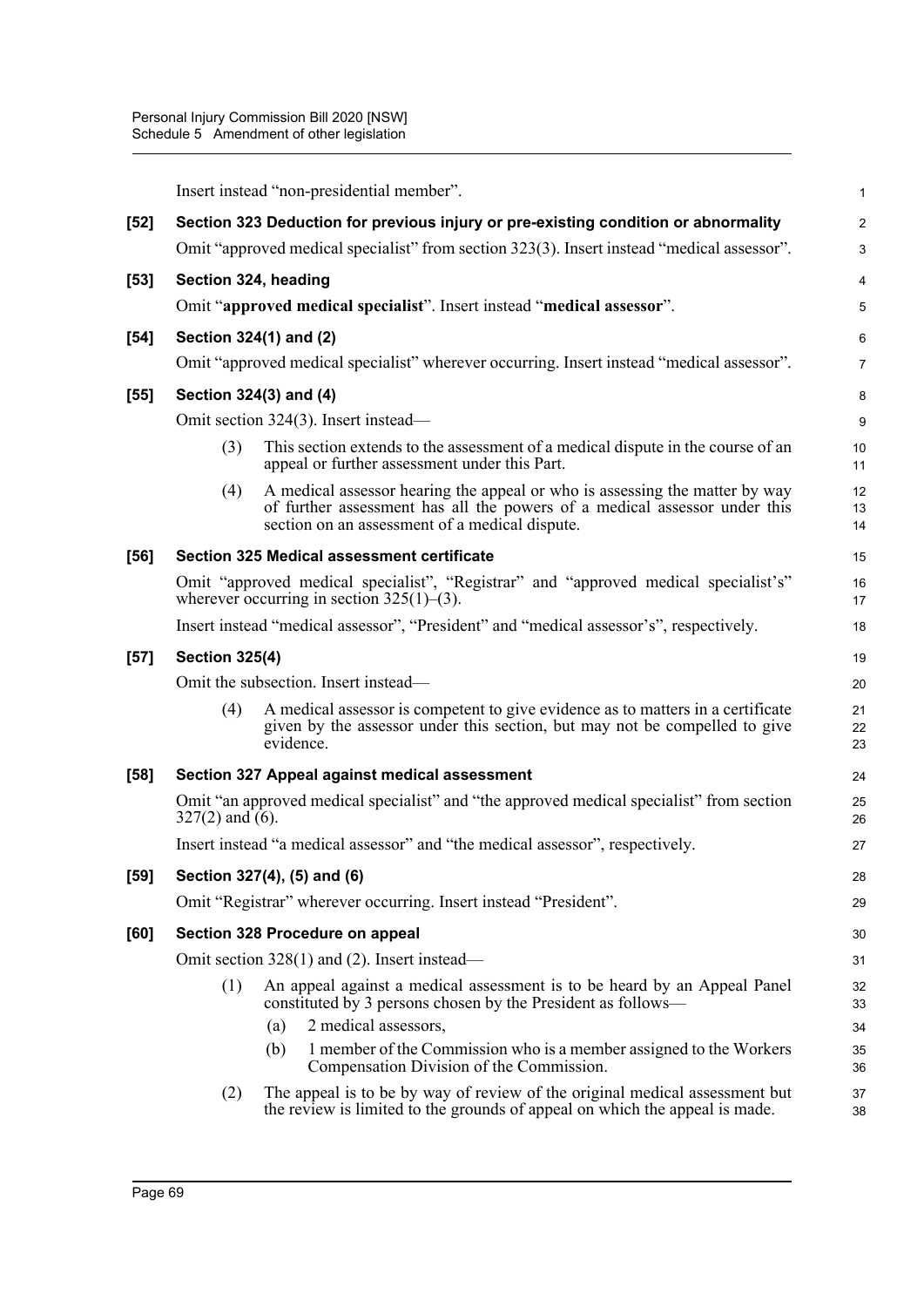|        | (2A)                  | To avoid doubt, any medical re-examination of the worker for the purposes of<br>the review need not be conducted by all of the members of the Appeal Panel<br>if the members agree for it to be conducted by only some of the members.                                                                                                                                                                                                                       | $\mathbf 1$<br>$\overline{c}$<br>3 |
|--------|-----------------------|--------------------------------------------------------------------------------------------------------------------------------------------------------------------------------------------------------------------------------------------------------------------------------------------------------------------------------------------------------------------------------------------------------------------------------------------------------------|------------------------------------|
| [61]   |                       | Section 329 Referral of matter for further medical assessment or reconsideration                                                                                                                                                                                                                                                                                                                                                                             | 4                                  |
|        | and $(1A)$ .          | Omit "Registrar" and "approved medical specialist" wherever occurring in section 329(1)                                                                                                                                                                                                                                                                                                                                                                      | 5<br>6                             |
|        |                       | Insert instead "President" and "medical assessor", respectively.                                                                                                                                                                                                                                                                                                                                                                                             | 7                                  |
| [62]   |                       | <b>Section 330 Costs of medical assessment</b>                                                                                                                                                                                                                                                                                                                                                                                                               | 8                                  |
|        |                       | Omit "approved medical specialists" from section 330(1).                                                                                                                                                                                                                                                                                                                                                                                                     | 9                                  |
|        |                       | Insert instead "medical assessors".                                                                                                                                                                                                                                                                                                                                                                                                                          | 10                                 |
| [63]   | Section 331, heading  |                                                                                                                                                                                                                                                                                                                                                                                                                                                              | 11                                 |
|        |                       | Omit "Guidelines". Insert instead "Commission rules".                                                                                                                                                                                                                                                                                                                                                                                                        | 12                                 |
| [64]   | <b>Section 331</b>    |                                                                                                                                                                                                                                                                                                                                                                                                                                                              | 13                                 |
|        |                       | Omit "Workers Compensation Guidelines". Insert instead "Commission rules".                                                                                                                                                                                                                                                                                                                                                                                   | 14                                 |
| $[65]$ |                       | Section 347 Regulations for costs assessment                                                                                                                                                                                                                                                                                                                                                                                                                 | 15                                 |
|        |                       | Omit section 347(4). Insert instead—                                                                                                                                                                                                                                                                                                                                                                                                                         | 16                                 |
|        | (4)                   | Without limiting this section (but subject to the <i>Personal Injury Commission</i><br>Act 2020 and the Commission rules), the regulations may make provision for<br>or with respect to-                                                                                                                                                                                                                                                                     | 17<br>18<br>19                     |
|        |                       | the assessment of costs by the Commission, and<br>(a)                                                                                                                                                                                                                                                                                                                                                                                                        | 20                                 |
|        |                       | (b)<br>appeals to the Commission against the assessments of costs by the<br>Commission.                                                                                                                                                                                                                                                                                                                                                                      | 21<br>22                           |
|        |                       | Note. Clause 5 of Schedule 3 to the Personal Injury Commission Act 2020 provides for<br>the Commission to be constituted by 1 non-presidential member assigned to the<br>Workers Compensation Division of the Commission when dealing with costs<br>assessments under the regulations. The clause also provides that the Commission is<br>to be constituted by a presidential member of the Division when dealing with appeals<br>against costs assessments. | 23<br>24<br>25<br>26<br>27<br>28   |
| [66]   |                       | Chapter 7, Part 9, heading                                                                                                                                                                                                                                                                                                                                                                                                                                   | 29                                 |
|        |                       | Omit the heading. Insert instead—                                                                                                                                                                                                                                                                                                                                                                                                                            | 30                                 |
|        | Part 9                | References and appeals                                                                                                                                                                                                                                                                                                                                                                                                                                       | 31                                 |
| [67]   |                       | Sections 349, 350, 354-362, 364 and 365                                                                                                                                                                                                                                                                                                                                                                                                                      | 32                                 |
|        | Omit the sections.    |                                                                                                                                                                                                                                                                                                                                                                                                                                                              | 33                                 |
| [68]   |                       | Sections 351 and 353, headings                                                                                                                                                                                                                                                                                                                                                                                                                               | 34                                 |
|        |                       | Omit "Presidential" wherever occurring. Insert instead "presidential".                                                                                                                                                                                                                                                                                                                                                                                       | 35                                 |
| [69]   | <b>Section 351(1)</b> |                                                                                                                                                                                                                                                                                                                                                                                                                                                              | 36                                 |
|        |                       | Omit the subsection. Insert instead—                                                                                                                                                                                                                                                                                                                                                                                                                         | 37                                 |
|        | (1)                   | A question of law arising in proceedings under the Workers Compensation<br>Acts before the Commission constituted by a non-presidential member may,                                                                                                                                                                                                                                                                                                          | 38<br>39                           |
|        |                       |                                                                                                                                                                                                                                                                                                                                                                                                                                                              |                                    |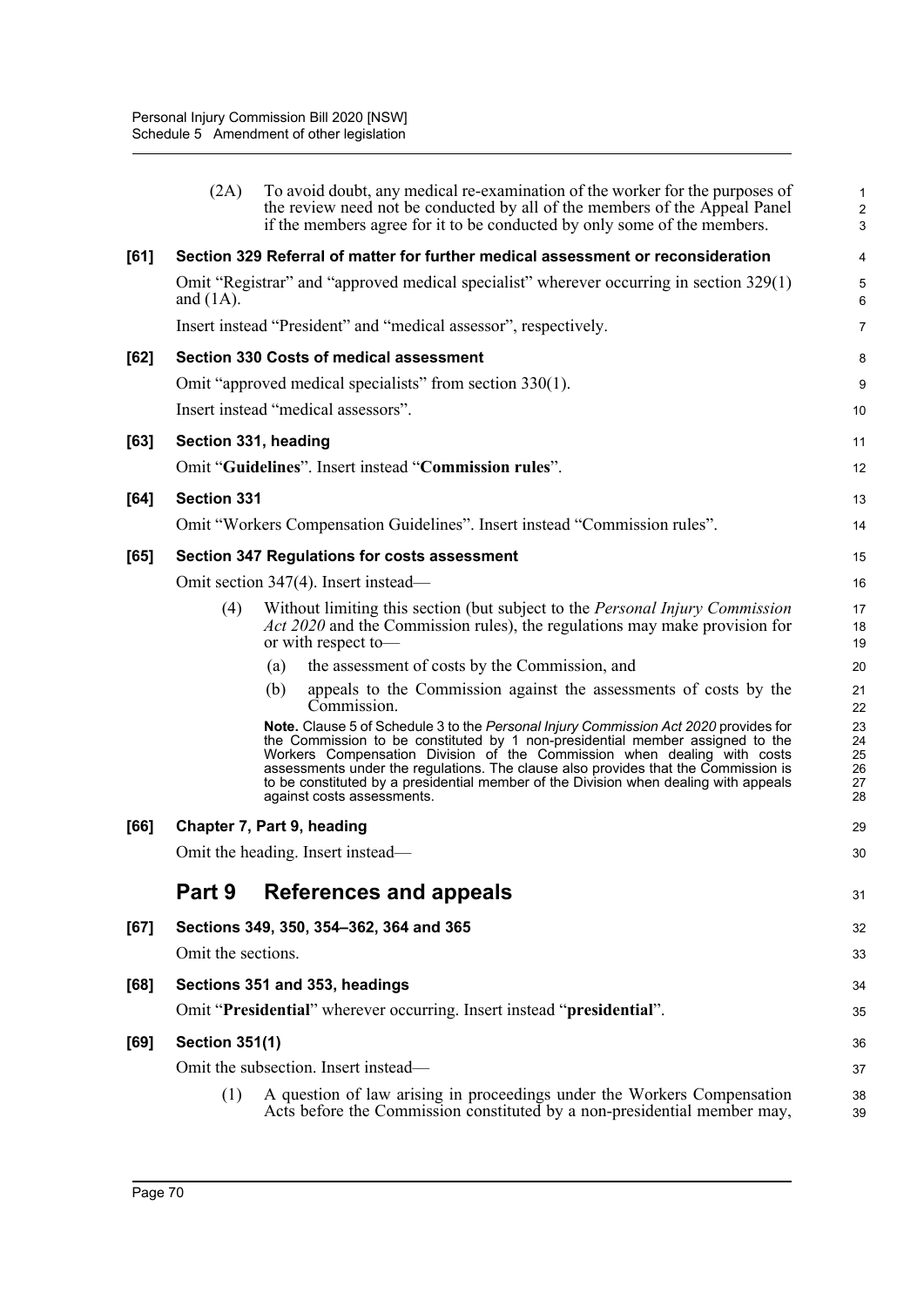|        |                       | with the leave of the President, be referred by the member for the opinion of<br>the Commission constituted by the President.                                                                                                                                                                                                                                                                                                 | $\mathbf 1$<br>$\boldsymbol{2}$  |
|--------|-----------------------|-------------------------------------------------------------------------------------------------------------------------------------------------------------------------------------------------------------------------------------------------------------------------------------------------------------------------------------------------------------------------------------------------------------------------------|----------------------------------|
| $[70]$ | <b>Section 351(2)</b> |                                                                                                                                                                                                                                                                                                                                                                                                                               | 3                                |
|        |                       | Omit "Arbitrator's". Insert instead "non-presidential member's".                                                                                                                                                                                                                                                                                                                                                              | 4                                |
| $[71]$ | <b>Section 351(5)</b> |                                                                                                                                                                                                                                                                                                                                                                                                                               | 5                                |
|        |                       | Omit "an Arbitrator". Insert instead "a non-presidential member".                                                                                                                                                                                                                                                                                                                                                             | 6                                |
| $[72]$ |                       | Section 352, heading                                                                                                                                                                                                                                                                                                                                                                                                          | 7                                |
|        |                       | Omit "Arbitrator". Insert instead "non-presidential member".                                                                                                                                                                                                                                                                                                                                                                  | 8                                |
| $[73]$ | Section 352(1)-(2B)   |                                                                                                                                                                                                                                                                                                                                                                                                                               | 9                                |
|        |                       | Omit section $352(1)$ and (2). Insert instead—                                                                                                                                                                                                                                                                                                                                                                                | 10                               |
|        | (1)                   | A party to a dispute in connection with a claim for compensation may appeal<br>to the Commission constituted by a presidential member against a decision in<br>respect of the dispute by the Commission constituted by a non-presidential<br>member.                                                                                                                                                                          | 11<br>12<br>13<br>14             |
|        | (2)                   | An appeal is to be made by application to the President.                                                                                                                                                                                                                                                                                                                                                                      | 15                               |
|        | (2A)                  | The appeal is not to proceed unless the President is satisfied that the procedural<br>requirements of this section and any applicable Commission rules and<br>regulations as to the making of an appeal have been complied with.                                                                                                                                                                                              | 16<br>17<br>18                   |
|        | (2B)                  | The President is not required to be satisfied as to the substance of the appeal.                                                                                                                                                                                                                                                                                                                                              | 19                               |
| $[74]$ |                       | Section 352(6A) and (7)                                                                                                                                                                                                                                                                                                                                                                                                       | 20                               |
|        |                       | Omit section 352(7). Insert instead—                                                                                                                                                                                                                                                                                                                                                                                          | 21                               |
|        | (6A)                  | On appeal, the decision may be confirmed or may be revoked and a new<br>decision made in its place.                                                                                                                                                                                                                                                                                                                           | 22<br>23                         |
|        | (7)                   | Alternatively, the matter may be remitted back to the non-presidential member<br>concerned, or to another non-presidential member, for determination in<br>accordance with any decision or directions of the Commission (including, in<br>the case of a decision about the degree of permanent impairment resulting<br>from an injury, a direction to refer the matter for assessment by a medical<br>assessor under Part 7). | 24<br>25<br>26<br>27<br>28<br>29 |
| $[75]$ | <b>Section 353(1)</b> |                                                                                                                                                                                                                                                                                                                                                                                                                               | 30                               |
|        |                       | Insert "under the Workers Compensation Acts" after "proceedings".                                                                                                                                                                                                                                                                                                                                                             | 31                               |
| $[76]$ |                       | Chapter 7, Part 10, Division 1 Workers Compensation Commission                                                                                                                                                                                                                                                                                                                                                                | 32                               |
|        | Omit the Division.    |                                                                                                                                                                                                                                                                                                                                                                                                                               | 33                               |
| $[77]$ |                       | Section 376 Issue of guidelines                                                                                                                                                                                                                                                                                                                                                                                               | 34                               |
|        |                       | Omit section $376(1)(b)$ .                                                                                                                                                                                                                                                                                                                                                                                                    | 35                               |
| $[78]$ | <b>Section 376(2)</b> |                                                                                                                                                                                                                                                                                                                                                                                                                               | 36                               |
|        | Omit the subsection.  |                                                                                                                                                                                                                                                                                                                                                                                                                               | 37                               |
| $[79]$ |                       | Part 11 Reconsideration of decisions                                                                                                                                                                                                                                                                                                                                                                                          | 38                               |
|        | Omit the Part.        |                                                                                                                                                                                                                                                                                                                                                                                                                               | 39                               |
|        |                       |                                                                                                                                                                                                                                                                                                                                                                                                                               |                                  |